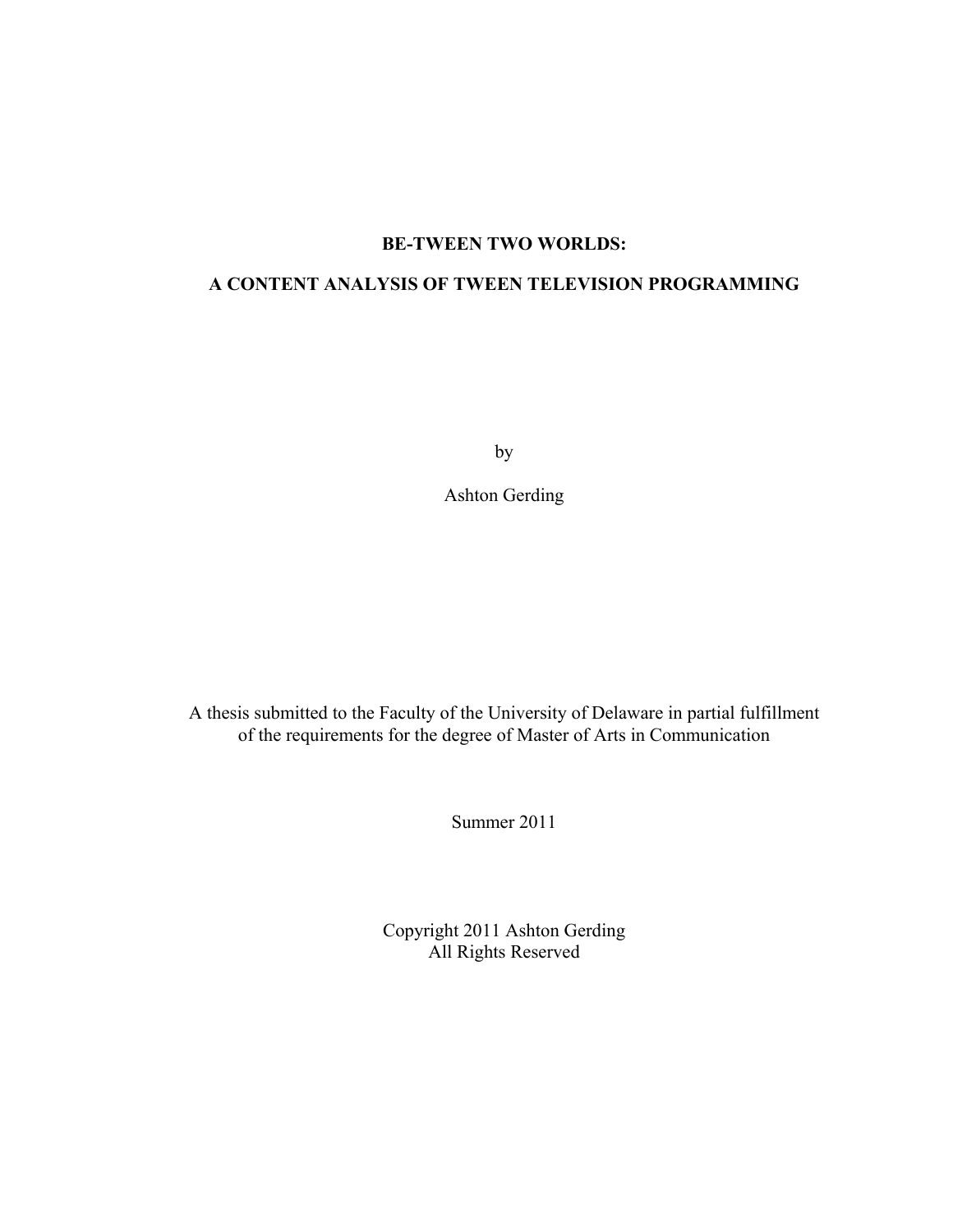### **BE-TWEEN TWO WORLDS:**

### **A CONTENT ANALYSIS OF TWEEN TELEVISION PROGRAMMING**

by

Ashton Gerding

Approved:

 Nancy Signorielli, Ph.D. Professor in charge of thesis on behalf of the Advisory Committee

Approved:

 Elizabeth M. Perse, Ph.D. Chair of the Department of Communication

Approved:

 George H. Watson, Ph.D. Dean of the College of Arts and Sciences

Approved:

 Charles G. Riordan, Ph.D. Vice Provost for Graduate and Professional Education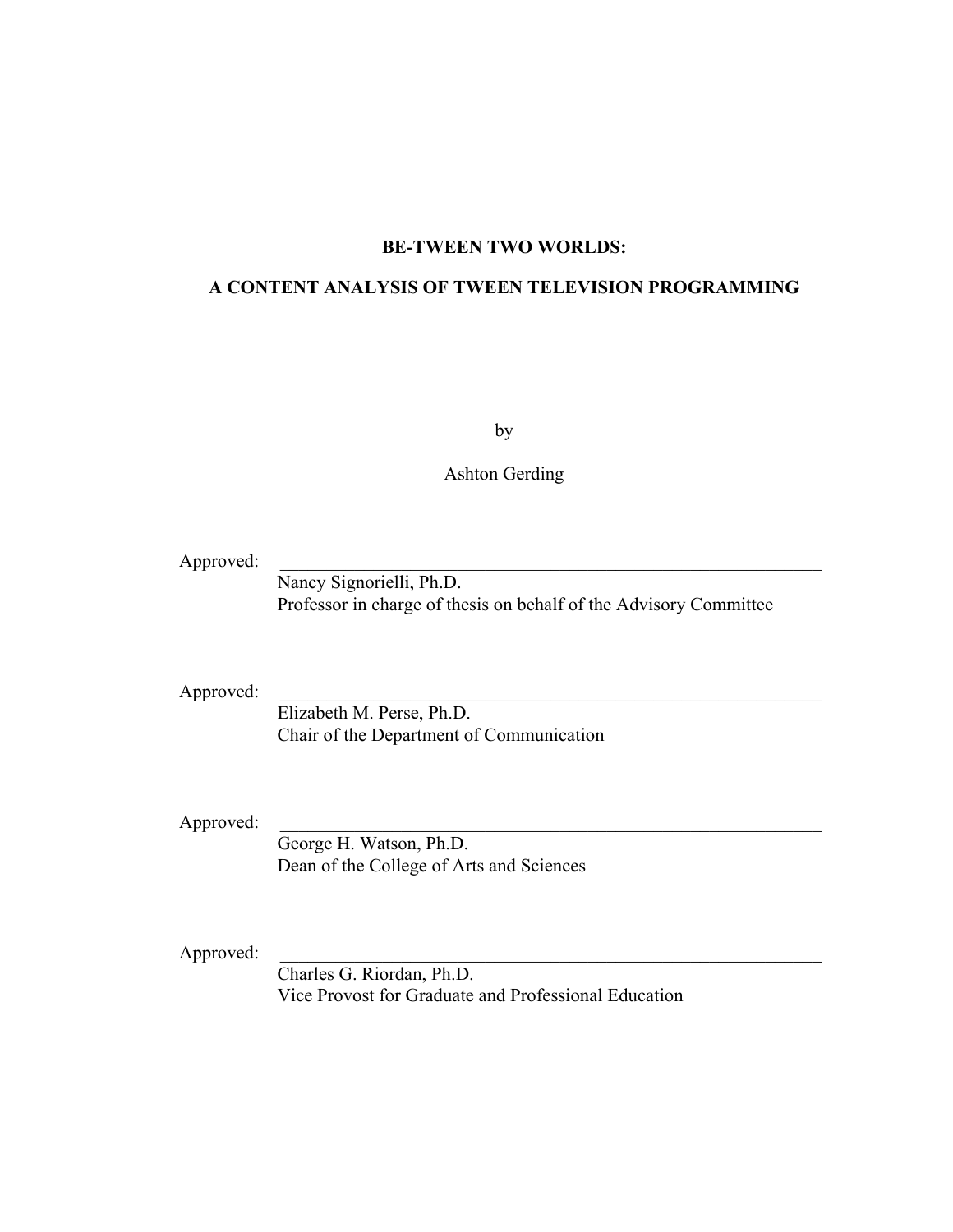### **ACKNOWLEDGMENTS**

I would like to thank the many people who helped me along this journey. First and foremost, I must express my deepest gratitude to Dr. Nancy Signorielli. You put innumerable hours into this thesis and into my development as a scholar. Additionally, you listened patiently too all of my ideas and concerns, calmed my nerves, and somehow convinced me that I could do it. Your unwavering dedication to this project and to my learning, even through the toughest of times, is sincerely appreciated. Finally, you were so very kind to me and cared about me as an individual. You are everything that I could hope for in an advisor, and I am truly grateful that I had the opportunity to know and work with you.

To Dr. Betsy Perse, thank you for your many contributions to this project and for your insightful career and life advice. You always took the time to help me in any way that I needed and it is most appreciated. To Dr. Jenny Lambe, thank you for all of the time and effort that you put into this project. It was great to work with such a creative and knowledgeable person, not to mention someone with the inside scoop on tweens and tween television shows!

To Dr. Tracey Holden and Dr. Scott Caplan for both being excellent teachers and mentors. You have made substantial contributions to my growth during my time here, and I am most thankful for that.

To Susan Reeser, my "roomie" and friend, for putting up with me and my "thesis stress." I will miss our movie watching, deep talks, and nacho nights. You made my time in Delaware enjoyable. Thanks for everything.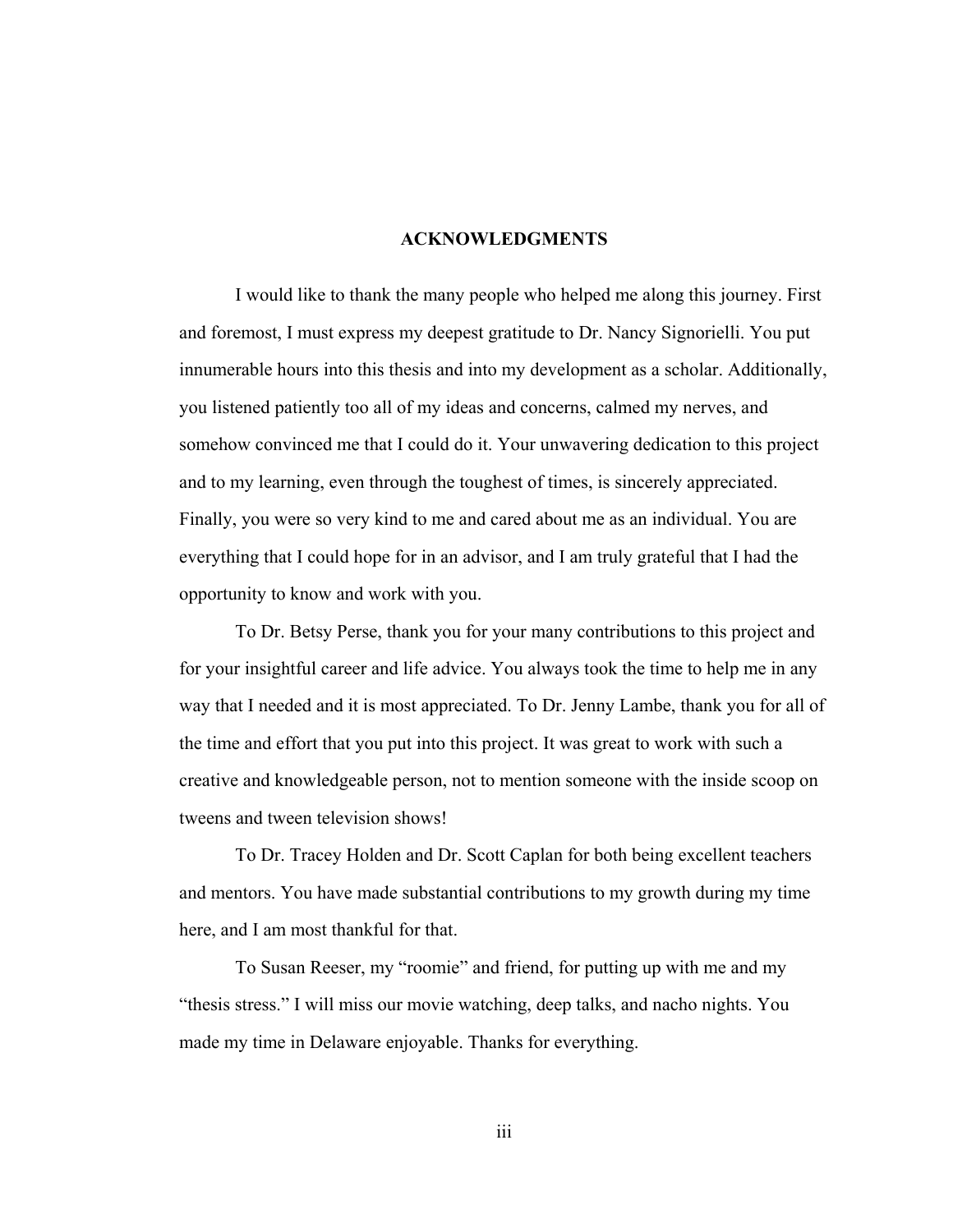To the members of my cohort, especially Brittany and Rhiannon, for enduring "the struggle" with me and for always being there. From contemplating life to laughing about nothing in particular, you guys supported me in more ways than you will ever know. I would have never made it through this experience without you. Period.

To Nick, for all of your love and support, and for somewhat patiently listening to my countless rants and epiphanies about media. In all seriousness, you are such great supporter of my dreams and goals, and I truly and deeply appreciate that.

To all of my friends from home for checking on me to make sure that I was still alive and kicking, and for reassuring me that I actually would eventually finish this project.

And finally, I would like to thank my parents. Your support in numerous ways made all of this possible. You are my biggest fans and have always encouraged me to explore ideas and to follow my dreams. Words cannot express how grateful I am for your patience, encouragement, and resolute confidence in me.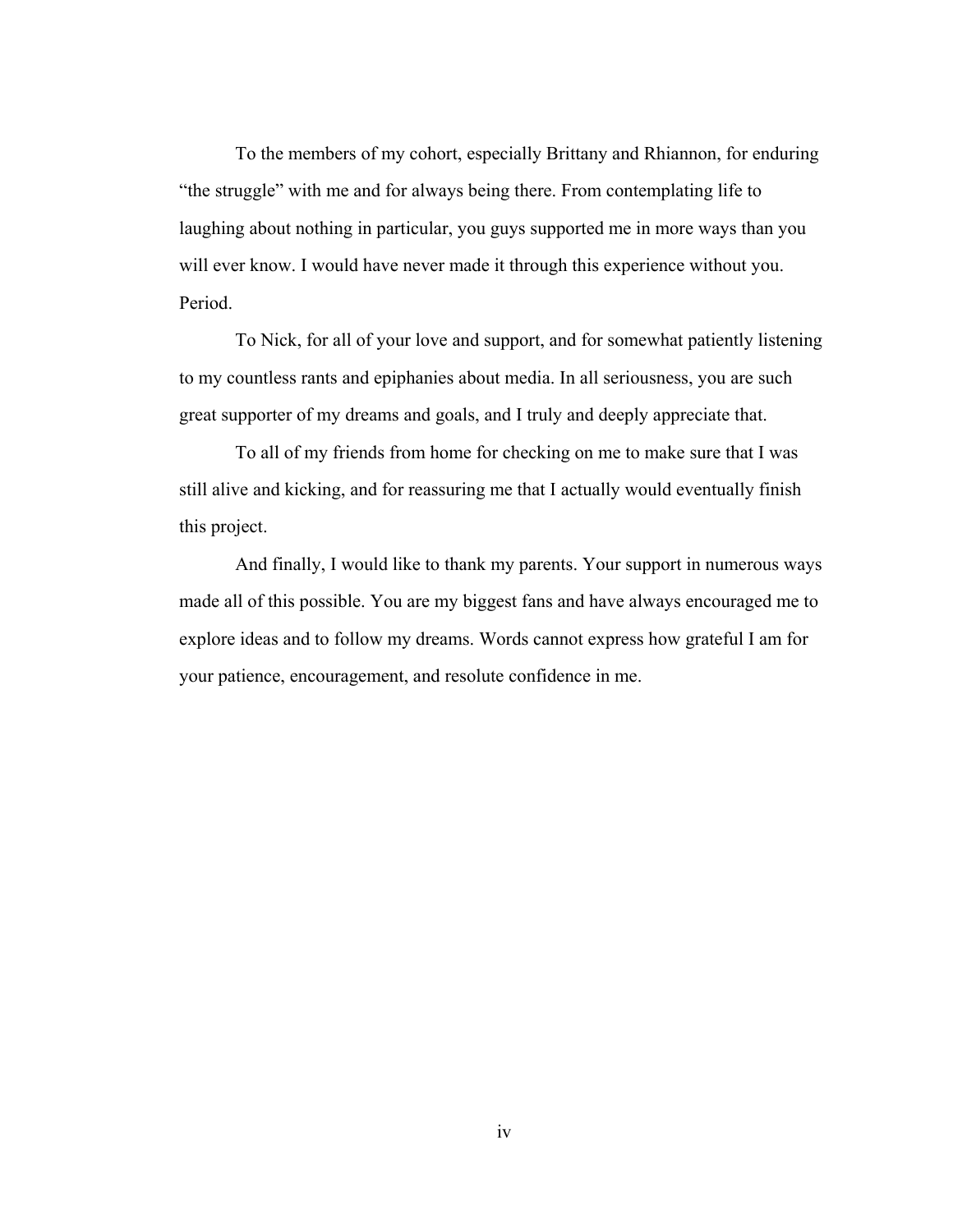# **TABLE OF CONTENTS**

| Chapter        |            |         |  |
|----------------|------------|---------|--|
| $\mathbf{1}$   |            |         |  |
|                | 1.1        |         |  |
|                |            | 1.1.1   |  |
|                | 1.2        |         |  |
|                | 1.3        |         |  |
|                | 1.4<br>1.5 |         |  |
|                |            |         |  |
| $\overline{2}$ |            |         |  |
|                | 2.1        |         |  |
|                | 2.2        |         |  |
|                |            | 2.2.1   |  |
|                |            | 2.2.1.1 |  |
|                |            | 2.2.2   |  |
|                |            | 2.2.2.1 |  |
|                | 2.3        |         |  |
|                | 2.4        |         |  |
|                | 2.5        |         |  |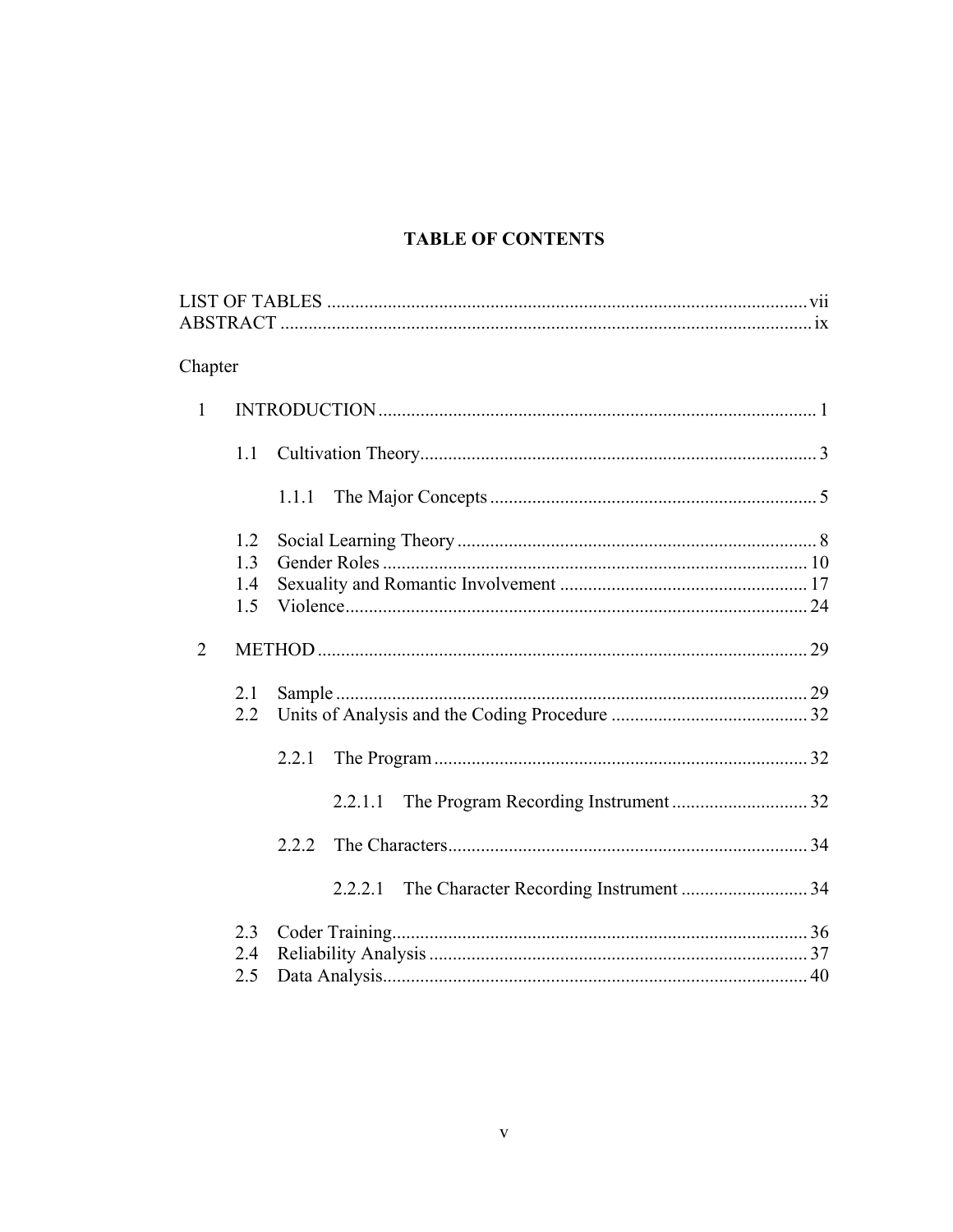| $\overline{3}$ |       |                                            |  |
|----------------|-------|--------------------------------------------|--|
| 3.1            |       |                                            |  |
| 3.2            |       |                                            |  |
| 3.3            |       |                                            |  |
|                | 3.3.1 | The Gender Composition of Tween Television |  |
|                |       |                                            |  |
|                | 3.3.2 |                                            |  |
|                | 3.3.3 |                                            |  |
|                | 3.3.4 |                                            |  |
|                | 3.3.5 |                                            |  |
| $\overline{4}$ |       |                                            |  |
| 4.1            |       |                                            |  |
| 4.2            |       |                                            |  |
|                | 4.2.1 |                                            |  |
|                | 4.2.2 | The Gender Composition of Tween Television |  |
|                |       |                                            |  |
|                | 4.2.3 |                                            |  |
|                | 4.2.4 |                                            |  |
|                |       |                                            |  |
|                | 4.2.5 |                                            |  |
|                | 4.2.6 |                                            |  |
| 4.3            |       |                                            |  |
| 4.4            |       |                                            |  |
| 4.5            |       |                                            |  |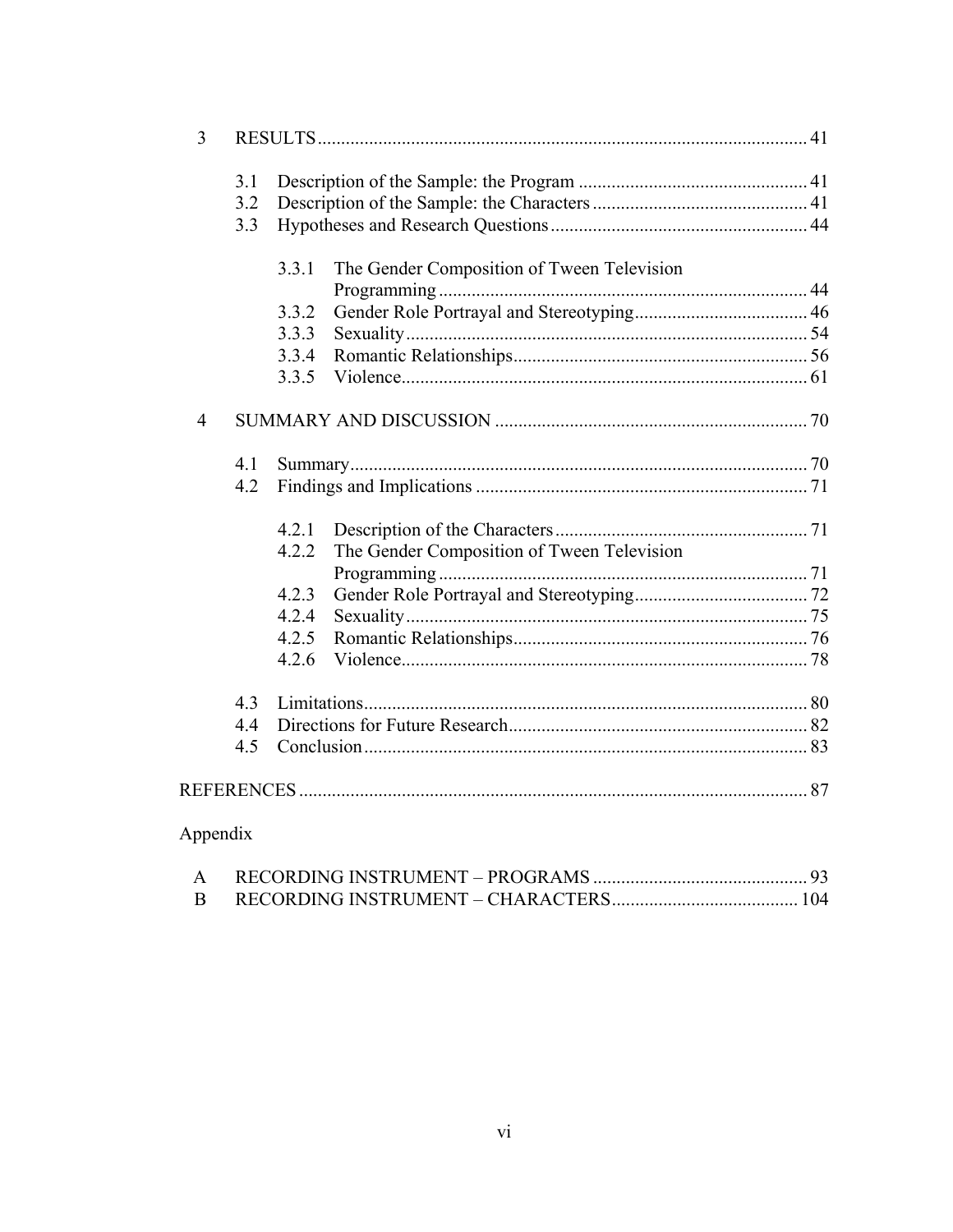# **LIST OF TABLES**

| Table 2.1A        |                                                                    |  |
|-------------------|--------------------------------------------------------------------|--|
| Table 2.1B        |                                                                    |  |
| Table 2.2         | Program Reliability: Krippendorff's Alpha for program variables 38 |  |
| Table 2.3         | Character Reliability: Krippendorff's Alpha for character          |  |
| Table 3.1         |                                                                    |  |
| Table 3.2         |                                                                    |  |
| Table 3.3         |                                                                    |  |
| Table 3.4         |                                                                    |  |
| Table 3.5         |                                                                    |  |
| Table 3.6         |                                                                    |  |
| Table 3.7         | Sex by Body Weight, Body Attractiveness and Facial                 |  |
| Table 3.8         | Sex by Receive Comment, Primping, Provocative Clothing,            |  |
| Table 3.9         |                                                                    |  |
| Table 3.10        |                                                                    |  |
| <b>Table 3.11</b> |                                                                    |  |
| Table 3.12        | Romantic Relationship Involvement by Relationship Conflict 61      |  |
| Table 3.13        | Genre by Significance of Violence and Seriousness of Violence  65  |  |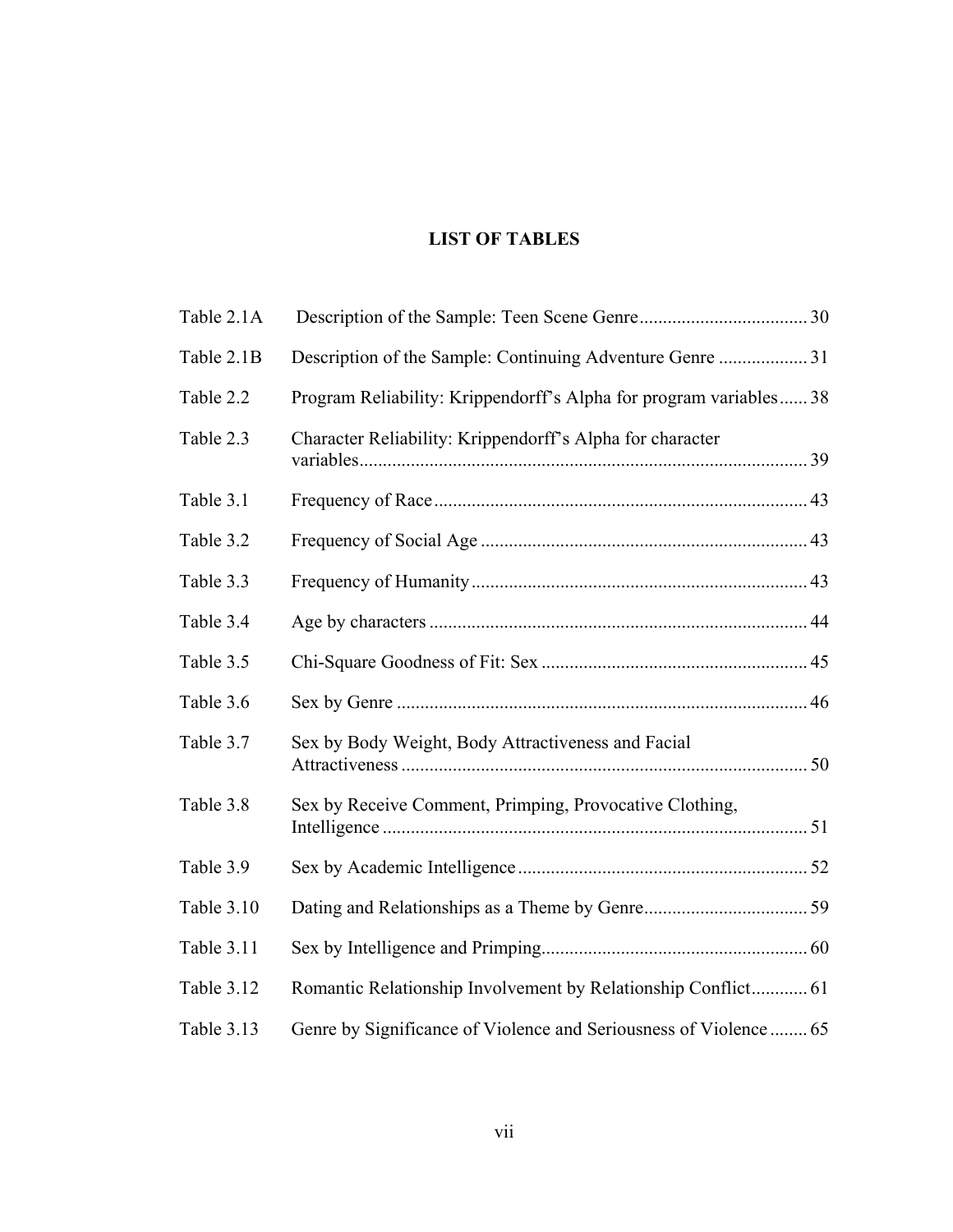| Table 3.14 |                                                       |  |
|------------|-------------------------------------------------------|--|
| Table 3.15 | Sex by Committed, Victimization, Physical Aggression, |  |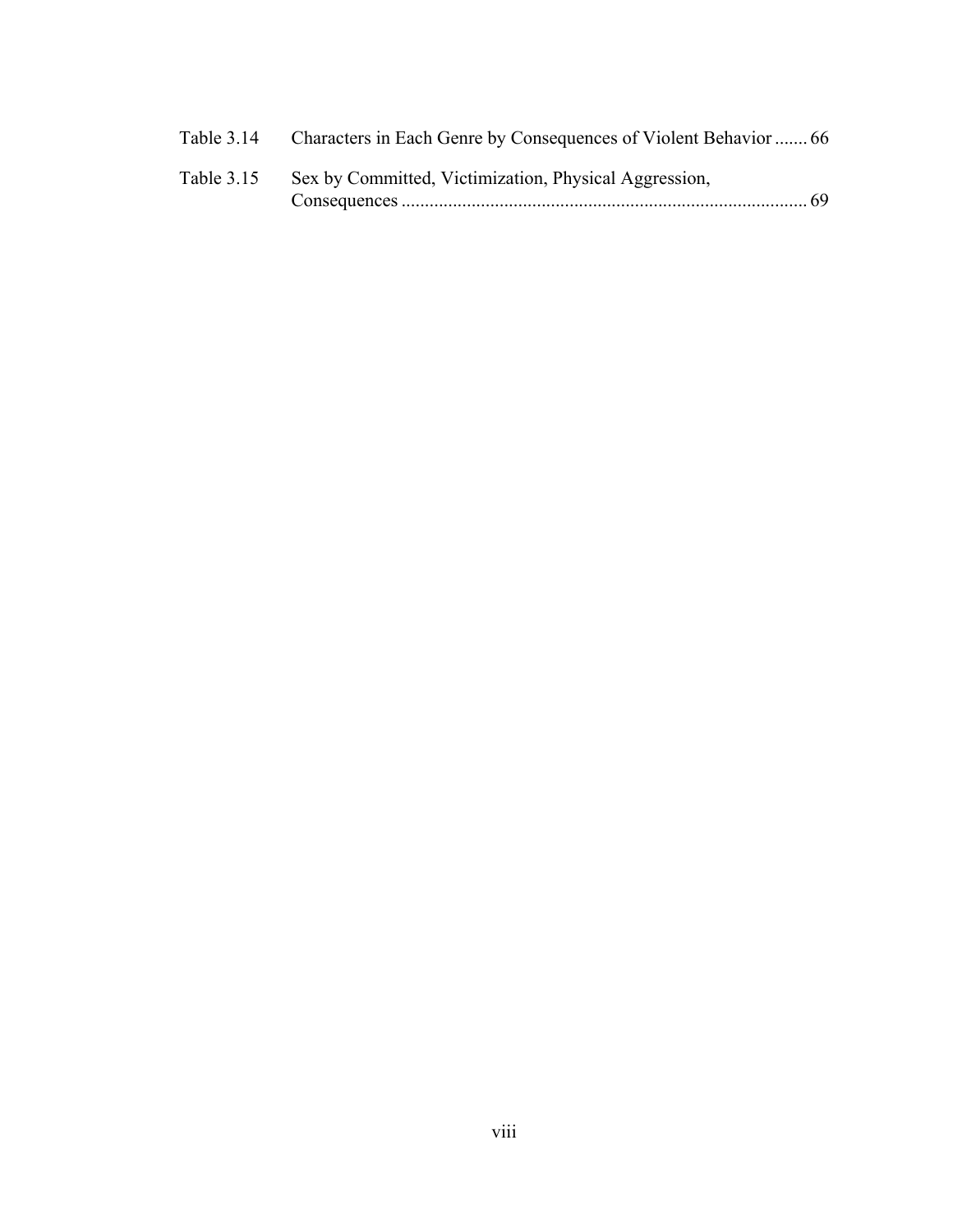### **ABSTRACT**

This study examined tween television programming, focusing on three broad areas previously uninvestigated by researchers: gender, sexuality/romantic relationships, and violence. This study also focused on two genres that constitute tween television: the teen scene and continuing adventure genres. This programming is of interest because of the nature of the viewers and the producers of these programs. Tweens are a lucrative market, and television programs are created specifically for them. Furthermore, members of this special group experience an important developmental stage where social and intellectual schema are established and identity, gender, and sexuality are explored. Cultivation theory and social cognitive theory serve as the foundation for this study.

The content analysis revealed that females were underrepresented and that males and females were both presented somewhat stereotypically, although there were differences by program genre. Results also indicated that homosexuality was nonexistent, and that characters from the teen scene genre exhibited the most sexual and romantic behaviors. The programs contained more violence than prime time television programming, and continuing adventure programs had more violence than teen scene programs. There were few contexts for violence, and few consequences for characters that committed violence. With these results and cultivation theory and social cognitive theory in mind, tween viewers could potentially develop a narrow conception of the world and the range of possibilities for themselves.

ix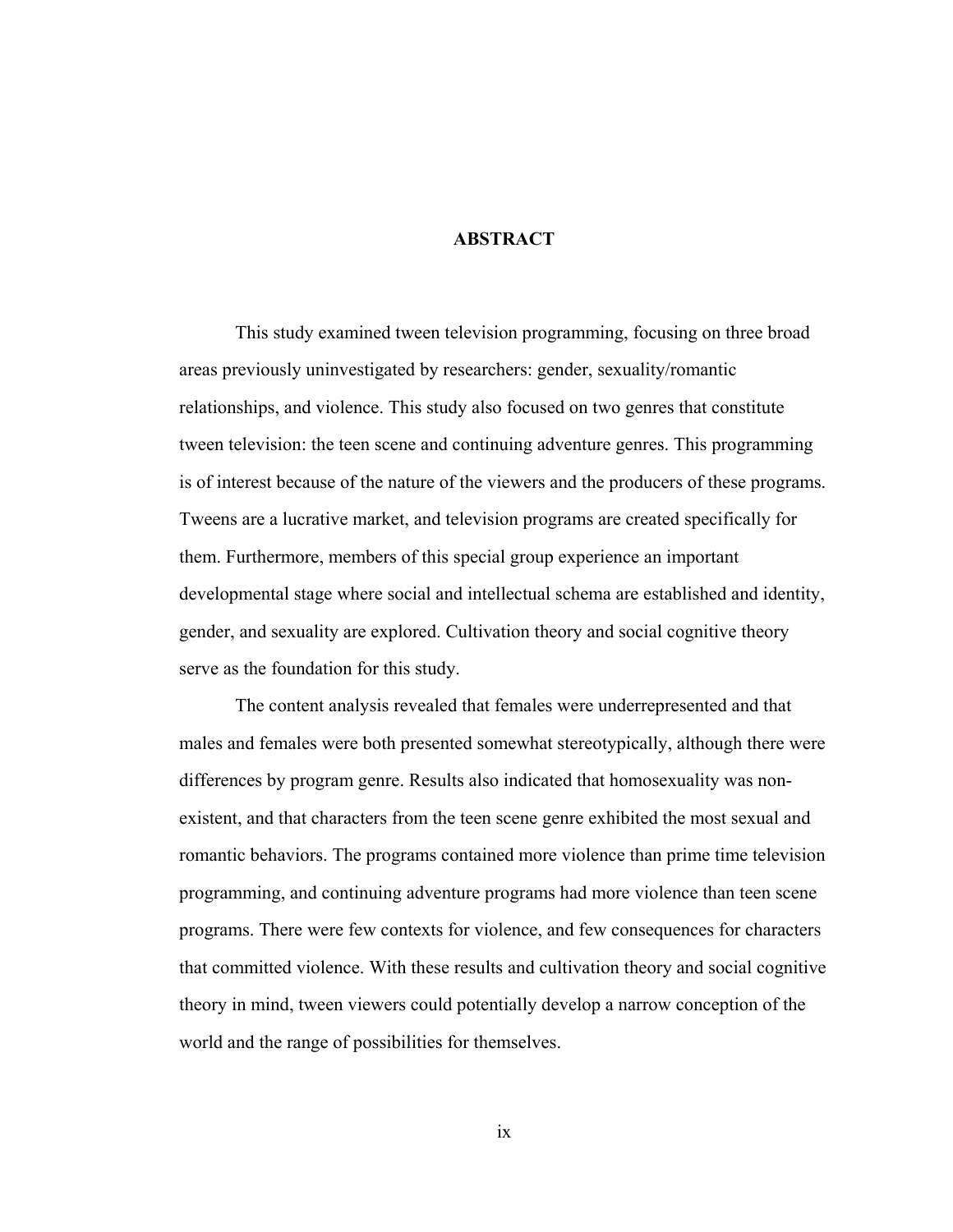## **Chapter 1**

### **INTRODUCTION**

Since television's inception, researchers have been interested in studying and determining its effects on viewers. One important concern is how young people are affected by television. Children and adolescents are especially unique viewers because they lack the knowledge base and experiences of most adults and, as a result, may be more likely to believe what they see on the screen (Strasburger, Wilson, and Jordan, 2009). The amount of time that youngsters spend with this pervasive medium continues to grow. A recent study by the Kaiser Family Foundation (Rideout, Foeher, & Roberts, 2010), reports that, on average, children aged 8-18 watch television for 4 hours and 29 minutes a day, on numerous platforms including traditional television sets, computers, cell phones, and other devices. When considering multitasking, overall this age group consumes nearly 11 hours of media a day. Moreover, a Kaiser study from 2005 reported that 69% of children watch cable television programming whereas only 49% of children watch programs on broadcast networks (Roberts, Foehr, and Rideout, 2005). The most recent (2010) Kaiser study did not include statistics about cable versus broadcast viewing, but the amount of cable programming that children watch has been increasing over the years. With the average child spending so much time watching television, specifically on cable networks, it is important to examine the programming that they watch.

Tweens are a specific niche within the larger group of children and adolescents. This unique group, usually classified as children somewhere between the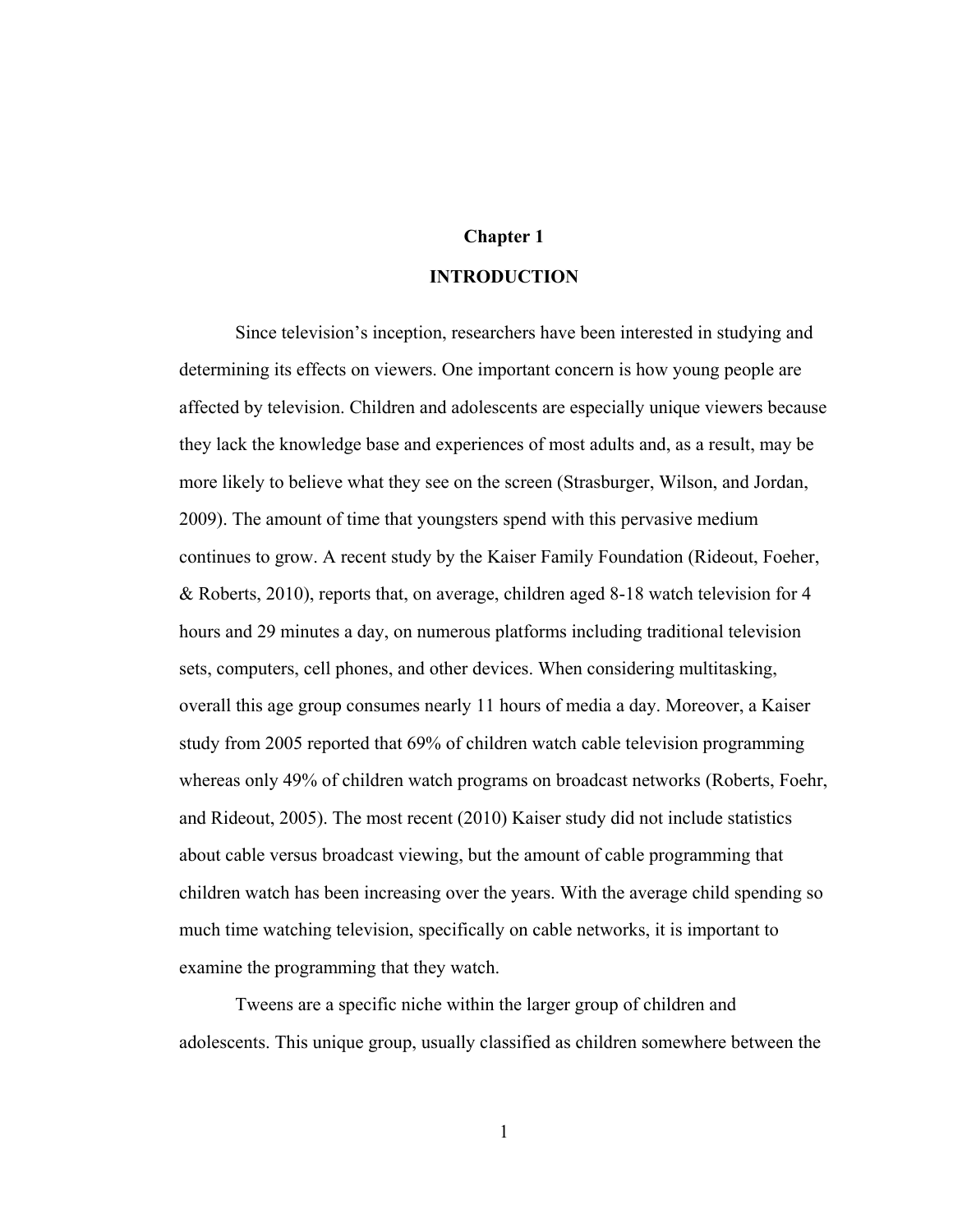ages of 8 and 14, is sought after by companies and advertisers because they often have money to spend and may also influence spending within their family. Kids use the money that they receive from allowance or gifts; in 2002 American children aged 4-12 spent \$30 billion on purchases with money they received (Frith and Mueller, 2010). Furthermore, these children influence their parents to spend another \$500 billion dollars on purchases that they want for themselves, or for purchases for the whole family such as electronics or vehicles (Frith and Mueller, 2010). Clearly this group is a lucrative market for advertisers. It has been suggested that The Disney Channel, Nickelodeon, and The Cartoon Network create programming to attract tweens (Becker, 2004), with programs like *Hannah Montana*, *Zooey 101*, and the *Suite life of Zack and Cody*. A past Disney entertainment President, Rich Ross, explained that Disney produces shows *for* tween-aged kids, but the shows feature older teen-aged kids in order to create aspirations for the viewers (Romano, 2004). Gary Marsh, the current Disney Channel Worldwide president of entertainment explains that Disney XD was revamped to improve tween boy viewership (Umstead, 2009). With tweens' purchasing power it is obvious why programming, which includes advertising for products, is created with this group of children in mind.

The Merriam-Webster dictionary defines a tween as a "pre-teen," but there is a discrepancy about the exact age range of a child considered a tween. For the purposes of this study, a tween will be defined as a pre-teen somewhere in the age range of 8- 12. The tween years are a crucial time of gender, identity, mental, and physical development. According to Van Evra (1998), children from this age group develop "information-processing skills as well as social and intellectual schemas" (p. 7).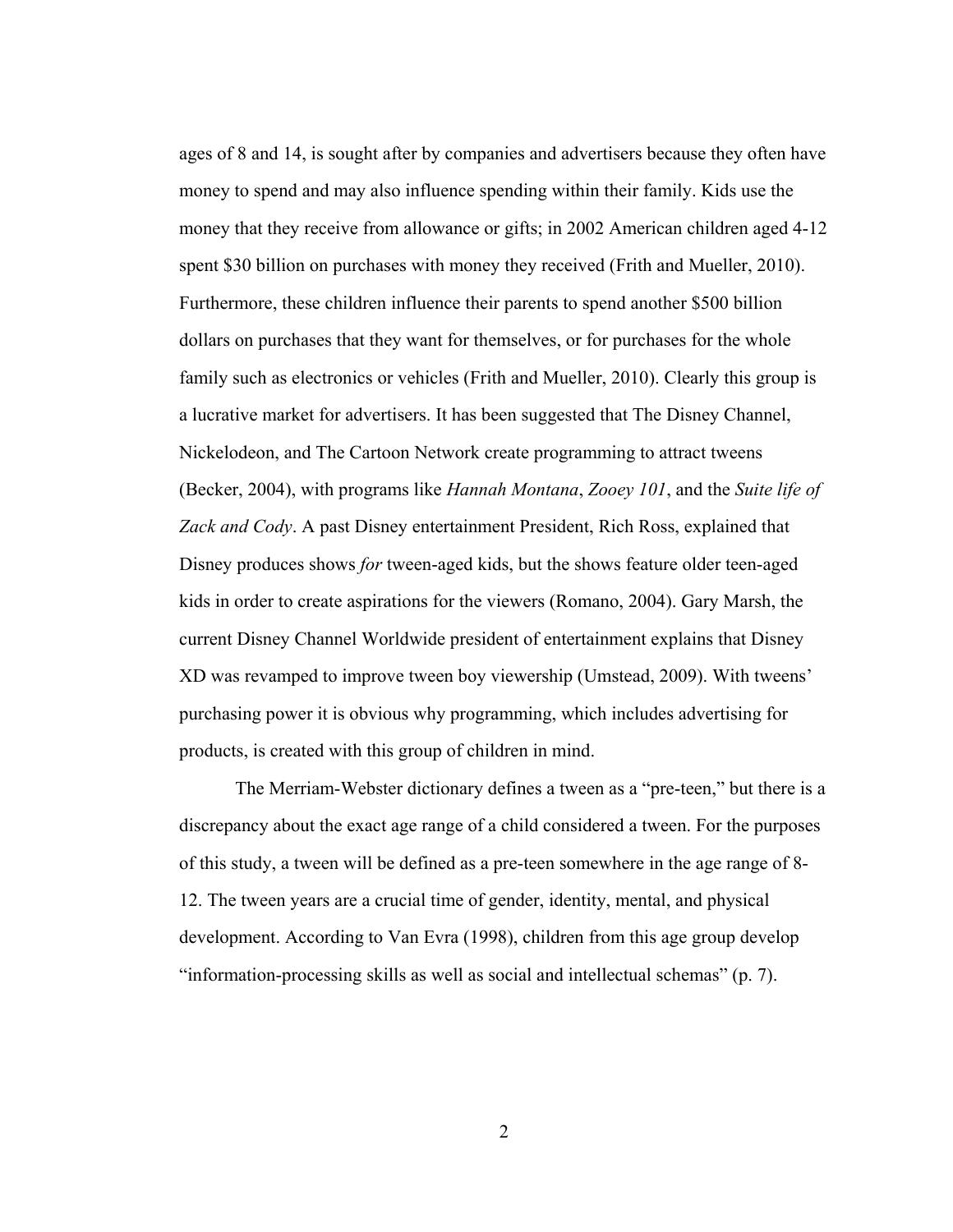Various factors play a role in this important developmental stage, including television. Since the 1960's many studies have analyzed the content of television programs viewed by children, teens or adolescents while other studies have investigated the relationships between viewing and behaviors. What could tweens learn about gender, sexuality and romantic involvement, and violence from watching shows such as *Hannah Montana* or *The Suite Life of Zach and Cody* created specifically for them*?* The purpose of this study is to begin to answer this broad question through a content analysis of tween television programming, a question not previously attended to by researchers. This extension of research to this specific group of programs is important because more and more content is being created for tweens. Moreover, tweens continue to develop a sense of who they are, especially as gendered and sexual beings. The framework for this study is based on cultivation theory, social cognitive theory, and relevant research findings about tweens and children and television programming geared towards them.

### **1.1 Cultivation Theory**

Cultivation theory emerged from concern that arose with the onset of television. According to Spigel (1992), "between 1948 and 1955, television was installed in two-thirds of the nations homes . . . by 1960, almost ninety percent of American households had at least one receiver, with the average person watching approximately five hours of television each day" (p. 1) Before television parents had more control over the information and stories that their children were exposed to. As with all new media and innovations, this emerging pervasive medium sparked considerable concern, interest, and many questions from not only parents but also from academics and policy makers alike. One specific question posed by scholars,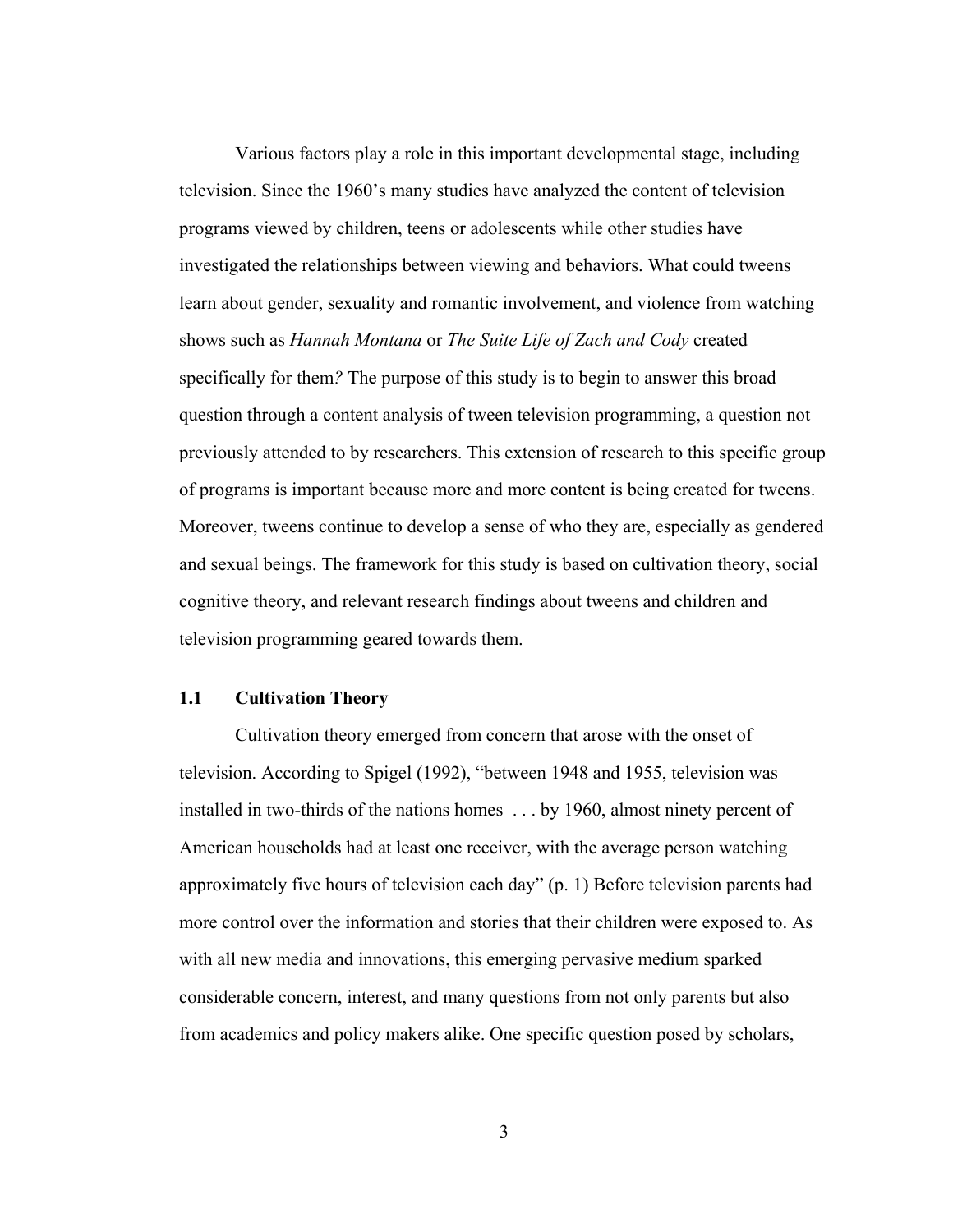members of congress, and those involved in policy issues, including George Gerbner, concerned how much violence was on television and how viewers of television might be affected by the violence seen on television. These questions contributed to the beginning of the Cultural Indicators Project. The project officially began in 1968 with a study about the levels of violence seen on television for the National Commission on the Causes and Prevention of Violence. It continued with funding from various grants and sponsorships from an abundance of organizations, many of which were connected to the United States government (Gerbner, 1998).

The Cultural Indicators approach consisted of a three-pronged research strategy, the first of which was called the institutional process analysis (Gerbner, 1973). As described by Gerbner (1998), this prong "investigated the formation of policies directing the massive flow of media messages" (p. 179). The other two prongs were message system analysis and cultivation analysis (Gerbner, 1973). The second prong, which is most relevant to the current study, involved the analysis of week-long samples of television to determine the messages and features of television programming. The third prong, cultivation analysis, entailed surveying viewers with varying levels of exposure to television, about their conceptions of social reality (Gerbner, 1973). The way research was conducted in the Cultural Indicators project, especially concerning the second two prongs, set the precedent for how subsequent cultivation research has been carried out.

Gerbner (1998) explains that the Cultural Indicators project and cultivation theory aim to give a new diagnosis for a new situation. The situation referred to is the inception of television, and the way television changed the "storytelling" process. Gerbner argues that the world we live in is constructed by the stories that we tell and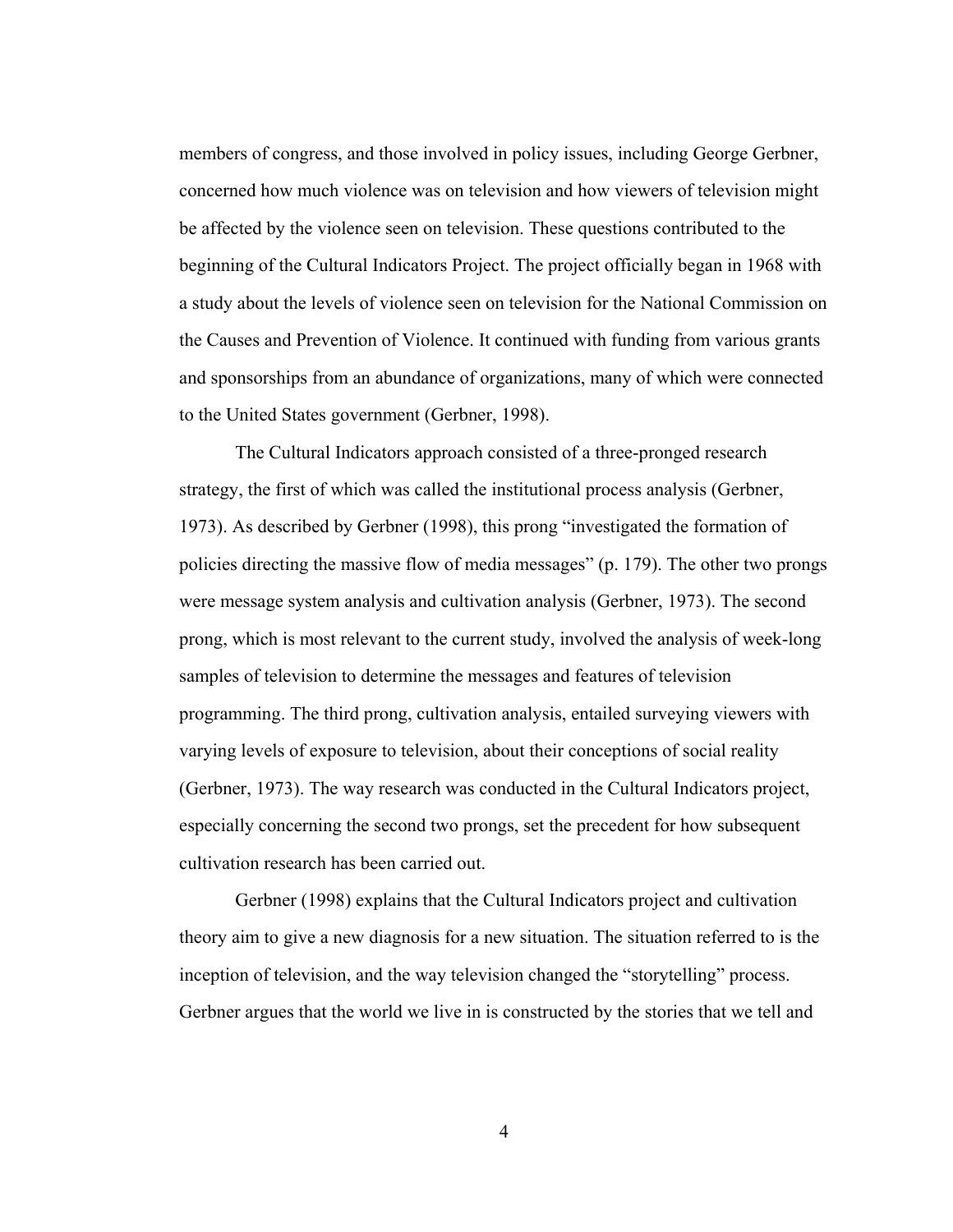hear, and that this storytelling process has changed from one in which stories were "handcrafted, homemade, and community inspired" (p. 175) to one in which stories "come from a small group of distant conglomerates with something to sell. The cultural environment in which we live in becomes the byproduct of marketing" (p.176).

#### **1.1.1 The Major Concepts**

 Cultivation posits that television is a primary contributor to people's conceptions of social reality, that it tells a certain cohesive and cumulative story over time, and that it should be studied as a collective symbolic environment with an underlying formulaic structure (Gerbner, 1998). Moreover, these stories cut across all programs, and the viewing of television "cultivates" conceptions of reality (Gerbner, 1998). The main hypothesis of cultivation theory as suggested by Morgan, Shanahan, and Signorielli (2009) "is that those who spend more time watching television are more likely to perceive the real world in ways that reflect the most common and recurrent messages of the television world, compared to those who watch less television but are otherwise comparable in terms of important demographic characteristics" (p. 34). In other words, heavy viewers, compared to light viewers, will perceive the "real" world in a way closer to the "reality" suggested by television. This is important because if television presents stereotypes or a distorted picture of reality, then those who are heavy viewers will have an inaccurate conception of actual reality. Consequently, tweens who spend a significant amount of time viewing are at risk for learning and incorporating some of the stereotypes and narrow conceptions that programs geared to them may perpetuate.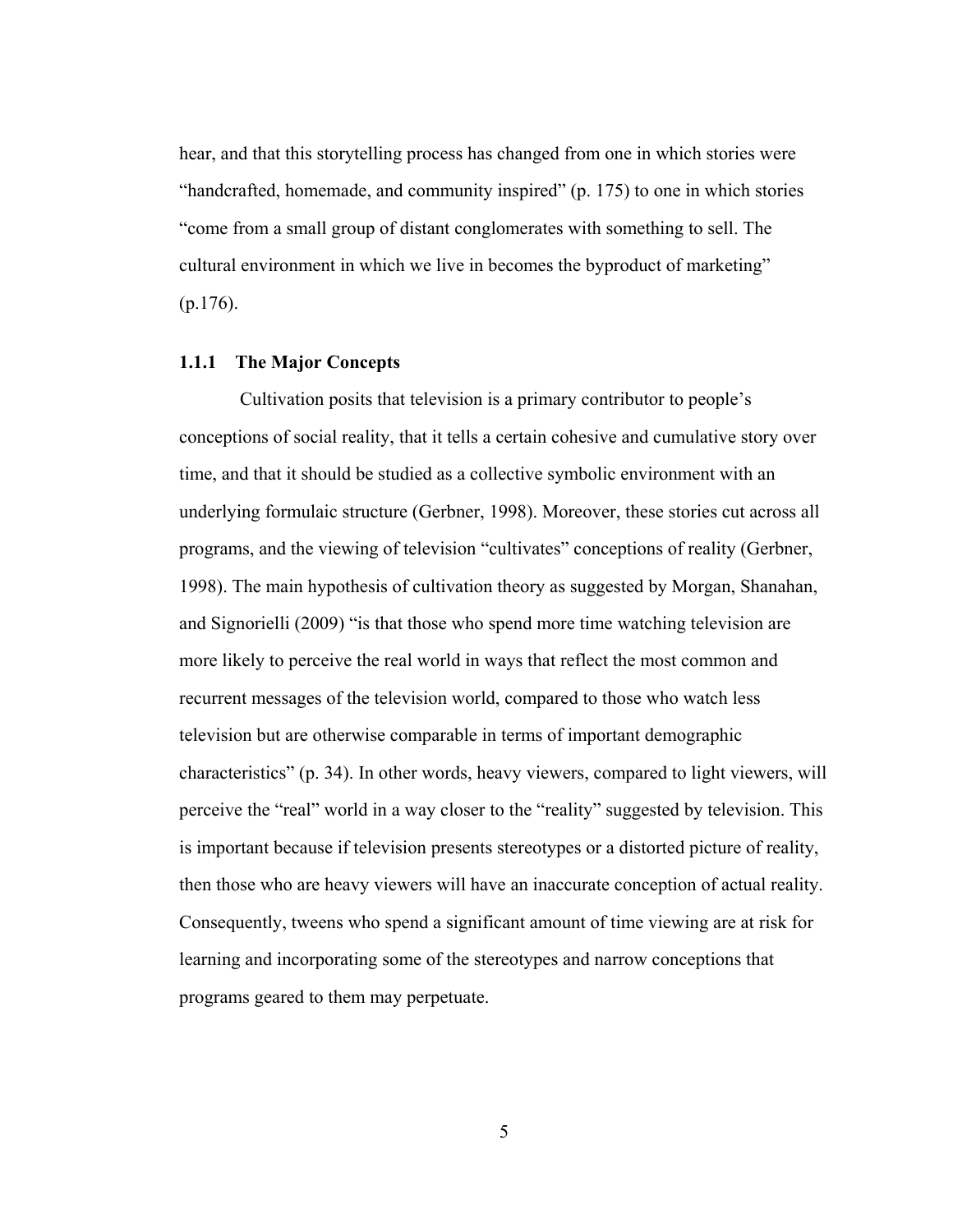As described, one early concern about television content was the violence so frequently embedded in it. Signorielli (2003) argues that violence is so prevalent across programs because of commercial constraints. Violence translates easily from culture to culture, so it is a profitable and safe option for producers. One of the important concepts of cultivation theory is the idea of "mean world syndrome." This is the idea that heavy viewers of television that contains violence, will over time, begin to think of the world as a mean and scary place (Gerbner, 1998). It does not suggest that those who see violence on television will become violent themselves, but rather those who view violence on television, in large amounts, will believe that the world is far more dangerous than it actually is. Therefore, tweens who watch violent programs could begin to fear the world at a young age.

In response to criticisms of cultivation theory, Gerbner and colleagues created additional facets of cultivation theory to help explain differences in the cultivation effect between groups. One of these concepts is "mainstreaming." The "mainstream" is the dominant set of attitudes, beliefs, and values in a society (Gerbner, 1998). So in terms of television, the mainstream would be the dominant ideology presented on television. According to Morgan et al. (2009), the idea of mainstreaming is

that heavy viewing may absorb or override differences in perspectives and behavior that ordinarily stem from other factors and influences. In other words, differences found in responses that usually are associated with the varied cultural, social, and political characteristics of different groups, are diminished in the response of heavy viewers (p. 41).

For example, people of a certain demographic group might tend to vote conservatively. Conversely, people from another demographic group might lean more towards the left. However heavy television viewers from both groups will gravitate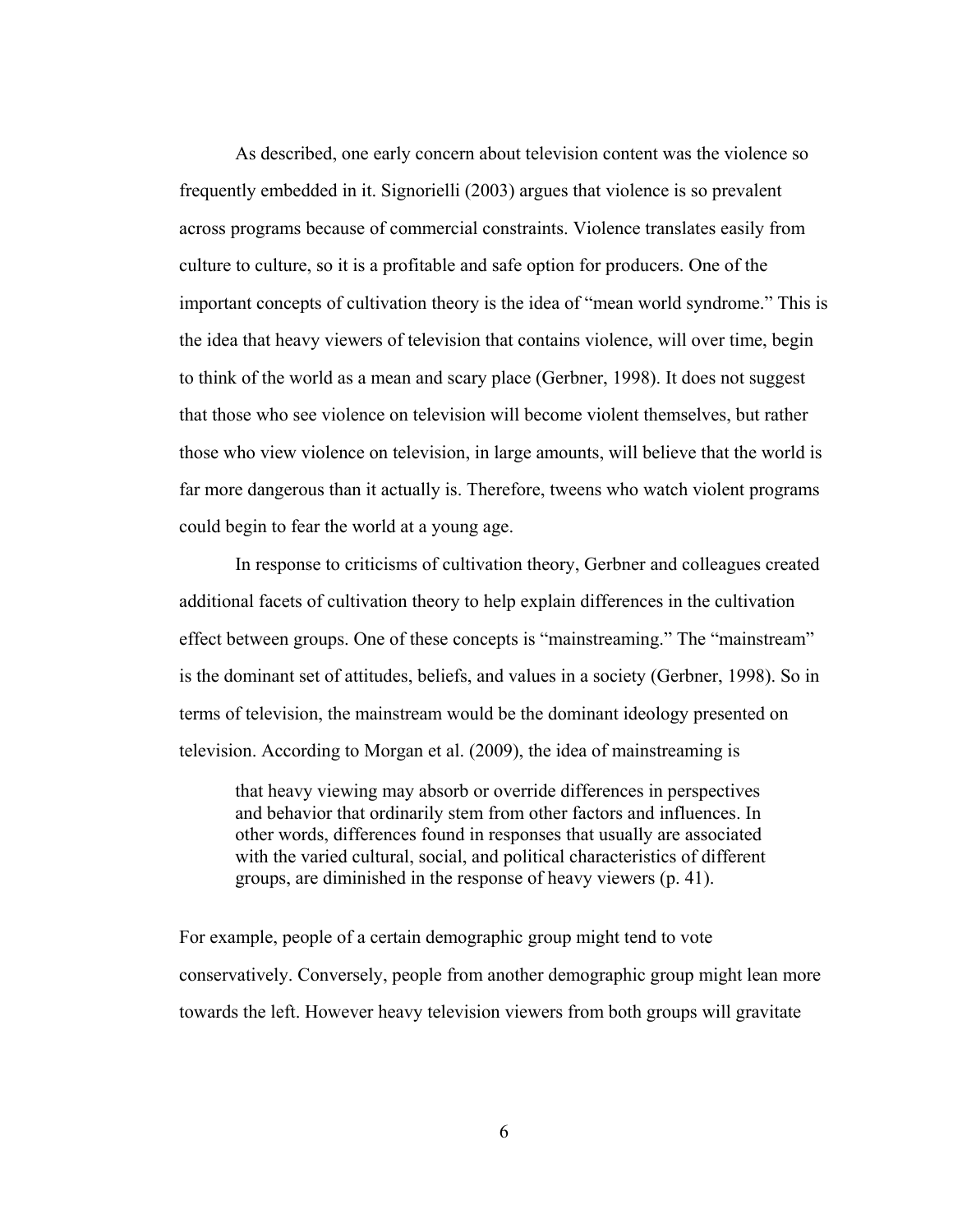toward moderate political views. In this instance, the fact that people from different demographic groups are likely to have certain political orientations is overridden by heavy television viewership. Essentially, heavy viewership pulls viewers towards the mainstream of ideas that are presented in television.

Another important concept of cultivation theory is the idea of "resonance." This is the idea that certain issues or messages from television may resonate with audience members whose "real" environment includes similar issues and messages. According to Gerbner et al., (1980),

When what people see on television is most congruent with everyday reality (or even *perceived* reality), the combination may result in a coherent and powerful "double dose" of the television messages and significantly boost cultivation. Thus, the congruence of the television world and real-life circumstances may "resonate" and lead to markedly amplified cultivation patterns (p. 15).

For example, people who live in the inner city that are heavy viewers of violent television may display a larger cultivation effect, because their situation is congruent to messages about violence on television. In other words, heavy viewers from this demographic may be more likely to overestimate violent crime than heavy viewers from *another* demographic (people of a high socio-economic status that live in the suburbs) due to resonance. Similarly, tweens who come from a background where they have not had exposure to the idea of homosexuality (or to people that are homosexual), who watch tween television where depictions of homosexuality may be scarce, could be more likely to think that homosexuality does not exist than those who watch tween television but have had exposure to the idea.

Gerbner (1998) points out that television transcends barriers such as literacy and mobility, and that "television has become the primary common source of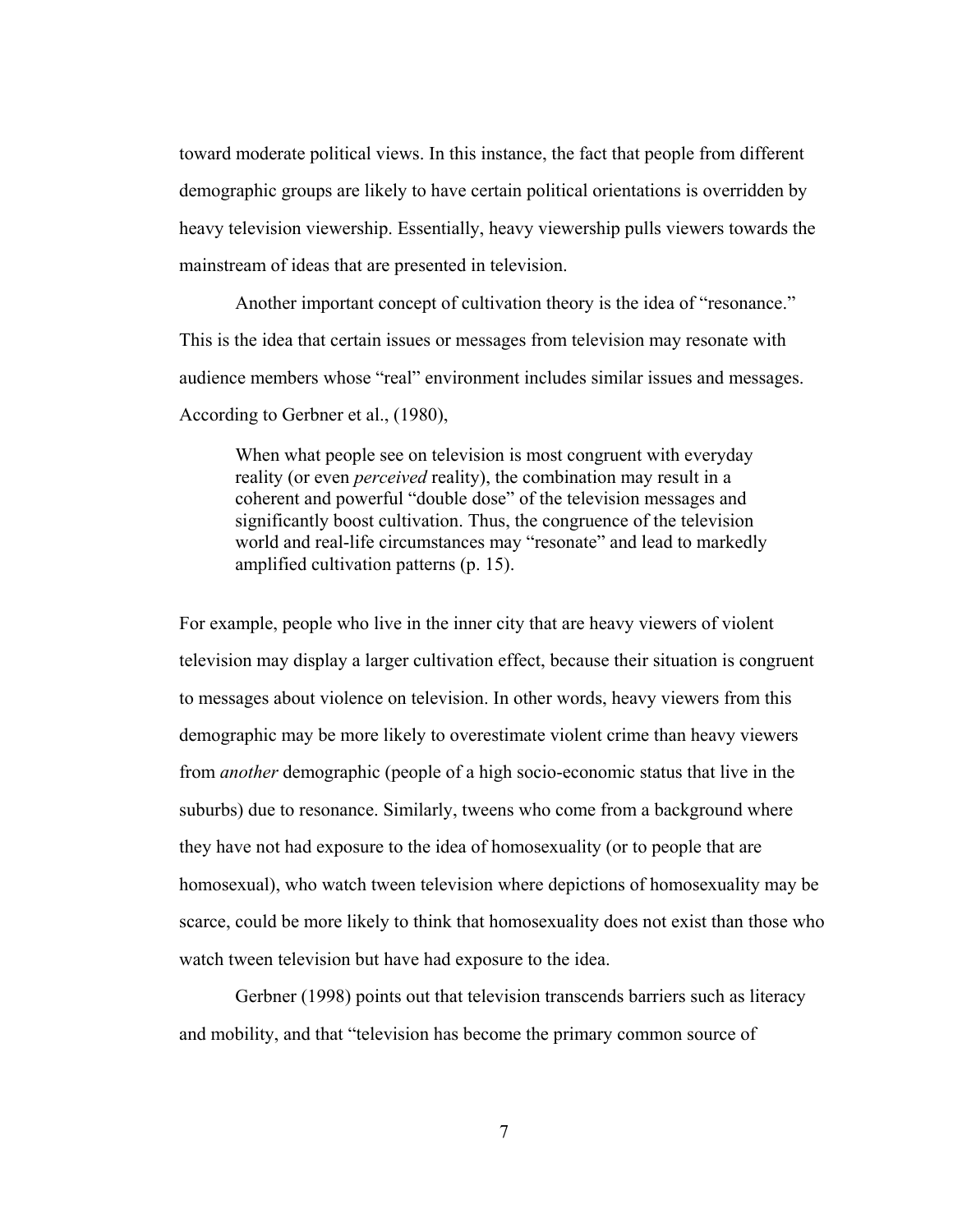socialization and everyday information (mostly in the form of entertainment) of otherwise heterogeneous populations" (p. 177). As television is the primary source of socialization and information, we should be concerned with what content is being produced for the masses. Gerbner (1998) notes that the Cultural Indicators project "investigated the extent to which television viewing contributes to audience conceptions and actions in areas such as gender, minority and age-role stereotypes, health, science, the family, educational achievement and aspirations, politics, religion, and other topics" (p. 179). Many of these topics will be investigated in terms of how they are presented in the sample of programs examined in this project.

This study will employ the second prong discussed earlier: message system analysis. This project will approach message system analysis from the viewpoint articulated by Gerbner and colleagues: that television should be studied as a collective symbolic environment with an underlying formulaic structure. Future research should complete the next step of cultivation analysis, to measure how tweens' conceptions of reality are affected by the programs that they watch.

### **1.2 Social Learning Theory**

Social cognitive theory postulates that people can model roles and behaviors seen on television via observational learning (Bandura, 2009). Bandura posits four subprocesses of observation learning: attention, retention, production, and motivation. According to Bandura (2009), "attentional processes determine what is selectively observed in the profusion of modeling influences and what information is extracted from ongoing modeled events". (p. 99). As this first subprocess suggests, it is important to consider the factors that influence what programs and images tweens attend to. Tweens may selectively expose themselves to a certain type of program, for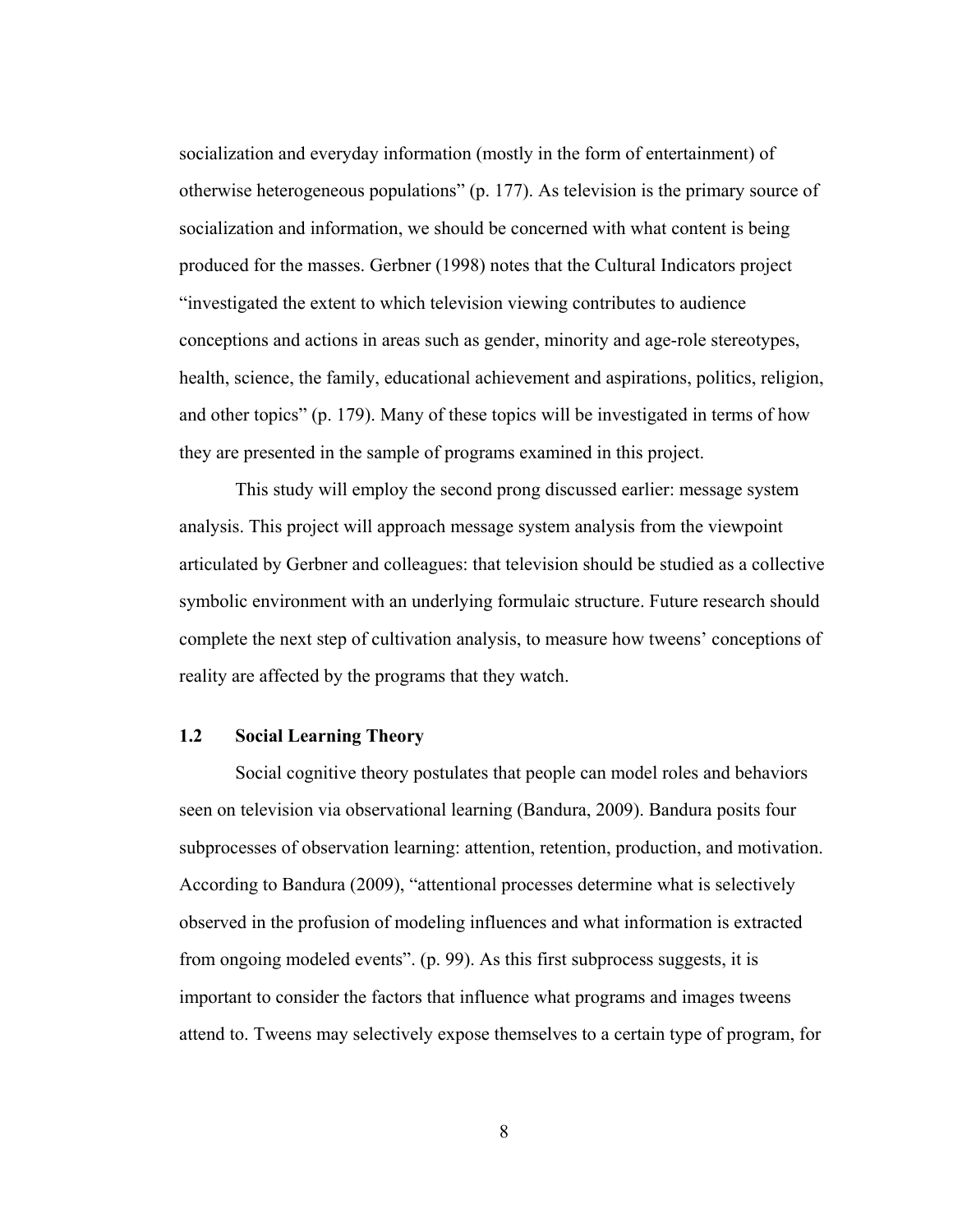example, the 'teen scene' programs that exist on the Disney Channel and Nickelodeon. These programs may have a high level of functional value for the tween viewer if they are curious about how the teenage characters act and interact with other teenagers on the show, in a social or romantic sense. Additionally, Perse (2001) points out that "some media images may be especially salient for adolescents. Thin female bodies and sexual actions, especially, can easily attract selective attention. Drinking and smoking, although not necessarily salient, may attract the attention of adolescents who are interested in learning more about adult behaviors" (192). After attending to certain roles and behaviors in television, retaining the information through cognitive processes, and producing the observed behavior, the fourth subprocess suggests that a person will be motivated by either rewards or punishments (Bandura, 2009). This subprocess is important to consider when studying tween television viewing, because of the way that certain behaviors that may be rewarded or punished in the programs that tweens watch. Perse (2001) argues that media provide "a wealth of opportunities to socially learn inappropriate or unhealthy behaviors. The rewards associated with these behaviors may reduce inhibitions and increase adolescents' motivation to model these behaviors" (p. 192).

Social cognitive theory is concerned with the type of exposure, rather than the amount of viewing, and assumes that the viewer is an active participant in the television viewing process. This theory is especially relevant to tweens because they are old enough to view television both actively and selectively, and observational learning may be particularly relevant to the way they learn. Furthermore, social cognitive theory suggests that when people observe and imitate behaviors of a model on television that they admire and are attracted to, the learned behavior could be even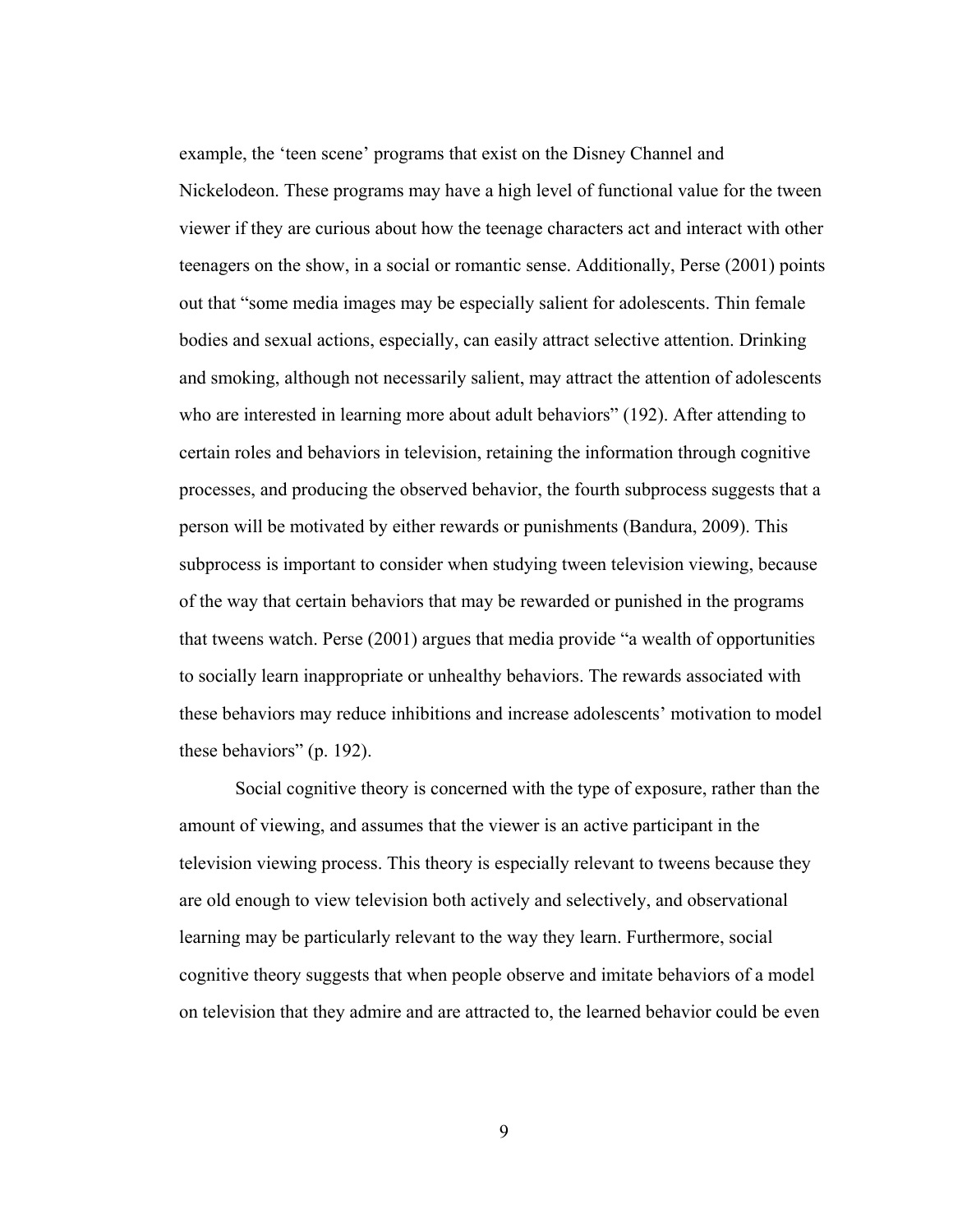stronger (Bandura, 2009). Consequently, tween television programs may be especially pertinent because the vast majority of the characters in these shows are around the age or just older than the tweens who typically view these programs. This theory is important to consider because viewers could model harmful behaviors that may exist in tween programs.

## **1.3 Gender Roles**

An important facet of development in the tween-aged years is the establishment of a gender identity. Gender identity can be defined as a person's sense of self as a male or female (Zucker & Bradley, 1995). One might recall being a child and being told "girls should wear dresses," "boys that cry are sissies," or some other related phrase. These ideas make up or alter our conception of what it means to be a boy or girl, which affects the way we conduct ourselves and judge others. Bussey and Bandura (1999) point out that

gender development is a fundamental issue because some of the most important aspects of people's lives, such as the talents they cultivate, the conceptions they hold of themselves and others, the sociostructural opportunities and constraints they encounter, and the social life and occupational paths they pursue are heavily prescribed by societal gender-typing (pg. 676).

Just as children actively seek ways to make sense of the world, they actively seek cues about gender (Martin & Ruble, 2004). Television provides a wealth of information for children about gender roles. According to Morgan (1987), "television's messages about sex-roles are among its most pervasive and stable features" (p. 270).

Numerous studies have analyzed the content of children's and teen's television programs specifically focusing on gender-role portrayals and stereotypes (Sternglanz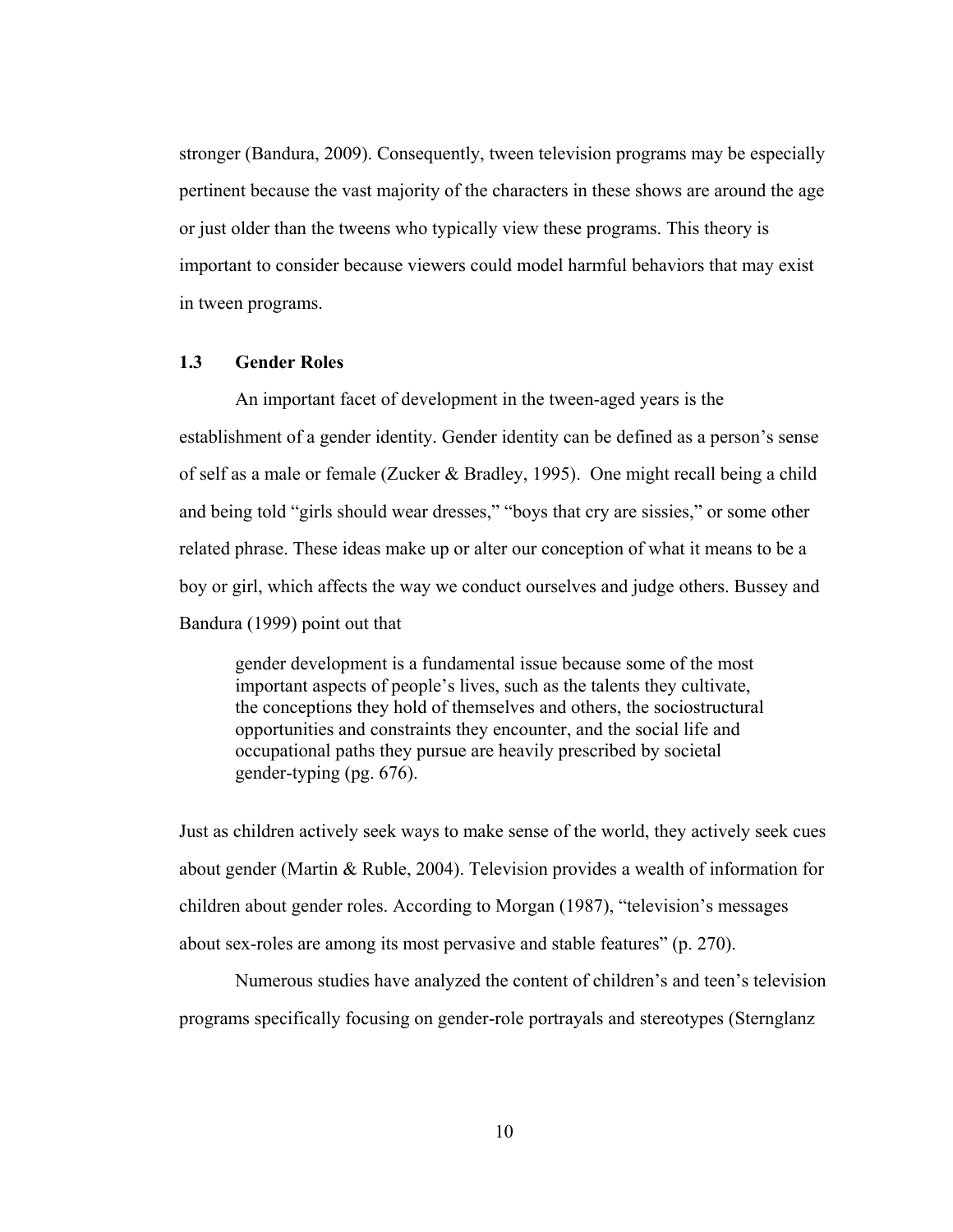& Serbin, 1974; Thompson & Zerbinos, 1995; Leaper, Breed, Hoffman, & Perlman, 2002; Aubrey & Harrison, 2004; Baker & Raney, 2007). Several studies have noted that in children's programs males outnumber females, in most cases 2 to 1 (Sternglanz & Serbin, 1973; Thompson & Zerbinos, 1995; Leaper, et al. 2002; Aubrey & Harrison, 2004), but this ratio differs by genre. For example, action cartoons typically have the most drastic disparity between the large number of male characters and the small number of female characters. Thompson and Zerbinos (1995) conducted a content analysis focusing on gender representation in 41 different children's cartoons, and found that overall males outnumbered females more than 3 to 1. They organized the cartoons into three categories: chase-and-pratfall cartoons such as "Bugs Bunny" and "Road Runner", continuing adventure cartoons such as "Teenage Mutant Ninja Turtles" and "G.I. Joe", and teachy-preachy cartoons such as "Smurfs" and "The Little Mermaid". They found significant differences in the male to female ratio among these different types of cartoons: chase-and-pratfall cartoons had the fewest numbers of female lead and minor characters, next was continuing adventure cartoons, and compared to the other genres, teachy-preachy cartoons had the highest numbers of female leads and minor characters.

Leaper et al. (2002) conducted a content analysis specifically focusing on the gender-role content across genre types in children's television cartoons. Cartoons were grouped into one of four categories: traditional adventure cartoons such as "Spiderman," nontraditional adventure cartoons such as "Reboot," educational/family cartoons such as "Magic School Bus," and comedy cartoons such as "Animaniacs." Results showed that males outnumbered females in all genre types, but traditional adventure and comedy genres had a significant difference between the number of male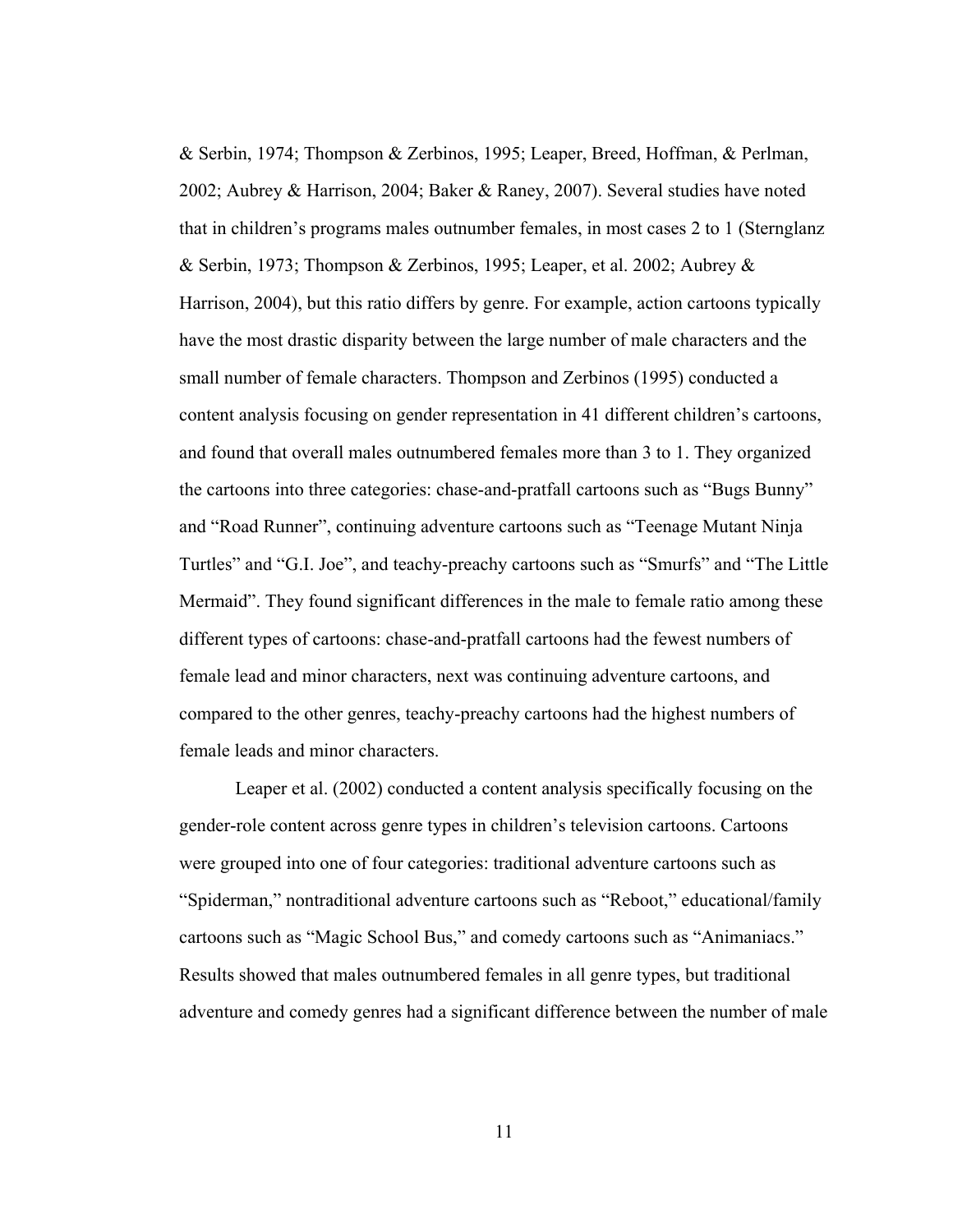and female characters. Males outnumbered females by more than 2 to 1 in the comedy genre, and by more than 4 to 1 in the traditional adventure cartoons. Baker and Raney's (2007) study of superheroes in children's cartoons similarly found that male superheroes outnumbered female superheroes nearly 2 to 1.

The disparity between male and female characters in these programs is concerning because children may learn that men and boys are more important than girls and women (Leaper et al., 2002). Interestingly, a recent analysis of 9 tween television programs (134 episodes total) revealed more female characters than found in past analyses of children's programming: Northrup and Liebler (2010) found that 46.1% of the characters were female. Although these numbers have not reached parity with the U.S. population, this is a substantial improvement compared to previous analyses of children's programming. These findings should be viewed cautiously however, as the content analysis only focused on nine shows and because the type of shows used were of the "teen scene" genre geared towards girls. Additional research is needed to draw proper conclusions about the ratio of female and male characters in tween television programming.

Excluding Northrup and Liebler's (2010) results, all other studies found that males greatly outnumber females in children's television programming. Northrup and Liebler (2010) found that there were almost as many female characters as there were male characters in their study. Both Thompson and Zerbinos (1995) and Leaper et al. (2002) found that males outnumbered females drastically by 4 to 1 in the actionadventure or traditional adventure categories. Thus, the following research questions and hypotheses are posed:

*R1: What is the gender composition of tween television programming?*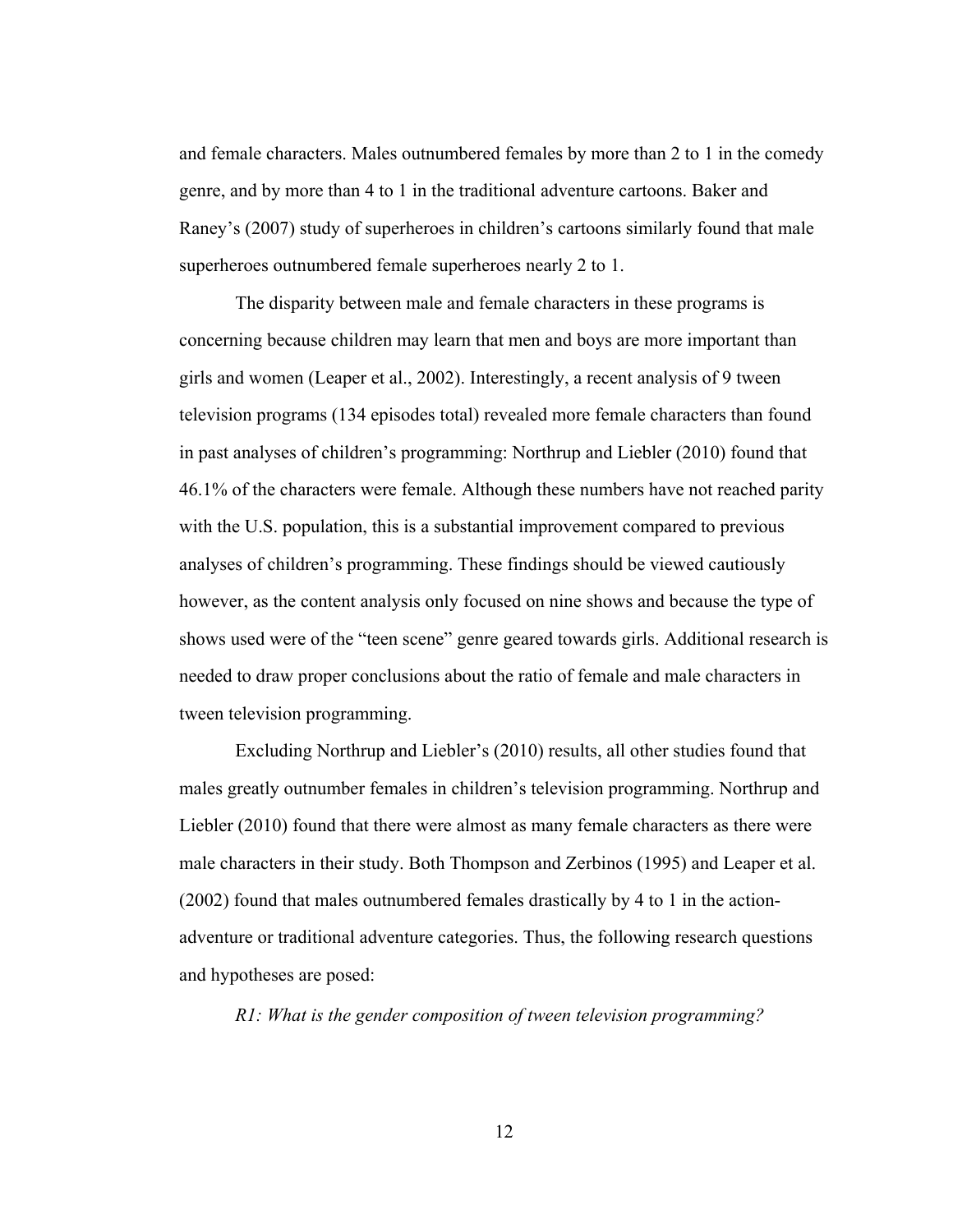*R2: Are there differences across genres in the ratio of male to female characters? H1: Male characters outnumber female characters.* 

*H2: Male characters outnumber female characters by at least 2 to 1 in continuing adventure programs.* 

*H3: There is no significant difference between the number of males and females in teen scene programs.* 

A common thread through most of these studies is that gender is often portrayed stereotypically. Sternglanz and Serbin (1974) found that males were significantly more aggressive than females, and females were significantly more deferent than males. Thompson and Zerbinos (1995) found similar results in their study of children's animated cartoons: male characters talked nearly twice as much as female characters. Additionally, the analysis revealed that male characters were portrayed as independent, assertive, athletic, responsible, technical and important, whereas female characters were emotional, affectionate, sensitive, frail and domestic. In their study of gender-stereotyped content in children's television cartoons, Leaper et al. (2002) found that male characters were more likely to use physical aggression and be victims of physical aggression, and that female characters were more likely to show fear, act romantic, be polite, and act supportive.

More recent studies have found fewer instances of gender-role stereotyping in children's programming (Aubrey & Harrison, 2004; Baker & Raney, 2007). Aubrey and Harrison's (2004) analysis of gender-role content in children's preferred television programming found that male characters were more likely to answer questions, boss or order others, demonstrate ingenuity, achieve a goal and eat than female characters. Female characters were more likely to be attractive and frail. Aside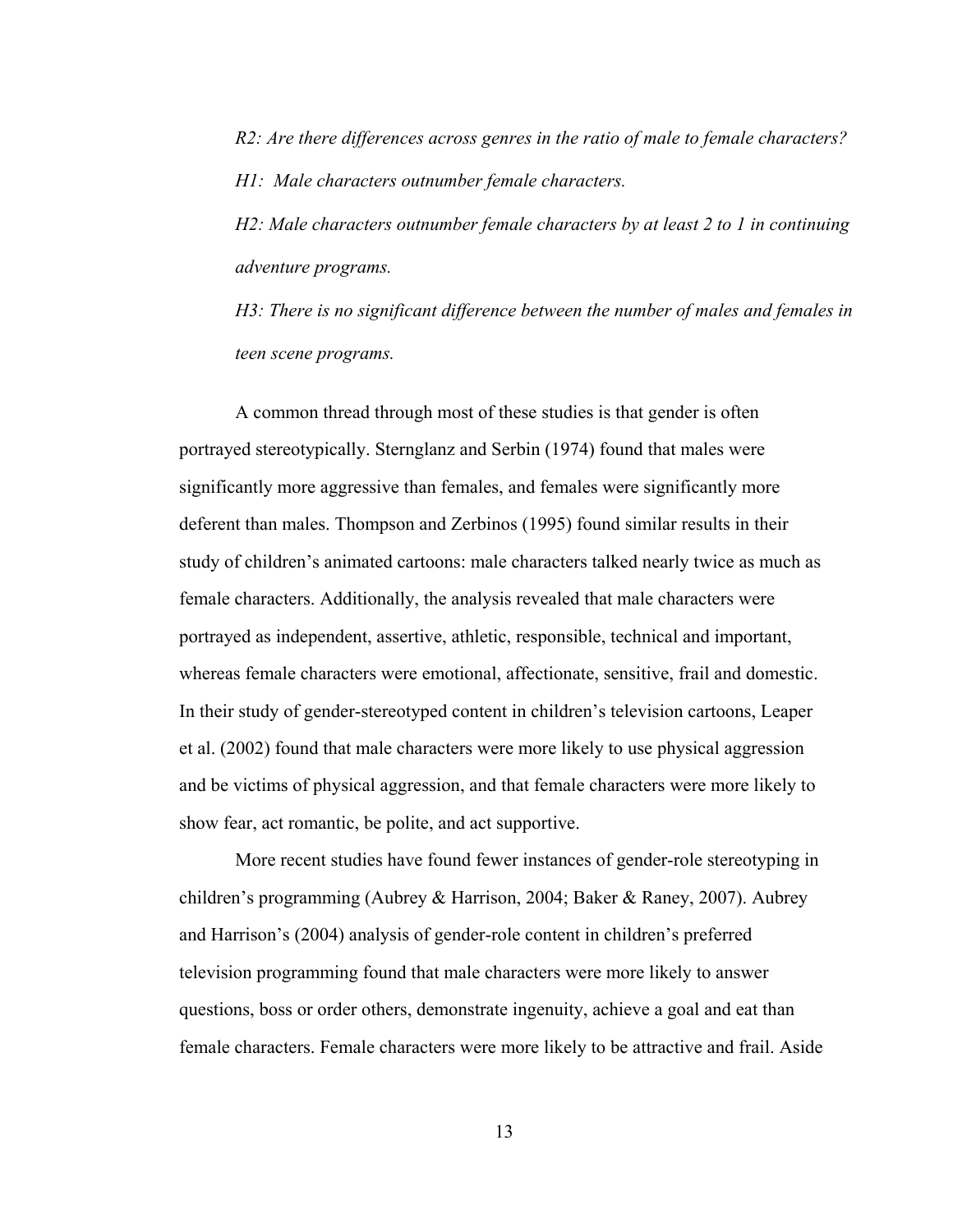from these select findings, characters were portrayed as having mostly gender-neutral personality traits and as participating in the same types of communication activities and behaviors. For example, male and female characters were equally likely to be independent, assertive, sensitive, express opinions, laugh at others, brag, insult others, threaten others, express anger, and make or receive comments about one's body or beauty. Furthermore, males engaged in some counter-stereotypical activities and behaviors. They were more likely to express verbal affection, follow others, obey others, and cry than their female counterparts.

Baker and Raney's (2007) analysis of male and female superheroes in children's cartoons also found few instances of traditional gender-role stereotyping. The only stereotypical gender roles were that females were more likely to ask questions, were more emotional, attractive, and concerned about appearance whereas males were more likely to express anger and have muscular body types. Of the 51 variables tested, only 7 supported their hypothesis that male and female superheroes will be portrayed in significantly different and gender-role stereotypical ways. It is important to note that both studies focused on very specific areas of television rather than all types of television programming that a child would view; Aubrey and Harrison (2004) looked at children's favorite television cartoons, and Baker and Raney (2007) looked at only male and female superheroes.

There are several discrepancies in research concerning gender roles in children's programming. Sternglanz and Serbin (1974), Thompson and Zerbinos (1995), and Leaper et al. (2002) all found that male and female exhibited traditional stereotypes whereas more recent research by Aubrey and Harrison (2004) and Baker and Raney (2007) found examples of gender neutrality and fewer instances of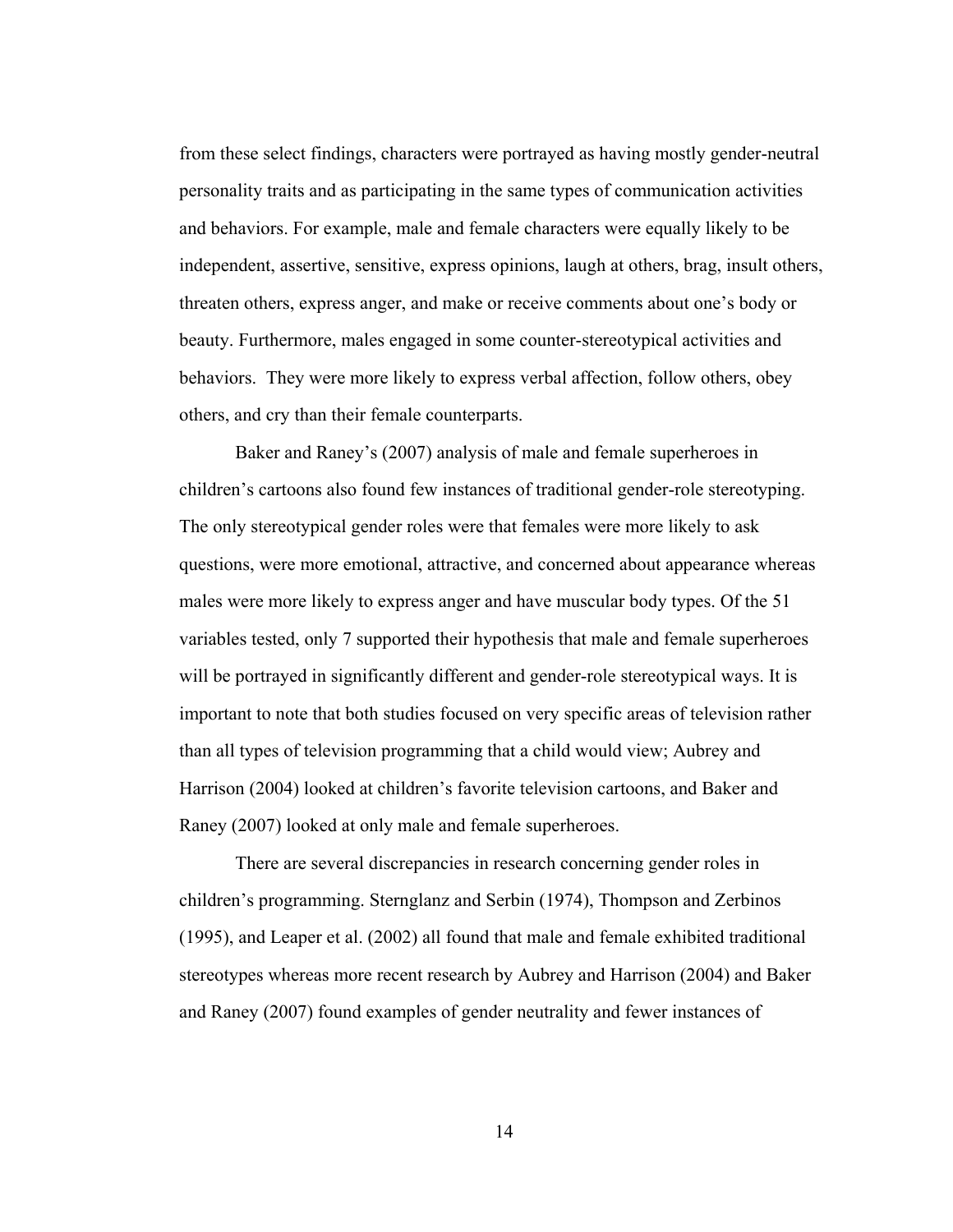characters exhibiting stereotypes. Furthermore, Aubrey and Harrison (2004) found some instances male characters fulfilling counter-stereotypes. Because of these discrepancies two research questions, rather than hypotheses, are posed:

*R3: How are males portrayed in tween television programming? R4: How are females portrayed in tween television programming?* 

Some or these studies also found differences between cartoon genres in how males and females were portrayed. Thompson and Zerbinos (1995) found that male characters in continuing adventure programs were hardier, showed higher levels of verbal aggression, more rescue/bravery, used the most threats and insults, and bossed others more than the male characters in other genres. Female characters in continuing adventure programs were more intelligent, less domestic, and less helpless than females in other genres. In chase-and-pratfall cartoons, males were less competent, less technical, less responsible, less verbally aggressive, showed less leadership, achievement, and affection, were rescued less, and expressed fewer opinions than the other genres. Females in chase-and-pratfall were less competent, responsible, active, and answered questions less, and were more troublesome and failed more than other genres. In teachy-preachy cartoons, males were more warm, emotional, romantic, affectionate, sensitive, and helpful, and were less likely to engage in or be victims of physical aggression. Females in teachy-preachy cartoons were more emotional, affectionate, warmest, and asked more question, expressed more excitement, and emphasized relationships more than females in other genres. Finally, Leaper et al. (2002) found that traditional adventure cartoons portrayed the most gender-biased portrayals, with males displaying more physical aggression than females and more physical aggression than males in other genres.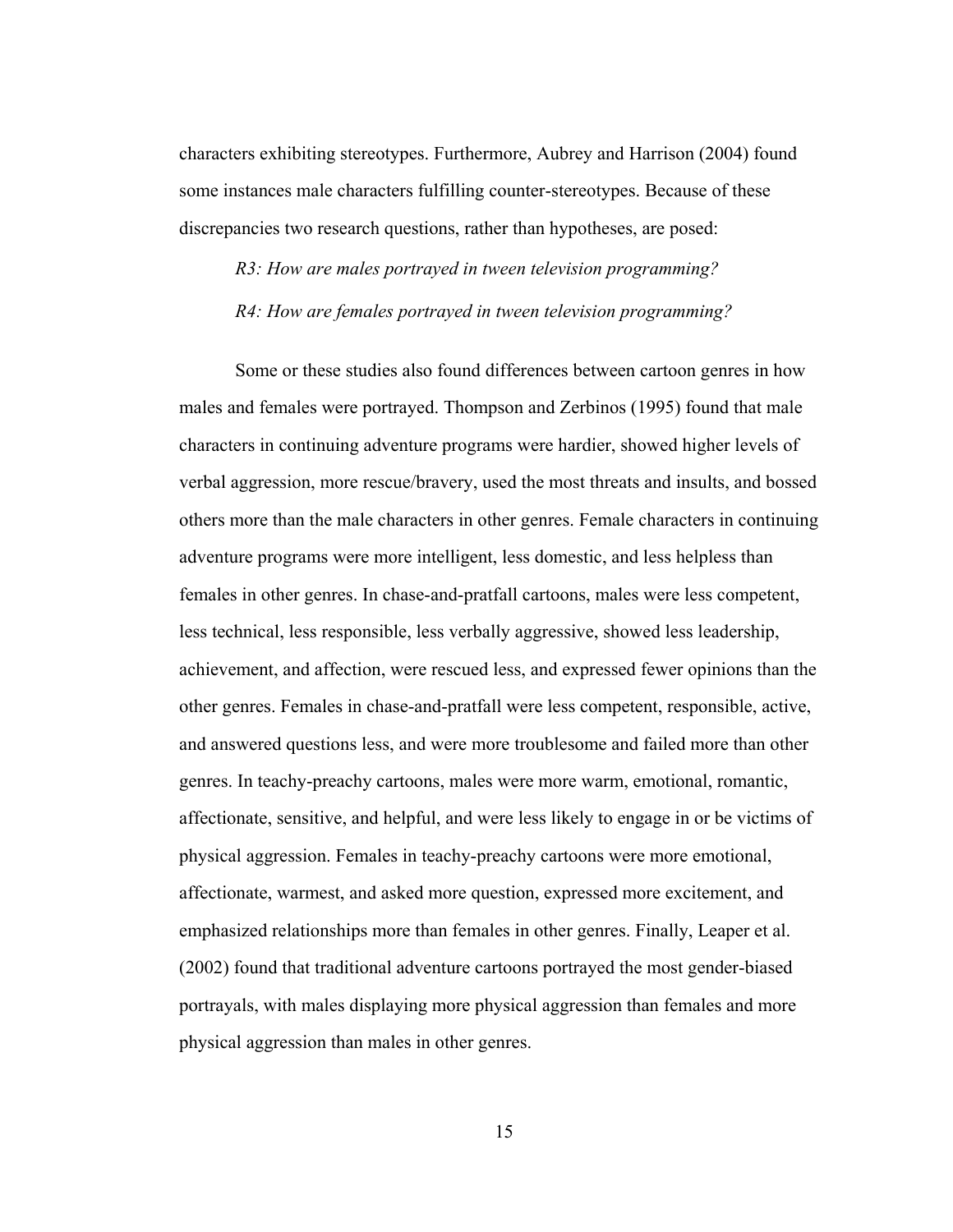Both studies found that males were portrayed as more stereotypical in adventure programs than males in other genres. Therefore,

*H4: Traditional male stereotypes are more likely to be found in continuing adventure programs than in other genres.* 

The group of programs that was analyzed by Northrup and Liebler (2010) can be thought of as the "teen scene" genre. The teen scene genre makes up a good portion of tween television programming. These shows include characters mostly in their teens, who are just older than those viewing the shows. Programming created for children has evolved over the years, and this relatively new genre is unique because of the tween audience that it attracts. Since tweens have a high level of purchasing power, networks create these programs to attract this special group. Northrup and Liebler (2010) note that according to Banet-Weiser (2004), the shows they analyzed target the female audience. As aforementioned, their analysis revealed the ratio of males to females (53.9 to 46.1 percent) closest to parity with the U.S. population compared to all of the other studies. This break from the traditional 2 to 1 or 3 to 1 male to female ratio suggests that programs from this genre may be less traditional than other genres. It may be that the characters in these "teen scene" programs display more counter-stereotypical roles, or at least less stereotyped roles than the other genres. Therefore,

*H5: Counter-stereotypes and less stereotyped gender roles are more likely to be found in programs in the teen scene genre than in other genres for male characters.*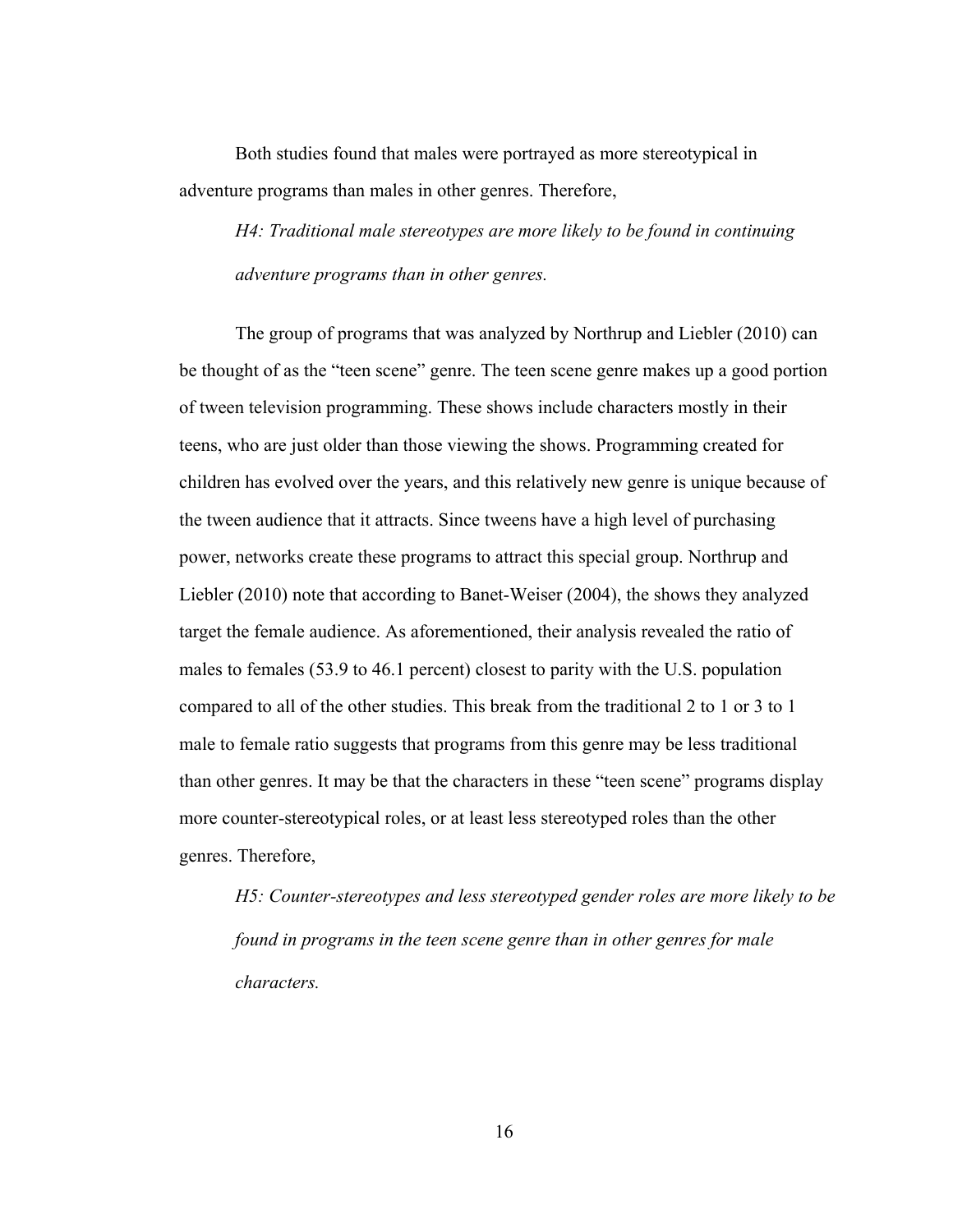*H6: Counter-stereotypes and less stereotyped gender roles are more likely to be found in programs in the teen scene genre than in other genres for female characters.* 

#### **1.4 Sexuality and Romantic Involvement**

The tween years are the beginning of a person's sexual socialization, exploration, and development (Collins, Elliot, Barry, Kanouse, Kunkel, Hunter, & Miu, 2004). According to Eyal, Kunkel, Biely, and Finnerty (2007), "knowledge about sexually related matters that is gained in formative years builds the foundation for beliefs and attitudes about sex that can influence each individual's life-long pattern of sexual behavior" (p. 316). Moreover, television and other media act as a sexual socializing agent as they are an important source of sex education (Strasburger, et al., 2009; L'Engle, Brown, & Kenneavy, 2006; Strasburger, 2005; Ward, 2003; Brown, 2002). Children can learn about sex and sexuality from the television programs that they view, and it may be their only source of information if they are early bloomers. Brown, Halpern, and L'Engle (2005) suggest that media may act as a "super peer," in that young people who mature earlier than the other kids in their age group look to television and other forms of media for sexual information, because their peers lack information on the subject. In fact, children may seek television as a source of information for other aspects of life as well, such as friendship dynamics, career options, and to learn about what life will be like in high school or college. Furthermore, Van Evra (1998) notes that "children who lack experience and information in an area and look to television for that information are particularly vulnerable to the influence of its portrayals" (p. 85). Unfortunately, the portrayals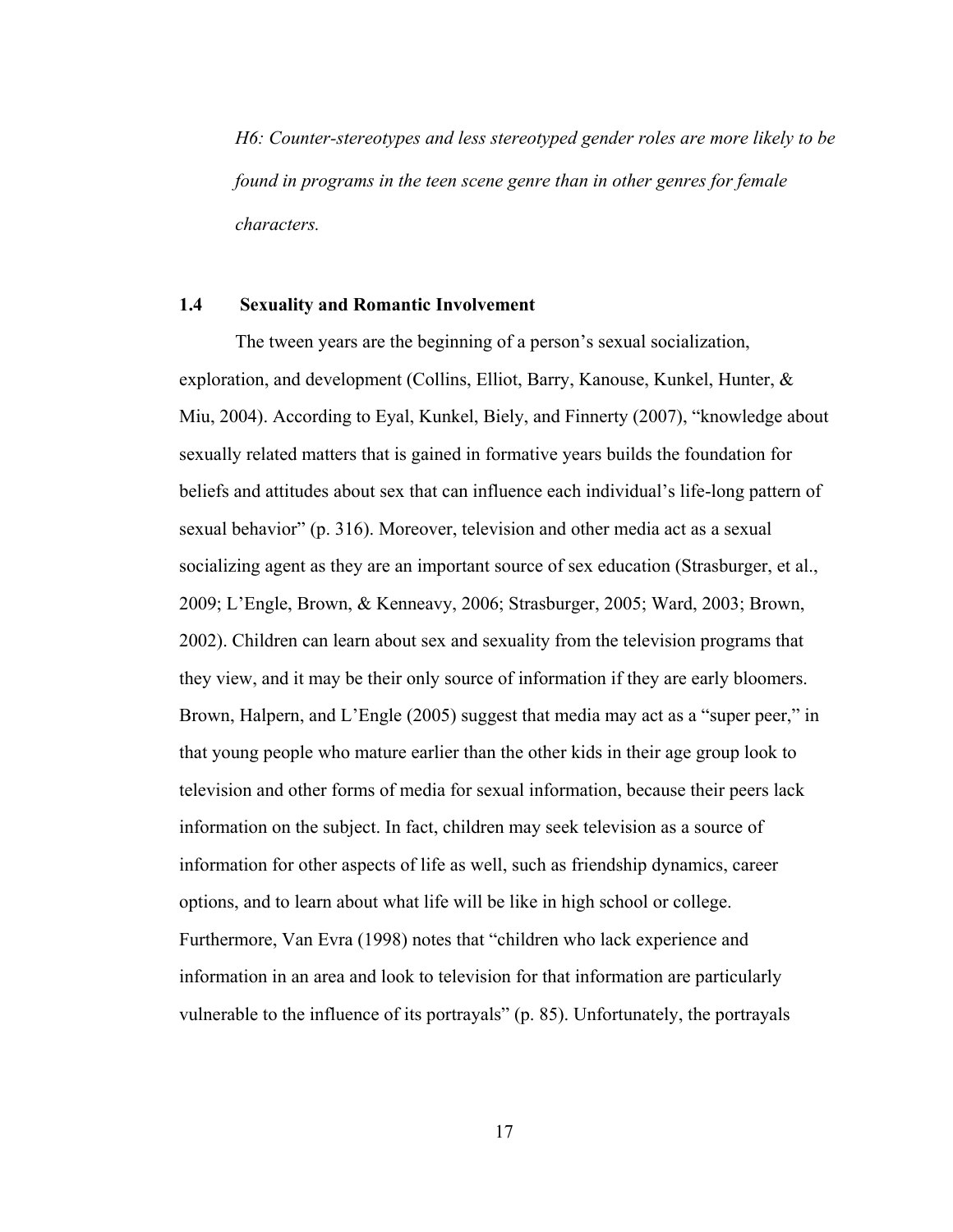available to children on television are not always healthy or beneficial. According to Strasburger (2005),

the average child sees nearly 15,000 sexual references on television alone, and more than 80% of popular teen shows contain appreciable sexual content. Missing from their viewing diets are the healthier aspects of human sexuality, such as answers to questions about what it means to be a man or a woman, when is sexual activity appropriate, what a healthy body self-image is, and how pregnancy and sexually transmitted diseases can be prevented (p. 270).

One goal of this study is to identify tween television programming messages about sexuality.

Sexuality is a particularly salient topic in understanding the role of television programming in tween's lives. It is critical to understand how sexuality is portrayed in these programs, because viewers may see and pay attention to related messages, and these ideas may begin to constitute their conceptions of sexuality. Ward (1995) analyzed twelve prime-time television programs most viewed by children and adolescents to identify the content of interactions, focusing on sexuality. Some of the programs included are *Beverly Hills 90210*, *The Fresh Prince of Bel Air*, and *Hanging With Mr. Cooper*; three episodes of each program were included in the analysis. Neilson People meter ratings from 1992-1993 broadcast season were used to identify which programs were most popular for children aged 2-17. The main unit of analysis for this study was the interaction, which was defined as "exchanges occurring in a single location with one set of participants present without interruption by time, changes in participants or locations, or by commercials breaks" (p. 597). The analysis revealed that more than one in four interactions contained statements about sexuality, but some programs had nearly two in four interactions that contained statements about sexuality. Ward argues that the result is a heightened focus on sexuality for viewers,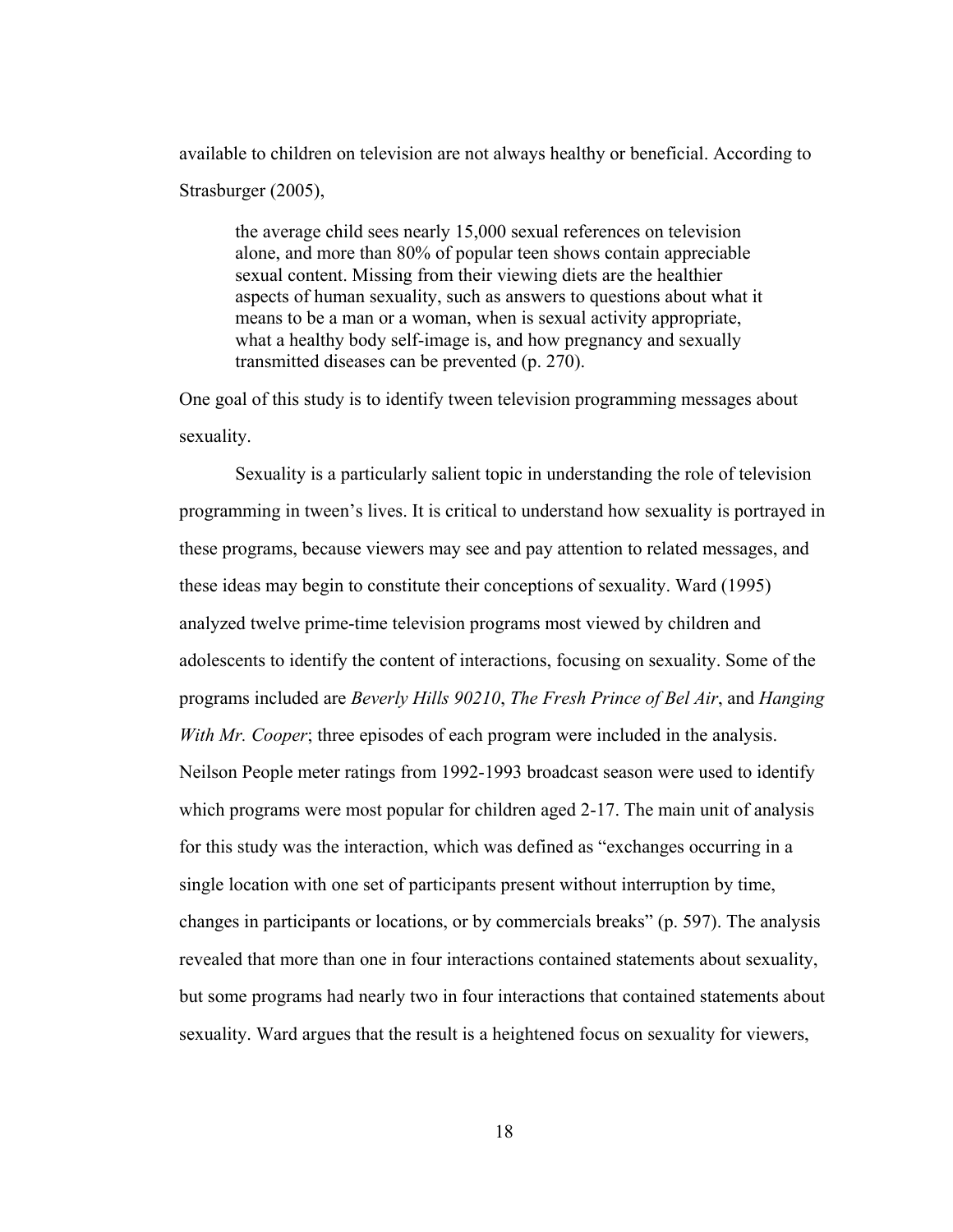and that viewers may think discussions about sex occur more than they actually do in reality.

Aubrey (2004) examined sexual consequences and the sexual double standard in teen television programming from the spring and fall of 2000. A content analysis of 84 episodes of hour-long prime time broadcast programs that featured adolescent or college-aged characters found that negative consequences of a sexual reference occurred almost one third of the time, whereas a positive consequence occurred only 4% of the time. Negative consequences were more likely to occur when a female rather than a male initiated sexual activities rather than when initiated by a male. This could suggest to viewers that bad things might happen when a female initiates sexual activities (Aubrey, 2004), or that females should not be the initiator of such an act. Likewise, Eyal et al. (2007) found that consequences of sexual intercourse were more likely to be negative in their analysis of popular television programs among teens from the 2001-02 and 2004-05 seasons. Another notable finding was that only 10% of the programs included sexual risk or responsibility messages.

Several studies have measured the effects of watching sex on television. Brown, L'Engle, Pardun, Guo, Kenneavy and Jackson's (2006) longitudinal study of teens' sexual media diets and their behaviors found that white adolescents who had heavier sexual media diets were significantly more likely to have had sexual intercourse. This effect was not statistically significant for black adolescents. In a similar study, Ward and Friedman (2006) found that heavier exposure to certain types of programs (talk shows and "sexy" prime-time programs) was associated with sex and gender role stereotypical attitudes. This study included a survey of 244 high school students that identified their media use and attitudes about gender and sexual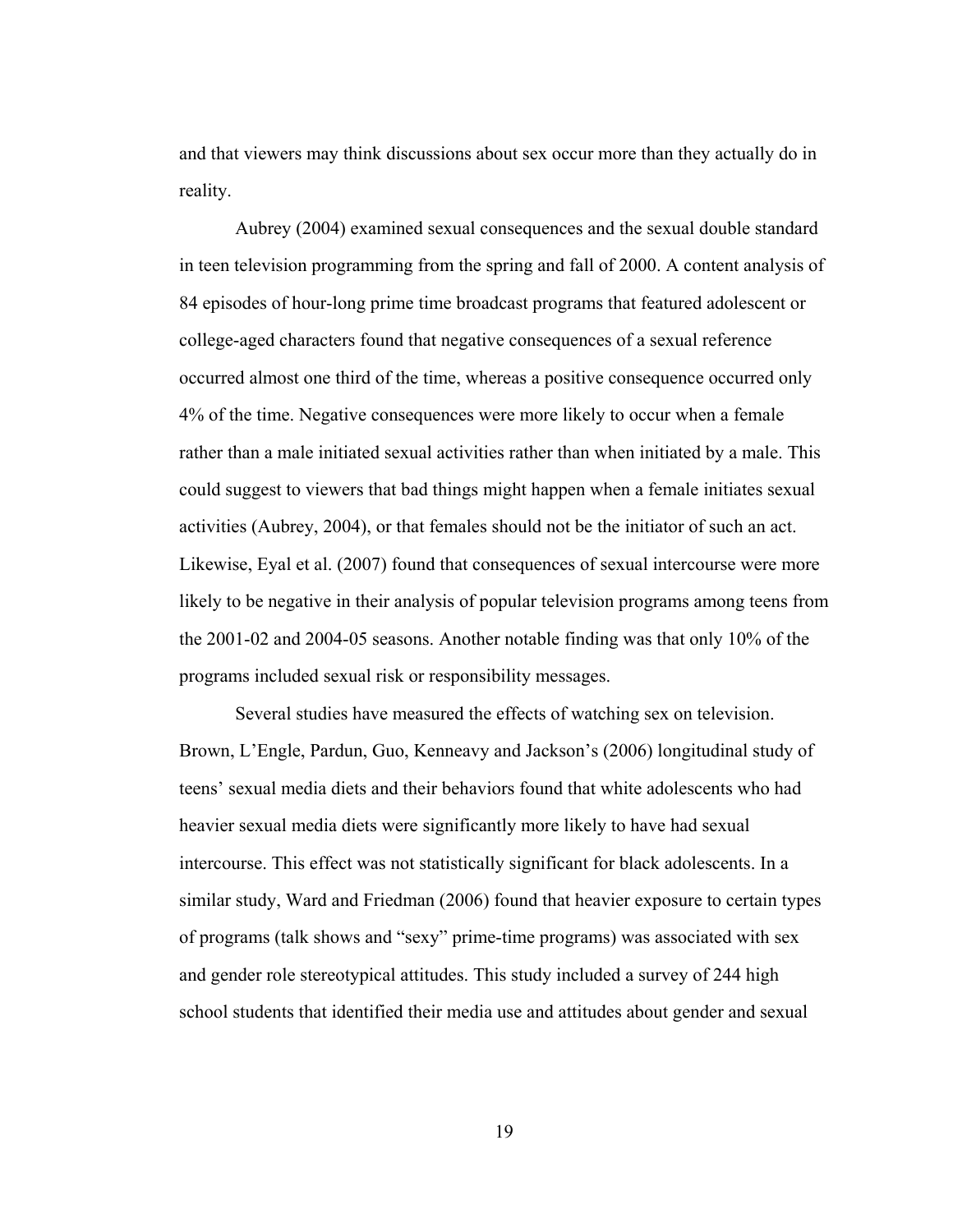stereotypes in conjunction with an experiment where the students viewed clips containing various messages about gender and sexuality. Interestingly, results indicated that viewing motives were a strong correlate of their sexual attitudes and beliefs. For example, students that watched television for purposes of companionship held stereotypical sexual and gender attitudes, whereas students who reported watching television for fun endorsed less support of stereotypical ideas about gender and sexuality. The authors argue that the dominant gender and sexual related messages in television are stereotypical, and that adolescents that "need" television for companionship are more accepting of these views. This is consistent with the idea that television can act as a sexual "super peer". These studies suggest that there are substantial effects of watching television that contains ideas about sexuality and gender.

Most television programming does not contain overt expressions of sex, but rather flirting, implied intercourse, "hook-ups," or sexual innuendo. Ward (2003) offers a conceptual model of the media's role as a sexual socializing agent for American youth. She notes that "sexual content is pervasive in the media . . . the media presents adolescents with countless verbal and visual examples of how dating, intimacy, sex, and relationships are handled" (p. 348). Additionally, Ward argues that media are ample contributors to the sexual socialization of young people because they spend so much time watching television (more time than they spend in school or interacting with parents) and because "media are often more forthcoming and explicit about sexuality when others are not" (p. 349). Ward proceeds to outline six consistent findings of sexual content studies, one being that "it is commonly reported that television's sexual content is not typically visually graphic, but it is instead dominated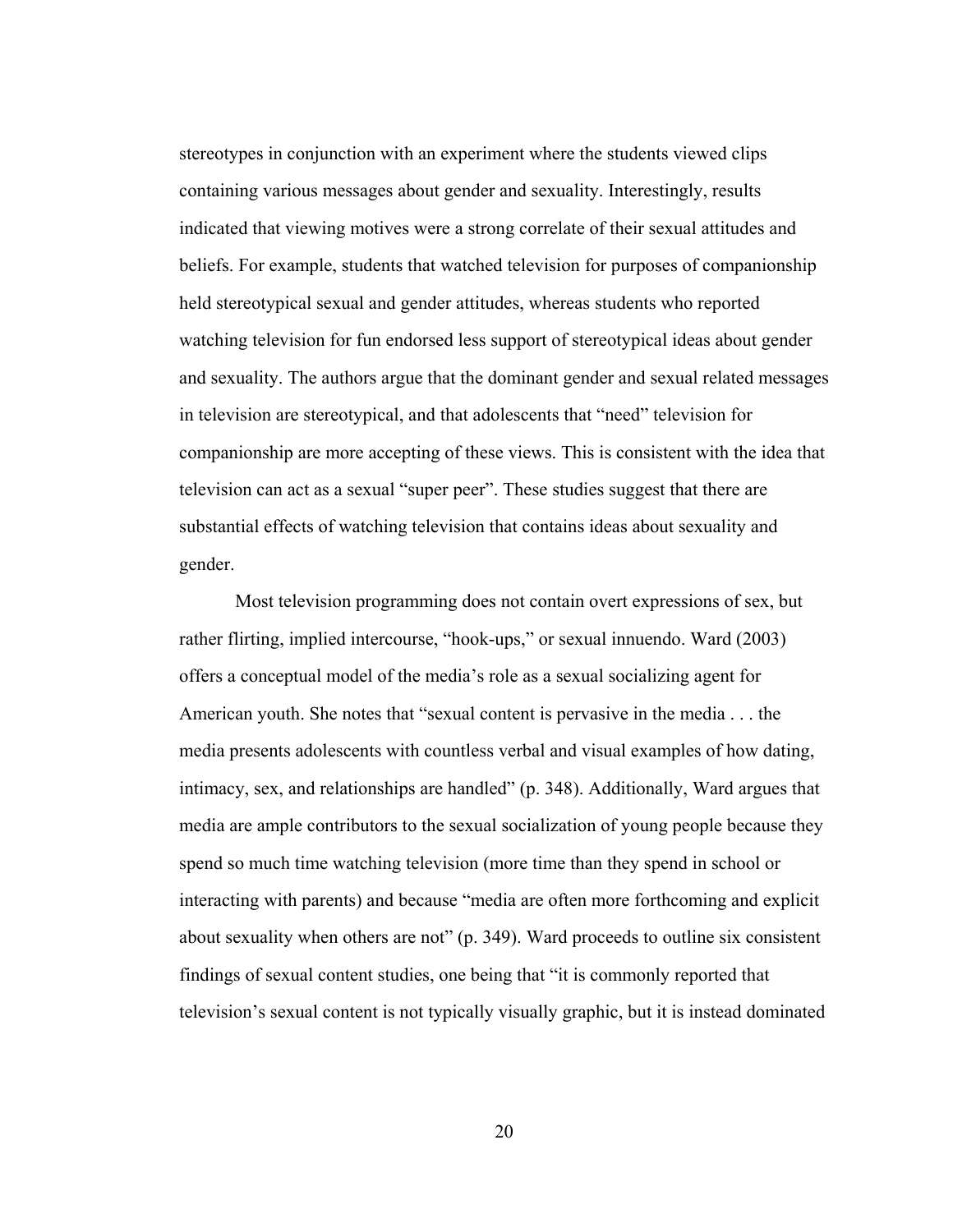by either verbal innuendo or less explicit acts of flirting, kissing, hugging, and erotic touching" (p. 351). For example, Ward notes that a study by Olson (1994) found that out of 505 incidents of sexual behaviors, only two were overt depictions of sexual intercourse, whereas 284 instances were either innuendo or verbal suggestiveness. Sprafkin and Silverman (1981) also found sexual innuendo in their study of prime time programming, which occurred at a rate of 10.82 instances per hour. Of the remaining five consistent findings outlined by Ward, the findings relevant to the current study are that sexual content varies across television genres and that there is a lack of sexual consequences or sexual responsibility messages in media, as previously discussed.

Many studies that focus on portrayals of sexuality on television deal only with heterosexual relationships, perhaps because depictions of homosexuality are scarce, particularly in programming aimed at younger people. Fisher, Hill, Grube, and Gruber (2007) pioneered a quantitative study of non-heterosexual content on broadcast and cable television from the 2001-2002 and 2002-2003 seasons. The sample included programming from 3-11 pm on ABC, CBS, NBC, Fox, UPN, WB, BET, MTV, Cinemax, HBO, and Showtime. Shows placed in the category "children's cartoons" yielded zero non-heterosexual sexual behavior or sexual talk, and overall, 15% of the programs in their sample contained sexual content related to non-heterosexuals. The study did not go into detail about the way that non-heterosexuals characters were depicted. It is likely that depictions of homosexuality will be scarce or absent in tween television programming.

The content in tween television programming is likely to mimic Ward's (2003) conclusions with more instances of sexual innuendo, flirting, and suggestiveness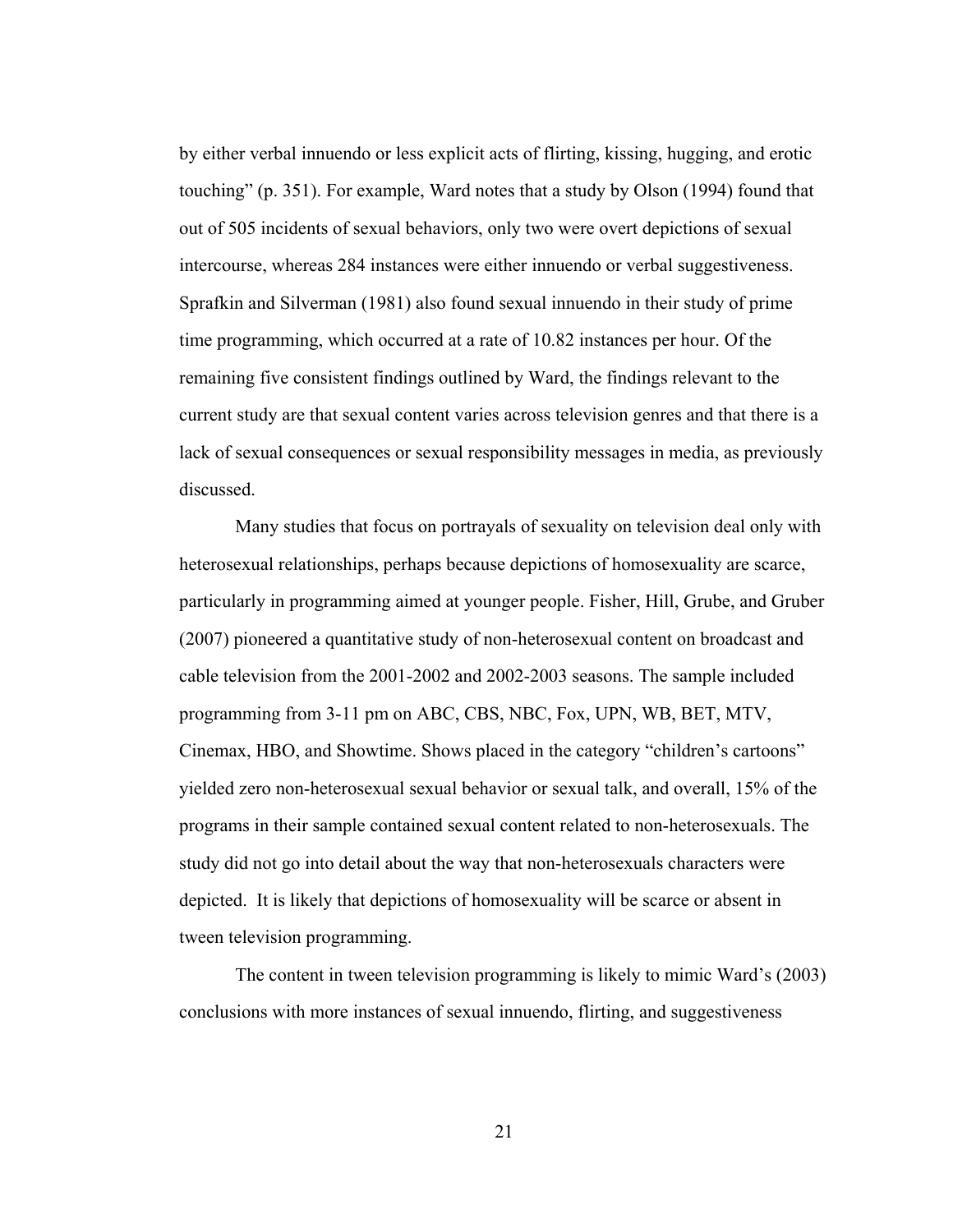rather than explicit depictions of sex, few depictions or discussions of sexual consequences or sexual responsibility messages, and differences in the way sexual content is portrayed between genres. It is also likely that depictions of homosexuality will be scarce or absent in tween programming, consistent with the finding by Fisher et al. (2007) that there were zero instances of non-heterosexuality in children's cartoons in their sample. With television acting as a sexual socializing agent for youth, it is important to consider what messages are present in tween television programming. Since there is no existing research in this area, and since tween television programming may contain considerably different messages about sexuality than studies of prime time programming previously discussed, the following research questions are posed:

*R5: How is sexuality portrayed in tween television programming?* 

*R6: How are characters' sexualities portrayed in tween television programming? R7: How is homosexuality portrayed in tween television programming? R8: Are there any sexual risk or responsibility messages present in tween programming?* 

*R9: Is there any sexual innuendo in tween programming?* 

One aspect of the portrayal of sexuality is romantic relationships. Television also contains images of dating and relationships, and these images could help constitute one's conception of what is or should be involved in a romantic relationship. According to de Souza and Sherry (2006),

one of the implications of adolescents watching so many hours of relationship-saturated television everyday is that they may learn about relationships from television . . . Bachen and Illouz (1996) conducted a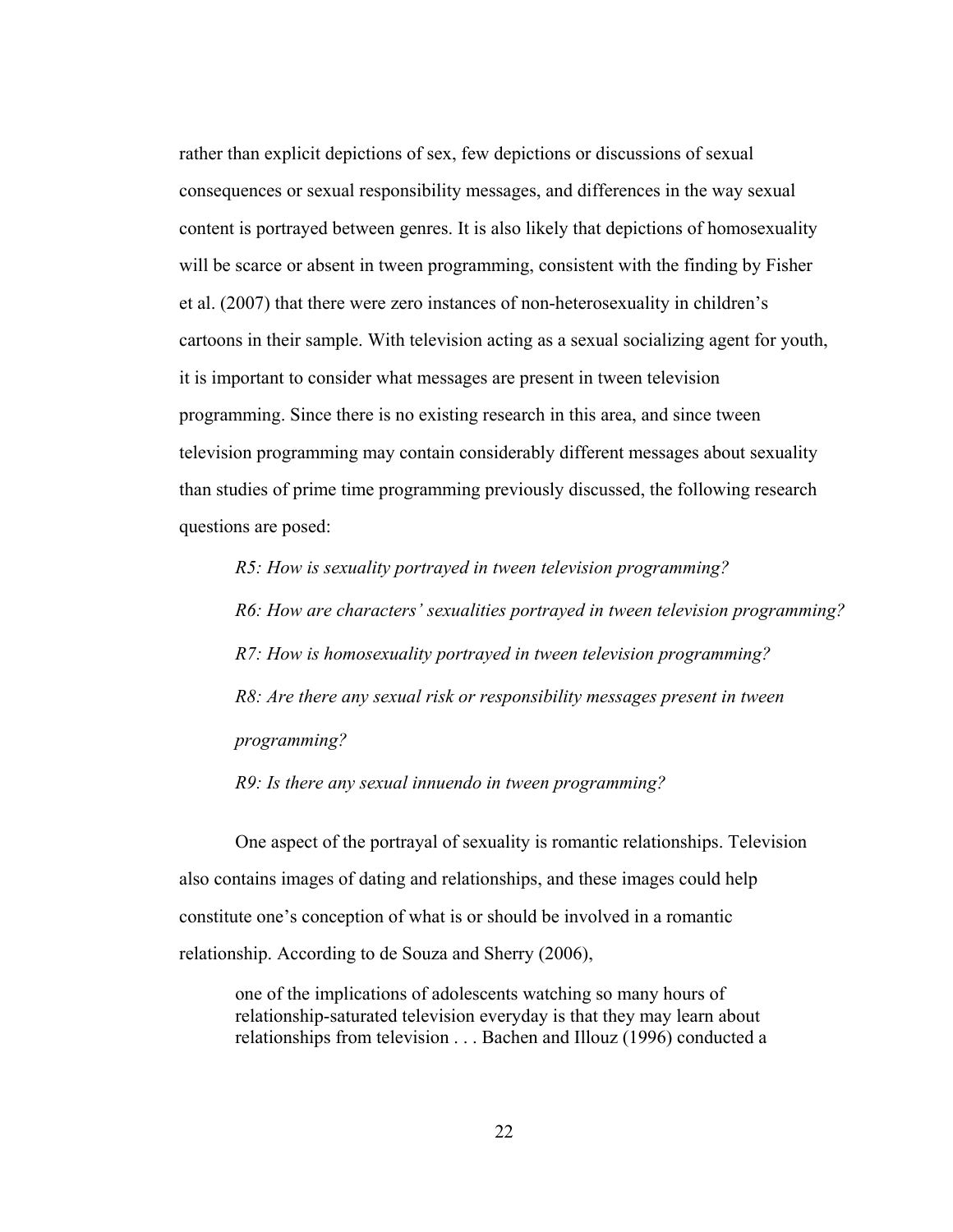survey in which they found that 94% of young people looked to television and 90% to the movies, to learn about romantic love. In contrast, only one third said they looked to their mothers and 17% looked to their fathers to learn about romance (p. 13-14).

With children looking towards television as a source of information about relationships, and as the aforementioned theories suggest that viewers conceptions about different aspects of life can be altered by television, this is an area that deserves attention. De Souza and Sherry's (2006) content analysis of the top ten shows viewed by adolescents from September 2001 to September 2002 found that less than half of the romantic couples engaged in conflict, which could suggest that relationships are filled with happy times and are easy to maintain. They also found that most conflict in romantic relationships begins with the female, and that almost all conflicts conclude with a happy ending. Another thing a person may learn from watching romantic relationships on television is the "type" of person that is in a relationship and the "type" that is not. Signorielli (2003) explains that, "violence shows who's on top and who's on the bottom, who gets hurt and who does the hurting" (p. 42). Could similar lessons be learned about relationships? For example, are those in a relationship "on top," or portrayed more positively than those who are single? What might youngsters learn about relationships from tween television programming? The following research questions are posed:

*R10: How are romantic relationships portrayed in tween television programming, and how are the characters in a relationship presented as compared to characters not in a relationship?* 

*R11: Do romantic relationships shown in tween television programming portray conflict?*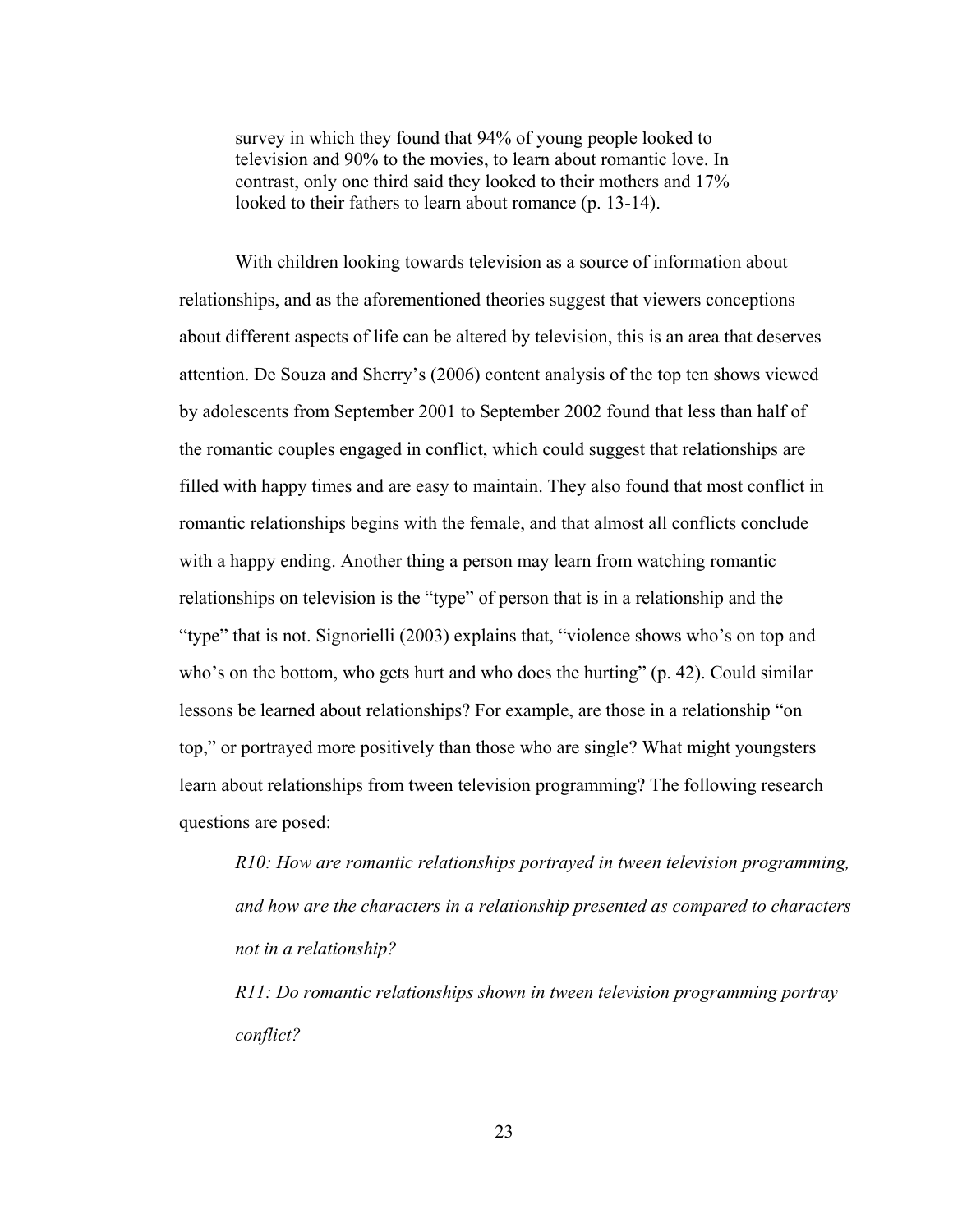### **1.5 Violence**

Concern about violent content on television has been expressed since televisions inception. Studying the amount and type of violence on television is an important focus for researchers because "there is a strong agreement among social scientists that extensive exposure to media violence can *contribute* to aggressiveness in individuals" (Strasburger et al, 2009, p. 156). Much of the research in this area has found that violence on television makes a positive contribution to aggressive behavior of viewers, specifically children. One particularly strong finding by Joy, Kimball, and Zabrack (1986) is that there was a significant increase of physical and verbal aggressive behavior of children with introduction of television into a Canadian community. Cultivation theory describes another possible effect of viewing television violence. According to Morgan (1982), "the underlying premise of cultivation theory is that the more time people spend watching television, the more likely they are to perceive the world in ways that reflect the patterns found in television drama" (p. 948). According to this logic, those who spend more time watching violent television are likely to perceive the world as a more dangerous place than those who watch less violent television. Cultivation theorists refer to this idea as "mean world syndrome," which specifically is the notion that heavy viewers of television that contains violence, will over time, begin to think of the world as a mean and scary place (Gerbner, 1998). Violence is another salient issue to tweens. According to Van Evra (1998),

 during the period between ages 9 and 12, an important one for changing perception and experience, children tend to watch more violence. By age 12 they are less inclined to view the violent programs negatively, and even when violence and aggressive behavior are not directly related, the effects of viewing violence may appear in the form of less civility and a decrease in affiliative and other prosocial behavior rather than more aggression (Van der Voort, 1986, p. 61).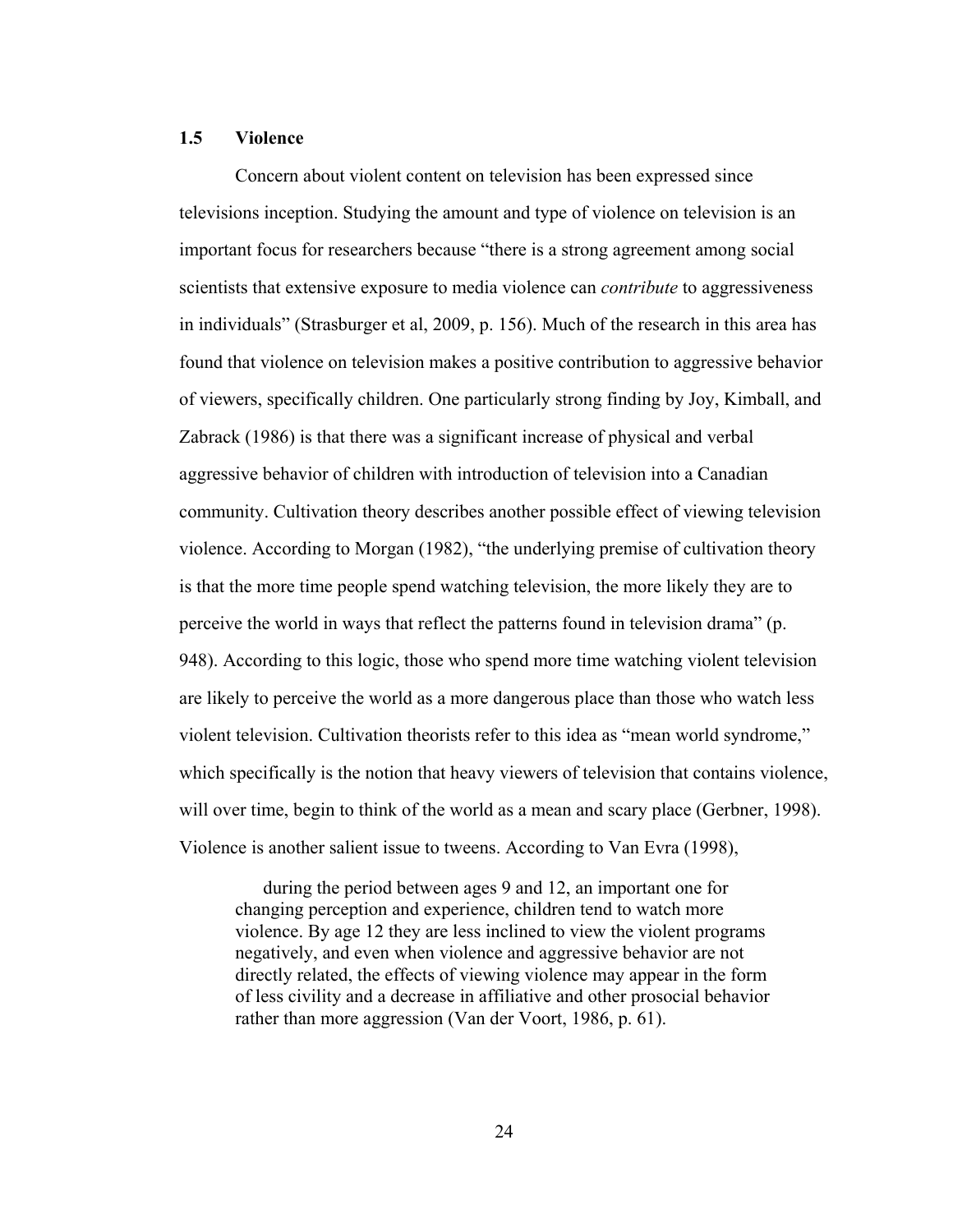Because of the potential deleterious effects of viewing violence, and the salience of the issue to children in particular, researchers have studied violence in children's television content. Furthermore, children's television programs are usually more violent than prime time television programming (University of Pittsburgh Office of Child Development, 1997).

The Cultural Indicators Project led by George Gerbner and his colleagues has been an ongoing study of violence on broadcast television since 1967. A common finding is that children's television programming contains more violence than prime time programming. Gerbner, Gross, Morgan, and Signorielli's (1980) study of television programming from 1967-1979 revealed that 92% of all of the children's programs sampled contained some violence, whereas only 70% of off all programs in prime time contained violence. This study considered weekend daytime programming to be children's programming. In another report focused on Saturday morning children's programs, The University of Pittsburgh Office of Child Development (1997) notes that these programs contain about twenty or more acts of violence per hour, as compared to five violent actions per hour in prime time. Another study of broadcast programming in the Washington, D.C. area found that the time periods when the most violence was shown coincided with the times when children are likely to be viewing (Lichter & Amundson, 1992).

The National Television Violence Study (see, for example, Smith, Wilson, and Nathanson, 2002) studied a wider sample of television than the previously mentioned studies including broadcast, public broadcast, and basic cable channels between the hours of 6:00 am and 11:00 pm. Results indicated that violence exists in about two out of three programs, regardless of the time of day. Additionally, they found that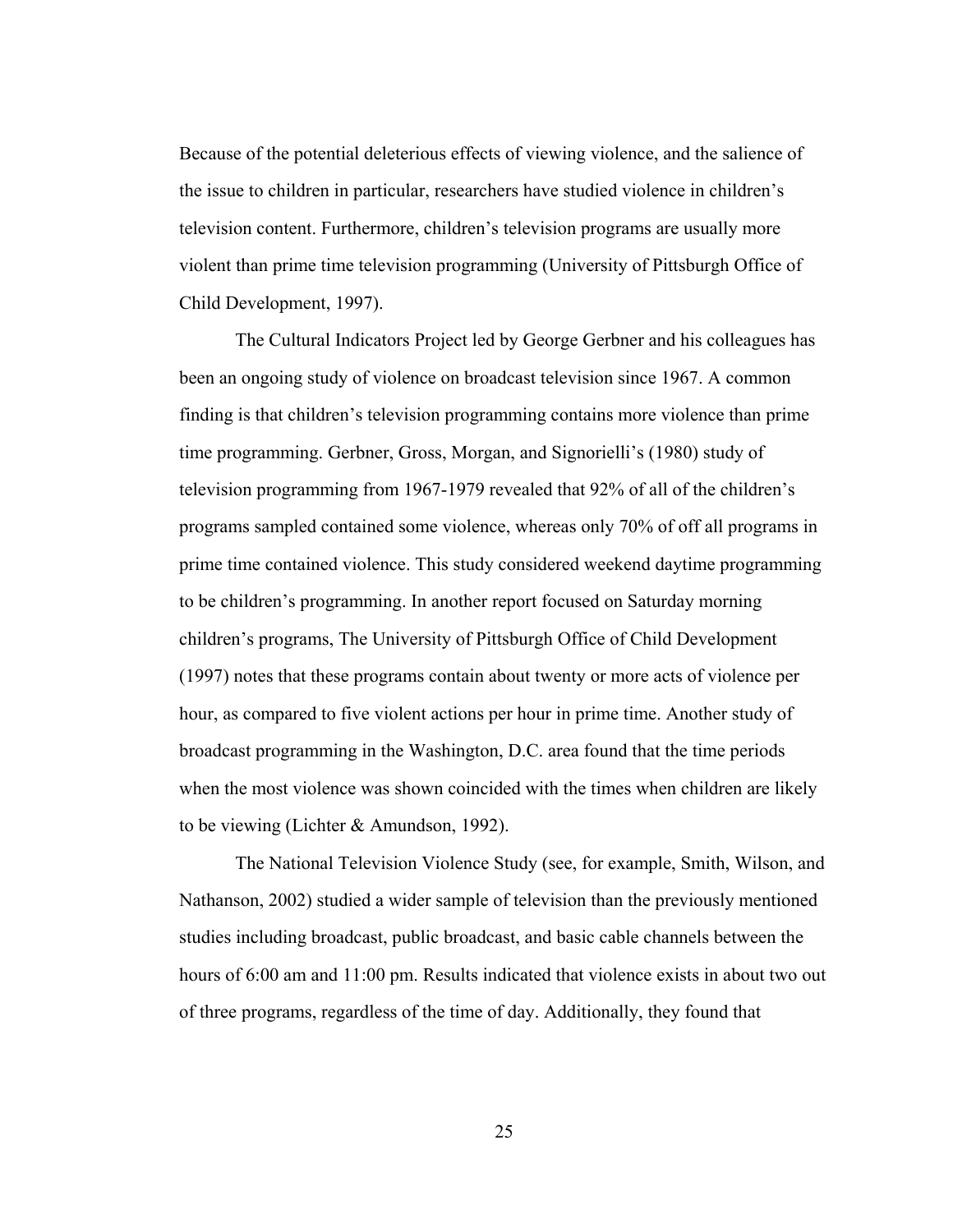broadcast and basic cable have the most problematic and harmful depictions of violence.

Many violence-focused content studies focus on prime time television programming. Although the majority of the content found on prime time programming is not created specifically for children or tweens, many viewers from this age group tune in to this programming, so literature from this area is relevant to this study. Gerbner and colleagues' "Cultural Indicators" project mainly focuses on prime time television. Over the years, the researchers have found consistently high levels of violence in prime time programs. Gerbner, Gross, Morgan, & Signorielli (1980) found that seventy percent of prime-time programs contained violence, and that there were 5.7 violent acts per hour. In a more recent update of this research, Signorielli (2003) found that six out of ten network prime-time programs contained violence, and that this number remained consistent from 1993-2001. The number of violent acts per program was about 4.5 acts per program. The violence was found to be context-less, and most of the time there were no serious consequences of violence. Several other communication researchers agree about the importance of identifying the context of violence (Potter and Smith, 2000; Kunkel and Wilson, 1995).

Based on said findings, the following research question and hypotheses are posed:

*R12: What is the amount and context of violence in tween programming? How does this compare by genre?* 

*H7: At least 6 out of 10 programs contain violence.* 

*H8: Violence is portrayed as context-less.*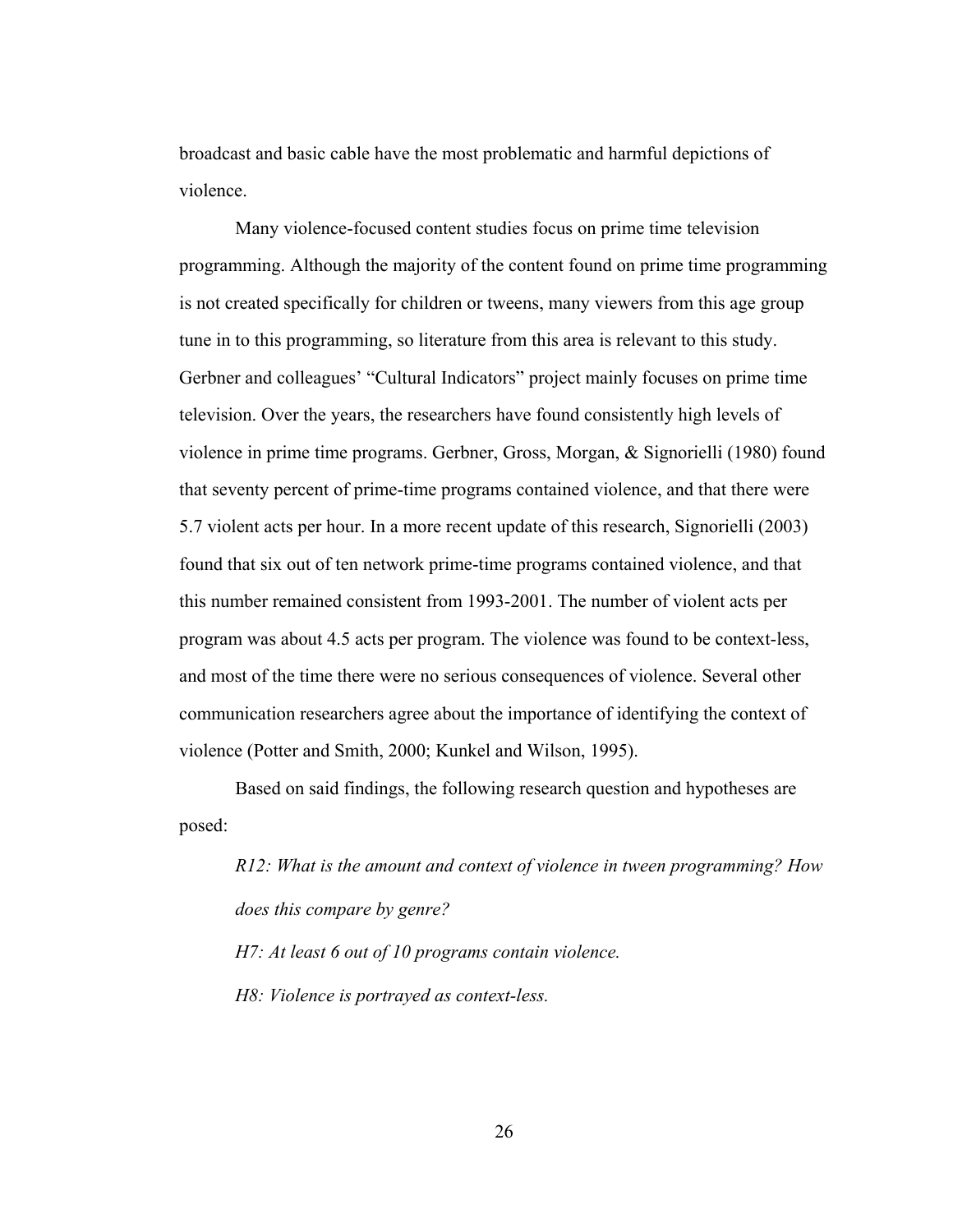Another important aspect of research on television violence is the way characters are involved in violence. From a cultivation perspective, television violence can convey lessons of power. Perhaps best put by Signorielli (2003), "violence shows who's on top and who's on the bottom, who gets hurt and who does the hurting" (p. 42). Research examining characters involved in violence has focused on the gender, age, and race of perpetrators and victims (Glascock, 2003; Signorielli, 2003; Smith, Nathanson, & Wilson, 2002; Wilson, Colvin, & Smith, 2002). Gerbner et al. (1980) found that nearly 75% of leading characters were involved in violence; two-thirds of the males and nearly half of female characters were involved. Females were more likely to be victims than perpetrators of violence. More recently, Signorielli (2003) found through an analysis of primetime television that men are more likely to commit violence and be victimized than women.

In another study, Smith (2002) et al. found through their analysis of American primetime television that 73% of perpetrators of violence were male. Perhaps the most convincing piece of evidence is the longitudinal meta-analysis of violence in primetime network programming by Hetsroni (2007), who found that over a forty two year time period from 1960 to 2002, on average for each year more than 70% of the perpetrators of violence were male. Women's highest involvement in violence as perpetrators peaked at only 26% in both 1977 and 1991. Another study specifically focused on children's cartoons found that males were more likely to use physical aggression and be victims of physical aggression, and female characters were more likely to show fear (Leaper, et al. 2002). It is important to look at the way that perpetrators of violence are portrayed, as these studies have demonstrated.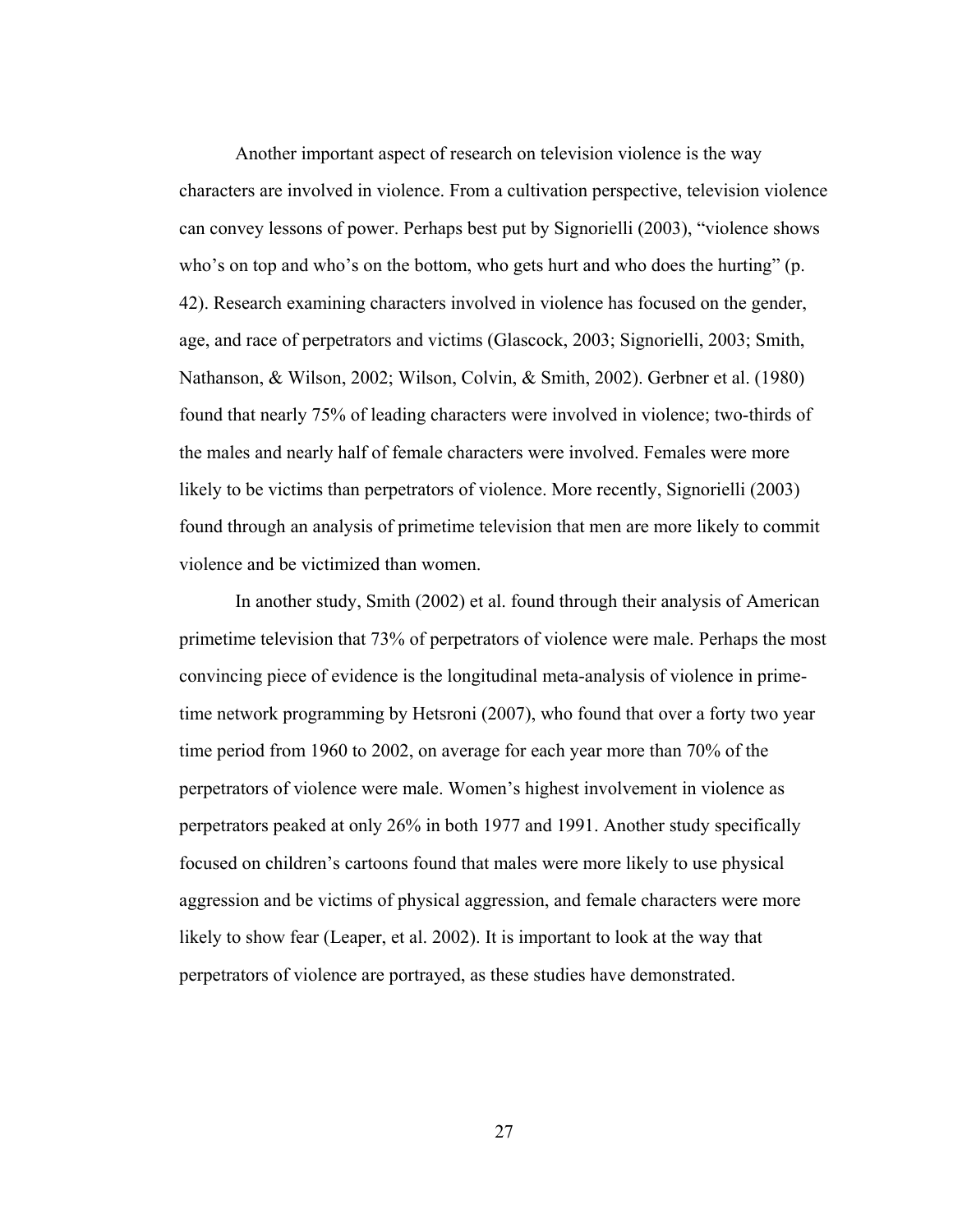With this information in mind, the following research questions and hypotheses are posed:

*R13: How is gender involvement in violence portrayed in tween television programming?* 

*H9: More than two-thirds of perpetrators of violence are male.* 

*H10: More than two-thirds of victims of violence are male.*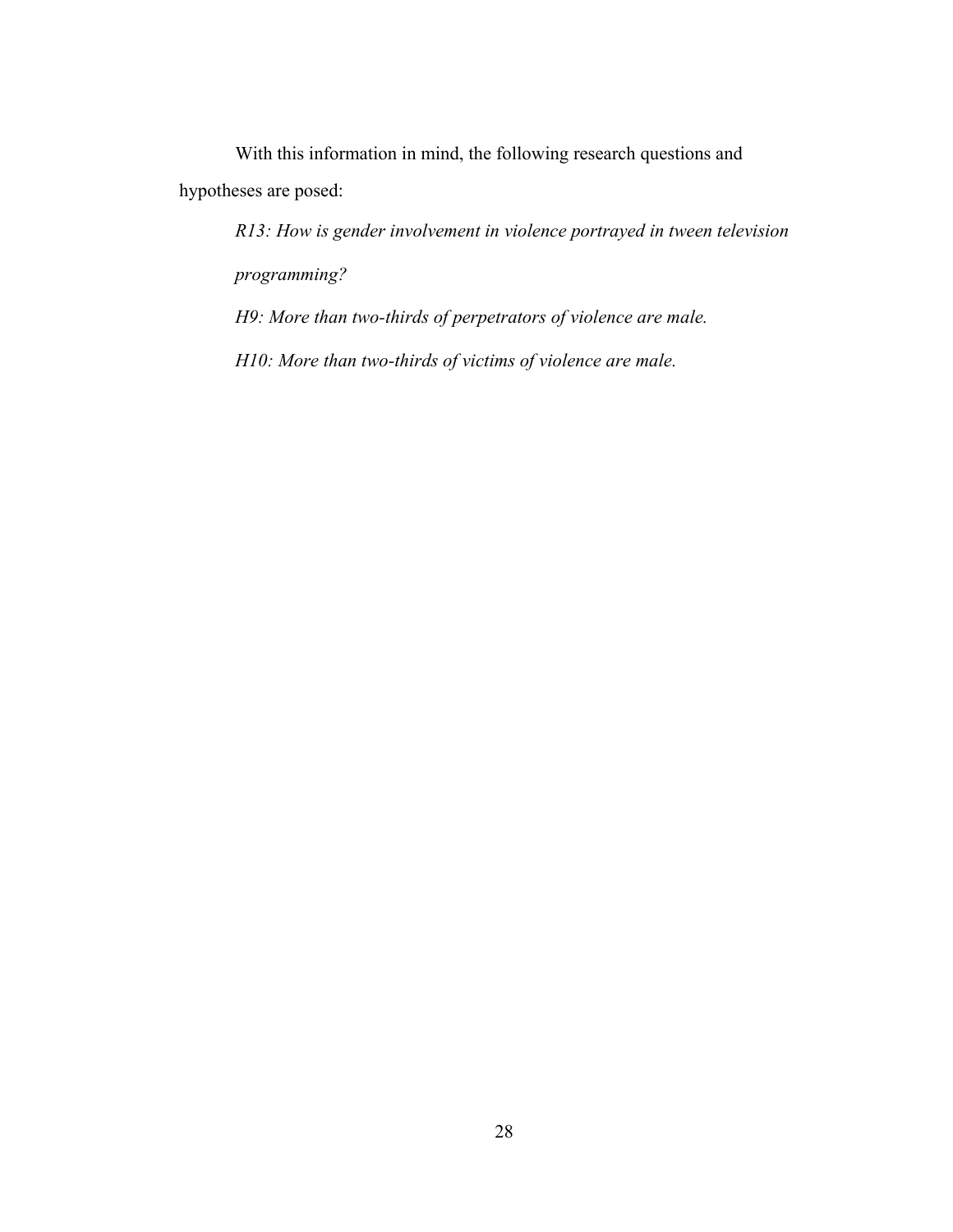# **Chapter 2**

### **METHOD**

This study is a content analysis of 40 television programs geared toward the tween audience. It focuses on three broad areas: sex/gender, sexuality/romantic relationships, and violence as well as two genres of tween programs.

### **2.1 Sample**

 The sample consists of 49 episodes of 40 different tween television programs aired on four cable channels: the Disney Channel, Disney XD, Nickelodeon, and the Turner Cartoon Network. The sample focused on these cable networks because children watch more cable television programming than broadcast (Roberts, Foehr, and Rideout, 2005). Moreover, a 2007 Kaiser Family Foundation study (Gantz, Schwartz, Angelini, & Rideout, 2007) found that Nickelodeon, Disney, and the Cartoon Network, in varying order, were the most popular networks for children in age groups 2-8 and 9-11. It has also been suggested that these networks create certain programs with tweens in mind (Umstead, 2009; Becker, 2004; Romano, 2004).

The specific programs in the sample were selected by informally asking tweens and parents of tweens what specific shows they liked to watch. The author watched these programs, paying attention to other programs advertised during the commercial breaks. Additionally, the most popular kids programs purchased on i-Tunes were noted, and a feature on i-Tunes was utilized that made suggestions for programs appropriate for tween-aged kids.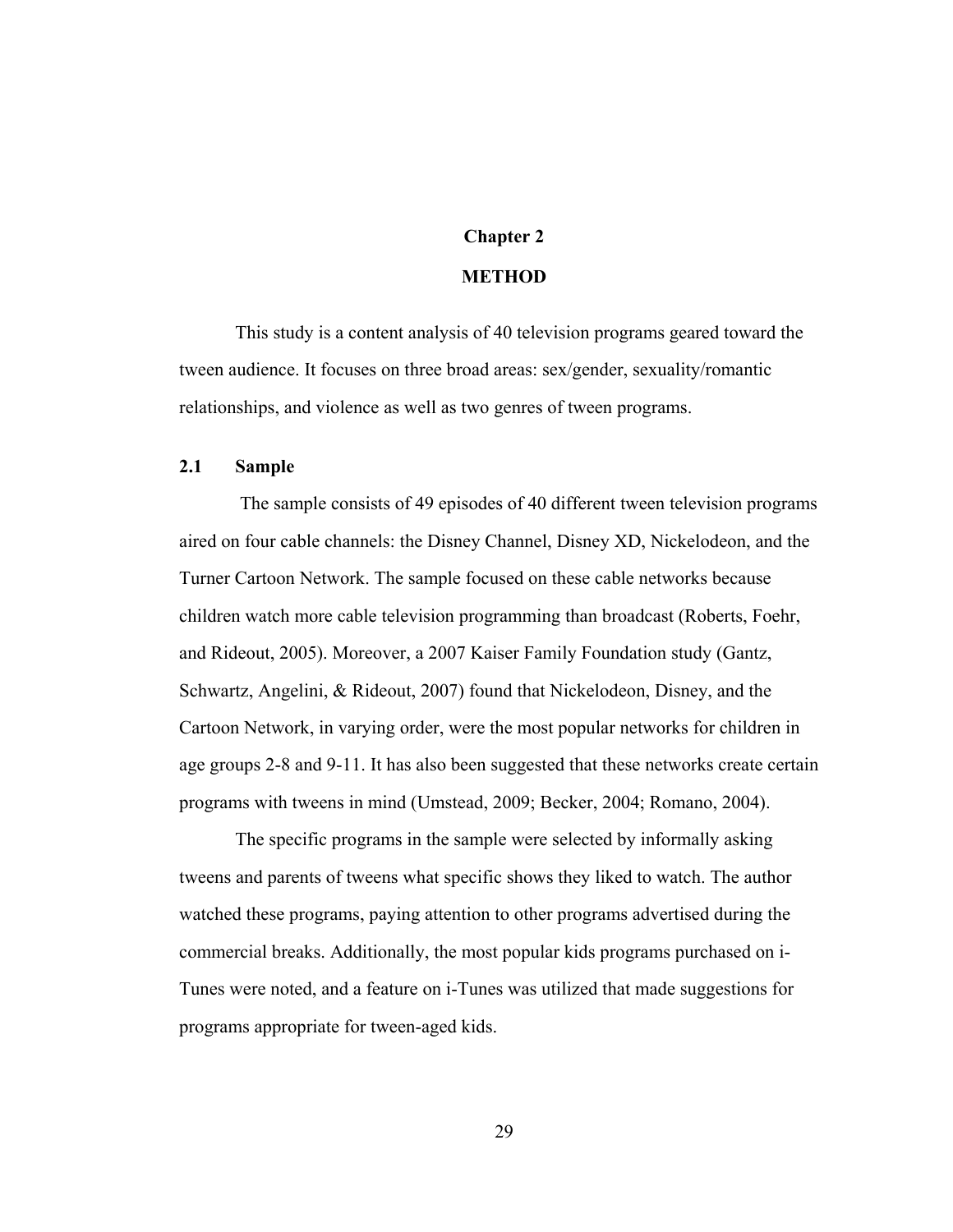To facilitate gathering episodes of these programs, the third episode from the most recent season of the program that was available on I-tunes was selected. Some of the specific programs in the sample were composed of two separate 10-12 minute episodes to fill the 30 minute time slot; these were also sold on i-Tunes. Table 2.1 gives the programs' specific episodes, channels, and parental ratings in the entire sample.

| Program                   | Episode Name                            | Network     | Rating  |
|---------------------------|-----------------------------------------|-------------|---------|
| That's So Raven           | Pin Pals                                | Disney      | TV-G    |
| Hannah Montana            | California Screamin'                    | Disney      | TV-G    |
| Wizards of Waverly Place  | Journey to the Center of Mason          | Disney      | TV-G    |
| Suite Life on Deck        | So You Think You Can Date               | Disney      | TV-G    |
| Suite Life of Zack & Cody | Sink or Swim                            | Disney      | TV-G    |
| Sonny With a Chance       | <b>Gassie Passes</b>                    | Disney      | TV-G    |
| Good Luck Charlie         | Let's Potty                             | Disney      | TV-G    |
| Jonas L.A.                | Date Expectations                       | Disney      | TV-G    |
| Fish Hooks*               | Fish Sleepover Party/Happy Birthfish    | Disney      | TV-G    |
| The Replacements*         | Late Night with Todd and Riley          | Disney      | TV-G    |
| Shake it Up               | Give it Up                              | Disney      | TV-G    |
| Pair of Kings             | A Mermaids Tail                         | Dis-XD      | TV-Y7   |
| Drake and Josh            | Mindy Loves Josh                        | <b>Nick</b> | TV-Y7   |
| iCarly                    | iGet Pranky                             | <b>Nick</b> | TV-G    |
| H2O                       | The One That Got Away                   | <b>Nick</b> | TV-Y7   |
| Big Time Rush             | <b>Big Time Girlfriends</b>             | <b>Nick</b> | TV-G    |
| Zoey $101$                | Alone at PCA                            | <b>Nick</b> | $TV-Y7$ |
| House of Anubis           | House of Lights and House of Allegiance | <b>Nick</b> | TV-G    |
| Victorious                | <b>Stage Fighting</b>                   | <b>Nick</b> | TV-G    |
| True Jackson, VP          | Mad Rocks                               | <b>Nick</b> | TV-G    |

**Table 2.1A Description of the Sample: Teen Scene Genre** 

 $*$  = This program is a cartoon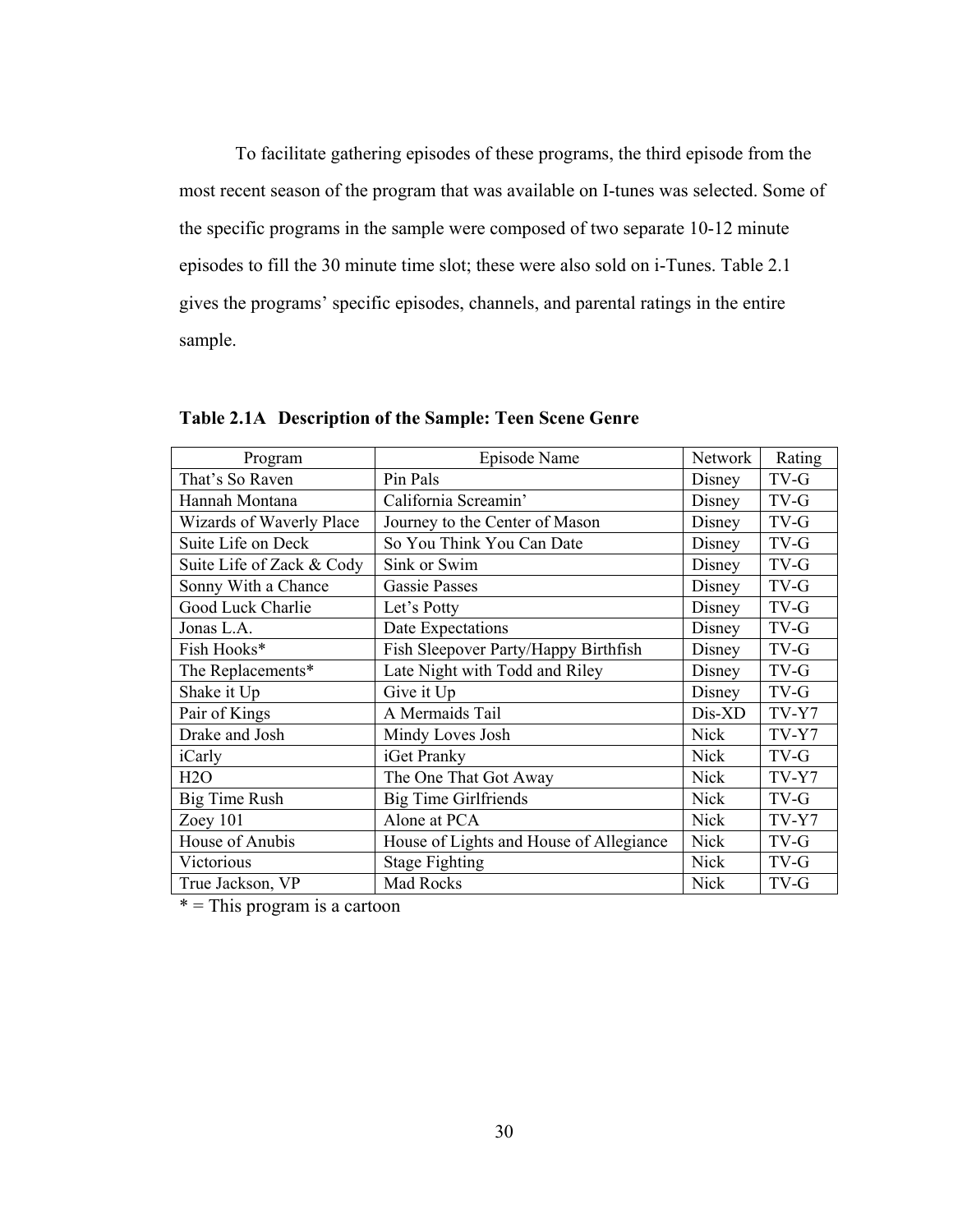| Phineas & Ferb*          | Wizard of Odd                            | Disney      | TV-G  |
|--------------------------|------------------------------------------|-------------|-------|
| The Avengers*            | Hulk Versus the World                    | Dis-XD      | TV-Y  |
| <b>Aaron Stone</b>       | Gauntlet, But Not Forgotten              | Dis-XD      | TV-Y7 |
| Kick Buttowski*          | Knocked Out/Not Without My<br>Cereal     | Dis-XD      | TV-Y7 |
| Kid vs. Kat*             | Blasteroid Blues/Rat-a-Phooey            | Dis-XD      | TV-Y7 |
| X-Men: Evolution*        | Target X                                 | Dis-XD      | TV-G  |
| I'm in the Band          | Iron Weasel: The Video Game              | Dis-XD      | TV-Y7 |
| Jimmy Two-Shoes*         | Airforce None/Panda-monium               | Dis-XD      | TV-Y7 |
| The Troop                | There is No I in Monster Hunter          | <b>Nick</b> | TV-G  |
| Fairly Oddparents*       | Mice-Capades/Formula for<br>Disaster     | <b>Nick</b> | TV-Y7 |
| Fanboy and Chum-Chum*    | Fangboy/Monster in the Mist              | <b>Nick</b> | TV-Y7 |
| Avatar*                  | The Painted Lady                         | <b>Nick</b> | Y7-FV |
| Sponge Bob Square Pants* | Someone's in the Kitchen/Inside<br>Job   | <b>Nick</b> | TV-Y7 |
| T.U.F.F. Puppy*          | Mall Rat/Operation Happy<br>Birthday     | <b>Nick</b> | TV-Y7 |
| Sym-Bionic Titan*        | I Am Octus                               | <b>TCN</b>  | TV-PG |
| Ed, Edd, n Eddy*         | Boom Boom Out Goes the<br>Ed/Cleanliness | <b>TCN</b>  | TV-G  |
| Scooby Doo! Mystery Inc* | Secret of the Ghost Rig                  | <b>TCN</b>  | TV-Y7 |
| Ben 10 Ultimate Alien*   | Viktor: The Spoils                       | <b>TCN</b>  | TV-Y7 |
| Star Wars: Clone Wars*   | Clone Cadets                             | <b>TCN</b>  | TV-PG |
| Bakugan*                 | Genesis                                  | <b>TCN</b>  | TV-Y7 |

**Table 2.1B Description of the Sample: Continuing Adventure Genre** 

\* = This program is a cartoon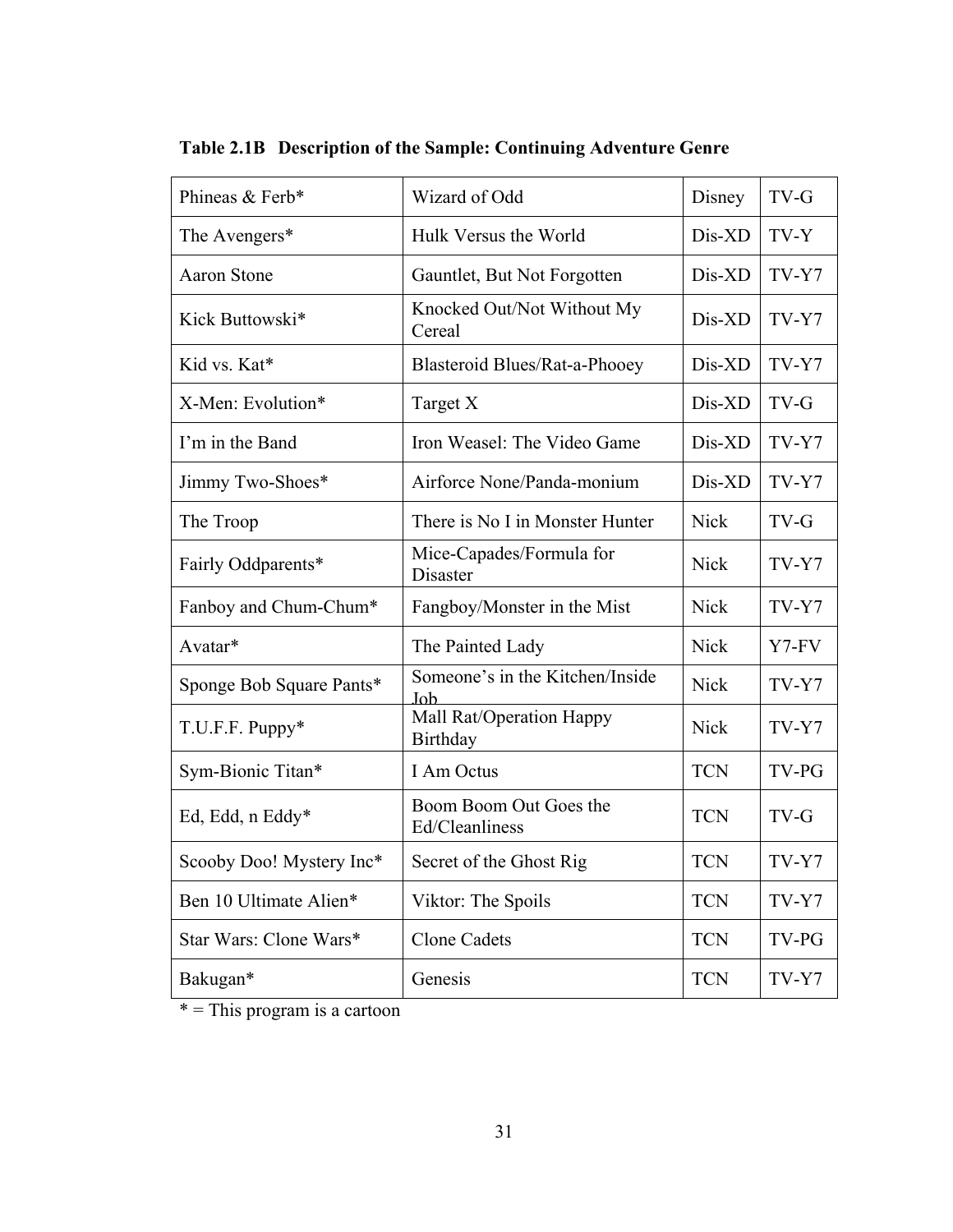#### **2.2 Units of Analysis and the Coding Procedure**

There were two units of analysis for the sample: the television program, and the character. For these units of analysis, two separate recording instruments were created. The recording instruments were constructed with the research questions and hypotheses in mind; they include variables that will be used to answer the research questions and hypotheses posed. The following describes the program and character recording instruments in detail.

#### **2.2.1 The Program**

The first unit of analysis was the television program. Each television program filled a thirty-minute time slot in the channel's schedule. The program could consist of one twenty-two to twenty-four minute episode, or two 11-12 minute episodes. Each episode told a complete story. The few hour-long episodes and movies aired on the identified networks were excluded from analysis because they were different in nature from the shorter programs that were selected for analysis. The opening sequence and credits were included in the analysis.

#### **2.2.1.1 The Program Recording Instrument**

The program recording instrument can be found in Appendix A. The instrument began with the general program descriptives including network, the parental guidelines rating, the program type (crime, action adventure, drama, science fiction/horror, situation comedy, other comedy, reality, or other), the genre (chase and pratfall, continuing adventure, teachy-preachy, or teen scene), whether the program was comedic or serious, and the racial makeup of the cast. Next the emphasis (no attention paid, a minor, significant, or outstanding focus of the plot) of certain themes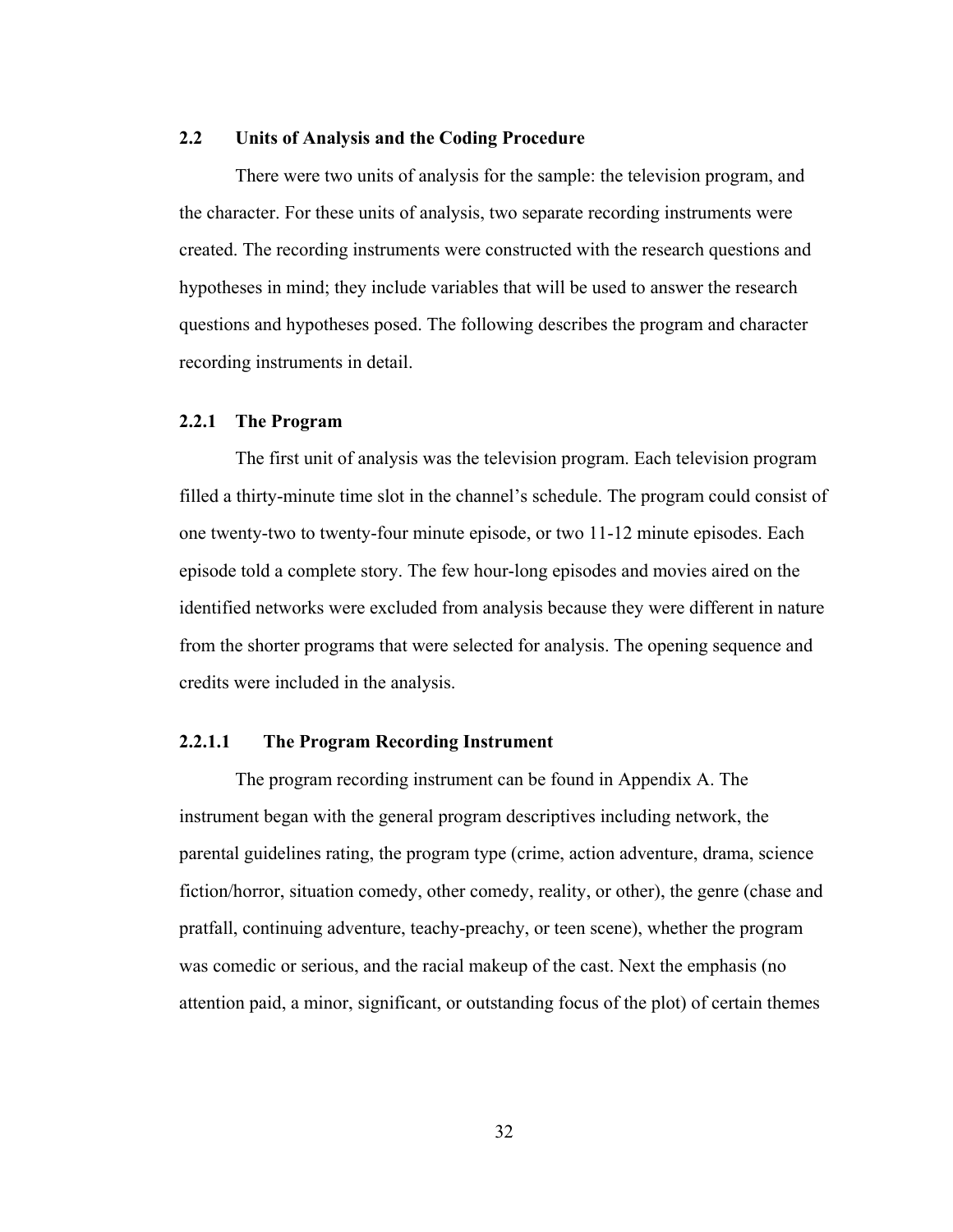or aspects of life was recorded. Themes included family, technology, dating/relationships, fame, and morality.

The next section of the program recording instrument focused on how sexuality and romantic relationships were portrayed. An adaptation of Silverman's (1978) sexuality scale was created including the following elements: kiss, hug, affectionate interpersonal touching, sexual innuendo, sexual suggestiveness, and flirting. For the first three elements, only acts romantic in nature were coded; a woman comforting a child by rubbing her back would not be coded as affectionate interpersonal touching unless incest was implied. Please see Appendix A for the operational definitions, detailed descriptions and examples of the sexuality scale. The Recording instrument also isolated any portrayals of or references to homosexuality, and whether any sexual intercourse or sexual risk or responsibility measures were portrayed. Then, using the procedures of de Souza and Sherry (2006) the number of dating or romantic relationship situations was recorded, as well as whether romantic relationship conflict was present.

The final section focused on violence. The Cultural Indicators Project's (Gerbner, Gross, Morgan and Signorielli, 1980) operational definition of violence was used: "The overt expression of physical force (with or without a weapon, against self or other) compelling action against one's will on pain of being hurt or killed, or actually hurting or killing". This definition does not include idle threats, verbal abuse, and gestures without violent consequences; violence had to be plausible and credible. At the program level the seriousness of violence (humorous/comical, mixed/ambivalent, real and serious violence), the significance of violence (violence that is incidental to the plot, significant violence, violence is a major or outstanding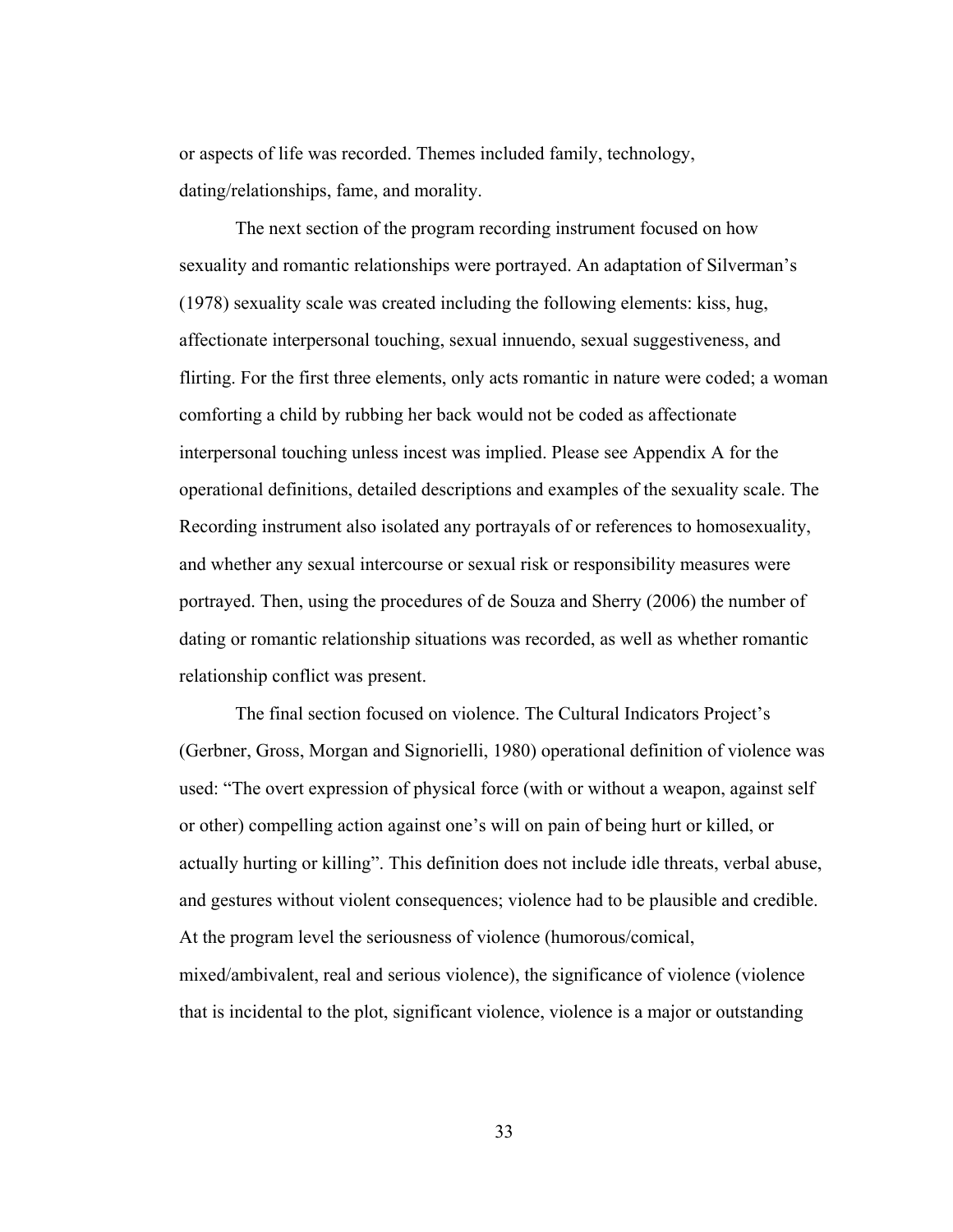focus of plot), the physical consequences of violence (no consequences, minimal, moderate, or serious focus on consequences), and immoral violence (none, some, significant, or completely immoral violence) was coded. Additionally, the number of violent actions was recorded. Violent actions were operationalized as a scene of some violence contained to the same agents.

#### **2.2.2 The Characters**

The second unit of analysis was the character. This analysis included leading and supporting characters that played leading roles representing the principal types essential to the story and those in essential supporting roles. If a character could be removed and the main story could still be told, that character was not analyzed.

# **2.2.2.1 The Character Recording Instrument**

The Character Recording Instrument is located in Appendix B. Descriptive demographic information was coded for all characters including sex, race, chronological and social age, education, and humanity (human, machine, animal, or anthropomorphic animal/machine). Other descriptive elements such as hair color, body weight, body attractiveness, facial attractiveness, the role of the character (comical, mixed, or serious), the character type (good, mixed, or bad), and the level of academic (book smarts) and practical (street smarts) intelligence were recorded. Coders also noted whether the character appeared in any provocative clothing (no, occasionally appears in somewhat provocative clothing, occasionally appears in very provocative clothing, frequently appears in somewhat provocative clothing, frequently appears in very provocative clothing), and whether the character asked for or gave advice.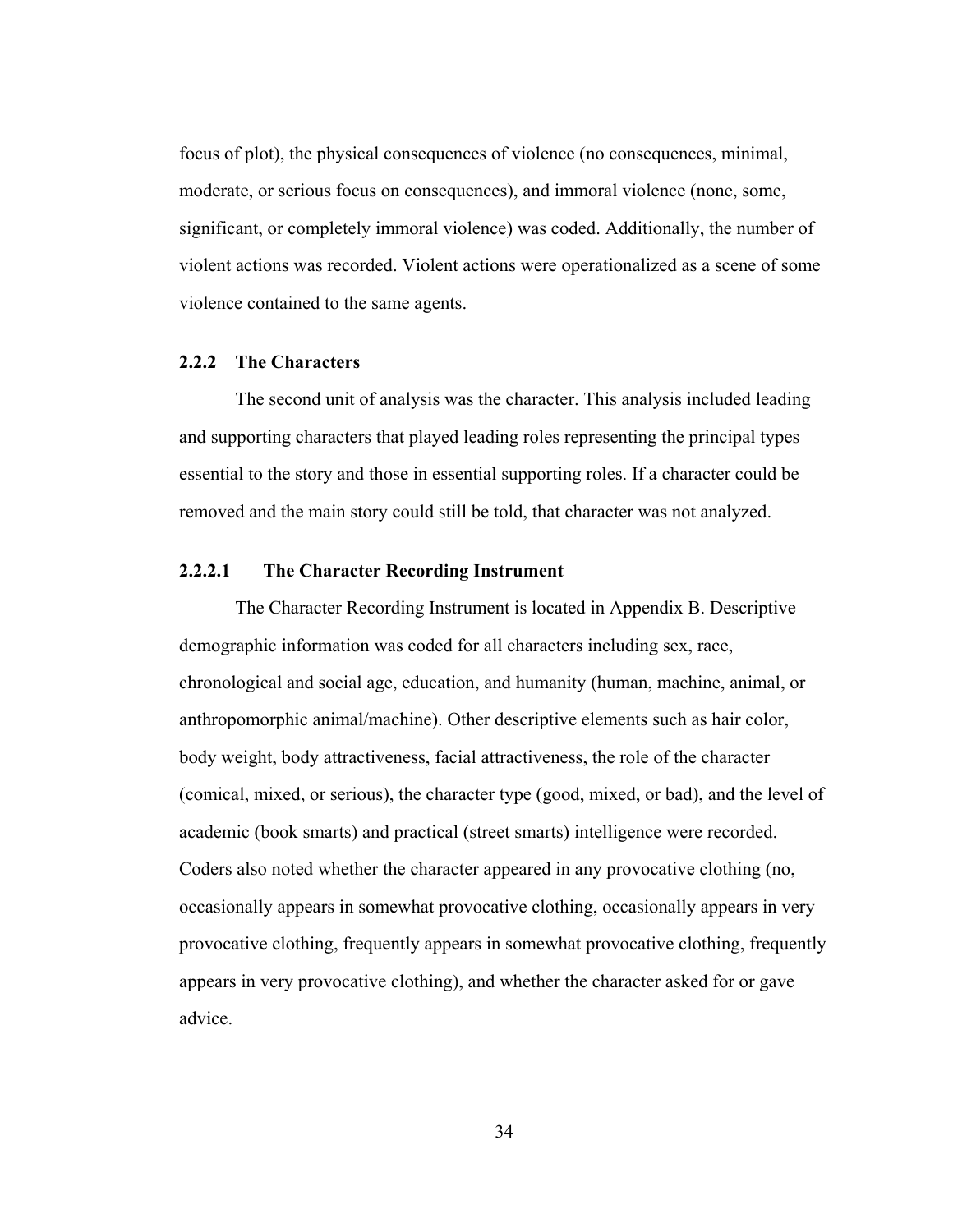Characters' sexuality and romantic involvement was coded, using the same adaptation of Silverman's (1978) sexuality scale that was used for the program recording instrument. The number of kisses, hugs, interpersonal affectionate touching, sexual innuendo, sexual suggestiveness and flirting a character engaged in was recorded. A character's sexual orientation and involvement in a relationship was noted. If a character was involved in a relationship, the coder noted whether the relationship contained any conflict, and whether the character was the initiator or respondent in the conflict. The coding schemes for these variables came from the work of de Souza and Sherry (2006). Building on their research, relationship conflict was conceptualized as "those social interactions of two people in a relationship who hold incompatible goals and interference from each other in achieving those goals" and conflict could be "overt or covert and have minimal impact on the people involved". Characters' involvement in violence was also recorded, using the definition of violence from the Cultural Indicators Project described above. Coders noted the type of violence committed by the character (none, non-fatal, or fatal) and the violence suffered by (victimization) the character (none, non-fatal, or fatal). If the character committed violence, the consequences of their violence were recorded (neither rewarded nor punished, mostly rewarded, mostly punished, or both rewarded and punished).

Building on previous studies, personality characteristics, communication activities, and behaviors were also recorded based on the character's overall portrayal during the program. Personality traits were coded on a five-point scale. Personality traits included dependent- independent, non-assertive- assertive, not importantimportant to plot, repulsive- attractive, insensitive- sensitive, frail- hardy,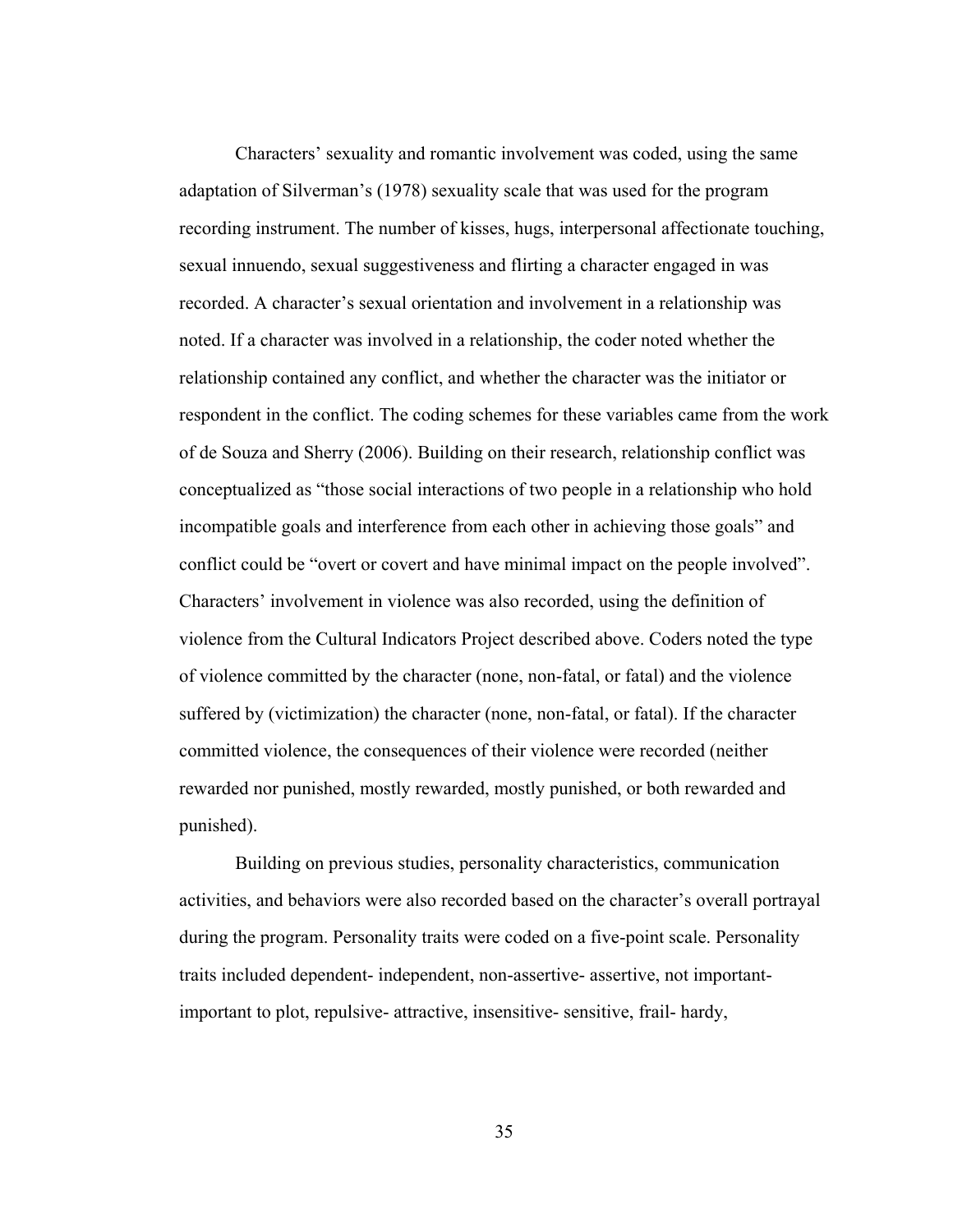irresponsible- responsible, feminine- masculine, un-emotional- emotional, un-athleticathletic, un-technical- technical, immature- mature, follower- leader, sad/not contenthappy/content, unintelligent- intelligent.

Using the coding scheme in Aubrey and Harrison's study (2004), characters' involvement in stereotypical or counter-stereotypical communication activities were isolated. For each character, coders recorded either yes or no for the following communication activities: answer intelligible questions, express opinions, laugh at others, brag, boss/order others, insult others, threaten others, express anger, receive comment about body/beauty, make comment about male's body beauty, make comment about female's body/beauty, express verbal affection.

Finally coders recorded whether each character showed certain behaviors. Similar to how certain characters may possess stereotypical personality traits or may participate in certain communication activities, they may be likely to participate in certain behaviors. Coders recorded whether characters used facebook, twitter, blogged, talked on a cell phone, or texted (not at all, infrequently, or frequently). Next, using Aubrey and Harrison's (2004) behavior scheme, characters were coded on each of the following behaviors: show ingenuity, demonstrate physical aggression, demonstrate verbal aggression, show leadership, show bravery/rescue, follow others, achieve a goal, fail at a goal, show physical affection, primp, eat, cry, obey a command.

# **2.3 Coder Training**

There were two coders: the author and a graduate student proficient in quantitative analysis, specifically the content analysis method. The researcher and coder first engaged in detailed discussions about the general coding process,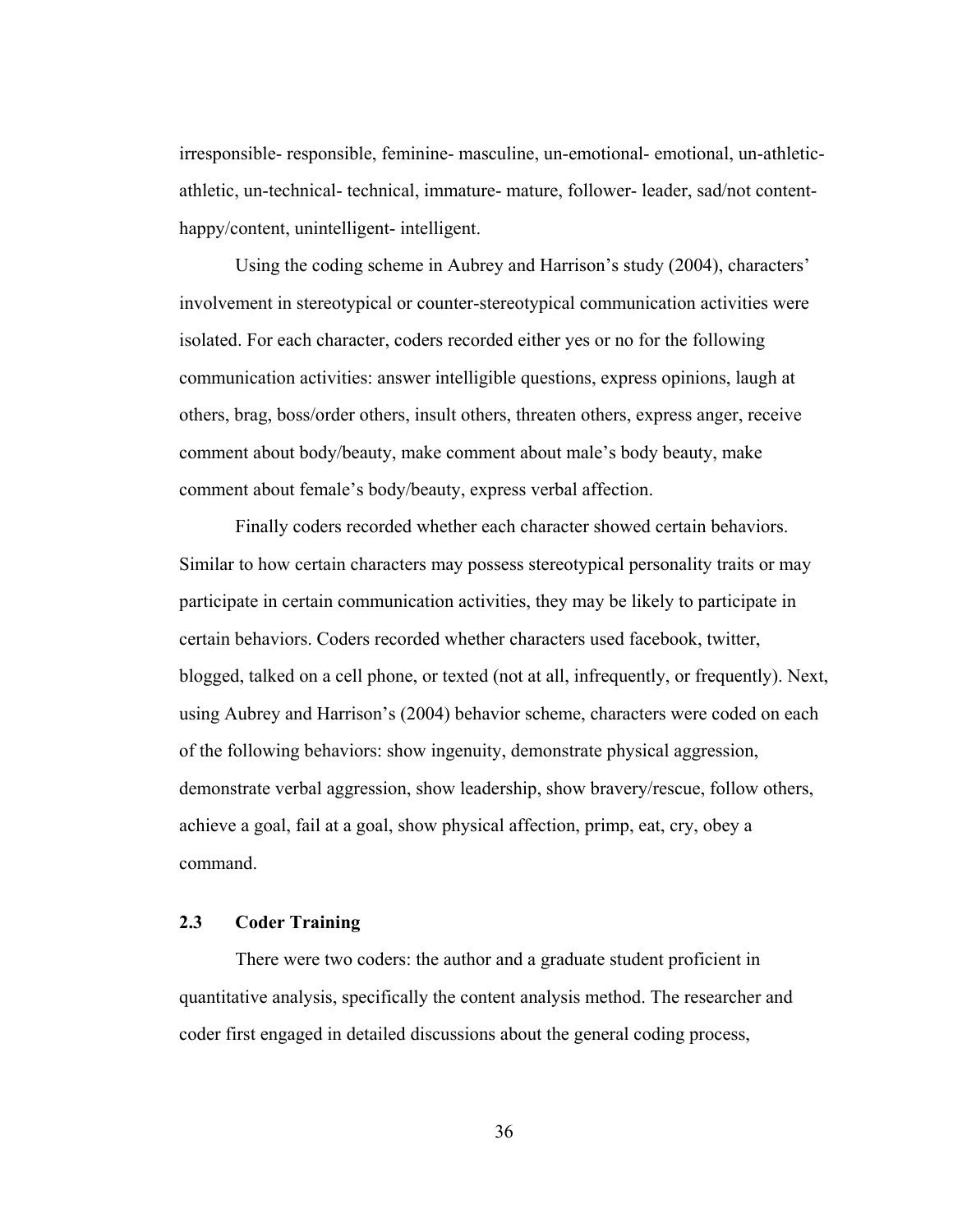operational definitions of the variables included in this study, the recording instrument, and tween television programming. The researcher and coder independently practiced coding programs not included in the sample, and then compared and discussed results. The recording instrument was edited to fix any issues prior to the analysis.

# **2.4 Reliability Analysis**

Inter-coder reliability was assessed using Krippendorf's alpha (Krippendorf, 1980). The entire sample was coded independently by the two coders. Only variables that attained an alpha of .60 were used in the data analysis. Consequently, cell phone and social media use were not analyzed, as well as bullying and sexual innuendo. As Krippendorff's alpha is very sensitive to lopsided distributions, the percent agreement measure was used to assess the reliability of variables whose distributions were very lopsided. The results of the reliability analysis are given in Table 2.2 for variables from the program analysis, and Table 2.3 for variables from the character analysis.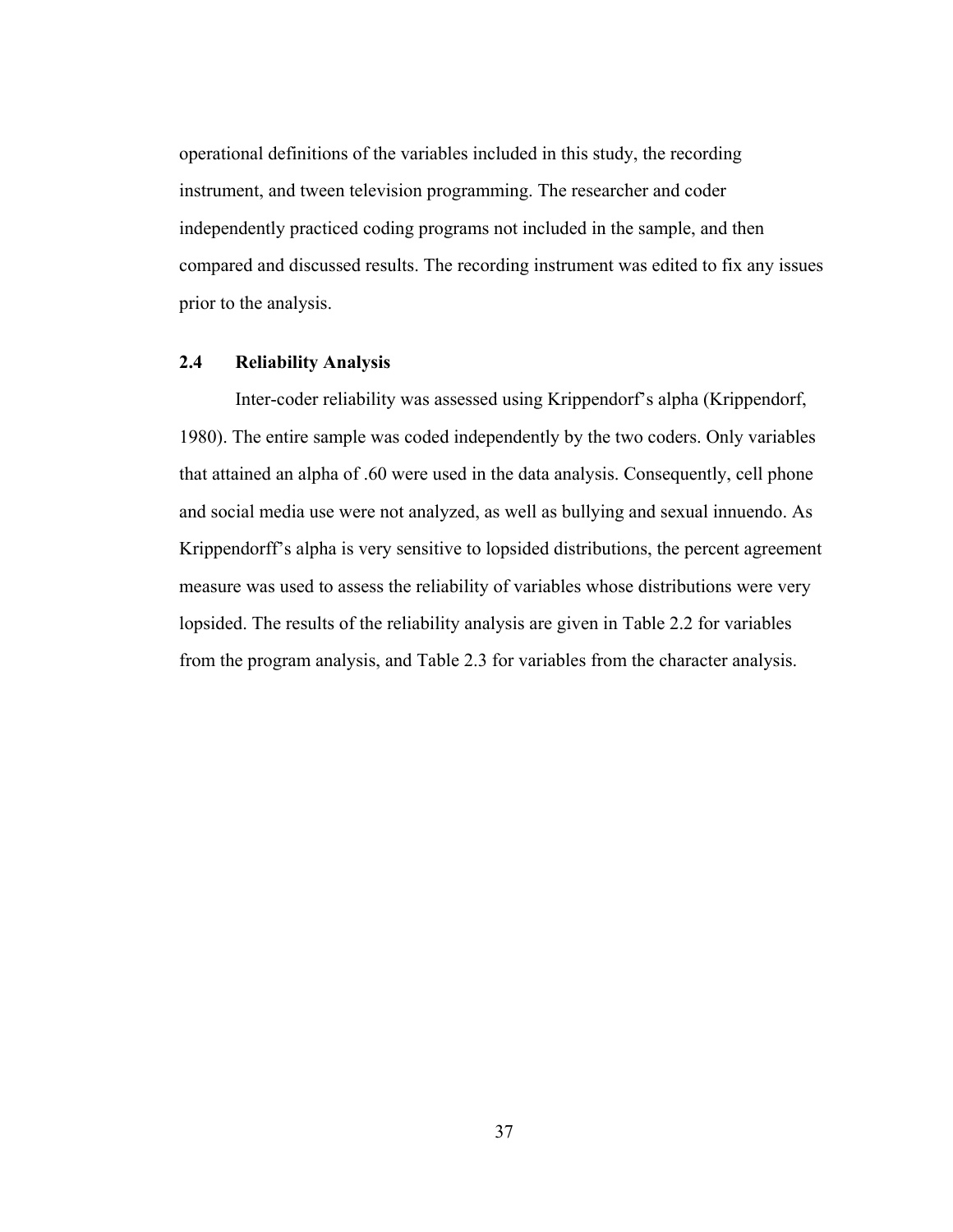| Variable Name              | Alpha        | Variable Name                 | Alpha        |
|----------------------------|--------------|-------------------------------|--------------|
| $Date - Day$               | 1.00         | Social Media Use              | .65          |
| Date - Month               | .95          | Cell Phone Use                | .40          |
| Date - Year                | .94          | Offensive Language            | .41          |
| Season                     | $\mathbf{0}$ | <b>Adult References</b>       | .47          |
| Episode                    | $\theta$     | <b>Bullying</b>               | .40          |
| Network                    | .83          | <b>Kiss</b>                   | .99          |
| <b>Parental Guidelines</b> | 1.00         | Hug                           | .85          |
| Format                     | 1.00         | <b>Interpersonal Touching</b> | .97          |
| Program Tone               | .94          | Sexual Innuendo               | .30          |
| Cast: Race                 | .60          | <b>Sexual Suggestiveness</b>  | $0.0(100\%)$ |
| Law Enforcement            | .82          | Flirting                      | .92          |
| Crime                      | .86          | Homosexuality                 | $0.0(100\%)$ |
| Family                     | .89          | Homosexual References         | $0.0(100\%)$ |
| Environment                | .99          | Humorous Homo References      | $0.0(100\%)$ |
| Science                    | .22          | Heterosexual Intercourse      | $0.0(100\%)$ |
| Technology                 | .77          | Sexual Risks/Responsibility   | $0.0(100\%)$ |
| Health                     | .99          | Dating/Romantic Rel.          | .73          |
| <b>Mental Illness</b>      | $0.0(100\%)$ | Relationship Conflict         | .81          |
| Physical Illness           | .99          | Viol - Seriousness            | .66          |
| Physical Handicap          | $0.0(100\%)$ | Viol - Significance           | .60          |
| Dating/Relationships       | .87          | Viol - Phys Cons              | .42          |
| Fame                       | .80          | Viol - Immoral                | .53          |
| Morality                   | .20          | Violent Acts                  | .81          |

**Table 2.2 Program Reliability: Krippendorff's Alpha for program variables** 

Note: Percent agreement scores are in parentheses.

Note: A "0" signifies that there was only one error.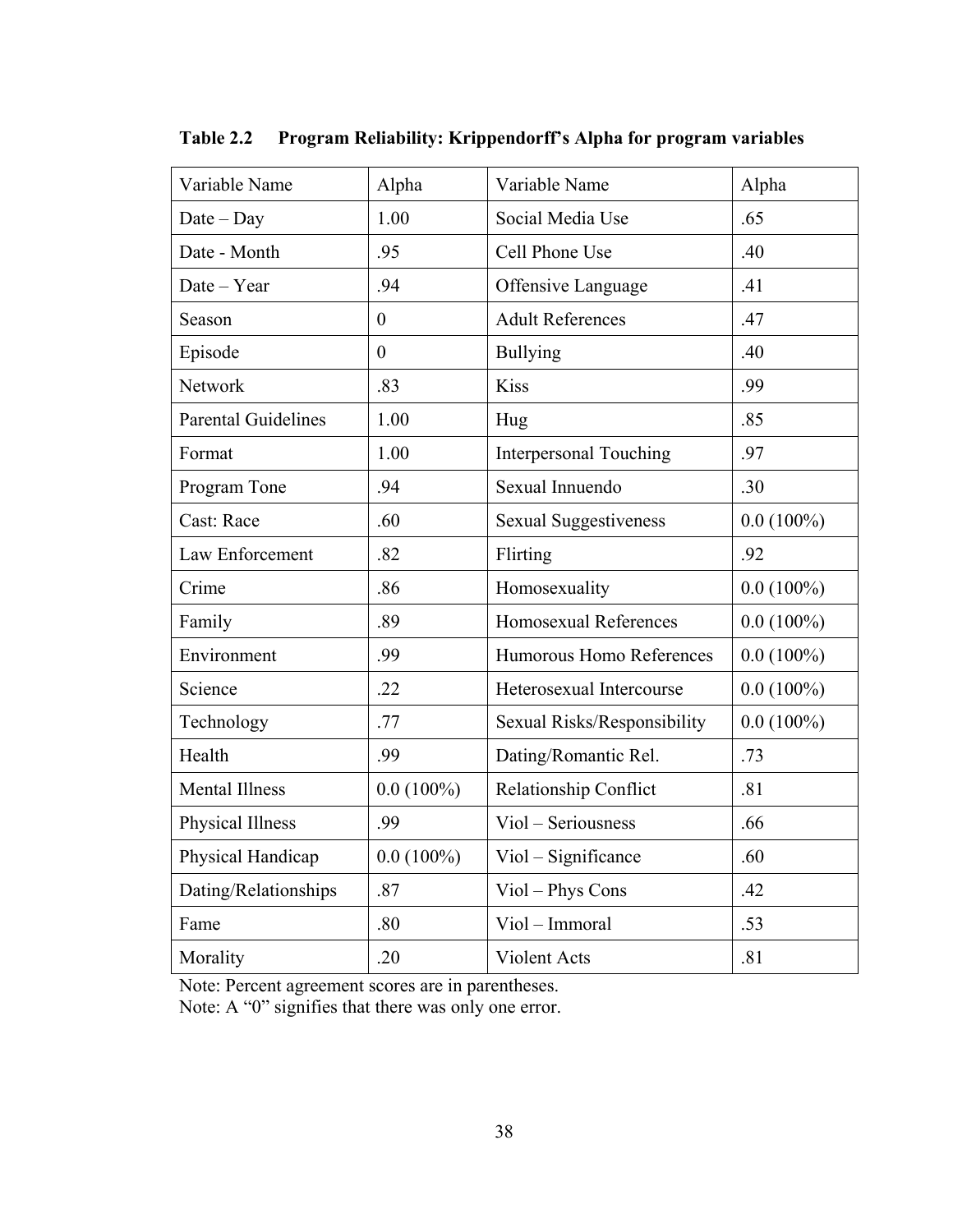| Variable Name                | Alpha          | Variable Name             | Alpha        |
|------------------------------|----------------|---------------------------|--------------|
| <u>Date – Dav</u>            | 1.00           | Attractive                | 71           |
| Date - Month                 | .96            | <b>Sensitive</b>          | .53          |
| Date – Year                  | 95             | Hardy                     | 61           |
| Season                       | 98             | Responsible               | 42           |
| Episode                      | $\overline{0}$ | Masculine                 | 67           |
| Network                      | 78             | Emotional                 | 08           |
| <b>Guidelines</b>            | 98             | Athletic                  | 76           |
| <b>Format</b>                | 1.00           | Technical                 | 75           |
| <b>Program Tone</b>          | 82             | Mature                    | 60           |
| Cast: Race                   | .58            | Leader                    | .60          |
| Sex                          | 91             | Content                   | 54           |
| Humanity                     | 85             | Intelligent               | 74           |
| Race                         | .75            | <b>Answer Questions</b>   | 18           |
| Chron Age                    | 73             | <b>Express Opinions</b>   | .35          |
| Social Age                   | 73             | Laugh at Others           | 18           |
| Grade in School              | 85             | Brag                      | 46           |
| Education                    | .71            | Give Orders               | 53           |
| Hair Color                   | 79             | Insult                    | 63           |
| Body Weight                  | .60            | Threaten                  | 15           |
| <u> Attractive – Bodv</u>    | 66             | <u>Anger</u>              | 65           |
| <u> Attractive – Face</u>    | .67            | Receive Comment           | 95           |
| <b>Provocative Clothing</b>  | 60             | <b>Comment to Male</b>    | 82           |
| Role                         | 80             | <b>Comment to Female</b>  | .66          |
| <b>Type</b>                  | 76             | <b>Verbal Affection</b>   | 45           |
| <b>Advice</b>                | 53             | Facebook                  | $0.0(100\%)$ |
| <b>Book Smarts</b>           | 64             | Twitter                   | $0.0(100\%)$ |
| <b>Street Smarts</b>         | .78            | Blog                      | $0.0(100\%)$ |
| Kiss                         | 88             | Cell Phone                | .47          |
| Hug                          | 85             | Text                      | 65           |
| Touching                     | .88            | Ingenuity                 | 63           |
| Innuendo                     | 18             | Physical Aggression       | 72           |
| <b>Sexual Suggestiveness</b> | $0.0(100\%)$   | Verbal Aggression         | 42           |
| Flirting                     | .84            | Leadership                | .53          |
| Sexual Orientation           | 81             | Bravery/Rescue            | 71           |
| Involve-Relationship         | 77             | <b>Follows Others</b>     | 44           |
| <b>Relationship Conflict</b> | 83             | Achieve Goal              | 45           |
| <b>Conflict Role</b>         | 83             | Fail Goal                 | 49           |
| Viol - Commit                | 74             | <b>Physical Affection</b> | 42           |
| Viol - Victimization         | 70             | Primp                     | .69          |
| $Viol$ – Consequence         | .67            | Eat                       | .65          |
| Independent                  | 61             | Cry                       | 45           |
| Assertive                    | .60            | Obey                      | 30           |
| <u>Important</u>             | .61            |                           |              |

**Table 2.3 Character Reliability: Krippendorff's Alpha for character variables** 

Note: Percent agreement scores are in parentheses.

Note: A "0" signifies that there was only one error.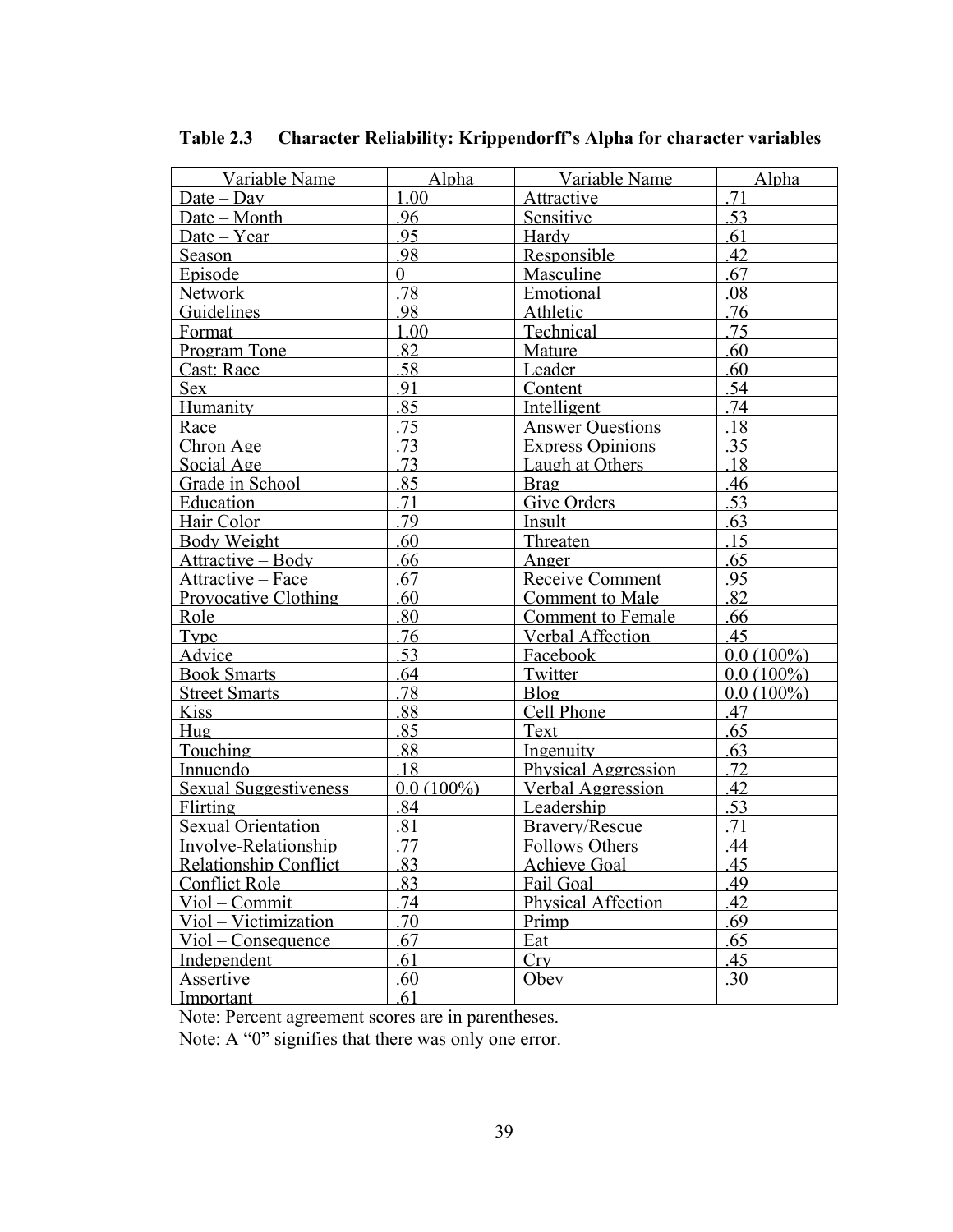# **2.5 Data Analysis**

Several different kinds of statistical analyses were employed to answer the research questions asked and to test the hypotheses posed. Chi-square goodness of fit tests were used to test how close observed values in the sample were to expected values. The expected values were the percentages of males and females found in the actual U.S. population, as reported by the Census in 2000. The majority of the tests for this analysis were cross tabulations, and Chi-square was also used to test the statistical significance for these analyses. Cross tabulations were used to compare programs from the continuing adventure genre to programs from the teen scene genre, to compare male and female characters, and to compare characters that were in a relationship to characters that were not in a relationship, in terms of variables related to appearance, personality traits, communication activities, behaviors, sexual/romantic activities, and violence. Cronbach's alpha was utilized to assess the internal consistency of scales used in this analysis, and then independent sample t-tests were used to compare the means for different groups' scores on the scales. Finally, a one way analysis of variance was used to compare the number of violent actions in the entire sample and each genre.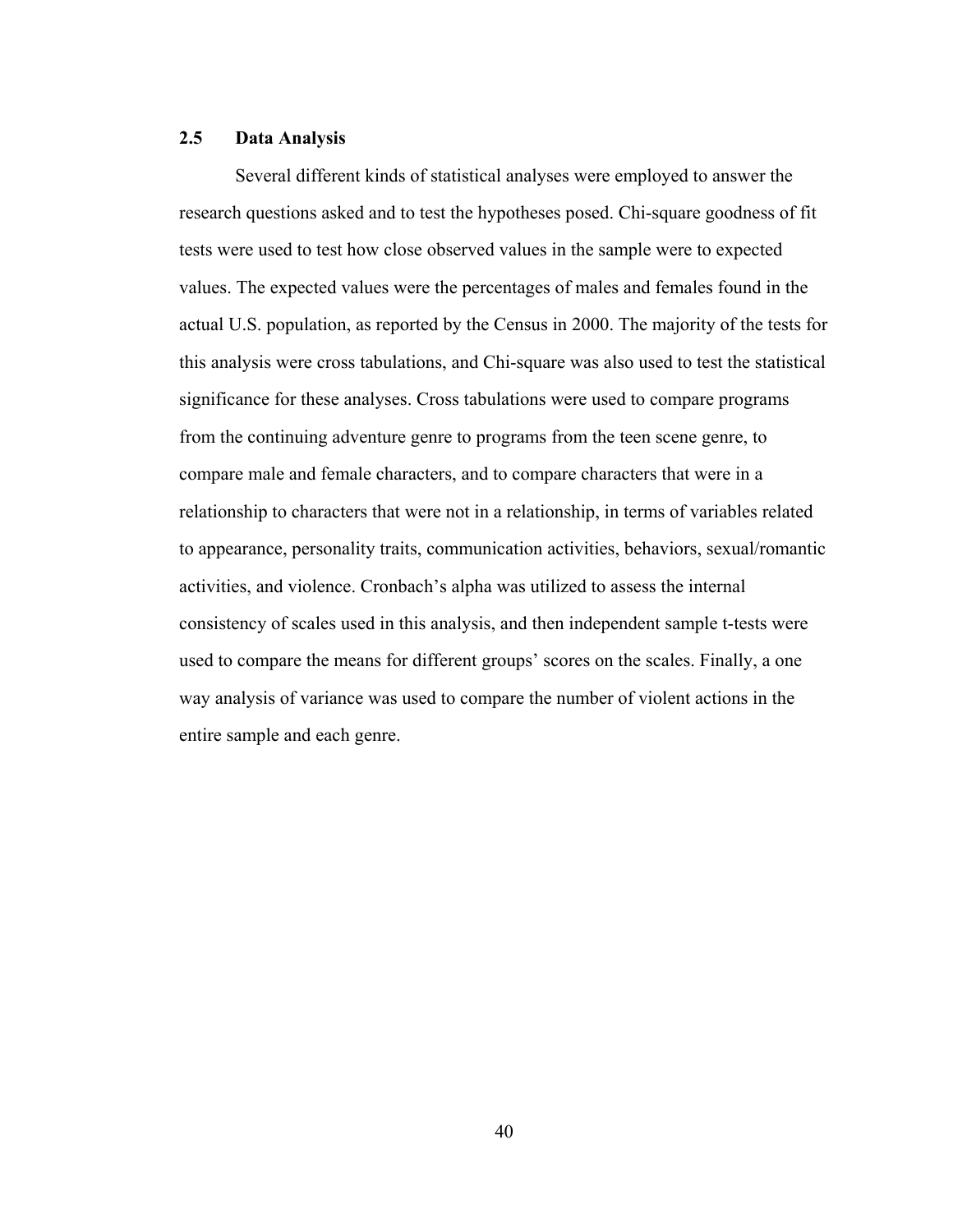# **Chapter 3**

#### **RESULTS**

#### **3.1 Description of the Sample: the Program**

A total of 49 programs were analyzed from four cable networks: Disney (26.5%), Disney XD (22.4%), Nickelodeon (36.7%), and Turner Cartoon Network (14.3%). The majority of the programs were rated TV-Y7 (46.9%), 44.9% were rated TV-G, 4.1% were rated TV-PG, 2% were rated TV-Y7-FV, and the remaining 2% were rated TV-Y. About 6 out of 10 (57.1%) were cartoons and 4 out of 10 (42.9%) were television plays. The sample was also composed of two genres – almost six out of 10 (57.1%) were classified as continuing adventure programs, and four out of ten (42.9%) were classified as teen scene. The vast majority of the programs were mostly comical or humorous (75.5%), just one program was considered mixed (2%), and 22.4% of the programs were classified as mostly serious.

# **3.2 Description of the Sample: the Characters**

There were 204 characters in the sample, 63.2% were male and 35.5% were female. Three characters (1.5%) could not be categorized as either male or female and were classified as "other". As there were so few characters that could not be categorized by sex, the following analyses for gender will only include characters classified as male or female. The racial distribution of the characters is given in Table 3.1. Most of the characters were white (68.1%), 6.9% were black, 3.9% were Asian,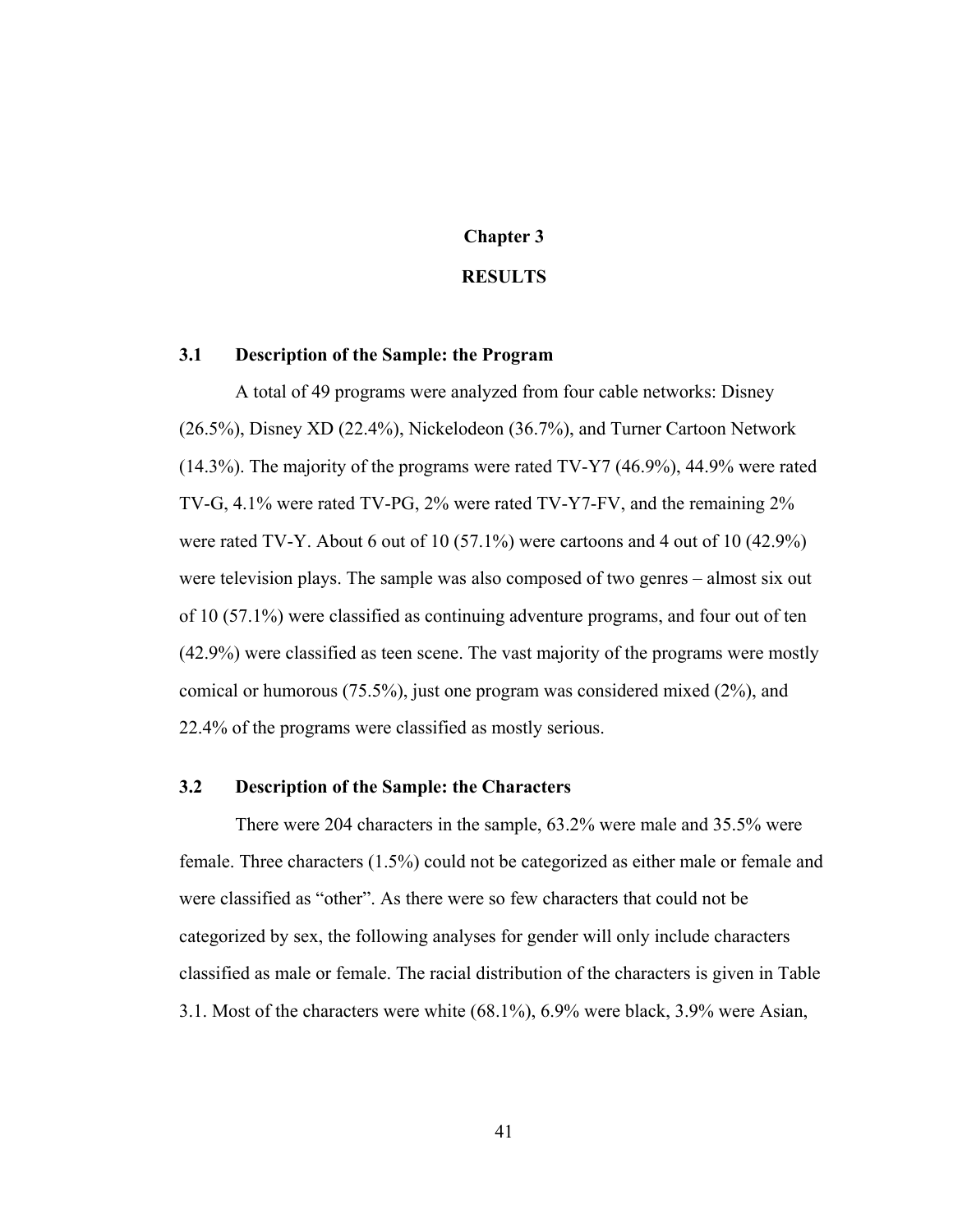1.0% were Hispanic/Latino, and 4.4% were classified as 'other'. Table 3.2 gives the social age of the characters. The majority of the characters were late adolescents (39.7%), young adults (15.2%), or tweens (13.7%). Table 3.3 shows that most of the characters were humans (79.4%), 10.3% were anthropomorphic animals, 1.0% were animals, 1.0% were anthropomorphic machines or robots, 1.5% were machines or robots, and 6.4% were classified as other. Table 3.4 shows that males and females differed in their representation in certain age groups,  $\chi^2$  (7, N = 201) = 21.78, p < .01. Adjusted residuals indicate that males were overrepresented and females were underrepresented as tweens (ages  $8 - 12$ ) (2.6, -2.6), as 85.7% of tweens were male and 14.3% of tweens were female. Adjusted residuals also indicated that females were overrepresented and males underrepresented as late adolescents (3.6, -3.6), as 56.9% of females and 31.0% of males were in the late adolescent age group.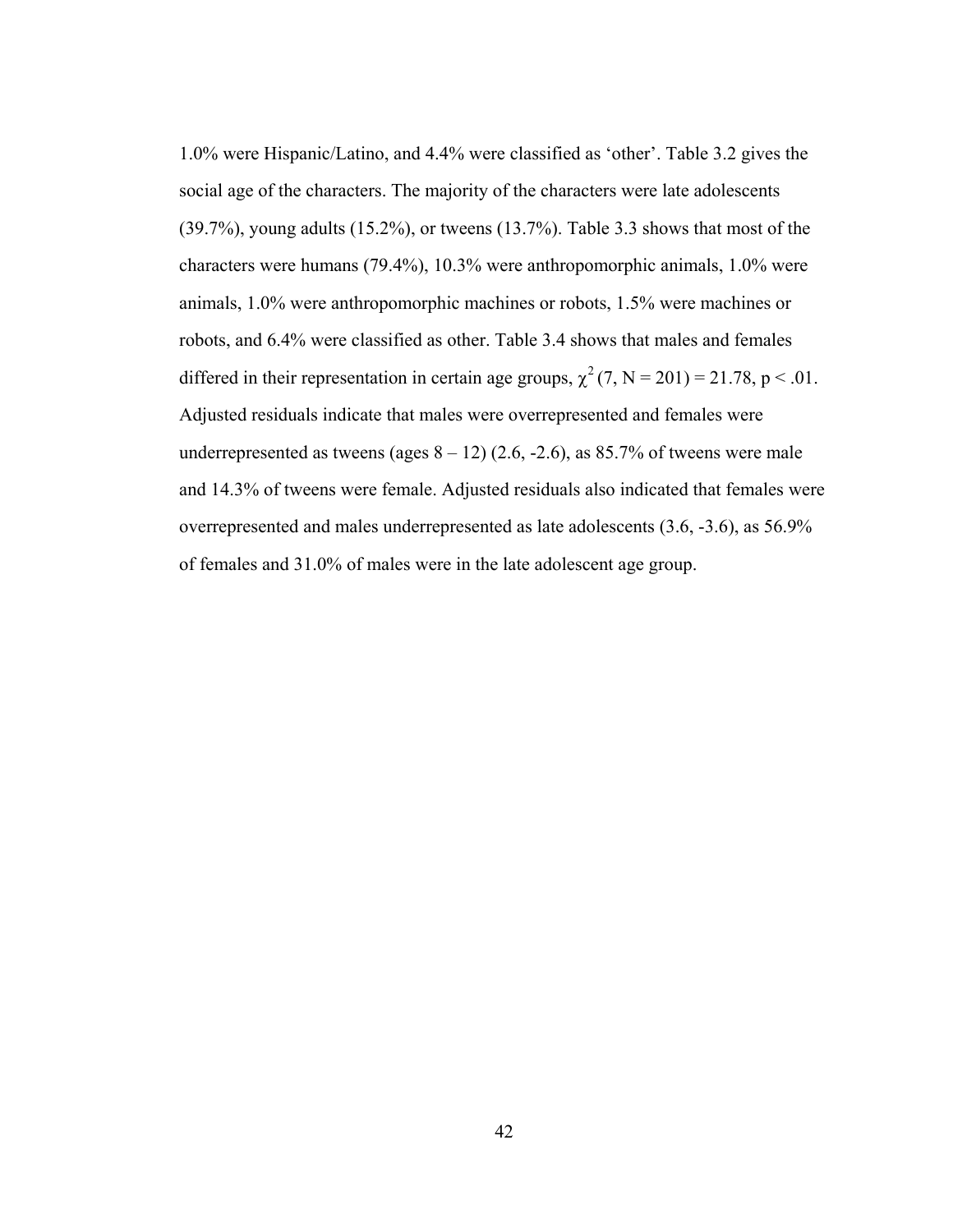# **Table 3.1 Frequency of Race**

| Race            | Frequency<br>$\bm{N}$ | Percent<br>$\frac{6}{9}$ |
|-----------------|-----------------------|--------------------------|
| White           | 139                   | 68.1                     |
| <b>Black</b>    | 4 ا                   | 6.9                      |
| Asian           |                       | 3.9                      |
| Hispanic-Latino |                       | 1.0                      |
| Other           |                       | 4.4                      |
| Total           | 204                   | 100.0                    |

# **Table 3.2 Frequency of Social Age**

| <b>Social Age</b>        | <b>Frequency</b><br>N | Percent<br>$\frac{0}{0}$ |
|--------------------------|-----------------------|--------------------------|
|                          |                       |                          |
| Child (ages $0-7$ )      |                       | 1.5                      |
| Tween $(8-12)$           | 28                    | 13.7                     |
| Early Adolescent (13-15) | 23                    | 11.3                     |
| Late Adolescent (16-19)  | 81                    | 39.7                     |
| Young Adult              | 31                    | 15.2                     |
| Settled Adult            | 22                    | 10.8                     |
| Elderly                  | $\overline{2}$        | 1.0                      |
| Cannot Code              | 14                    | 6.9                      |
| Total                    | 204                   | 100.0                    |

# **Table 3.3 Frequency of Humanity**

| <b>Humanity</b>               | <b>Frequency</b> | Percentage<br>$\frac{0}{0}$ |
|-------------------------------|------------------|-----------------------------|
| Human                         | 162              | 79.4                        |
| Anthropomorphic Animal        | 21               | 10.3                        |
| Animal                        |                  | 1.0                         |
| Anthropomorphic Machine/Robot |                  | 1.0                         |
| Machine/Robot                 |                  | 1.5                         |
| Other                         | 13               | 6.4                         |
| Total                         | $203*$           | 99.5*                       |

\* There is one less character in this analysis due to missing data.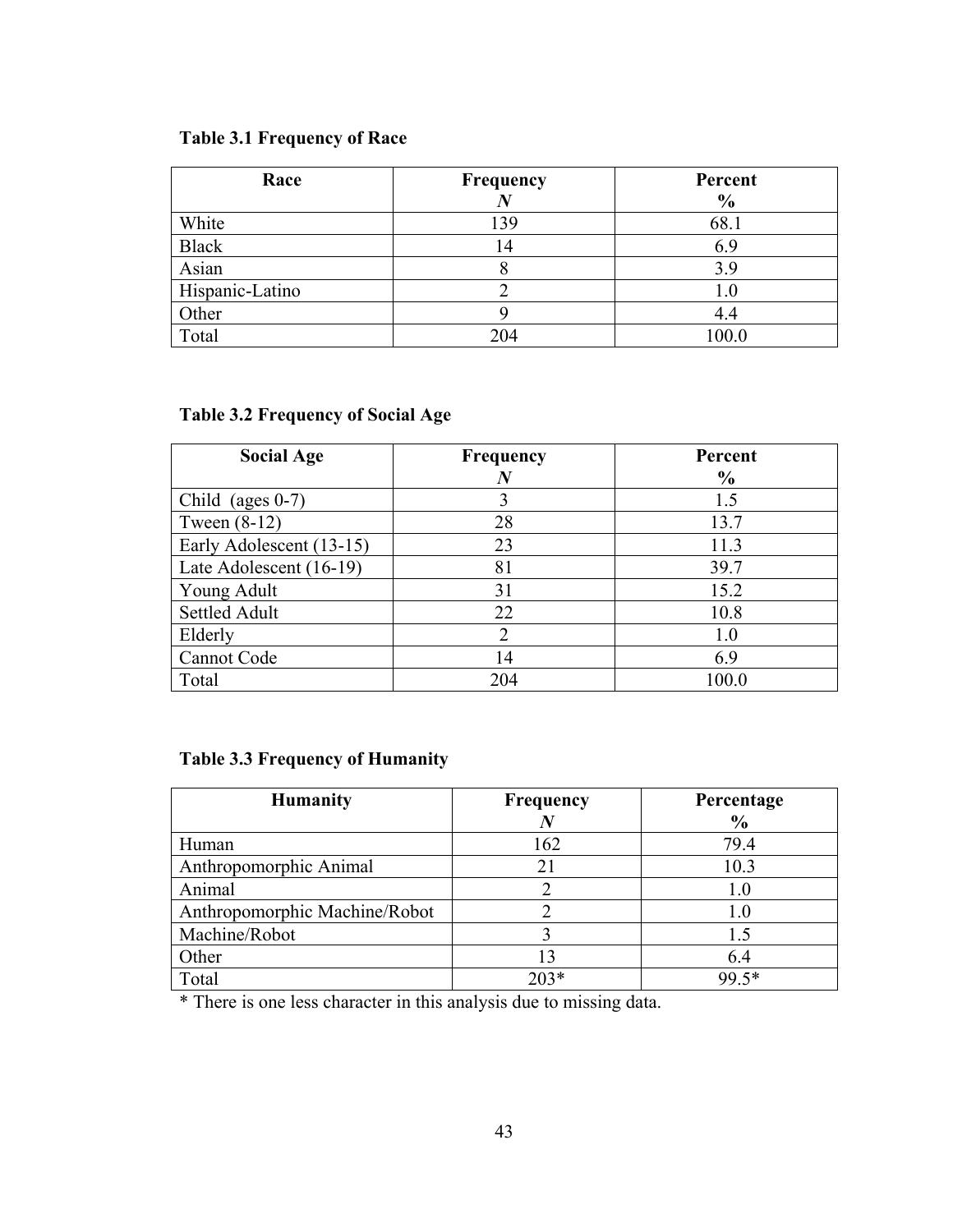| <b>Social Age</b>        |         | <b>Males</b><br>129 |         | <b>Females</b><br>72 |     |
|--------------------------|---------|---------------------|---------|----------------------|-----|
|                          | $R\%$   | $C\%$               | $R\%$   | $C\%$                | N   |
| Cannot Code              | 90.9    | 7.8                 | 9.1     | 1.4                  | 11  |
| Child (ages $0-7$ )      | 33.3    | 0.8                 | 66.7    | 2.8                  | 3   |
| Tween $(8-12)$           | $85.7*$ | $18.6*$             | $14.3*$ | $5.6*$               | 28  |
| Early Adolescent (13-15) | 56.5    | 10.1                | 43.5    | 13.9                 | 23  |
| Late Adolescent (16-19)  | $49.4*$ | $13.2*$             | $50.6*$ | $56.9*$              | 81  |
| Young Adult              | 74.2    | 17.8                | 25.8    | 11.1                 | 31  |
| Settled Adult            | 77.3    | 13.2                | 22.7    | 6.9                  | 22  |
| Elderly                  | 50.0    | 0.8                 | 50.0    | 1.4                  | 2   |
| Total                    | 64.2    | 100.0               | 35.8    | 100.0                | 201 |

### **Table 3.4 Age by characters**

Note:  $\chi^2 = 21.78$ ,  $df = 7$ ,  $p < .01$ 

 $R\%$  = row percentages;  $C\%$  = column percentages

\* = Adj. Residual  $\ge$  | 2.0 |

# **3.3 Hypotheses and Research Questions**

The following sections give the results for the hypotheses stated and research questions asked.

#### **3.3.1 The Gender Composition of Tween Television Programming**

*R1: What is the gender composition of tween television programming?* 

 *H1: Male characters outnumber female characters.* 

For this research question and hypotheses, a chi-square goodness of fit test was conducted. The hypothesis was supported,  $\chi^2$  (1, N = 201) = 18.53, p < .0001. Males outnumbered females by nearly two to one: 64.2% were male and 35.8% were female. As table 3.5 shows, residuals indicate that males are overrepresented and females are underrepresented, as compared to the U.S. population.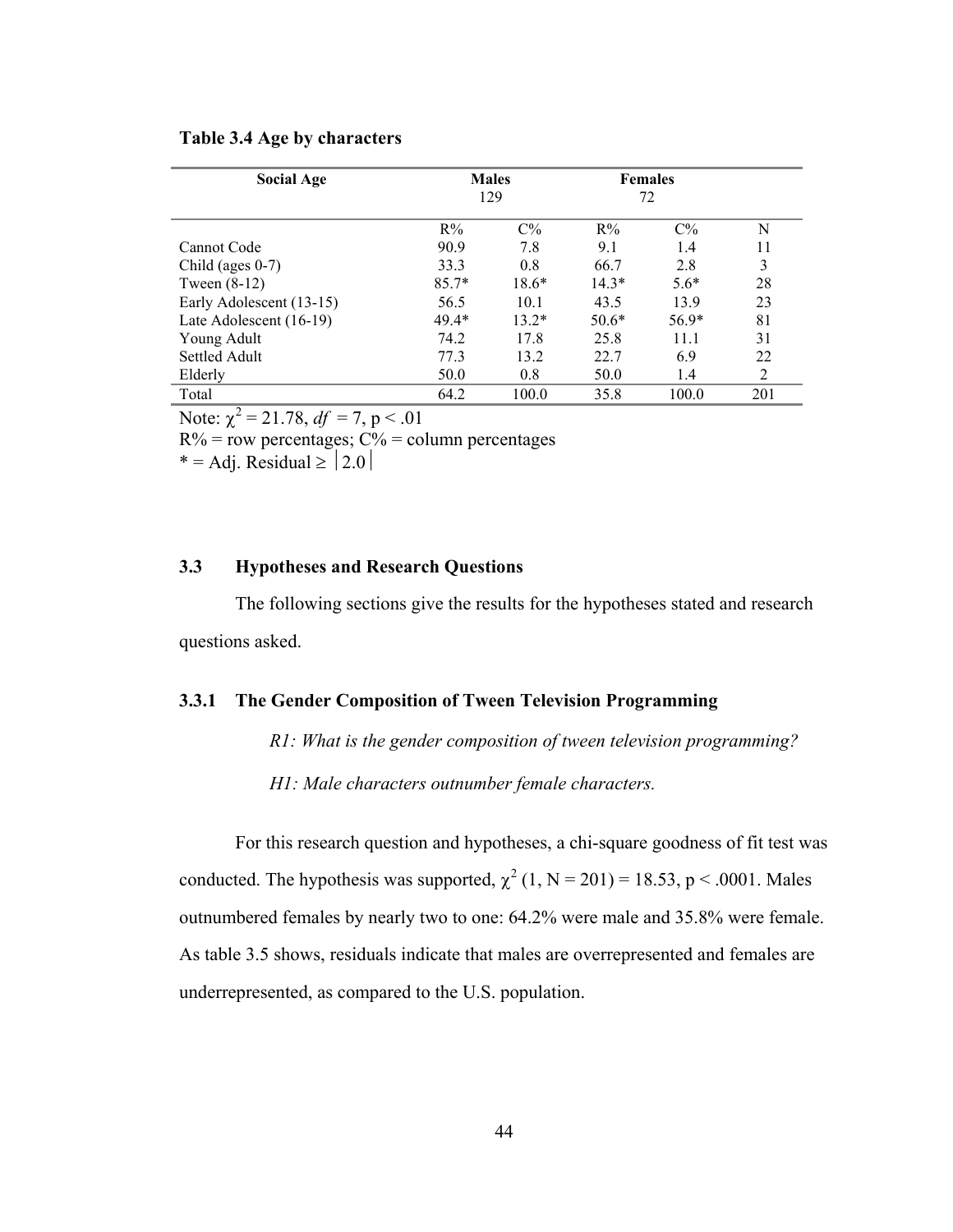| <b>Sex</b> | <b>Observed</b><br>Frequency | Observed<br>$\frac{0}{0}$ | <b>Expected</b><br>Frequency | <b>Expected</b><br>$\frac{0}{0}$ | <b>Residual</b> |
|------------|------------------------------|---------------------------|------------------------------|----------------------------------|-----------------|
| Male       | 29                           | 64.2                      | 98.5                         | 49.0                             | 30.5            |
| Female     |                              | 35.8                      | 102.5                        | 51.0                             | $-30.5$         |
| Total      | 201                          | 100.0                     | 201                          | 100.0                            |                 |

**Table 3.5 Chi-Square Goodness of Fit: Sex** 

 $\chi^2$  = 18.53, *df* = 1, p < .0001

*R2: Are there differences across genres in the ratio of male to female characters?* 

*H2: Male characters outnumber female characters by at least two to one in continuing adventure programs.* 

For R2 and H2, a cross tabulation with significance tested by Chi Square was conducted. Table 3.6 shows the distribution of sex by genre and indicates support for H2. Males outnumbered females by more than three to one in continuing adventure programs, as 76.2% of characters were male and 23.8% were female. For R2, there were significant differences across genres in the ratio of male to female characters,  $\chi^2$  $(1, N = 201) = 12.84, p < .0001$ .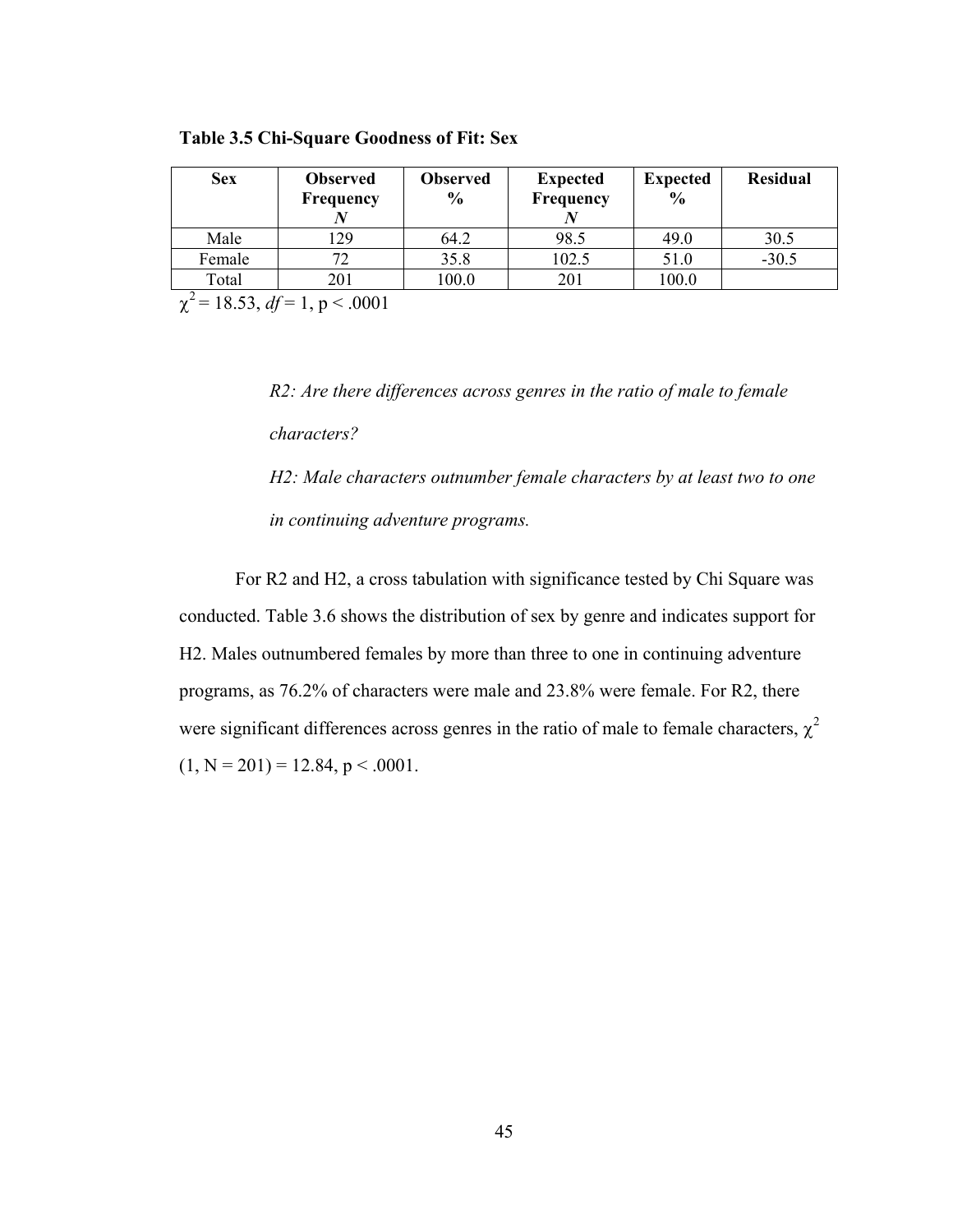#### **Table 3.6 Sex by Genre**

| Genre                |       | <b>Males</b>   |       | <b>Females</b> |     |
|----------------------|-------|----------------|-------|----------------|-----|
|                      |       | 129            |       | 72             |     |
|                      | $R\%$ | $\mathbb{C}\%$ | $R\%$ | $C\%$          | N   |
| Continuing Adventure | 76.2  | 59.7           | 23.8  | 48.0           | 101 |
| Teen Scene           | 52.0  | 40.3           | 33.3  | 66.7           | 100 |
| Total                | 64 2  | 100.0          | 35.8  | 100.0          | 201 |

Note:  $\chi^2 = 12.84$ ,  $df = 1$ , p < .0001

 $R\%$  = row percentages;  $C\%$  = column percentages

*H3: There is no significant difference between the number of males and females in teen scene programs.* 

To test H3, a chi-square goodness of fit test was conducted. This hypotheses was supported,  $\chi^2(1, N = 100) = 0.36$ , p = 0.62. 52% of characters were male and 48% were female.

## **3.3.2 Gender Role Portrayal and Stereotyping**

*R3: How are males portrayed in tween television programming?* 

 *R4: How are females portrayed in tween television programming?* 

A series of cross tabulations were conducted, with significance tested by Chisquare, to investigate the portrayal of males and females in tween television programming. Table 3.7 shows how males and females were portrayed in terms of their appearance (body weight, body attractiveness, and facial attractiveness), in the continuing adventure genre, the teen scene genre, and in all programs combined.

In the entire sample, 20.8% of females compared to 6.2% of the males were thin; females were more than three times as likely to be thin than males. Conversely,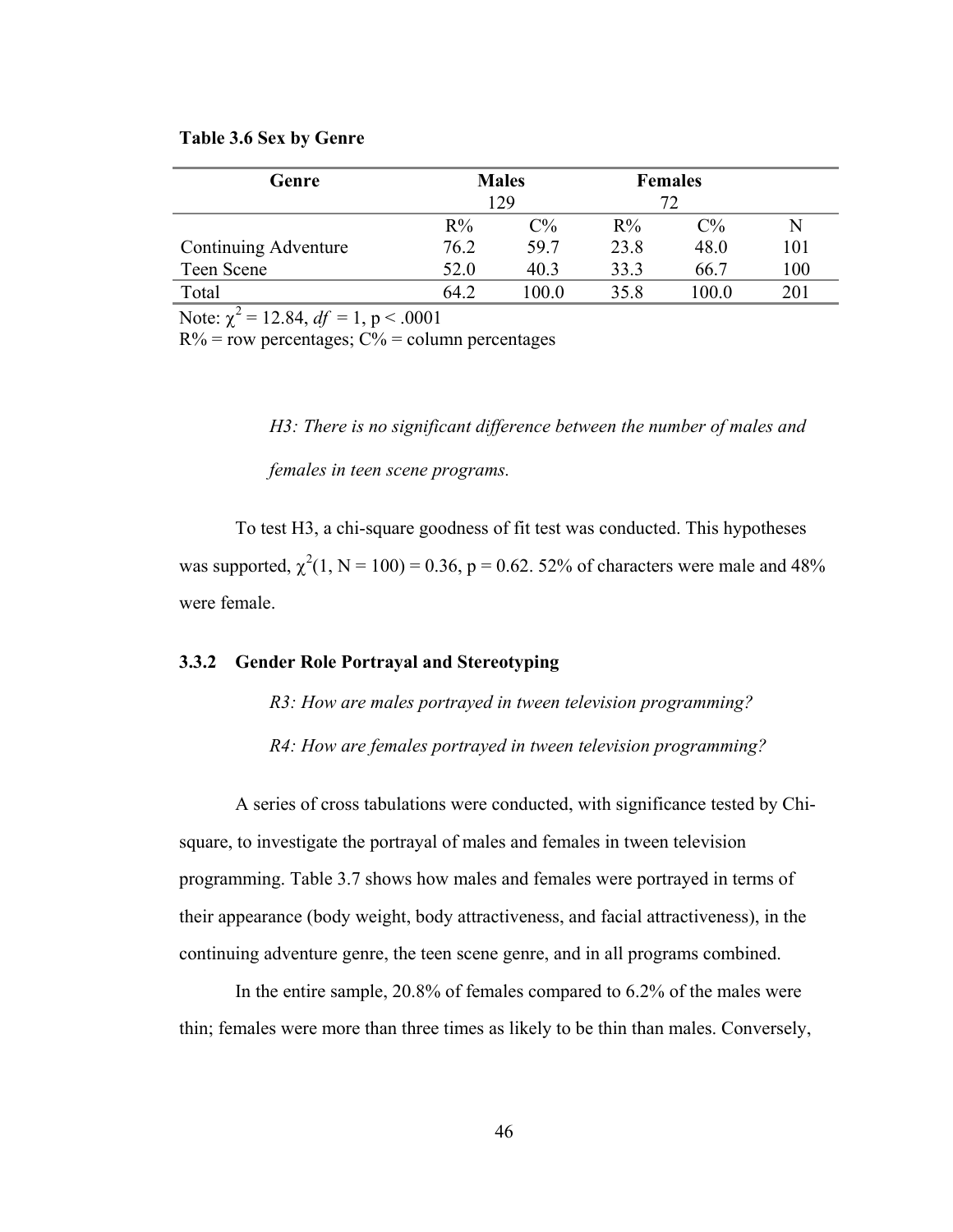males were overrepresented as slightly overweight (17.8%) and were more than three times as likely to be slightly overweight than their female counterparts (4.2%). Compared to characters in continuing adventure programs, females in teen scene programs were overrepresented as thin (18.0 %) while there were no males in this category  $(0\%)$ . In the entire sample, one quarter of the females  $(25\%)$  compared to slightly more than one-tenth of the males (11.6%) were categorized as having very attractive bodies. Moreover, more males (10.9%) than females (2.8%) were categorized as having not very attractive bodies. Females in teen scene programs were overrepresented as having very attractive bodies (18.8%) while just 3.8% of males in teen scene programming had very attractive bodies.

In the entire sample, just over half of females were categorized as having very attractive faces (51.4%) compared to 12.4% of males; females were more than four times as likely to have very attractive faces as males. Furthermore, just 1.4% of females were categorized as not having very attractive faces whereas males were overrepresented as not having very attractive faces (17.1%). A third of females (33.3%) in continuing adventure programs were categorized as having very attractive faces; females were about five times more likely than males (6.5%) to be categorized as having very attractive faces. Females in teen scene programs were almost twice as likely to be shown as having very attractive faces (60.4%) than the females in action adventure, while 21.2% of males in teen scene programs were shown as having very attractive faces. The majority of males had average facial attractiveness (67.3%) compared to 39.6% of women. Moreover, 11.5% of males were categorized as having not very attractive faces while none of the females were placed in this category. To summarize, in the entire sample, females are more likely to be more attractive overall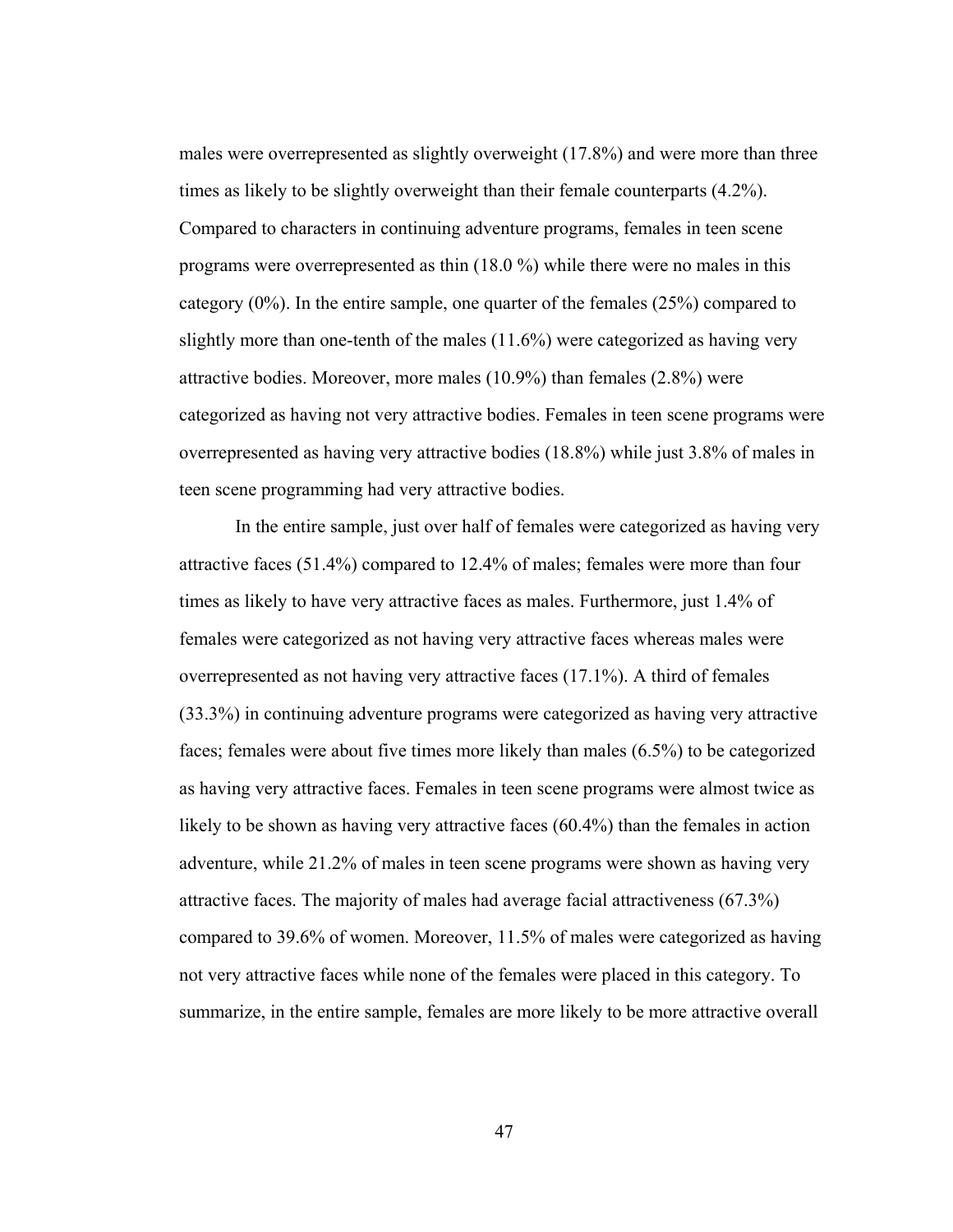(including body and facial attractiveness) than males, and males are more likely to be less attractive overall than females.

Table 3.8 shows how males and females were portrayed in terms of whether they received comments about their body/beauty, primping, provocative clothing, in the continuing adventure genre, the teen scene genre, and in the entire sample.

In the entire sample, 16.7% of females compared to 4.7% of males received comments about their body/beauty; females were almost three times as likely to receive these comments as males. Both males (1.3%) and females (12.5%) were less likely to receive comments in the continuing adventure genre than in the teen scene genre where 9.6% of males received comments and 18.8% of females received comments. Females were more than nine times as likely to receive comments as males in the continuing adventure genre, and females were about twice as likely to receive comments in the teen scene genre. In the entire sample, 29.2% of females primped compared to 3.1% of males that primped; females were about nine times more likely to primp than males. In continuing adventure programs, 1.3% of males primped and 16.7% of females primped, compared to 5.8% of males and 35.4% of females who primped in teen scene programs. Females were nearly thirteen times more likely to primp than males in continuing adventure programs, and over six times more likely to primp in teen scene programs.

In all programs combined, females (5.6%) were more likely to be frequently seen in somewhat provocative clothing, compared to 3.1% of males. Moreover, females were more than three times as likely to occasionally appear in somewhat provocative clothing as males; 13.9% of females occasionally appeared in somewhat provocative clothing compared to 3.9% of males. Males were overrepresented in the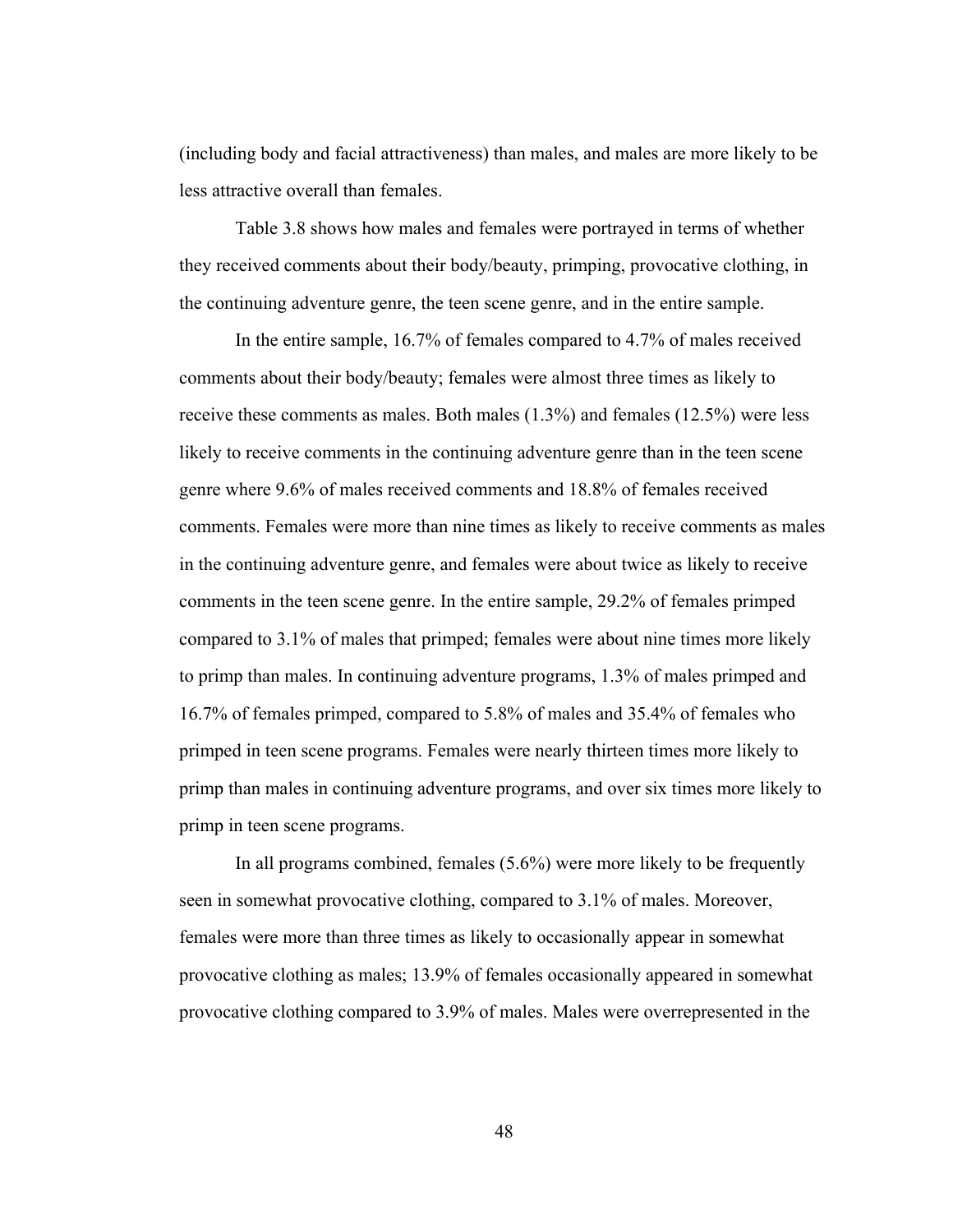does not appear in provocative clothing category (92.2%), compared to 79.2% of females. In the teen scene genre, all characters were categorized as either does not appear in provocative clothing, or occasionally appears in somewhat provocative clothing. Females were more than four times as likely to appear in somewhat provocative clothing (16.7%) as males (3.8%). There was no significant difference between males' and females' provocative dress in the continuing adventure genre.

Table 3.9 shows how males and females were portrayed in terms of academic intelligence in the continuing adventure genre, the teen scene genre, and in the entire sample. In the entire sample, males were more than three times as likely as females to be categorized as below average intelligence; 15.5% of males were below average intelligence compared to 4.2% of females. At the same time, however, 22.5% of males were categorized as above average intelligence compared to 18.1 % of females. Females were overrepresented in the category average intelligence; 76.4% of females compared to 62.0% of males were categorized as having average intelligence. There were no significant differences between characters in teen scene compared to continuing adventure programs, but it is important to note that none of the females in continuing adventure programs were categorized as having below average intelligence.

There were no significant differences for how males and females were portrayed in terms of their level of independence, assertiveness, hardiness, athleticism, maturity, or leadership. There were also no differences for how males and females were portrayed in terms of how technical they were (how handy they were with technology), or whether they expressed anger, showed ingenuity, displayed bravery/rescue, or ate.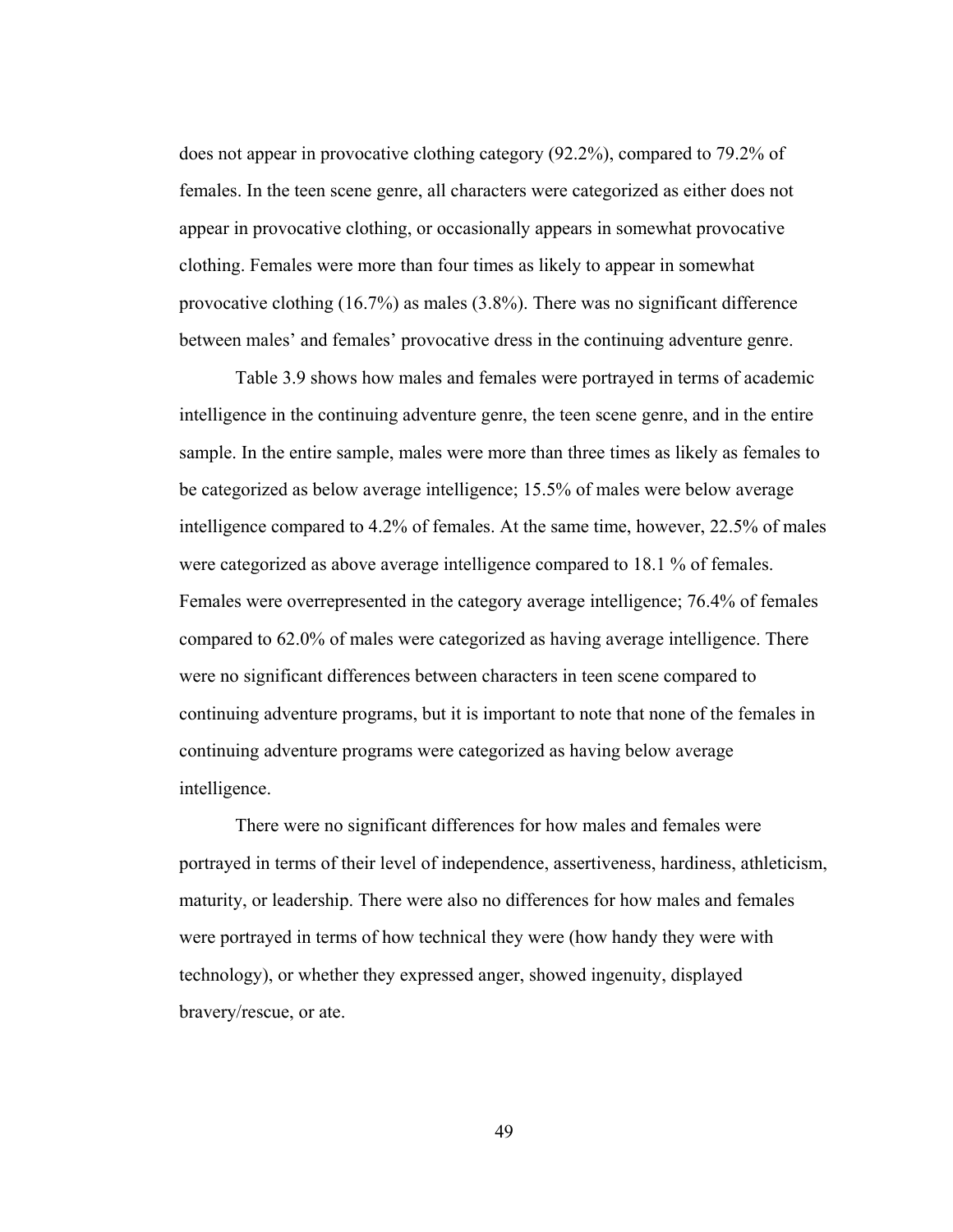| Total                                | <b>Adventure</b> |          |          | <b>Teen Scene</b> |            |           |          | <b>All Programs</b> |           |           |          |            |
|--------------------------------------|------------------|----------|----------|-------------------|------------|-----------|----------|---------------------|-----------|-----------|----------|------------|
| $N = 201$                            |                  | $N = 77$ | $N = 24$ |                   |            | $N = 52$  | $N = 48$ |                     |           | $N = 129$ | $N = 72$ |            |
|                                      | Males            |          |          | Females           |            | Males     |          | Females             |           | Males     |          | Females    |
|                                      | $R\%$            | $C\%$    | $R\%$    | $C\%$             | $R\%$      | $\rm C\%$ | R%       | $C\%$               | $\rm R\%$ | $C\%$     | $R\%$    | $C\%$      |
| <b>Body Weight</b>                   |                  |          |          |                   |            |           |          |                     |           |           |          |            |
| Cannot Code                          | 66.7             | 2.6      | 33.3     | 4.2               |            |           |          |                     | 66.7      | 1.6       | 33.3     | 1.4        |
| Thin                                 | 57.1             | 10.4     | 42.9     | 25.0              | 0.0        | 0.0       | 100      | <b>18.8</b>         | 34.8      | 6.2       | 65.2     | 20.8       |
| Fit/Average                          | 75.0             | 62.3     | 25.0     | 66.7              | 55.6       | 86.5      | 44.4     | 75.0                | 64.1      | 72.1      | 35.9     | 72.2       |
| Slightly<br>Overweight               | 94.1             | 20.8     | 5.9      | 4.2               | 77.8       | 13.5      | 22.2     | 4.2                 | 88.5      | 17.8      | 11.5     | 4.2        |
| Very<br>Overweight                   | 100              | 3.9      | 0.0      | 0.0               | 0.0        | 0.0       | 100      | 2.1                 | 75.0      | 2.3       | 25.0     | 1.4        |
| <b>Body</b>                          |                  |          |          |                   |            |           |          |                     |           |           |          |            |
| Attractive-                          |                  |          |          |                   |            |           |          |                     |           |           |          |            |
| ness                                 |                  |          |          |                   |            |           |          |                     |           |           |          |            |
| Cannot Code                          | 87.5             | 9.1      | 12.5     | 4.2               | 0.0        | 0.0       | 100      | 2.1                 | 77.8      | 5.4       | 22.2     | 2.8        |
| Not Very<br>Attractive               | 100              | 11.7     | 0.0      | 0.0               | 71.4       | 9.6       | 28.6     | 4.2                 | 87.5      | 10.9      | 12.5     | 2.8        |
| Average                              | 77.4             | 62.3     | 22.6     | 58.3              | 55.6       | 86.5      | 44.4     | 75.0                | 65.0      | 72.1      | 35.0     | 69.4       |
| Very<br>Attractive                   | 59.1             | 16.9     | 40.9     | 37.5              | 18.2       | 3.8       | 81.8     | <b>18.8</b>         | 45.5      | 11.6      | 54.5     | 25.0       |
| Facial<br><b>Attractive-</b><br>ness |                  |          |          |                   |            |           |          |                     |           |           |          |            |
| Cannot Code                          | 87.5             | 9.1      | 12.5     | 4.2               |            |           |          |                     | 87.5      | 5.4       | 12.5     | 1.4        |
| Not Very<br>Attractive               | 94.1             | 20.8     | 5.9      | 4.2               | <b>100</b> | 11.5      | 0.0      | 0.0                 | 95.7      | 17.1      | 4.3      | <u>1.4</u> |
| Average                              | 77.8             | 63.6     | 22.2     | 58.3              | 64.8       | 67.3      | 35.2     | 39.6                | 71.8      | 65.1      | 28.2     | 45.8       |
| $\bar{V}$ ery<br>Attractive          | 38.5             | 6.5      | 61.5     | 33.3              | 27.5       | 21.2      | 72.5     | 60.4                | 30.2      | 12.4      | 69.8     | 51.4       |

#### **Table 3.7 Sex by Body Weight, Body Attractiveness and Facial Attractiveness**

Note: Body Weight: Adventure:  $\chi^2 = 6.96$ ,  $df = 4$ , p = .14; Teen Scene:  $\chi^2 = 13.64$ , df

 $= 3$ , p < .01; All Programs:  $\chi^2 = 15.53$ , *df* =4, p < .01

Body Attractiveness: Adventure:  $\chi^2 = 6.98$ ,  $df = 3$ , p = .07; Teen Scene:  $\chi^2 = 7.59$ ,  $df = 3$ , p < .05; All Programs:  $\chi^2 = 9.59$ ,  $df = 3$ , p < .05 Facial Attractiveness: Adventure:  $\chi^2 = 13.88$ ,  $df = 3$ , p < .01; Teen Scene:  $\chi^2 = 18.71$ ,  $df = 2$ , p < .001; All Programs:  $\chi^2 = 41.39$ ,  $df = 3$ , p < .001

 $R\%$  = Row percentages;  $C\%$  = Column Percentages

**<u>Underlined/bold numbers</u>** = Adj. Residual  $\ge$   $|2.0|$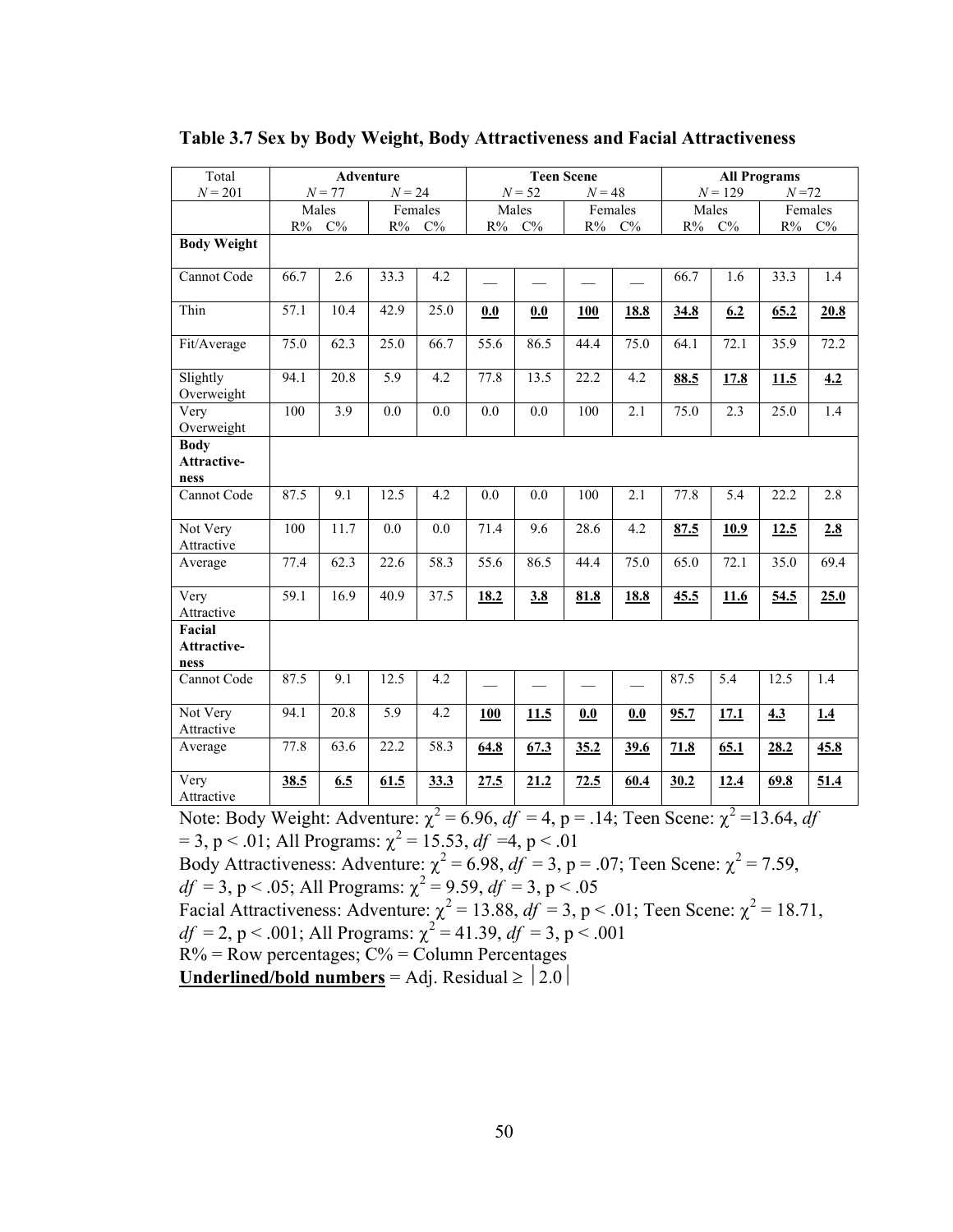| Total                                                  | <b>Adventure</b> |             |                                  | <b>Teen Scene</b> |                |                                      |             | <b>All Programs</b> |                             |               |                                 |          |
|--------------------------------------------------------|------------------|-------------|----------------------------------|-------------------|----------------|--------------------------------------|-------------|---------------------|-----------------------------|---------------|---------------------------------|----------|
| $N = 201$                                              |                  | $N = 77$    | $N = 24$                         |                   |                | $N = 52$                             | $N = 48$    |                     |                             | $N = 129$     |                                 | $N = 72$ |
|                                                        |                  | Males       |                                  | Females           |                | Males                                | Females     |                     |                             | Males         |                                 | Females  |
|                                                        |                  | $R\%$ $C\%$ |                                  | R% C%             |                | R% C%                                | $R\%$ $C\%$ |                     |                             | R% C%         |                                 | R% C%    |
| <b>Receive</b>                                         |                  |             |                                  |                   |                |                                      |             |                     |                             |               |                                 |          |
| <b>Comment</b>                                         |                  |             |                                  |                   |                |                                      |             |                     |                             |               |                                 |          |
| N <sub>0</sub>                                         | 78.4             | 98.7        | 21.6                             | 87.5              | 54.7           | 90.4                                 | 45.3        | 81.3                | 67.2                        | 95.3          | 32.8                            | 83.3     |
| Yes                                                    | 25.0             | 1.3         | 75.0                             | 12.5              | 35.7           | 9.6                                  | 64.3        | 18.8                | 33.3                        | 4.7           | 66.7                            | 16.7     |
| Primp                                                  |                  |             |                                  |                   |                |                                      |             |                     |                             |               |                                 |          |
| N <sub>0</sub>                                         | 79.2             | <u>98.7</u> | 20.8                             | 83.3              | 61.3           | 94.2                                 | 38.8        | 64.6                | 71.0                        | 96.9          | 29.0                            | 70.8     |
| Yes                                                    | 20.0             | 1.3         | 80.0                             | 16.7              | 15.0           | 5.8                                  | 85.0        | 35.4                | 16.0                        | 3.1           | 84.0                            | 29.2     |
| Provocative<br><b>Clothing</b>                         |                  |             |                                  |                   |                |                                      |             |                     |                             |               |                                 |          |
| None                                                   | 80.0             | 89.5        | 20.0                             | 70.8              | 55.6           | 96.2                                 | 44.4        | 83.3                | 67.4                        | 92.2          | 32.6                            | 79.2     |
| Occasionally<br>Somewhat                               | 60.0             | 3.9         | 40.0                             | 8.3               | 20.0           | 3.8                                  | 80.0        | 16.7                | 33.3                        | 3.9           | 66.7                            | 13.9     |
| Occasionally<br>Very                                   | 100              | 1.3         | 0.0                              | 0.0               |                |                                      |             |                     | 100                         | 0.8           | 0.0                             | 0.0      |
| Frequently<br>Somewhat                                 | 50.0             | 5.3         | 50.0                             | 16.7              |                |                                      |             |                     | 50.0                        | 3.1           | 50.0                            | 5.6      |
| $Frequently -$<br>Very<br>$\mathbf{r}$<br>$\mathbf{v}$ | 0.0<br>$\sim$    | 0.0         | 100<br>$\mathbf{A}$ $\mathbf{A}$ | 4.2               | $\overline{2}$ | $\sim$ $\sim$ $\sim$<br>$\mathbf{z}$ |             |                     | 0.0<br>$\sim$ $\sim$ $\sim$ | 0.0<br>$\sim$ | 100<br>$\overline{\phantom{a}}$ | 1.4      |

**Table 3.8 Sex by Receive Comment, Primping, Provocative Clothing, Intelligence** 

Note: Receive Comment: Adventure:  $\chi^2 = 6.04$ ,  $df = 1$ ,  $p < .05$ ; Teen Scene:  $\chi^2 =$ 1.73,  $df = 1$ ,  $p = .19$ ; All Programs:  $\chi^2 = 8.12$ ,  $df = 1$ ,  $p < .01$ Primp: Adventure:  $\chi^2 = 9.18$ ,  $df = 1$ , p < .01, Teen Scene:  $\chi^2 = 13.71$ ,  $df = 1$ , p < .001; All Programs:  $\chi^2 = 28.83$ ,  $df = 1$ , p < .001

Provocative Clothing: Adventure:  $\chi^2 = 7.89$ ,  $df = 4$ , p = .10; Teen Scene:  $\chi^2 = 4.56$ ,  $df = 1$ ,  $p < .05$ ; All Programs:  $\chi^2 = 10.04$ ,  $df = 4$ ,  $p < .05$  $R\%$  = Row percentages;  $C\%$  = Column Percentages

**<u>Underlined/bold numbers</u>** = Adj. Residual  $\ge$   $|2.0|$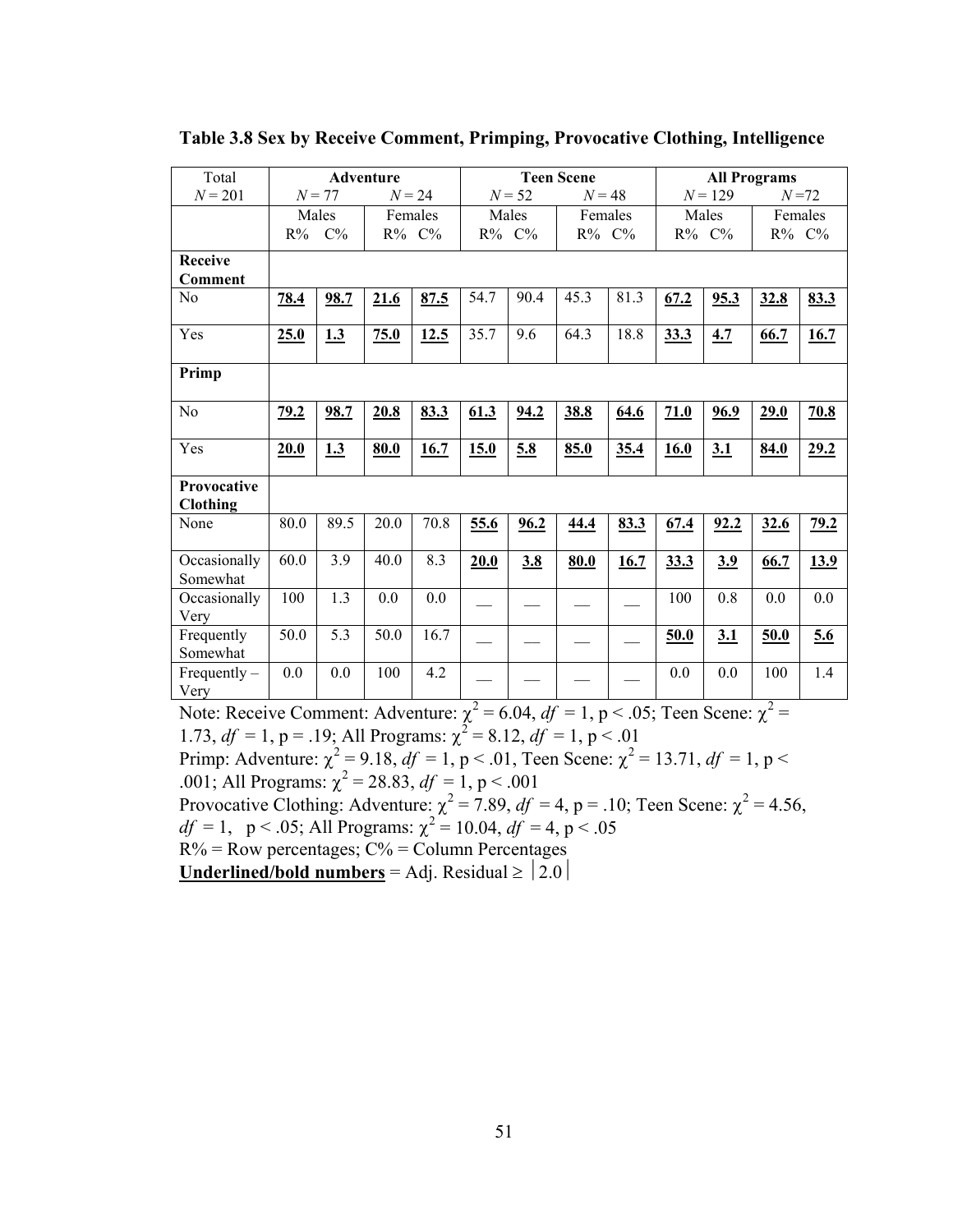| Total                    | Adventure |       |          |             | <b>Teen Scene</b> |       |             |      | <b>All Programs</b> |       |          |       |
|--------------------------|-----------|-------|----------|-------------|-------------------|-------|-------------|------|---------------------|-------|----------|-------|
| $N = 201$                | $N = 77$  |       | $N = 24$ |             | $N = 52$          |       | $N = 48$    |      | $N = 129$           |       | $N = 72$ |       |
|                          | Males     |       | Females  |             | Males             |       | Females     |      | Males               |       | Females  |       |
|                          | $R\%$     | $C\%$ |          | $R\%$ $C\%$ | $R\%$             | $C\%$ | $R\%$ $C\%$ |      | $R\%$               | $C\%$ | $R\%$    | $C\%$ |
| Academic<br>Intelligence |           |       |          |             |                   |       |             |      |                     |       |          |       |
| Cannot                   |           |       |          |             | 0.0               | 0.0   | 100.        | 2.1  | 0.0                 | 0.0   | 100      | 1.4   |
| Code                     |           |       |          |             |                   |       |             |      |                     |       |          |       |
|                          |           |       |          |             |                   |       | $\theta$    |      |                     |       |          |       |
| <b>Below</b>             | 100       | 15.6  | 0.0      | 0.0         | 72.7              | 15.4  | 27.3        | 6.3  | 87.0                | 15.5  | 13.0     | 4.2   |
| Average                  |           |       |          |             |                   |       |             |      |                     |       |          |       |
| Average                  | 72.1      | 57.1  | 27.9     | 70.8        | 48.6              | 69.2  | 51.4        | 79.2 | 59.3                | 62.0  | 40.7     | 76.4  |
|                          |           |       |          |             |                   |       |             |      |                     |       |          |       |
| Above                    | 75.0      | 27.3  | 25.0     | 29.9        | 57.1              | 15.4  | 42.9        | 12.5 | 69.0                | 22.5  | 31.0     | 18.1  |
| Average                  |           |       |          |             |                   |       |             |      |                     |       |          |       |

**Table 3.9 Sex by Academic Intelligence** 

 $R\%$  = Row percentages;  $C\%$  = Column Percentages

**<u>Underlined/bold numbers</u>** = Adj. Residual  $\ge$   $\left| 2.0 \right|$ .

Note: Adventure:  $\chi^2 = 4.33$ ,  $df = 2$ , p = .12; Teen Scene:  $\chi^2 = 3.46$ ,  $df = 3$ , p = .33; All Programs:  $\chi^2 = 8.84$ ,  $df = 3$ , p < .05

> *H4: Traditional male stereotypes are more likely to be found in continuing adventure programs than in other genres.*

> *H5: Counter-stereotypes and less stereotyped gender roles are more likely to be found in programs in the teen scene genre than in other genres for male characters.*

> *H6: Counter-stereotypes and less stereotyped gender roles are more likely to be found in programs in the teen scene genre than in other genres for female characters.*

To test these hypotheses, a gender stereotype scale was created which included the following variables: independent-dependent, assertive-unassertive, important to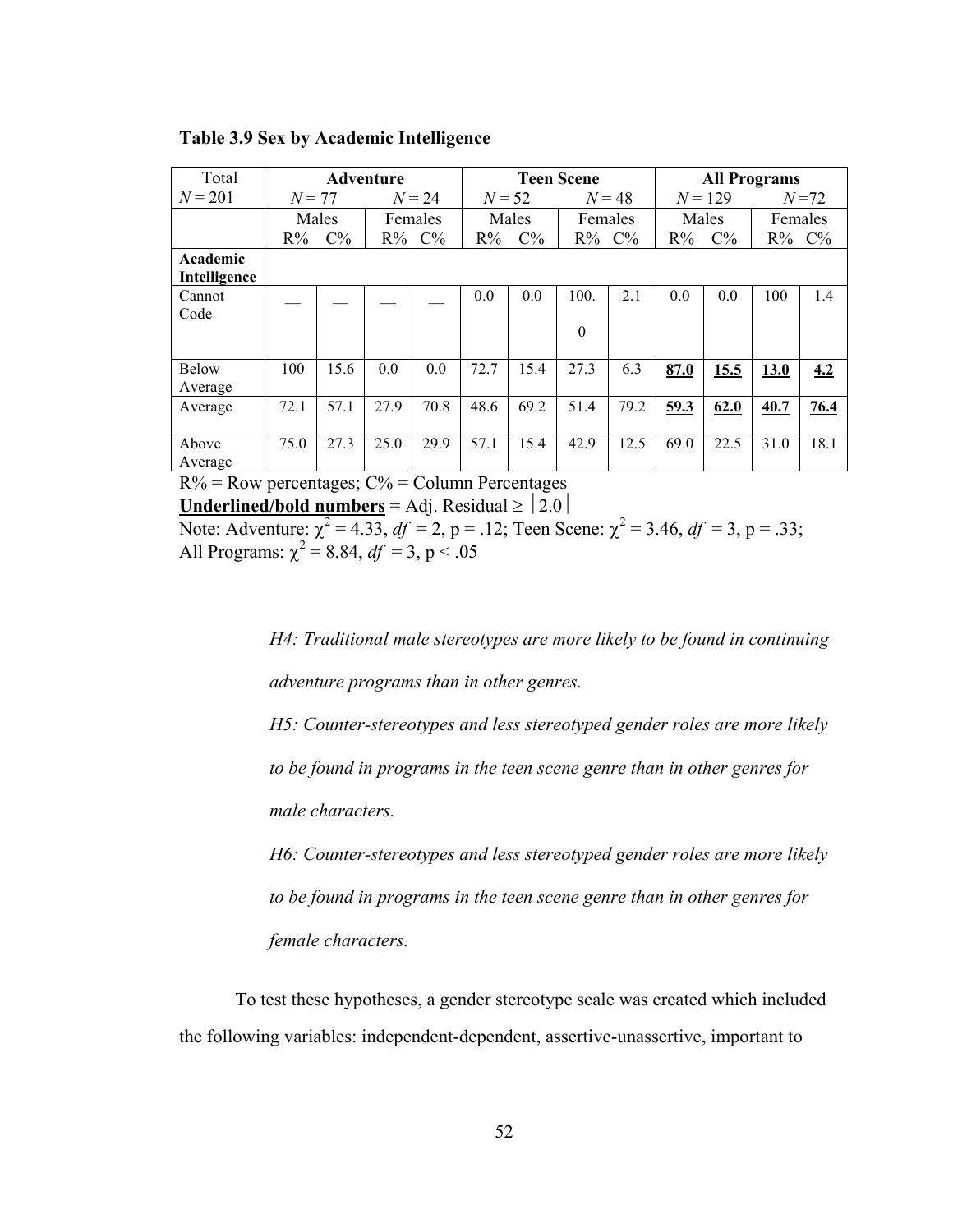plot-unimportant, hardy-frail, leader-follower. To assess the internal consistency of the scale, Cronbach's alpha was calculated ( $\alpha$  = .62, *M* = 18.77, *SD* = 2.16). As it is common to find a low alpha value in a scale with fewer than ten items, it is appropriate to report the mean of the inter-item correlation (Pallant, 2007). The mean was .21, which falls into the optimal range of .2 to .4 suggested by Briggs and Cheek (1986).

 H4, H5, and H6 were tested by independent sample t-tests comparing scores on the gender stereotype scale for characters in the different genres. Additionally, a series of cross tabulations were conducted (testing significance by Chi-square) with several variables related to gender stereotypes that were not included in the gender stereotype scale. H4 was not supported, and H5 and H6 were only partially supported. The t-tests indicated that there was no difference in the way males and females were portrayed on the gender stereotype scale for the entire sample, t  $(196) = -1.21$ , p = .23, as well as the continuing adventure,  $t(96) = -1.04$ ,  $p = .30$ , and teen scene genres, t  $(98) = -1.15$ ,  $p = .25$ .

There were, however, some differences for how males and females were portrayed in the two genres. Several cross tabulations, with statistical significance tested by Chi Square, indicated that there were differences for body weight, facial attractiveness, and primping and provocative clothing, in the way that males and females were portrayed in continuing adventure versus teen scene programs. Tables 3.7 and 3.8 detail these results.

To review, overall females were underrepresented and both sexes were portrayed rather gender neutrally, although they were portrayed stereotypically in some aspects. Females were portrayed as more attractive than males, and kept up their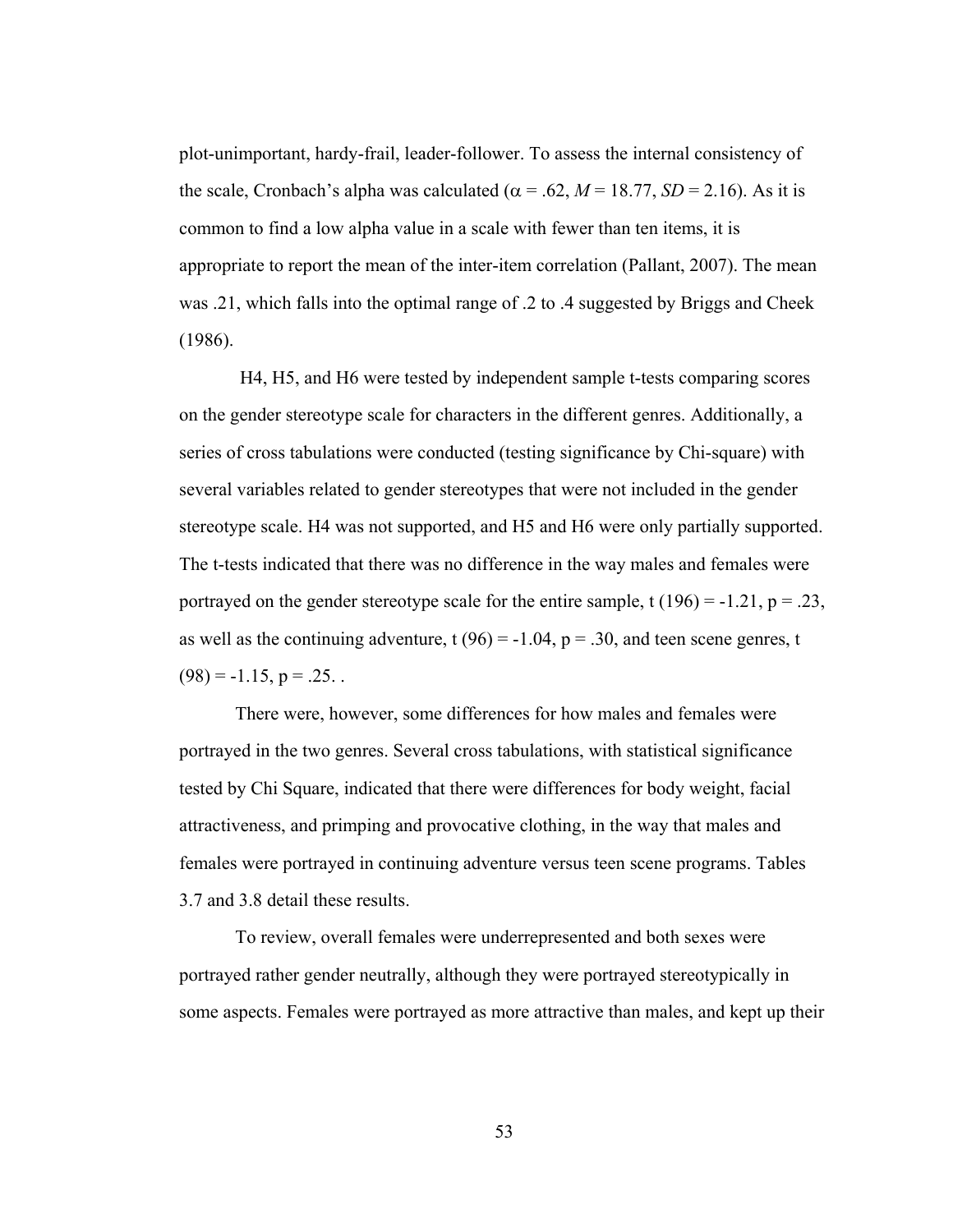appearances by primping. Females were also more likely to dress provocatively and receive comments about their bodies/beauty than males. Males were portrayed as not being concerned with their appearances, and were more likely to be of below average intelligence than females. These differences varied by genre; all characters were more likely to be more attractive and wear provocative clothing in continuing adventure program compared to teen scene programs where characters were more likely to primp and receive comments about body/beauty.

#### **3.3.3 Sexuality**

*R5: How is sexuality portrayed in tween television programming? R6: How are characters' sexualities portrayed in tween television programming?* 

To examine R5, a sexuality scale was created which included the following sexual behaviors found in each program: kiss, hug, interpersonal affectionate touching, and flirting. The internal consistency of the scale was assessed by Cronbach's alpha ( $\alpha$  = .60, *M* = 2.82, *SD* = 4.70). As it is common to for a low alpha to be produced from a scale with fewer than ten items, it is appropriate to report the mean of the inter-item correlation (Pallant, 2007). The mean was .38, which falls into the optimal range of .2 to .4 suggested by Briggs and Cheek (1986).

On average, there were 2.82 sexual/romantic acts per program. To compare the number of sexual/romantic acts that were performed for programs in the continuing adventure and teen scene genre, an independent sample t-test was conducted. Results indicated that continuing adventure programs had significantly fewer sexual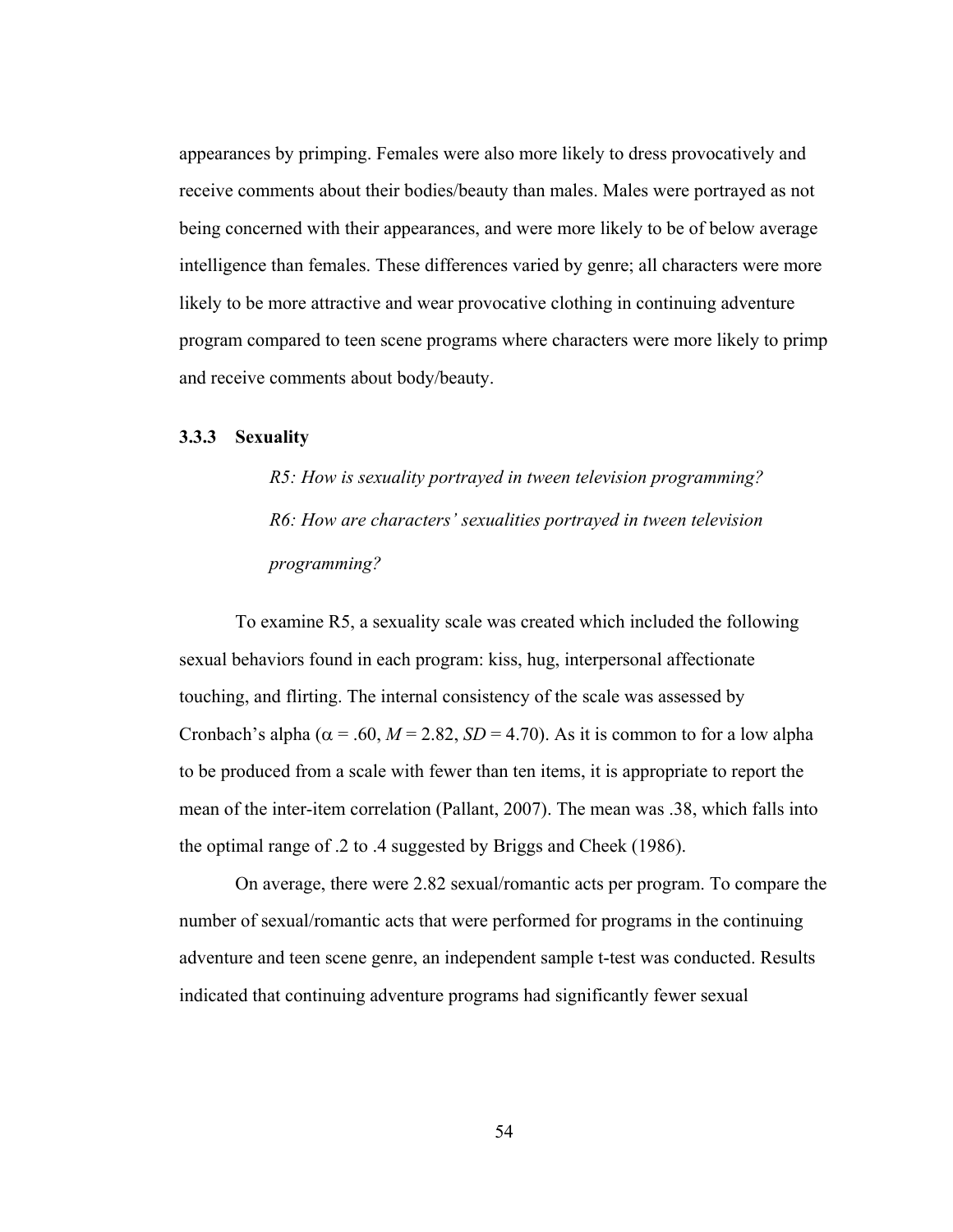sexual/romantic acts ( $M = .57$ ,  $SD = .10$ ) than teen scene programs ( $M = 5.81$ ,  $SD =$ 5.92); t  $(47) = -4.01$ , p < .01.

To examine R6, a similar sexuality scale was created for characters using the following sexual behaviors which characters performed: kiss, hug, interpersonal affectionate touching, and flirting. The internal consistency of the scale was calculated by Cronbach's alpha ( $\alpha$  = .57, M = .70, SD = 1.7). As aforementioned, it is quite common to find a low alpha value in a scale with fewer than ten items. In this instance, it is appropriate to report the mean of the inter-item correlation (Pallant, 2007). The mean was .27, which falls into the suggested range of .2 to .4 by Briggs and Cheek (1986).

R6 was explored by independent sample t-tests comparing the mean number of sexual/romantic acts performed by males and females, as well as the number of sexual/romantic acts performed by characters in the different genres. The first t-test revealed that while females performed more sexual/romantic acts ( $M = 1.01$ , SD = 2.0) than males ( $M = .54$ ,  $SD = 1.5$ ), there was no significant difference between the two groups;  $t(199) = -1.74$ ,  $p = .08$ . The second t-test revealed that there were significantly fewer sexual/romantic acts performed by characters in continuing adventure ( $M = .13$ ,  $SD = .50$ ) compared to teen scene programs ( $M = 1.3$ ,  $SD = 2.23$ );  $t(202) = -5.15$ ,  $p < .001$ . The third test isolated characters in continuing adventure programs. Results indicated that there was no significant difference between the number of sexual/romantic acts performed by males  $(M = .10, SD = .45)$  and females  $(M = .21, SD = .66)$ ; t (99) = -0.89, p = .38. The final test isolated characters in teen scene programs. Results indicated that there was no significant difference between the number of sexual/romantic acts that males  $(M = 1.19, SD = 2.17)$  and females  $(M = 1.19, SD = 2.17)$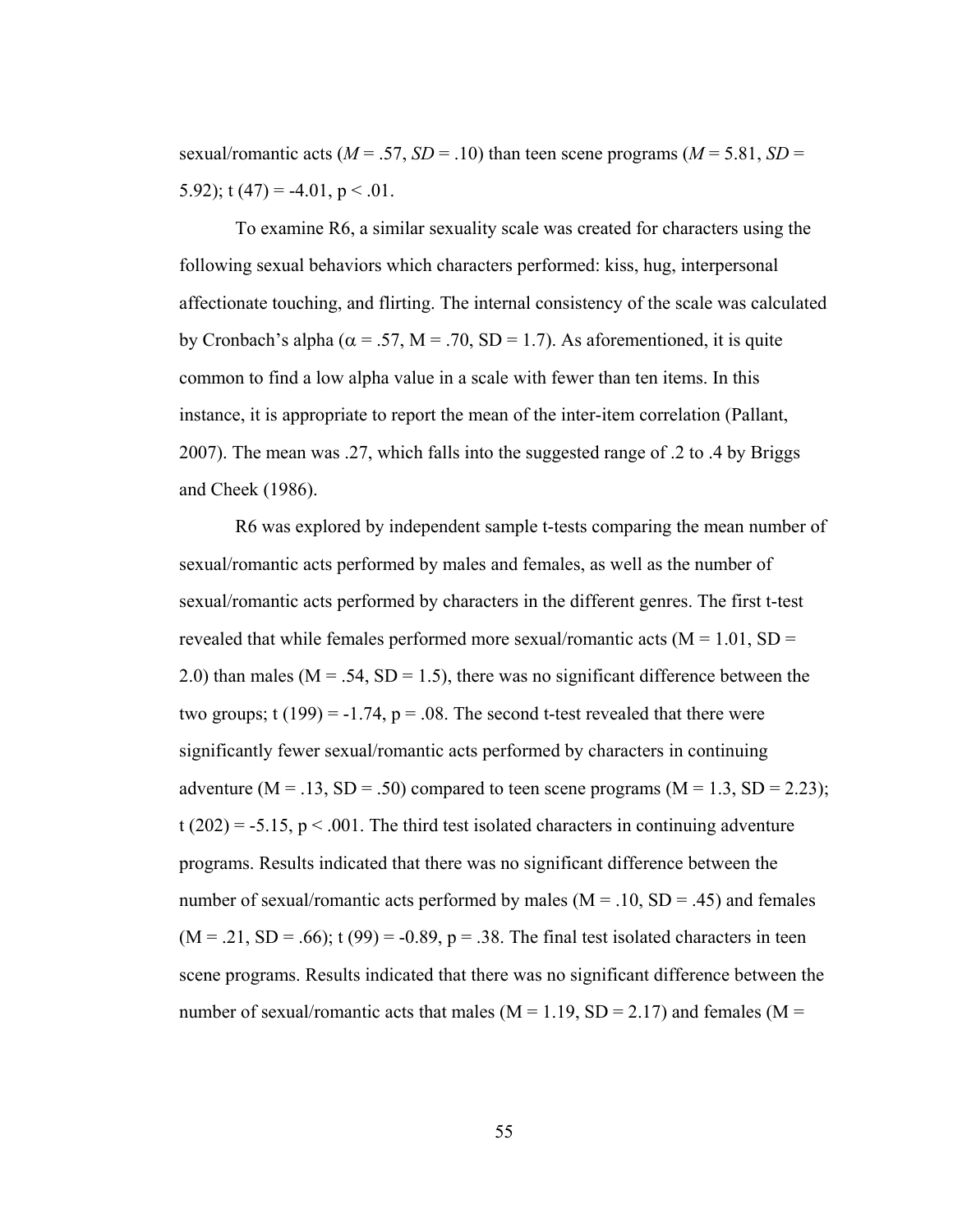1,42, SD = 2.31) performed. Consequently, the main differences in sexual/romantic acts were found between the two genres; the male and female characters did not significantly differ in the number of sexual/romantic acts they performed.

R7: How is homosexuality portrayed in tween television programming?

There were no depictions of characters that were non-heterosexual and no discussion of homosexuality. Homosexuality is not portrayed in this sample of tween television programming.

> *R8: Are there any sexual risk or responsibility messages present in tween television programming?*

There were no sexual risk or responsibility messages in the sample.

R9: Is there any sexual innuendo in tween television programming?

Due to poor inter-coder reliability for this variable, sexual innuendo could not be investigated.

#### **3.3.4 Romantic Relationships**

*R10: How are romantic relationships portrayed in tween television programming, and how are the characters in relationships presented as compared to characters not in relationships?* 

The first part of this research question was assessed by calculating a cross tabulation, with significance tested by Chi-square between program genre and the dating/romantic relationship theme (see table 3.10). Results indicated that dating and relationships was a theme in 40.8% of the programs in the total sample  $(N = 49)$ . The theme of dating and relationships was more likely to be seen in teen scene programs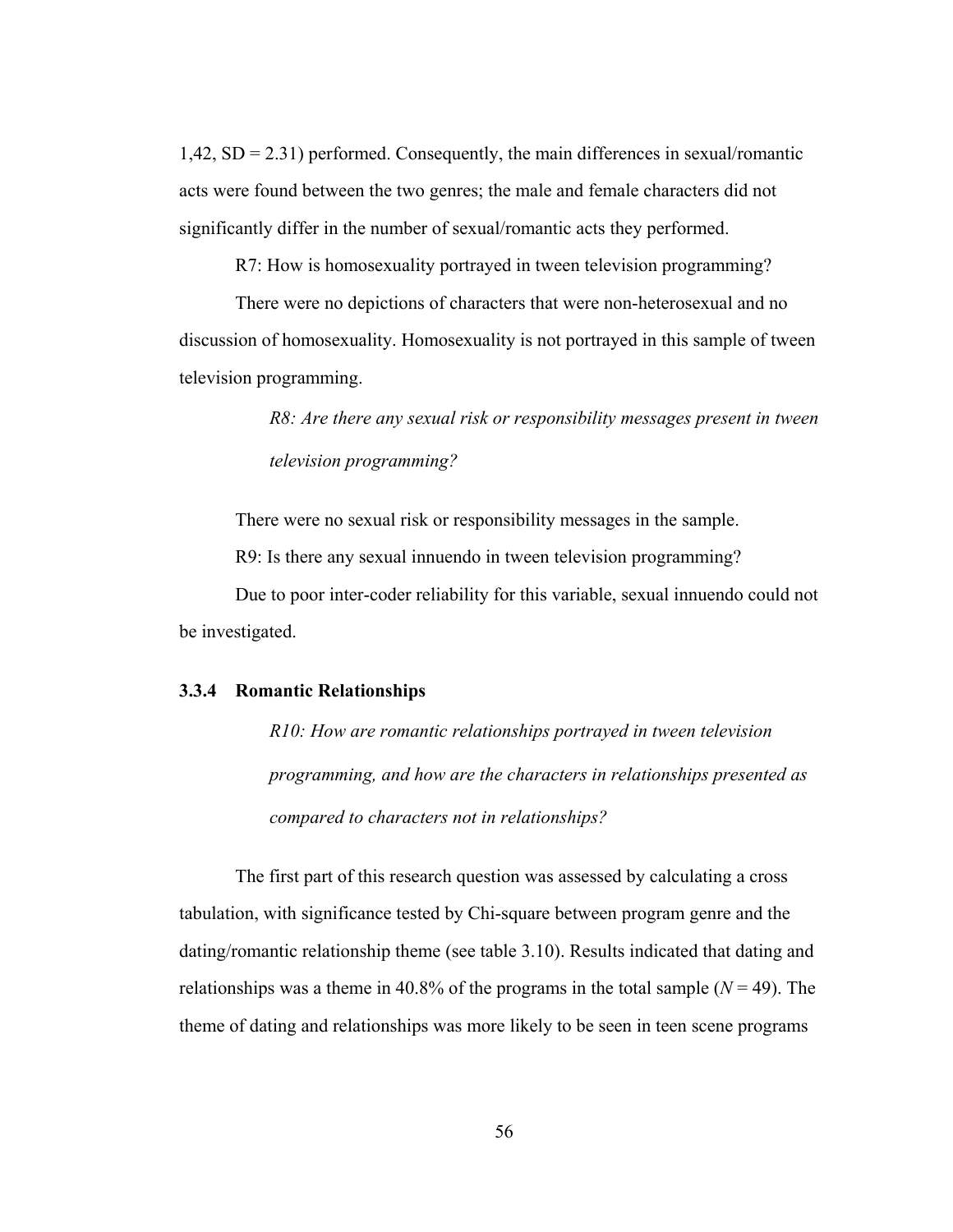than action adventure programs; more than seven out of ten programs (71.4%) in the teen scene genre had dating and relationships as a part of the plot compared to just 17.9% of continuing adventure programs. Moreover, dating and relationships was an outstanding focus of the plot in one third (33.3%) of teen scene programs, compared to none of the continuing adventure programs. Because dating and romantic relationships was not a theme in many of the continuing adventure programs, and never an outstanding focus of any programs in this genre, the second part of this research question will focus only on characters in relationships in the teen scene genre .

A series of cross tabulations, with significance tested by Chi-square, were conducted to investigate how characters in relationships were portrayed compared to characters that were not in relationships in terms of their intelligence, maturity, attractiveness, primping, and whether they were shown eating or not. These specific variables were of interest for this analysis because characters that are in a relationship versus characters that are not may be more likely to have certain qualities or do more of these activities. For example, characters in a relationship could be portrayed as more attractive and more willing to keep up their appearance by primping.

Table 3.11 shows how characters were portrayed in terms of their intelligence and whether they primped or not. For intelligence, characters who were in a relationship significantly differed from characters who were not in a relationship or they were mixed,  $\chi$ 2 (3, N = 100) = 9.1, p < .05. For characters in a relationship, males were portrayed as somewhat unintelligent half of the time while no females were categorized as somewhat unintelligent. Conversely, females were portrayed as somewhat intelligent half of the time while no males were categorized as somewhat intelligent. Moreover, no males were categorized as very intelligent, whereas 25.0% of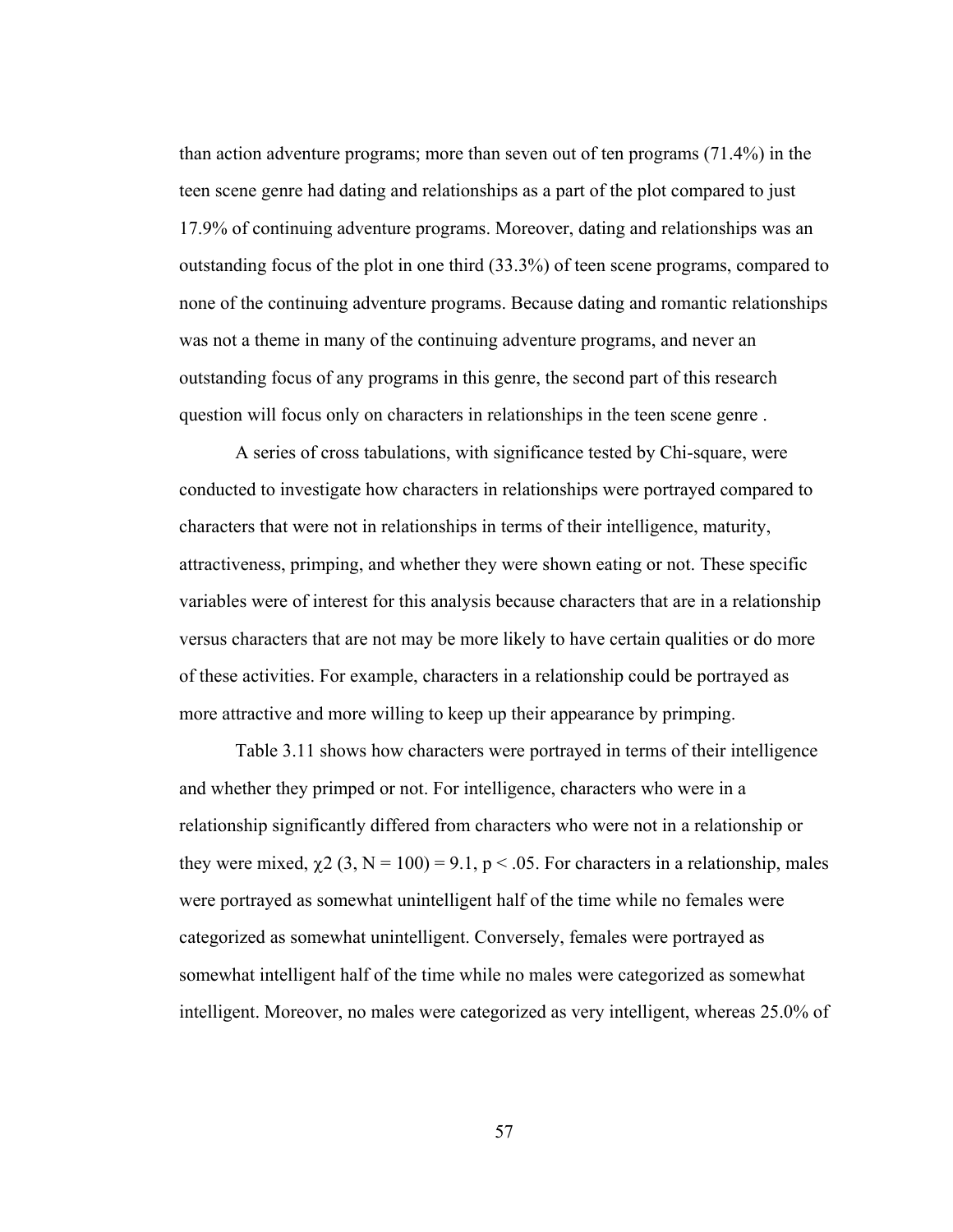females were portrayed as very intelligent. For characters not in a relationship, no males were categorized as very unintelligent compared to 2.9% of females. More males (17.5%) than females (14.7%) were categorized as somewhat unintelligent, and less males (32.5) than females (38.2) were categorized as somewhat intelligent. Furthermore, females were more than twice as likely to be categorized as very intelligent (11.8%) than males (5.0%). Overall, females in relationships were portrayed as more intelligent than females who were not in relationships, whereas males who were in a relationship were portrayed as less intelligent than males who were not in a relationship.

Half of the females in a relationship primped whereas no males primped. By comparison, a little more than a third (35.3%) of females and 5.0% of males not in a relationship primped. For characters in the mixed category, males and females were equally likely to primp; 16.7% of both males and females primped.

There were no significant differences for how characters in a relationship were portrayed in terms of attractiveness, maturity, and whether they ate or not, compared to characters that were not in a relationship and characters that were in a relationship considered mixed.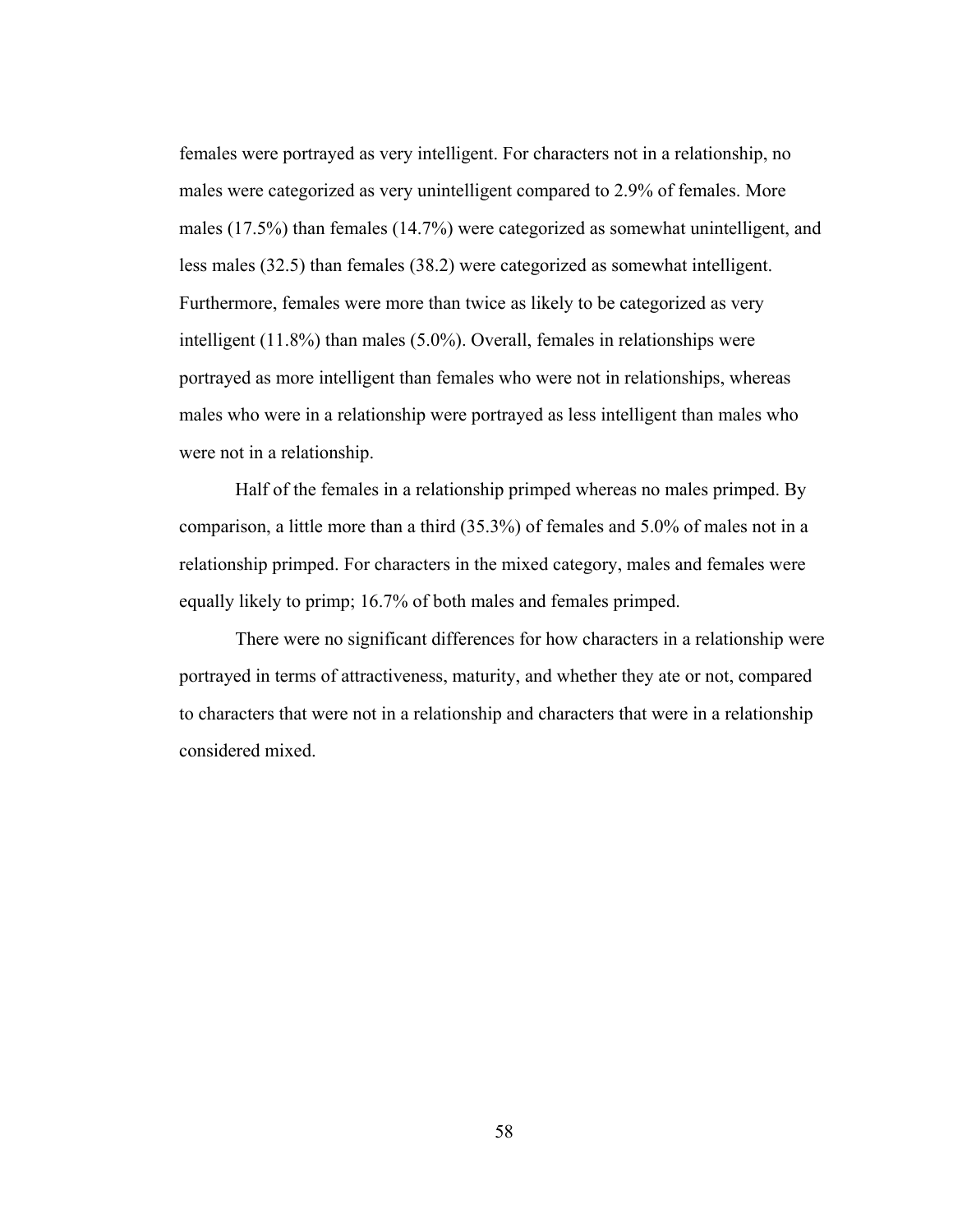| Dating/Relationship<br>Theme | Continuing Adventure<br>$R\%$ | $C\%$   | Teen Scene<br>$R\%$ | N       |    |
|------------------------------|-------------------------------|---------|---------------------|---------|----|
| Not A Theme                  | 79.3*                         | $82.1*$ | $20.7*$             | $28.6*$ | 29 |
| Minor To Plot                | 50.0                          | 14.3    | 50.0                | 19.0    | 8  |
| Significant To Plot          | 20.0                          | 3.6     | 80.0                | 19.0    | 5  |
| <b>Outstanding Focus</b>     | $0.0*$                        | $0.0*$  | $100.0*$            | $33.3*$ | 7  |
| Total                        | 57.1                          | 100.0   | 42.9                | 100.0   | 49 |

**Table 3.10 Dating and Relationships as a Theme by Genre** 

Note:  $\chi^2 = 18.14$ ,  $df = 3$ , p < .001

 $R\%$  = row percentages;  $C\%$  = column percentages

 $* = Adj$ . Residual  $\geq 2.0$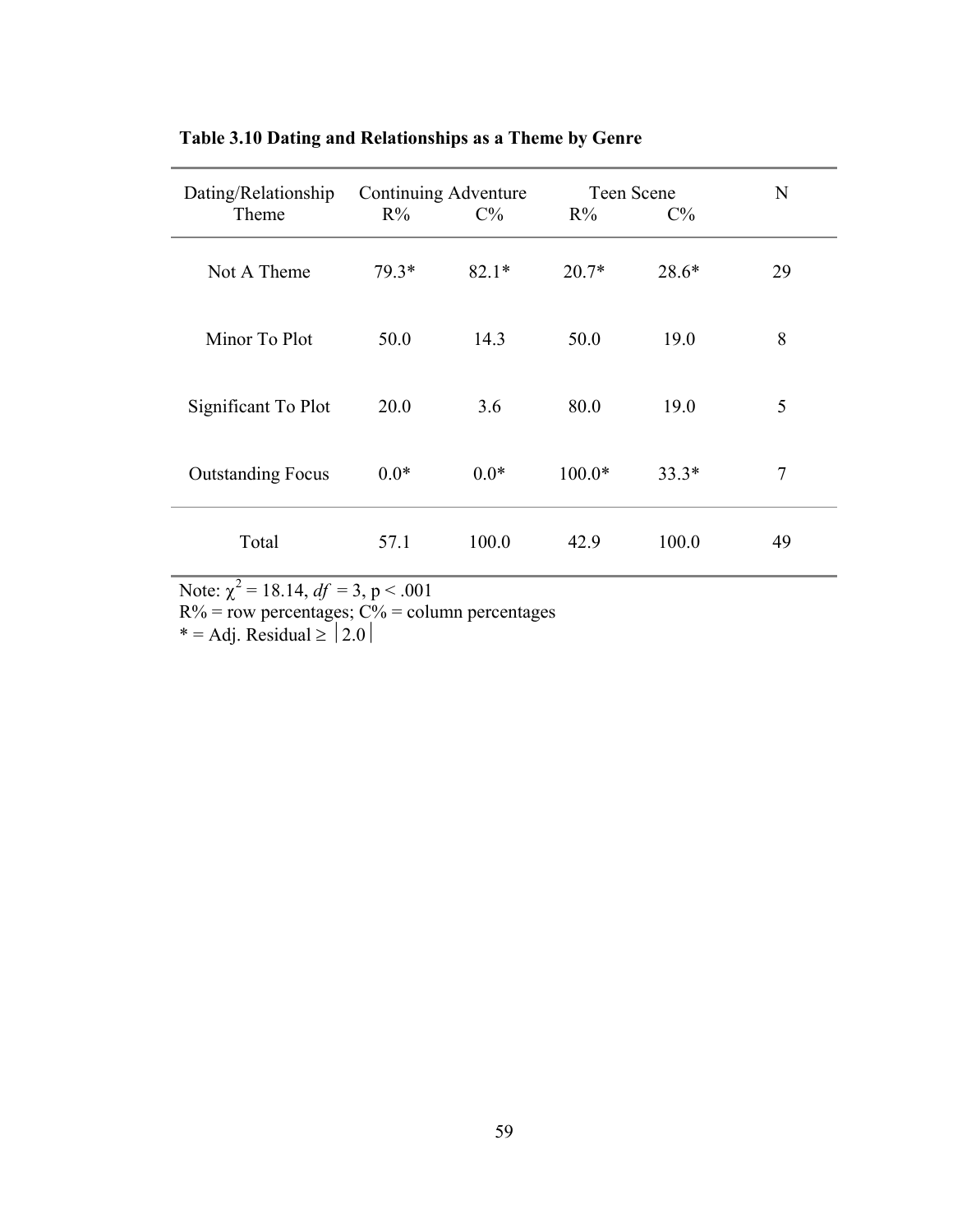| Total $N =$               | <b>No Relationship</b> |       |          |       | In a Relationship |       |         |       | <b>Mixed</b> |       |         |       |
|---------------------------|------------------------|-------|----------|-------|-------------------|-------|---------|-------|--------------|-------|---------|-------|
| 100                       | $N = 40$               |       | $N = 34$ |       | $N=6$             |       | $N=8$   |       | $N=6$        |       | $N=6$   |       |
|                           | Males                  |       | Females  |       | Males             |       | Females |       | Males        |       | Females |       |
|                           | $R\%$                  | $C\%$ | $R\%$    | $C\%$ | R%                | $C\%$ |         | R% C% | $R\%$        | $C\%$ | $R\%$   | $C\%$ |
| Intelligence              |                        |       |          |       |                   |       |         |       |              |       |         |       |
| Very<br>Unintelligent     | 0.0                    | 0.0   | 100      | 2.9   |                   |       |         |       |              |       |         |       |
| Somewhat<br>Unintelligent | 58.3                   | 17.5  | 41.7     | 14.7  | 100               | 50.0  | 0.0     | 0.0   | 0.0          | 0.0   | 100     | 16.7  |
| Average                   | 62.1                   | 45.0  | 37.9     | 32.4  | 60.0              | 50.0  | 40.0    | 25.0  | 60.0         | 50.0  | 40.0    | 33.3  |
| Somewhat<br>Intelligent   | 50.0                   | 32.5  | 50.0     | 38.2  | 0.0               | 0.0   | 100     | 50.0  | 40.0         | 33.3  | 60.0    | 50.0  |
| Very<br>Intelligent       | 33.3                   | 5.0   | 66.7     | 11.8  | 0.0               | 0.0   | 100     | 25.0  | 100          | 16.7  | 0.0     | 0.0   |
| Primp                     |                        |       |          |       |                   |       |         |       |              |       |         |       |
| No                        | 63.3                   | 95.0  | 36.7     | 64.7  | 60.0              | 100   | 40.0    | 50.0  | 50.0         | 83.3  | 50.0    | 83.3  |
| Yes                       | 14.3                   | 5.0   | 85.7     | 35.3  | 0.0               | 0.0   | 100     | 50.0  | 50.0         | 16.7  | 50.0    | 16.7  |

Note: Intelligence: No Relationship:  $\chi^2 = 3.22$ ,  $df = 4$ , p = .52; In a Relationship:  $\chi^2 =$ 9.1,  $df = 3$ , p < .05; Mixed:  $\chi^2 = 2.4$ ,  $df = 3$ , p = .49

Primp: No Relationship:  $\chi^2 = 11.0$ ,  $df = 1$ ,  $p < .01$ ; In a Relationship:  $\chi^2 = 4.2$ ,  $df = 1$ ,  $p < .05$ ; Mixed:  $\chi^2 = .000$ ,  $df = 1$ ,  $p = 1.0$ 

 $R\%$  = row percentages;  $C\%$  = column percentages

**<u>Underlined/bold numbers</u>** = Adj. Residual  $\ge$   $|2.0|$ 

*R11: Do romantic relationships shown in tween television programming* 

*portray conflict?* 

Conflict in romantic relationships was assessed by several chi-square tests.

Table 3.12 shows that none of the characters in romantic relationships portrayed conflict and, as expected, there was no conflict expressed for those characters not in a romantic relationship. The only group that exhibited relationship conflict was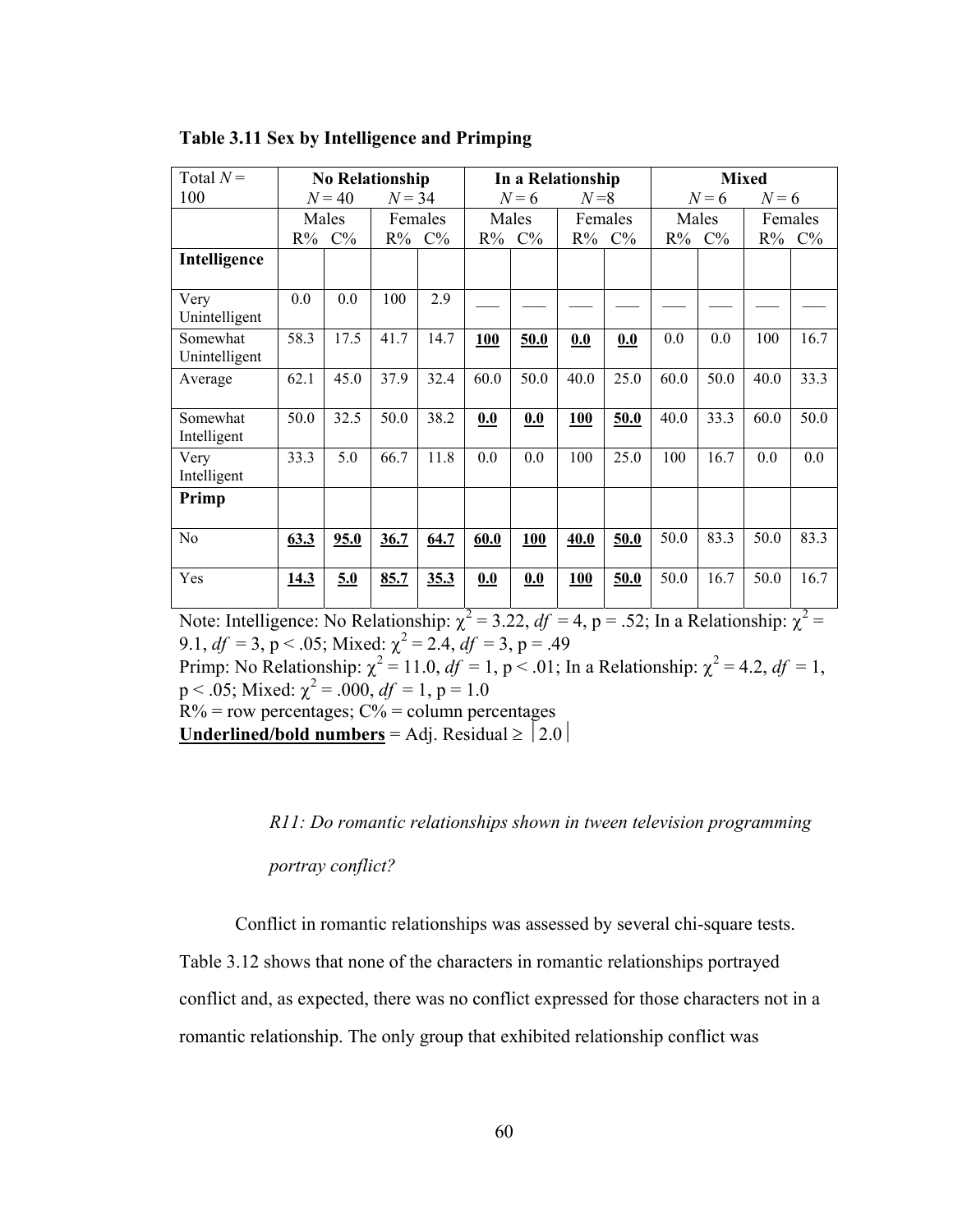characters whose relationship status changed (broke up, began a relationship, etc.) during the program (i,e., classified as "mixed"): almost half did not exhibit conflict (46.2%), and just over half (53.8%) exhibited conflict.

| Relationship<br><b>Involvement</b> | Not in a<br><b>Relationship</b> |                |       | <b>No Conflict</b> | Conflict       | N              |     |
|------------------------------------|---------------------------------|----------------|-------|--------------------|----------------|----------------|-----|
|                                    | $R\%$                           | $C\%$          | $R\%$ | $C\%$              | $R\%$          | $C\%$          |     |
| N <sub>0</sub>                     | 100.0                           | 100.0          | 0.0   | 0.0                | 0 <sub>0</sub> | 0.0            | 173 |
| Yes                                | 0.0                             | 0 <sub>0</sub> | 100.0 | 73.9               | 0 <sub>0</sub> | 0 <sub>0</sub> | 17  |
| Mixed                              | 0.0                             | 0.0            | 46.2  | 26.1               | 53.8           | 100 0          | 13  |
| Total                              | 85.3                            | 100.0          | 113   | 100.0              | 3.4            | 100.0          | 204 |

**Table 3.12 Romantic Relationship Involvement by Relationship Conflict** 

 $R\%$  = row percentages;  $C\%$  = column percentages

# **3.3.5 Violence**

*R12: What is the amount and context of violence in tween programming? How does this compare by genre? H7: At least 6 out of 10 programs contain violence.* 

 *H8: Violence is portrayed as context-less.* 

A one-way ANOVA was conducted to examine the number of violent actions in tween television programming overall, and by genre. Overall there were 9.47 acts of violence per program. There was a significant difference in the number of violent actions in continuing adventure versus teen scene programming, F  $(1, 47) = 41.25$ , p < .001. Continuing action adventure programs had an average of 13.79 acts of violence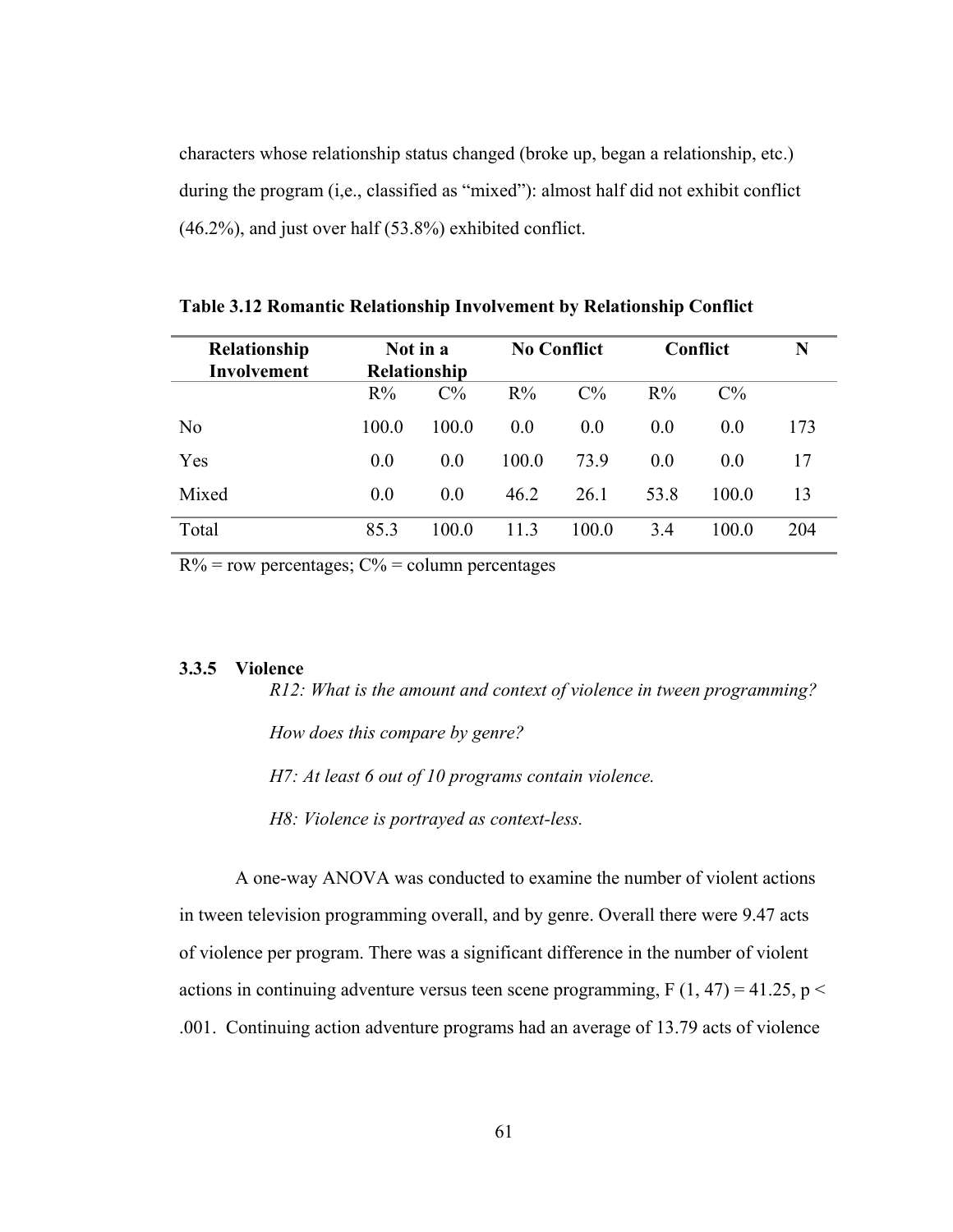per program while teen scene programs had an average of 3.71 acts of violence per program.

To examine the context of violence in tween television programming, a series of cross tabulations were conducted, with significance tested by Chi-square. Table 3.13 shows the significance of violence to the plot and the seriousness of violence for the entire sample, continuing adventure programs, and teen scene programs.

Most of the programs in the sample had violence; in fact, more than 9 out of ten programs had violence. Thus, H7, which predicted that at least 6 out of 10 programs would contain violence, is supported. Overall, 6.1% of the programs had no violence, 34.7% had some violence that was incidental, 36.7% had violence that was significant to the plot, and violence was an outstanding focus of the plot in 22.4% of the programs. There were no programs in the continuing adventure genre that did not have any violence, and only 14.3% of programs had violence that was incidental to the plot. Violence was more likely to be an outstanding focus of the plot or significant to the plot in these programs; nearly 4 out of 10 programs (39.3%) had violence as an outstanding focus of the plot, and 46.4% had violence that was significant to the plot. Teen scene programs were also violent – only 14.3% did not have violence. At the same time, violence was a little less prevalent in teen scene programs; more than six out of 10 had violence that was incidental to the plot (61.9%). There were no programs in the teen scene genre that contained violence that was an outstanding focus of the plot, and (23.8%) were categorized as having violence that was significant to the plot.

 In the entire sample, over half of the programs portrayed violence as strictly humorous or comical (55.1%), just over a quarter portrayed violence as real or serious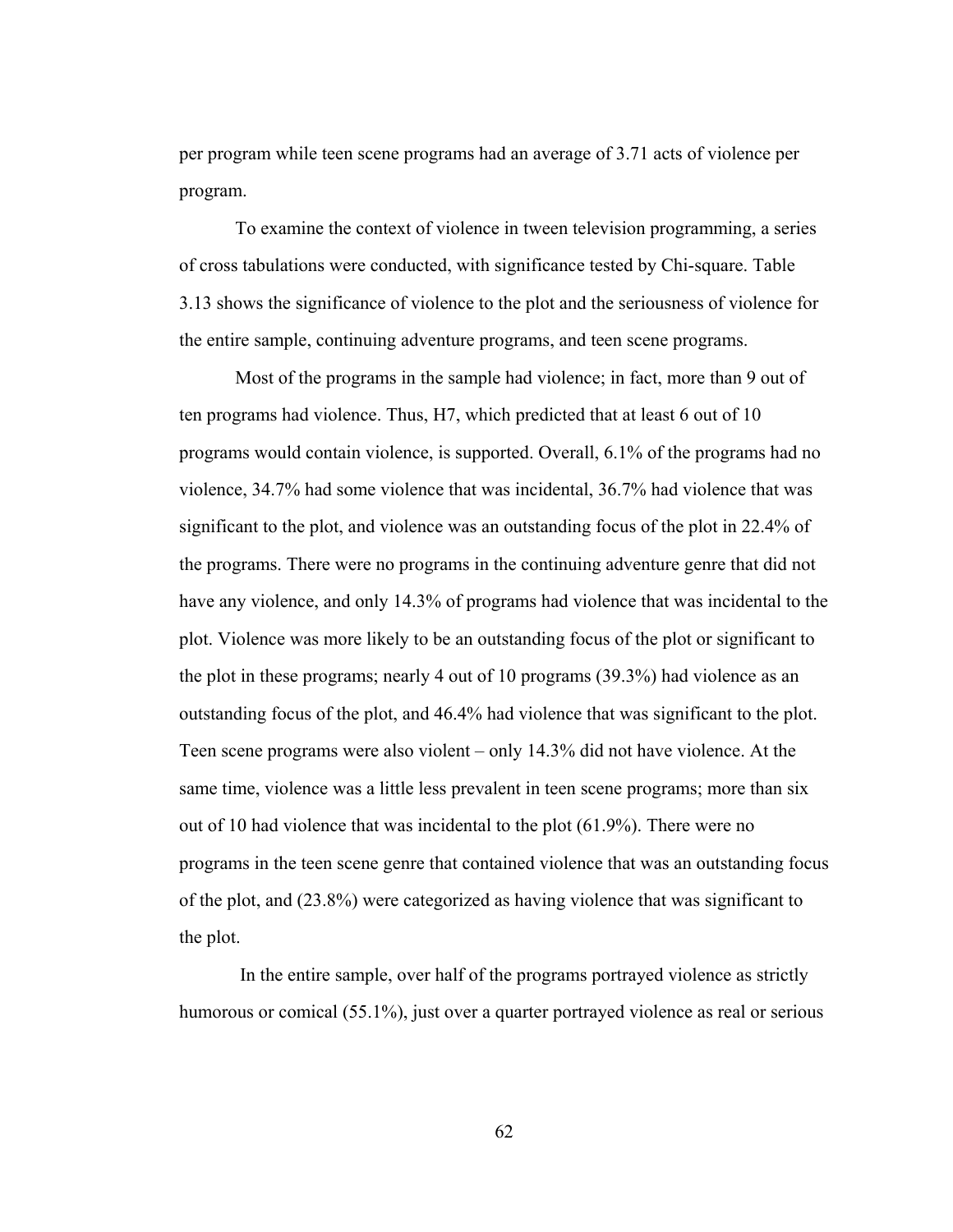(26.5%), and 12.2% of the programs contained violence that was ambivalent (neither comical nor serious). Half of the programs in the continuing adventure genre contained humorous or comical violence, and 42.9% had real, serious violence. Nearly six out of ten programs in the teen scene genre contained violence that was strictly humorous or comical (61.9%), and just 4.8% had real, serious violence.

Another way to analyze violence in television programming is to focus on characters' involvement in violence – do they commit violence and/or are they victims of violence? In the entire sample, 47.5% of characters committed violence non-fatal violence (hurt others) and 6.9% committed fatal violence (killed someone). A total of 54.4% of characters were victimized but did not die, and 2.0% of characters were victimized and died.

Table 3.14 shows the consequences of violence for all characters in the sample, as well as characters in the continuing adventure and teen scene genres. In the entire sample, 45.6% of characters did not commit violence and 45.1% were neither rewarded nor punished for their violent behavior. Characters were more than twice as likely to be rewarded (6.4%) rather than punished (2.5%) for their violent behavior, and 0.5% were both rewarded and punished. An example of being rewarded for violent behavior would be a character that is commended for killing or defeating the enemy and then being referred to as a hero. Just over one in ten characters (11.5%) in continuing adventure programs were rewarded for their violent behavior, and only 2.9% were punished. The majority of characters were neither rewarded nor punished for their violent behavior (60.6%). In the teen scene genre, 1.9% of characters were rewarded for their violent behavior and 2.0% of characters were punished. About three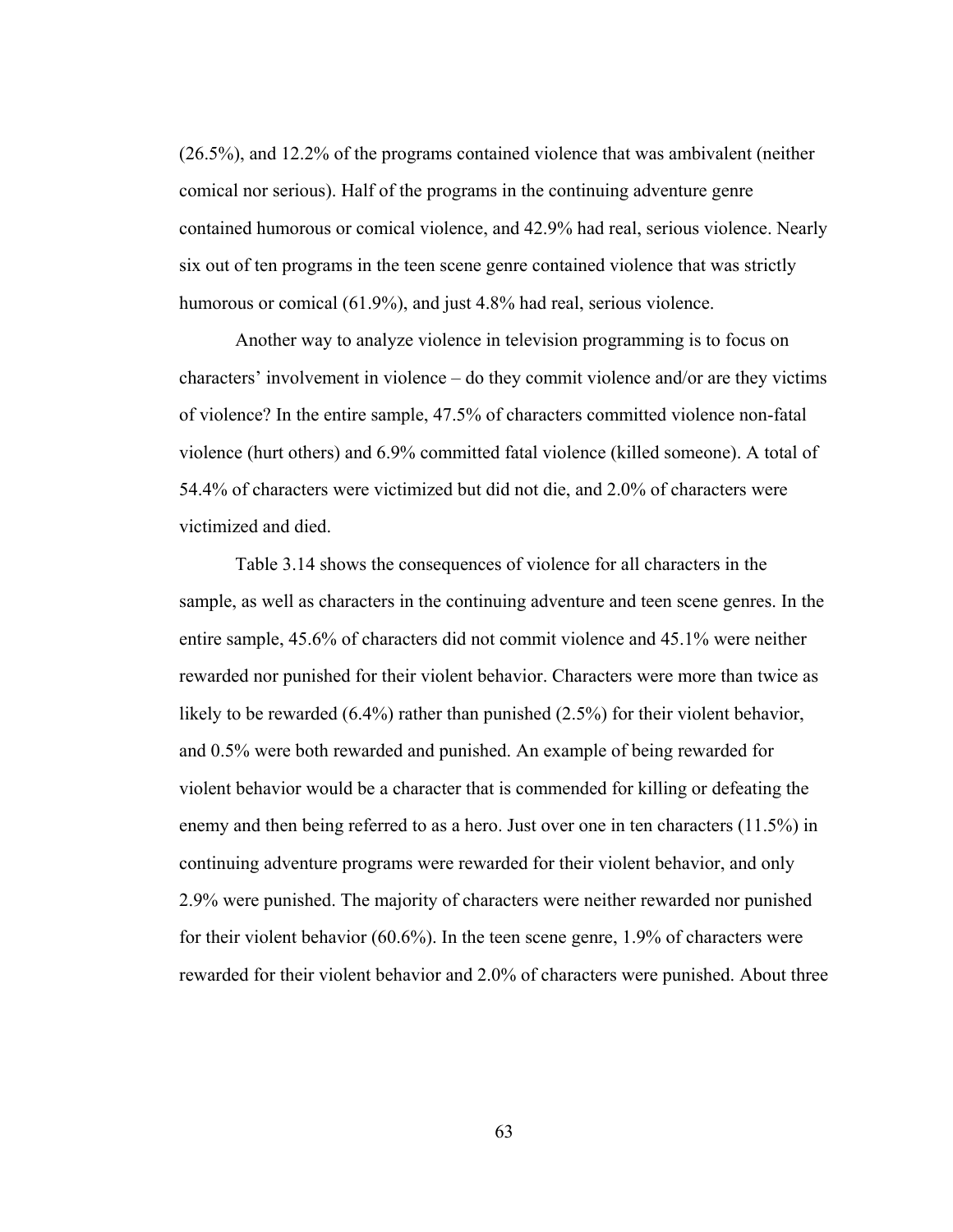out of ten characters (29.0%) were neither rewarded nor punished for their violent behavior.

Regarding contexts for violence, H8 was not supported, even though very few contexts for violence were found. Although most of the time characters were neither rewarded nor punished for their violent actions (45.1%), and very few characters were rewarded (6.4%) or punished (2.5%), violence was shown as a significant or outstanding part of the plot in about half of all programs. Additionally, about a quarter of all programs (26.5%) portrayed violence as mostly real or serious.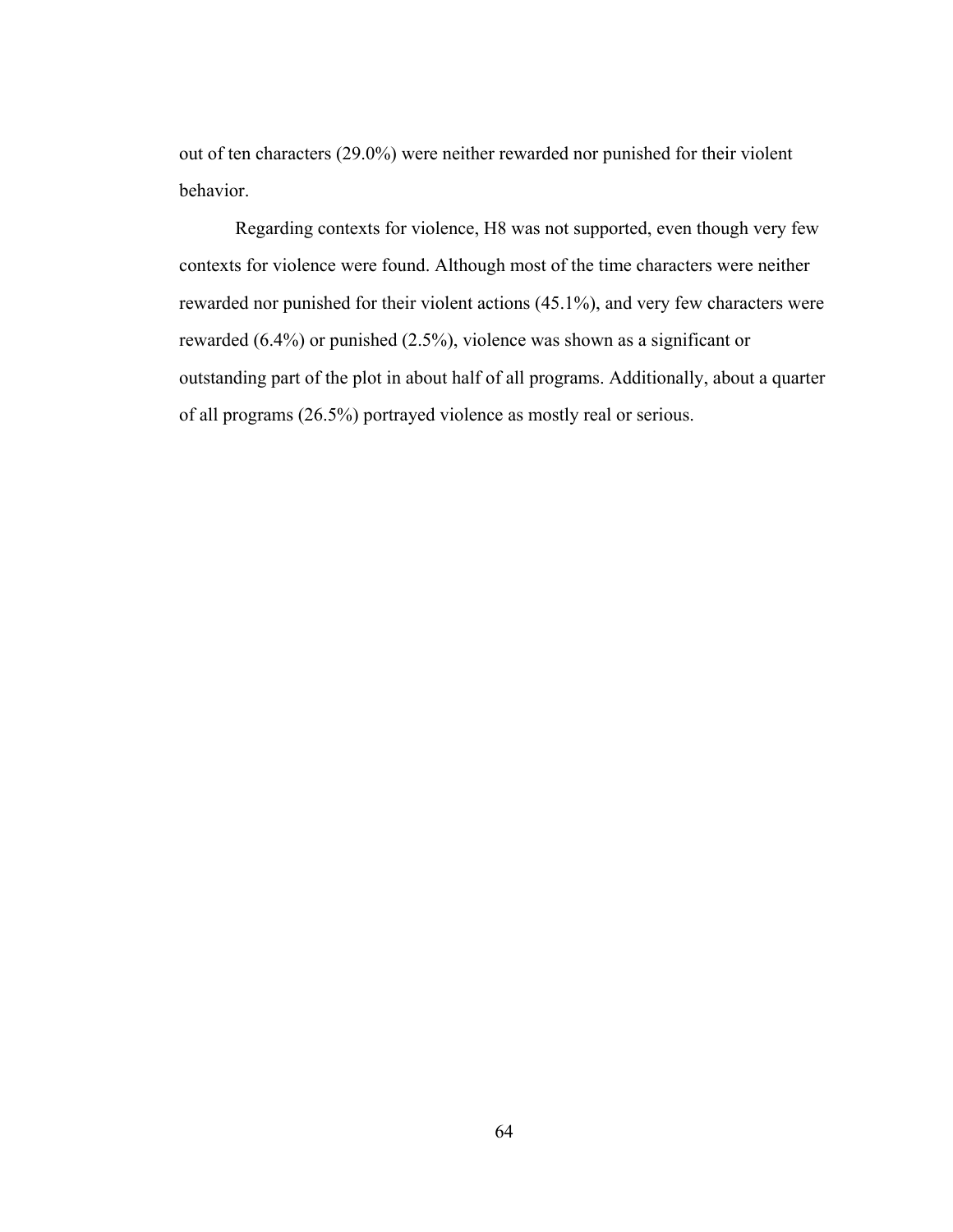|                                           | <b>Adventure</b><br>$N = 28$ |         | <b>Teen Scene</b><br>$N = 21$ |         | <b>All Programs</b><br>$N = 49$ |       |
|-------------------------------------------|------------------------------|---------|-------------------------------|---------|---------------------------------|-------|
|                                           | $R\%$                        | $C\%$   | $R\%$                         | $C\%$   | $R\%$                           | $C\%$ |
| <b>Significance of</b><br><b>Violence</b> |                              |         |                               |         |                                 |       |
| No Violence                               | $0.0*$                       | $0.0*$  | $100.0*$                      | $14.3*$ | 100.0                           | 6.1   |
| Incidental                                | $23.5*$                      | $14.3*$ | $76.5*$                       | $61.9*$ | 100.0                           | 34.7  |
| Significant to Plot                       | 72.2                         | 46.4    | 27.8                          | 23.8    | 100.0                           | 36.7  |
| Outstanding Focus of<br>Plot              | $100.0*$                     | 39.3*   | $0.0*$                        | $0.0*$  | 100.0                           | 22.4  |
| <b>Seriousness of</b><br><b>Violence</b>  |                              |         |                               |         |                                 |       |
| No Violence                               | $0.0*$                       | $0.0*$  | $100.0*$                      | $14.3*$ | 100.0                           | 6.1   |
| Strictly Humorous,<br>Comical             | 51.9                         | 50.0    | 48.1                          | 61.9    | 100.0                           | 55.1  |
| Ambivalent                                | 33.3                         | 7.1     | 66.7                          | 19.0    | 100.0                           | 12.2  |
| Mostly Real, Serious<br>Violence          | 92.3*                        | 42.9*   | $7.7*$                        | $4.8*$  | 100.0                           | 26.5  |

## **Table 3.13 Genre by Significance of Violence and Seriousness of Violence**

Note: Significance of Violence:  $\chi^2 = 21.76$ ,  $df = 3$ , p < .001; Seriousness of Violence:  $\chi^2$  = 12.26, *df* = 3, p < .01  $R\%$  = row percentages;  $C\%$  = column percentages

 $* = Adj$ . Residual  $\geq 2.0$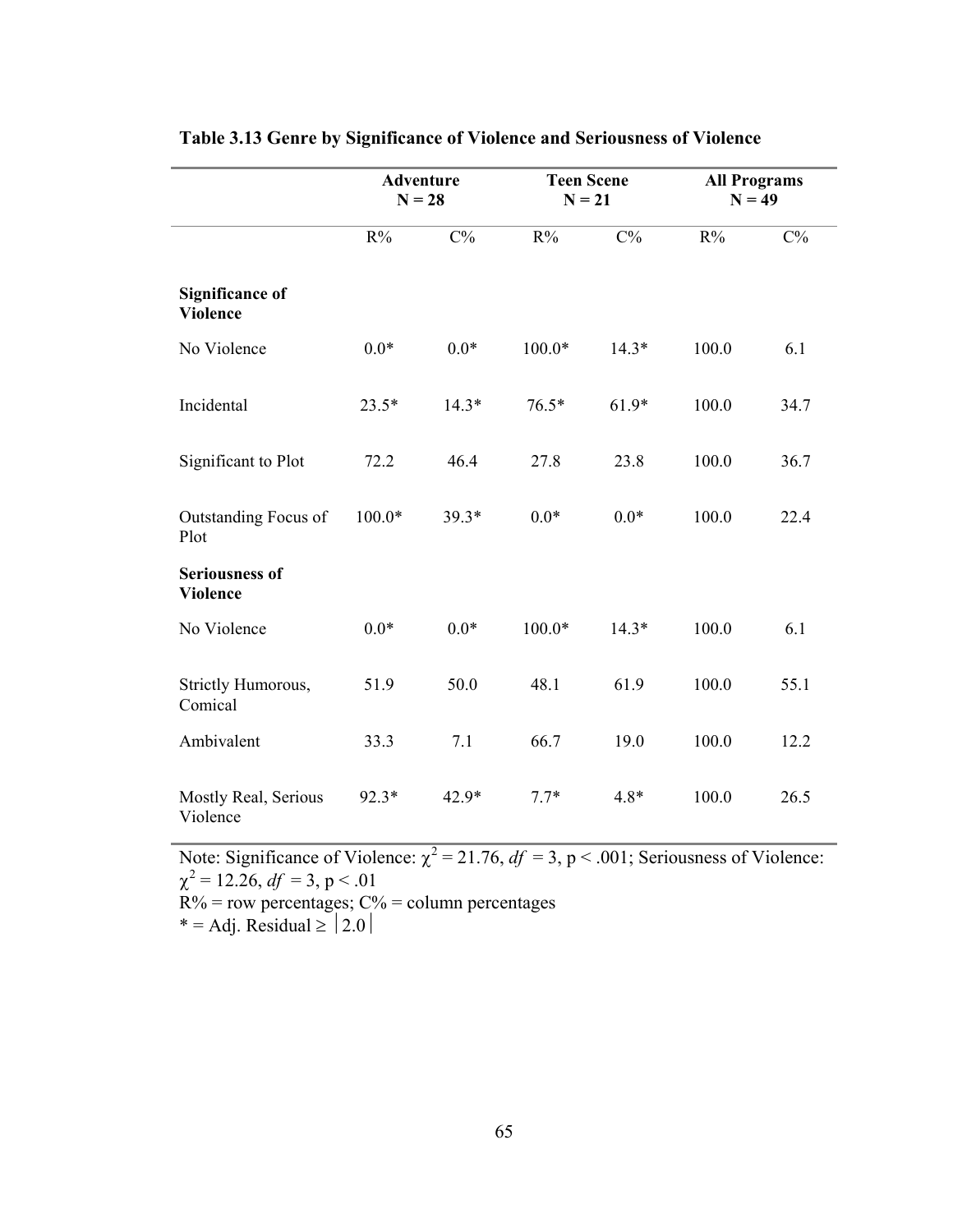|                                                 | <b>Adventure</b><br>$N = 104$ |         |         | <b>Teen Scene</b><br>$N = 100$ | <b>All Programs</b><br>$N = 204$ |       |  |
|-------------------------------------------------|-------------------------------|---------|---------|--------------------------------|----------------------------------|-------|--|
|                                                 | $R\%$                         | $C\%$   | $R\%$   | $C\%$                          | $R\%$                            | $C\%$ |  |
| <b>Consequences</b>                             |                               |         |         |                                |                                  |       |  |
| No Violent Behavior                             | $26.9*$                       | $24.0*$ | $73.1*$ | $68.0*$                        | 100.0                            | 45.6  |  |
| Neither Rewarded<br>nor Punished                | $68.5*$                       | $60.6*$ | $31.5*$ | $29.0*$                        | 100.0                            | 45.1  |  |
| Mostly Rewarded                                 | $92.3*$                       | $11.5*$ | $7.7*$  | $1.9*$                         | 100.0                            | 6.4   |  |
| <b>Mostly Punished</b>                          | 60.0                          | 2.9     | 40.0    | 2.0                            | 100.0                            | 2.5   |  |
| Both Rewarded and<br>Punished                   | 100.0                         | 1.0     | 0.0     | 0.0                            | 100.0                            | 0.5   |  |
| Note: $\chi^2$ = 42.89, <i>df</i> = 4, p < .001 |                               |         |         |                                |                                  |       |  |

### **Table 3.14 Characters in Each Genre by Consequences of Violent Behavior**

 $R\%$  = row percentages;  $C\%$  = column percentages

\* = Adj. Residual  $\ge$  | 2.0 |

*R13: How is gender involvement in violence portrayed in tween television programming? H9: More than two-thirds of perpetrators of violence are male. H10: More than two-thirds of victims of violence are male.* 

To explore R13 and to test H9 and H10, a series of cross tabulations were conducted, with significance tested by Chi-square. Table 3.15 shows males' and females' involvement in violence (violence committed, victimization, physical aggression, and consequences) in the continuing adventure genre, the teen scene genre, and in all programs combined.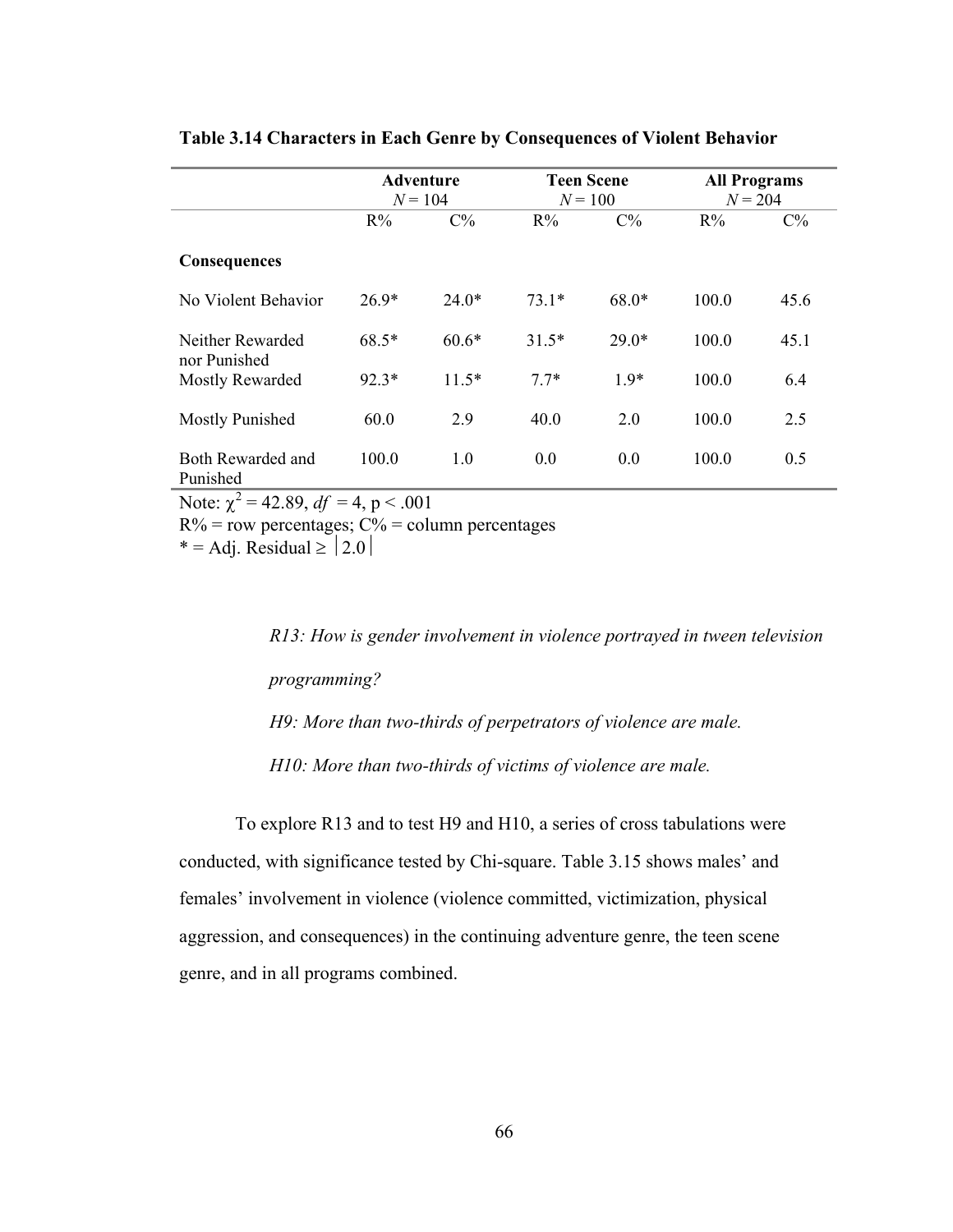Overall, males were more likely to commit both fatal (7.8%) and non-fatal (53.5%) violence than females; 5.6% of females committed fatal violence 34.7% committed non-fatal violence. Focusing on the total violence committed, 73.4% of perpetrators of non-fatal violence and 71.4% of perpetrators of fatal violence were male; therefore H9 was supported. Nearly six out of ten females (59.7%) did not commit any violence compared to almost four out of ten males (38.8%). In the continuing adventure genre, males and females were equally likely to commit fatal and non-fatal violence; there was no significant difference between the violence committed by males compared to females,  $\chi^2 = .23$ ,  $df = 2$ ,  $p = .89$ . In the teen scene genre, no characters committed fatal violence. Although about four in ten males (40.4%) compared to just over two in ten females (22.9%) committed non-fatal violence, this difference only approached significance,  $\chi^2 = 3.5$ ,  $df = 1$ , p = .06.

In the entire sample, males were more than twice as likely to be victims of non-fatal violence; 69.0% of males were victims compared to 27.8% of females. As 81.7% of victims of non-fatal violence and 66.7% of victims of fatal violence were male, H10 was supported. In continuing adventure programs, adjusted residuals indicate that males were overrepresented as being victims of non-fatal violence; 84.4% of males were victims compared to 54.2% of females. However, females were more likely to be victims of fatal violence, as 4.2% of females died compared to 2.6% of males. No characters died in teen scene programs, and males were more than three times as likely to be victims of non-fatal violence (hurt) (46.2%) than females  $(14.6\%)$ .

In the entire sample, just over six out of ten males (62.0%) compared to nearly four out of ten females (38.9%) displayed physical aggression. Males and females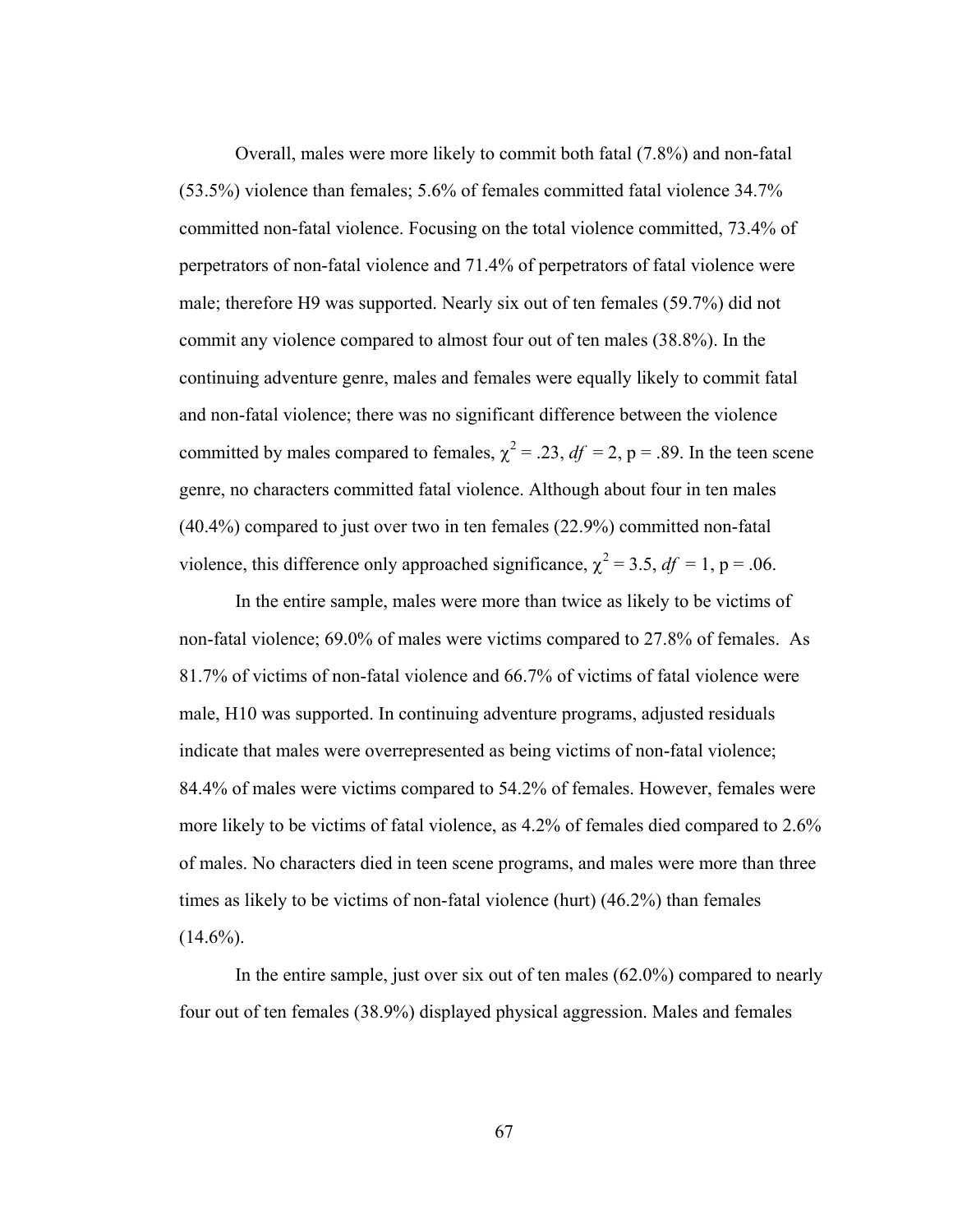were about equally likely to show physical aggression in continuing adventure programs, as there was no significant difference between these groups,  $\chi$ 2 = .003, df  $= 1$ ,  $p = .96$ . In teen scene programs males were more than twice as likely to show physical aggression as females. Just under half of males showed physical aggression (48.1%), compared to just under a quarter of females (22.9%). Overall, males were about three times more likely to be rewarded (congratulated or commended) for committing violence than females; 8.5% of males compared to 2.8% of females were rewarded. Only 3.1% of males and 1.4% of females were punished for violence they committed, and 48.8% of males compared to 36.1% of females were neither rewarded nor punished. There was no difference between consequences for males and females in continuing adventure programs ( $\chi$ 2 = 3.52, df = 4, p = .48) and teen scene programs ( $\chi$ 2 = 5.55, *df* = 3, p = .14).

Overall, the tween programs in this sample contained a good deal of violence, although continuing adventure programs had considerably more violence than teen scene programs. Most programs portrayed violence as humorous or comical rather than as real or serious, and there were few consequences for characters that committed violence. Males were more likely to be both perpetrators and victims of violence, but females were more likely to be killed than males (in continuing adventure programs).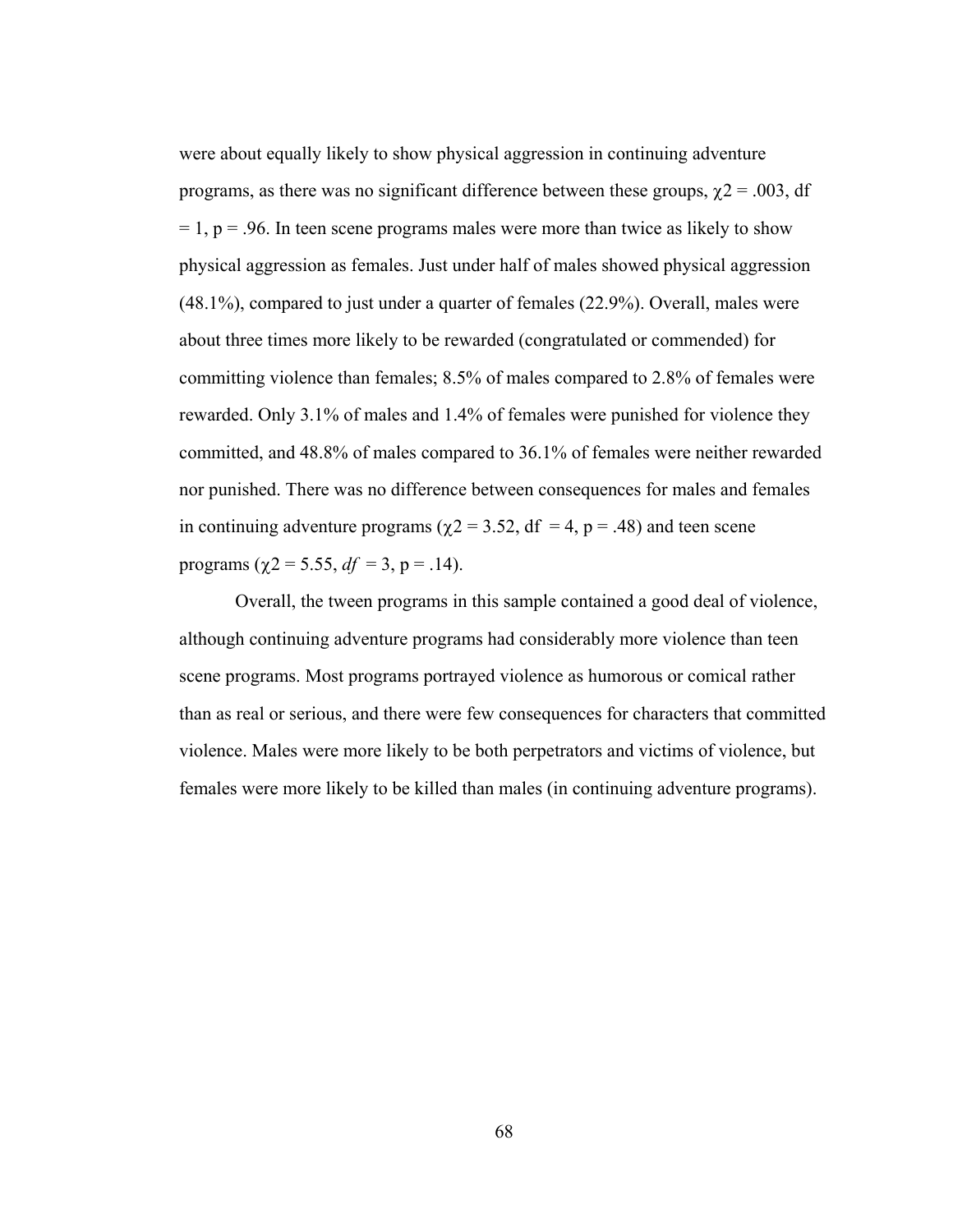| Total                               | <b>Adventure</b> |                      |         |                      | <b>Teen Scene</b> |             |                   |                  | <b>All Programs</b> |                  |                       |                  |
|-------------------------------------|------------------|----------------------|---------|----------------------|-------------------|-------------|-------------------|------------------|---------------------|------------------|-----------------------|------------------|
| $N = 201$                           |                  | $N = 24$<br>$N = 77$ |         | $N = 52$<br>$N = 48$ |                   |             |                   | $N = 129$        |                     |                  | $N\!=\!72$            |                  |
|                                     | Males            |                      | Females |                      | Males             |             | Females           |                  | Males<br>$R\%$      |                  | Females               |                  |
|                                     |                  | $C\%$<br>$R\%$       |         | $C\%$<br>$R\%$       |                   | $C\%$<br>R% |                   | $C\%$<br>$R\%$   |                     | $C\%$            | $R\%$<br>$\rm C\%$    |                  |
| <b>Violence</b><br><b>Committed</b> |                  |                      |         |                      |                   |             |                   |                  |                     |                  |                       |                  |
| None                                | 76.0             | 24.7                 | 24.0    | 25.0                 | 45.6              | 59.6        | 54.4              | 77.1             |                     |                  | 46.2                  |                  |
|                                     |                  |                      |         |                      |                   |             |                   |                  | 53.8                | 38.8             |                       | 59.7             |
| Non-fatal                           | 77.4             | 62.3                 | 22.6    | 58.3                 | 65.6              | 40.4        | 34.4              | 22.9             | 73.4                | 53.5             | 26.6                  | 34.7             |
| Fatal                               | 71.4             | 13.0                 | 28.6    | 16.7                 |                   |             |                   |                  | 71.4                | 7.8              | 28.6                  | $\overline{5.6}$ |
| <b>Victimization</b>                |                  |                      |         |                      |                   |             |                   |                  |                     |                  |                       |                  |
| None                                | 50.0             | 13.0                 | 50.0    | 41.7                 | 40.6              | 53.8        | 59.4              | 85.4             | 42.7                | 29.5             | 57.3                  | 70.8             |
| Non-fatal                           | 83.3             | 84.4                 | 16.7    | 54.2                 | 77.4              | 46.2        | 22.6              | 14.6             | 81.7                | 69.0             | 18.3                  | 27.8             |
| Fatal                               | 66.7             | 2.6                  | 33.3    | 4.2                  |                   |             |                   |                  | 66.7                | 1.6              | 33.3                  | 1.4              |
| Physical                            |                  |                      |         |                      |                   |             |                   |                  |                     |                  |                       |                  |
| <b>Aggression</b>                   |                  |                      |         |                      |                   |             |                   |                  |                     |                  |                       |                  |
| N <sub>0</sub>                      | 75.9             | 28.6                 | 24.1    | 29.2                 | 42.2              | 51.9        | 57.8              | 77.1             | 52.7                | 38.0             | 47.3                  | 61.1             |
| Yes                                 | 76.4             | 71.4                 | 23.6    | 70.8                 | 69.4              | 48.1        | 30.6              | 22.9             | 74.1                | 62.0             | 25.9                  | 38.9             |
| Consequences                        |                  |                      |         |                      |                   |             |                   |                  |                     |                  |                       |                  |
| No Violent<br>Behavior              | 76.0             | 24.7                 | 24.0    | 25.0                 | 45.6              | 59.6        | 54.4              | 77.1             | 53.8                | 38.8             | 46.2                  | 59.7             |
| Not Rewarded<br>or Punished         | 71.7             | $\overline{55.8}$    | 28.3    | 70.8                 | 69.0              | 38.5        | 31.0              | 18.8             | 70.8                | 48.8             | 29.2                  | 36.1             |
| Mostly<br>Rewarded                  | 91.7             | 14.3                 | 8.3     | 4.2                  | $\overline{0.0}$  | 0.0         | 100               | $\overline{2.1}$ | 84.6                | 8.5              | 15.4                  | 2.8              |
| Mostly<br>Punished                  | 100              | 3.9                  | 0.0     | 0.0                  | 50.0              | 1.9         | $\overline{50.0}$ | 2.1              | 80.0                | $\overline{3.1}$ | 20.0                  | 1.4              |
| Rewarded and<br>Punished            | 100              | 1.3                  | 0.0     | 0.0                  | $\overline{ }$    |             |                   |                  | 100.0               | 0.8              | 0.0<br>$\overline{ }$ | 0.0              |

#### **Table 3.15 Sex by Committed, Victimization, Physical Aggression, Consequences**

Note: Violence Committed: Adventure:  $\chi^2 = .23$ ,  $df = 2$ , p = .89; Teen Scene:  $\chi^2 =$ 

3.5,  $df = 1$ ,  $p = .06$ ; All Programs:  $\chi^2 = 8.19$ ,  $df = 2$ ,  $p < .05$ 

Victimization: Adventure:  $\chi^2 = 9.92$ ,  $df = 2$ ,  $p < .01$ ; Teen Scene:  $\chi^2 = 11.63$ ,  $df = 1$ ,  $p < .01$ ; All Programs:  $\chi^2 = 32.35$ ,  $df = 2$ ,  $p < .001$ 

Physical Aggression: Adventure:  $\chi^2 = .003$ ,  $df = 1$ , p = .96; Teen Scene:  $\chi^2 = 6.86$ , df  $= 1, p < .01$ ; All Programs:  $\chi^2 = 9.94, df = 1, p < .01$ 

Consequences: Adventure:  $\chi^2 = 3.52$ ,  $df = 4$ , p = .48; Teen Scene:  $\chi^2 = 5.55$ ,  $df = 3$ , p  $= .14$ ; All Programs:  $\chi^2 = 9.54$ ,  $df = 4$ , p < .05

 $R\%$  = Row percentages;  $C\%$  = Column Percentages

**<u>Underlined/bold numbers</u>** = Adj. Residual  $\ge$   $|2.0|$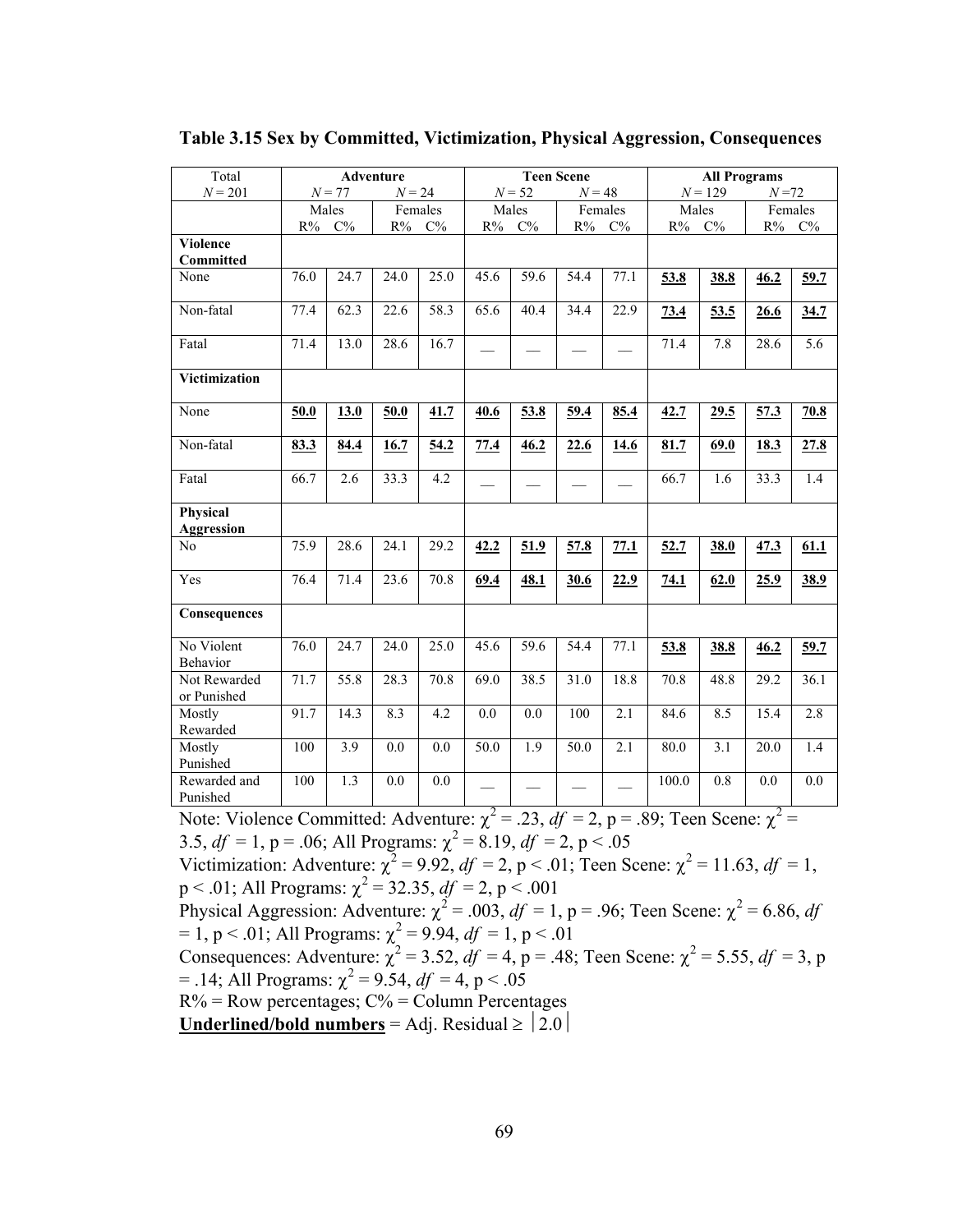### **Chapter 4**

## **SUMMARY AND DISCUSSION**

### **4.1 Summary**

 This study was a content analysis of tween television programming, focusing on three broad areas: gender, sexuality/romantic relationships, and violence. Cultivation theory and social learning/social cognitive theory were used as the theoretical foundation. The analysis examined tween television at both the program and the character level. To examine gender role portrayals and stereotypes, characters were coded for their personality characteristics, communication activities, and behaviors. To explore sexuality and romantic relationships the analysis focused on the types of sexual and romantic behaviors in which characters participated, whether characters seen in a relationship were portrayed differently than characters not in a relationship, and whether or not there was conflict in the romantic relationships. Violence was examined by focusing on the amount of violence as well as the seriousness and the significance of violence at the program level. In addition the study examined if characters committed violence, were victimized, and if there were any consequences of violence.

Results indicated that females are underrepresented and that males and females are both presented somewhat stereotypically, although there were differences by program genre (teen scene or adventure). In regard to sexuality and romantic relationships, results revealed that homosexuality is non-existent, and that characters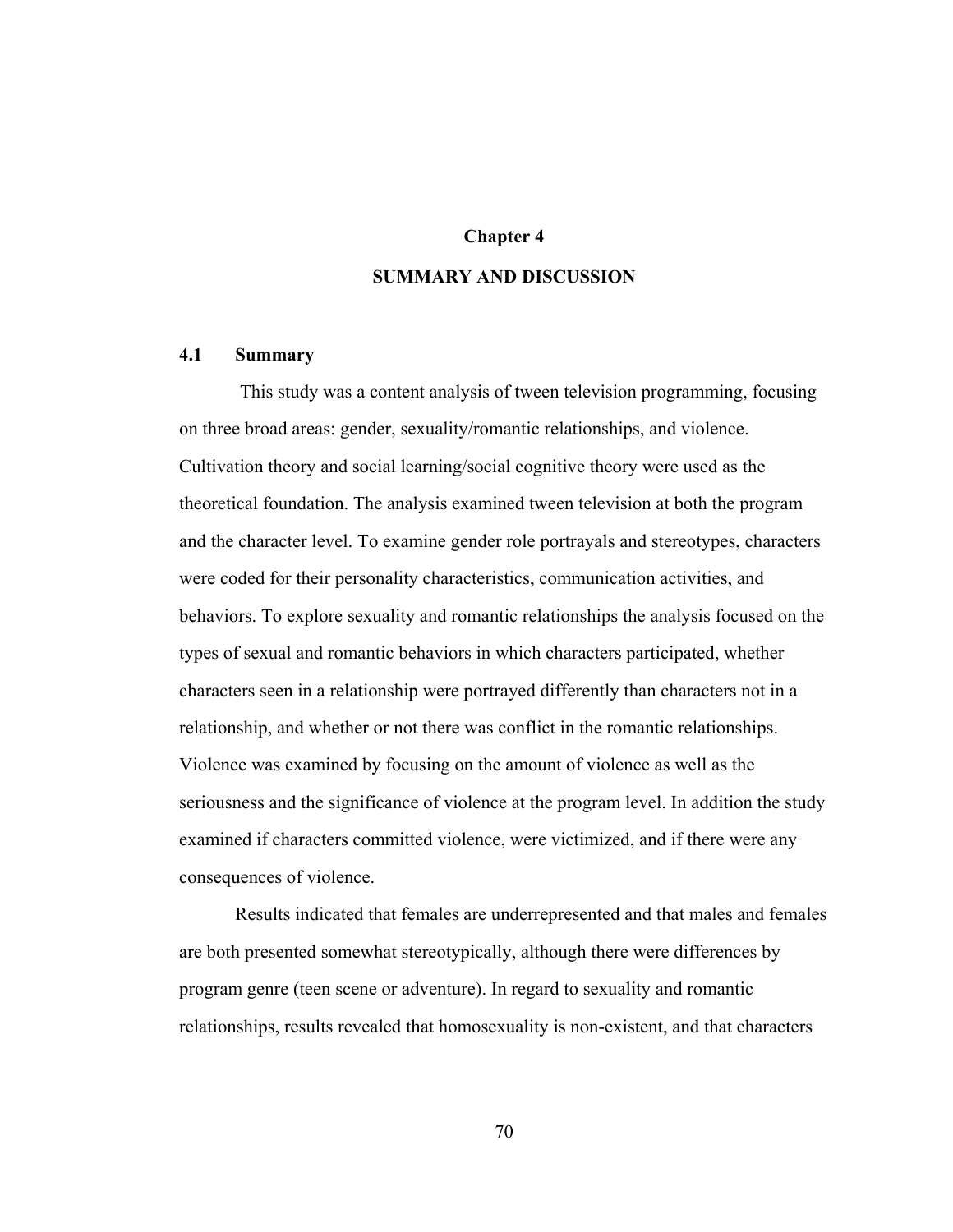from the teen scene genre exhibited the most sexual and romantic behaviors. Results also indicated that more than 9 out of 10 tween programs contain violence, and continuing adventure programs had more violence than teen scene programs. There were few contexts for violence, and few consequences for characters that committed violence. With these results in mind, tween viewers could potentially develop a narrow conception of the world and the range of possibilities for themselves. This chapter will discuss the findings and potential implications in detail, as well as address some limitations of this study and directions for future research.

## **4.2 Findings and Implications**

A description of the characters, the results of the data analysis, and potential implications are given in the following discussion. As this was a study of the content of tween television programming rather than a study of the effects of viewing tween television programming, the implications discussed are only speculations.

#### **4.2.1 Description of the Characters**

There were more males than females in the sample. Most characters were humans rather than animals or machines. The majority of the humans were white, and over half of the characters in the sample were late adolescents or young adults.

### **4.2.2 The Gender Composition of Tween Television Programming**

The first hypothesis (H1) posited that male characters would outnumber female characters, and was supported. H2 was supported and predicted that male characters would outnumber female characters by at least 2 to 1 in continuing adventure programs. Males outnumbered females by nearly 2 to 1 in the total sample, but by more 3 to 1 in the continuing adventure genre. This disparity is concerning because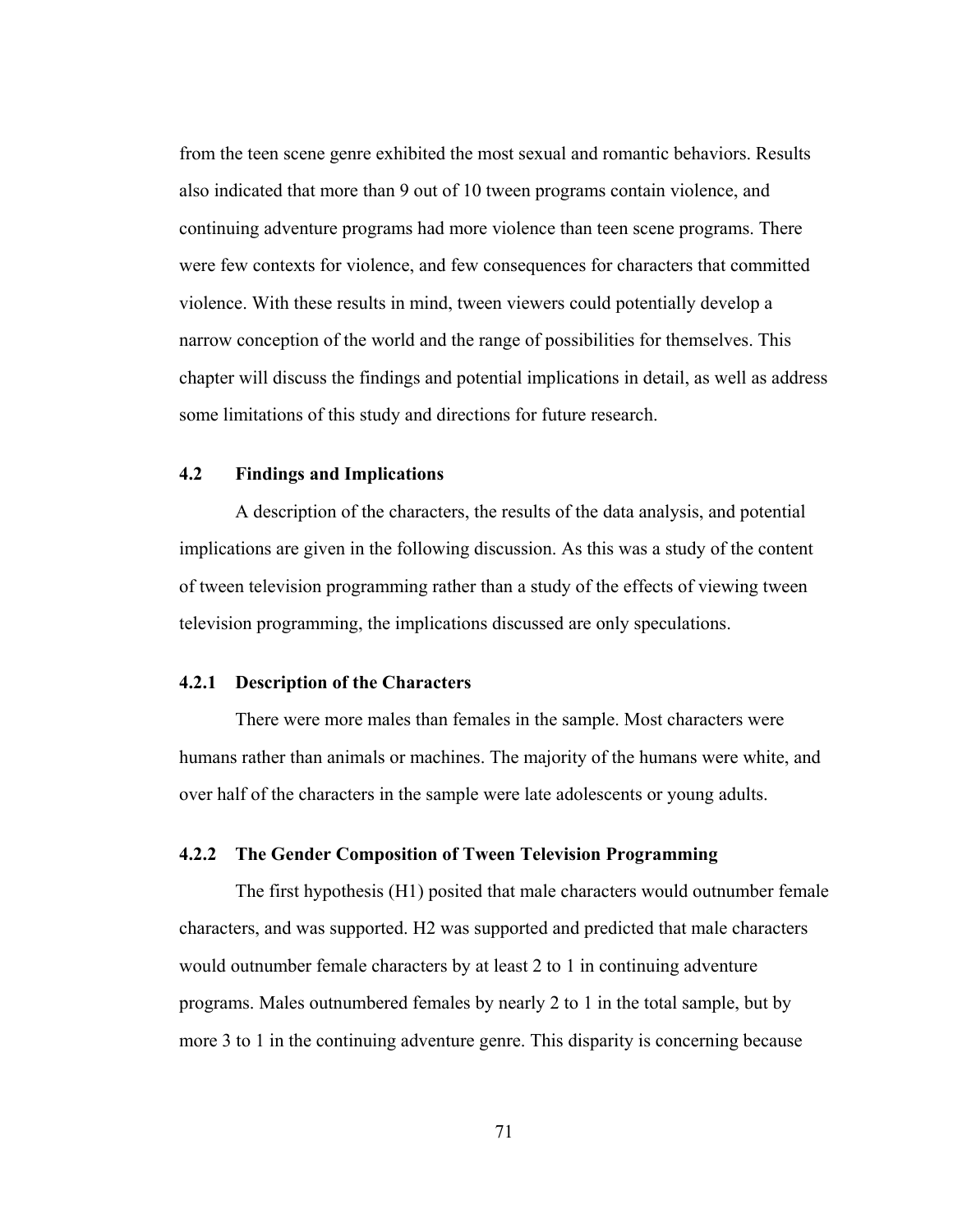viewers may learn that men and boys are more important than girls and women (Leaper et al., 2002). H3 predicted that there would be no significant difference between the number of males and females in teen scene programs, and although there were more males than females in this genre, this hypothesis was supported. These results are consistent with previous findings. Specifically, in terms of gender composition, not much has changed in the continuing adventure genre since Thompson and Zerbinos' (1995) study. It is still a male's world in the continuing adventure programs. There are some differences in the teen scene programs and while the character distribution is closer to it has not yet reached parity with the U.S. population.

### **4.2.3 Gender Role Portrayal and Stereotyping**

Research questions 3 and 4 asked how males and female were portrayed in tween television programming. Overall, females were more likely than males to be portrayed as having attractive bodies and faces. Males were overrepresented as having not very attractive bodies and faces. Females were more than three times as likely as males to be thin; males were more than three times as likely as females to be slightly overweight. These findings are similar to those of Aubrey and Harison (2004) and suggest to viewers that males can be unattractive or overweight and still be a part of the story, but that it is unacceptable to be unattractive or overweight if you are female.

Females were more likely to keep up their appearance by primping; they also received comments about body/beauty and were more likely to be seen in provocative clothing than males. Males were more than 3 times as likely as females to be portrayed as having below average intelligence. In short, females in tween programming seem to be concerned about their appearance, are more attractive than their male counterparts,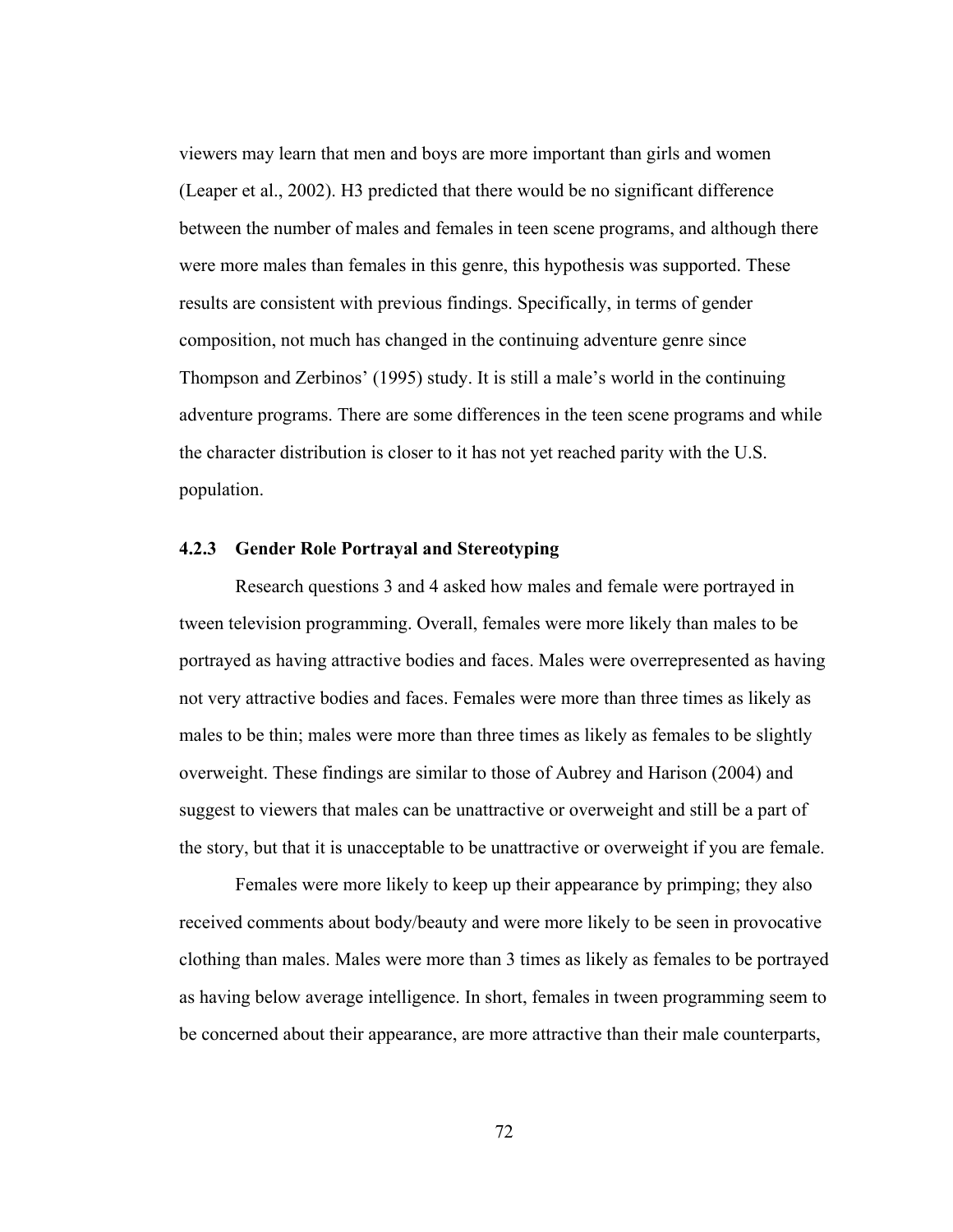and receive attention for their looks. Males are not as concerned with their appearance and do not receive comments about their body/beauty, and are more likely to be portrayed as being below average in intelligence than females.

Characters were also portrayed differently according to whether they were in teen scene or adventure programs. Both males and females were more than twice as likely to be portrayed as having very attractive bodies in continuing adventure programs compared to teen scene programs. Characters were also more likely to wear provocative clothing in continuing adventure programs than in teen scene programs. Characters in teen seen programs were more likely to have attractive faces, primp, and receive comments about their body/beauty. The majority of females in teen scene programs were shown as having very attractive faces, and none of the females in this genre had an unattractive face. This is important; females with unattractive faces are not allowed into teen scene world, and most females have very attractive faces. Moreover, as this genre is geared towards girls (Banet-Weiser, 2004) it is likely that many of the viewers will be girls and will look up to these characters as role models.

Males and females were not portrayed differently in terms of their level of independence, assertiveness, hardiness, athleticism, maturity, or leadership. There were also no differences in male and female portrayals in terms of how technical they were (how handy they were with technology), or whether they expressed anger, showed ingenuity, displayed bravery/rescue, or ate. On the whole, in some ways characters in these programs were portrayed as rather gender neutral. This in itself is encouraging. At the same time, however, female characters were still concerned about their looks and are presented as attractive. It seems that females in tween programs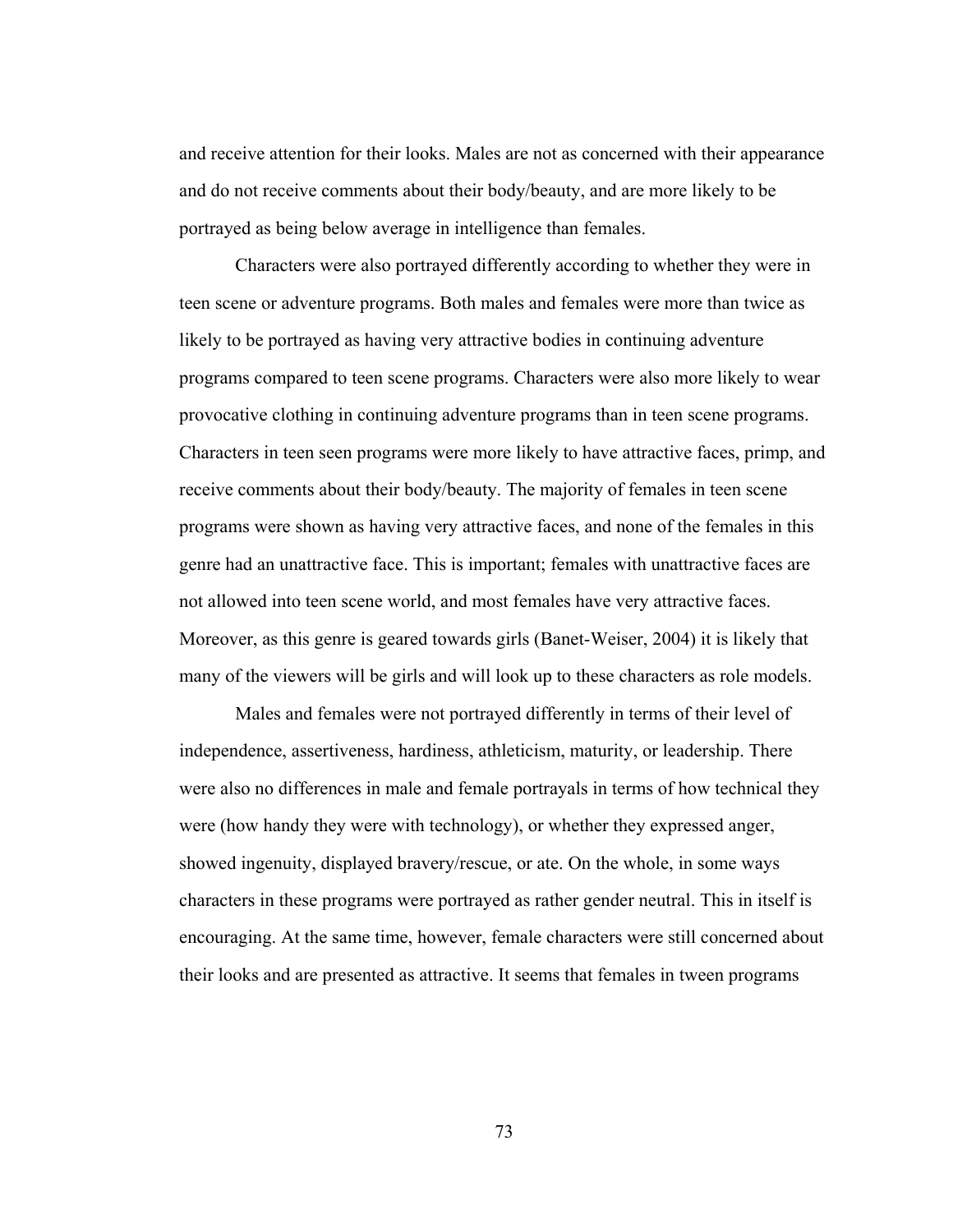can have similar traits as males and do all of the things males do, but they must maintain their good looks while doing it.

H4 posited that traditional male stereotypes would be found in continuing adventure programs than in other genres; but this was not supported. H5, and H6 were only partially supported. As previously described, males and females were portrayed mostly gender neutral. H5 posited that male counter-stereotypes and less stereotyped gender roles are more likely to be found in programs in the teen scene genre than in action genre. Males were more than three times as likely to primp in teen scene programs than in continuing adventure programs, and more than seven times as likely to receive comments about body/beauty in teen scene programs than in continuing adventure programs. Therefore males did exhibit some counter-stereotypes in the teen scene programs that were not seen in continuing adventure programs. H6 postulated that female counter-stereotypes and less stereotyped gender roles would be found in programs in the teen scene genre than in other genres. Females in teen scene programs were less likely to be thin, have attractive bodies, and wear provocative clothing than the females in continuing adventure programs, so in some ways females were less stereotypical in teen scene programs. No counter-stereotypes were found for females in teen scene programs, or in the entire sample.

It is likely that children could pick up on some of the ways that males and females are portrayed in these programs because children actively seek cues about gender (Martin and Ruble, 2004). Furthermore, social cognitive theory suggests that when people observe and imitate behaviors of a model on television that they admire and are attracted to, the learned behavior could be even stronger (Bandura, 2009). Since most of the characters in the sample were in their teens, it is likely that the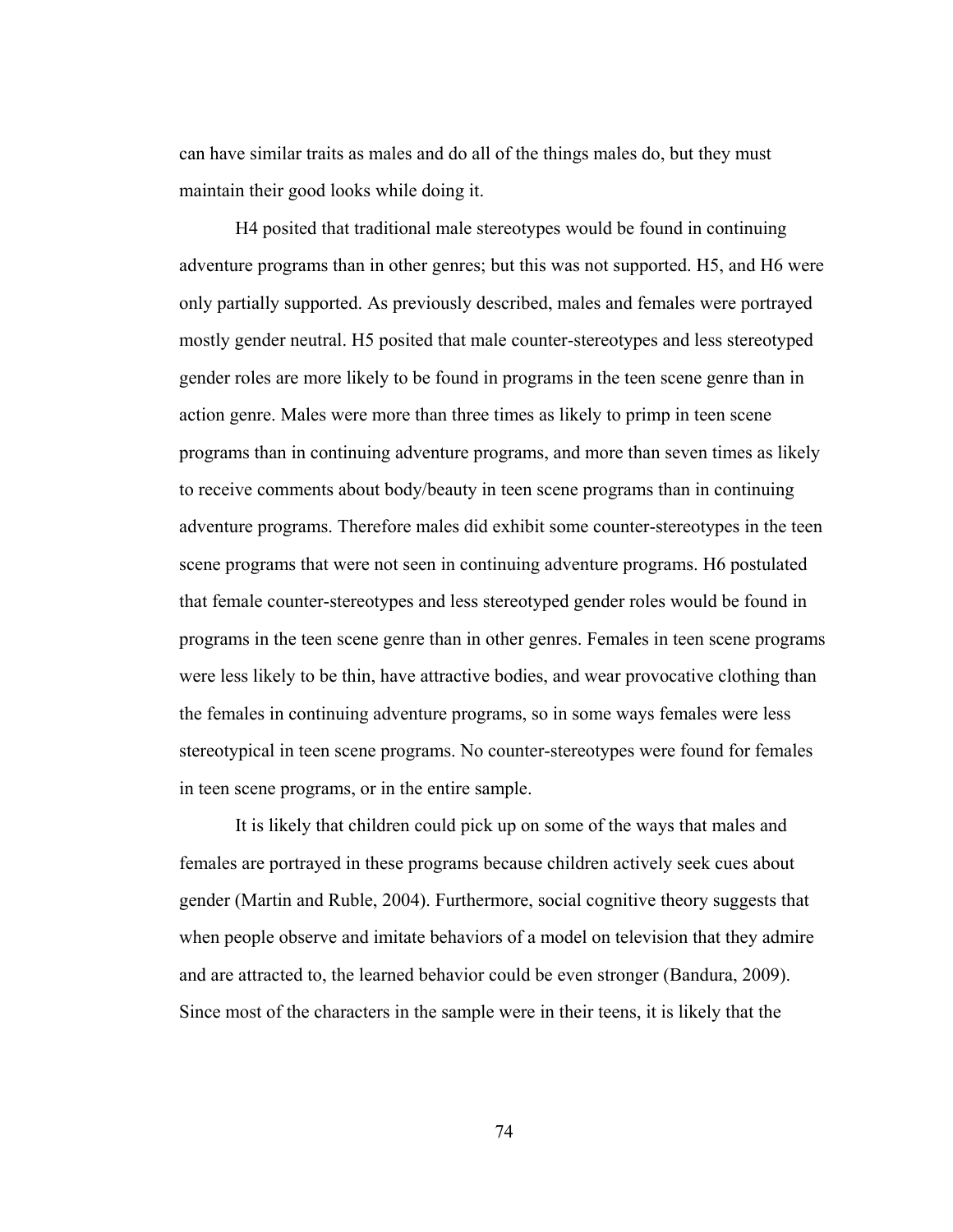tween viewers could aspire to be like and be attracted to those characters, making learning these behaviors likely. Moreover, these potential effects could be amplified because children tend to watch the same programs multiple times, so opportunities for retaining information and cultivating the ideas presented in these programs are quite high.

### **4.2.4 Sexuality**

R5 asked how sexuality was portrayed in tween television programming. On average, there were 2.82 sexual/romantic acts per program. Teen scene programs had more than ten times the number of sexual/romantic acts per program than continuing adventure programs. R6 asked how characters' sexuality was portrayed in tween television programs. Overall, females and males participated in about the same number of sexual/romantic acts per program. By genre, characters from teen scene programs participated in more sexual/romantic acts than characters from continuing adventure programs. It is important that the teen scene programs, and the characters in teen scene programs, are considerably more sexual/romantic than the continuing adventure programs, because most viewers of teen scene programs are girls while most viewers of continuing adventure programs are boys. Consequently, boys and girls could cultivate different conceptions about the amount of sexual/romantic behavior in real life, and could then take potentially dangerous actions from these conceptions.

R7 asked how homosexuality is portrayed in teen television programming. There were no depictions of or discussions of non-hetereosexuality in this sample of tween programming. Essentially, non-heterosexuality is non-existent in the world of tween television programming. It is estimated that 9 million Americans are lesbian,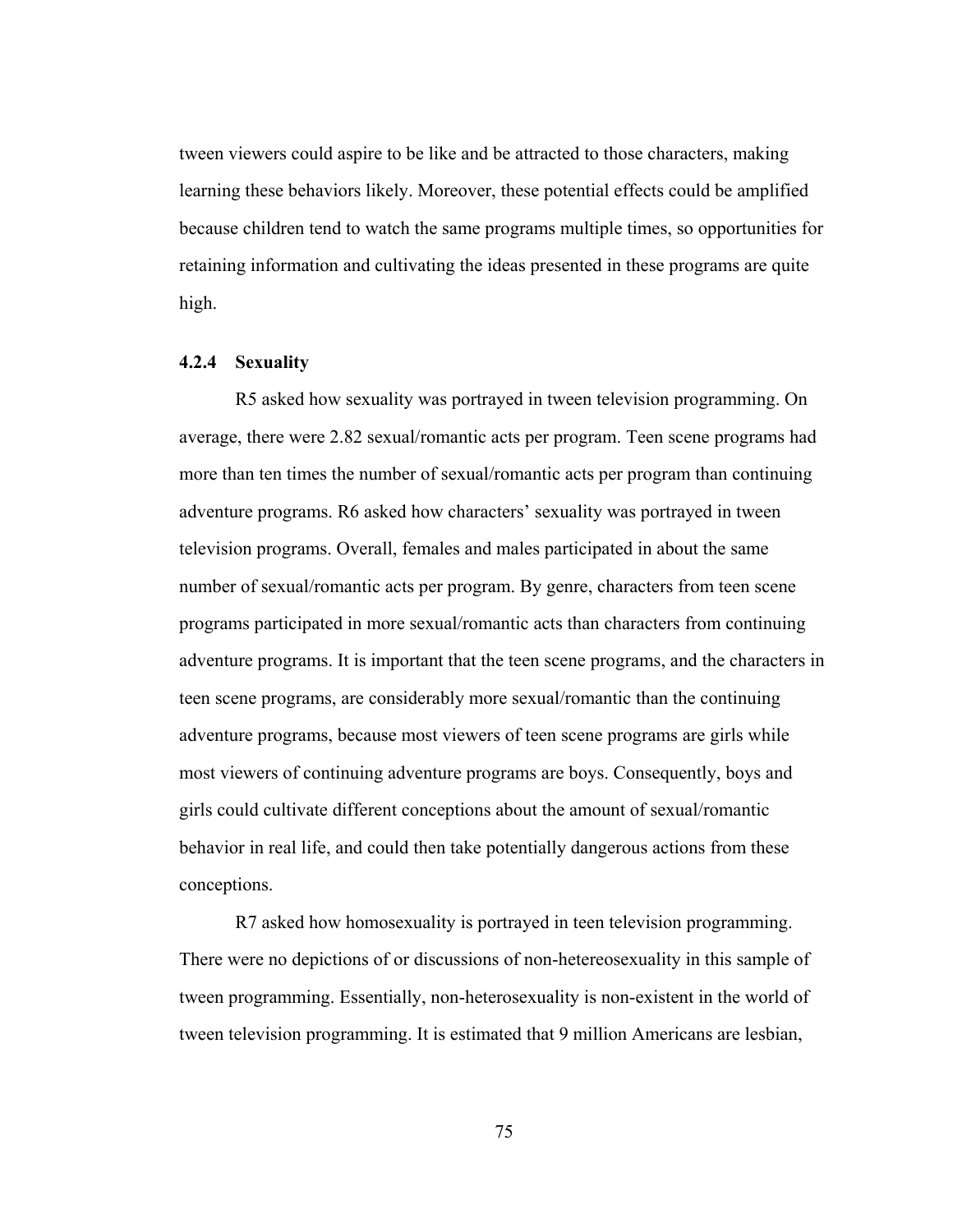gay, bisexual, or transgender (Gates, 2011), and it is common knowledge that people do not "turn" towards a certain sexuality, but rather are born with a sexual orientation. Therefore many non-heterosexuals who watch tween programs are exposed to a world in which non-heterosexuality does not exist. People like themselves are not allowed to be a part of the story, and this could be troubling on many levels. Furthermore, given the conception of resonance, heterosexual children who watch these programs and have not been exposed to the idea of homosexuality might be prone to the cultivation of the idea that homosexuality does not or should not exist.

R9 asked about sexual risk or responsibility messages in tween programs, but there were none present in this sample. This could be problematic because although some hookups are implied, sexual responsibility (like using protection to prevent the spread of sexually transmitted diseases) is not. Viewers could learn from a young age that it is not important to take precautions for or have discussions about intimacy. R10 asked about sexual innuendo, but this variable was excluded from the analysis due to an unacceptable level of reliability. Future research should attempt to explore sexual innuendo in tween programs.

#### **4.2.5 Romantic Relationships**

R10 asked, how are romantic relationships portrayed in tween television programming, and how are the characters in relationships presented as compared to characters not in relationships? Dating and romantic relationships was a theme in about four out of ten programs overall, but appeared in over seven out of ten teen scene programs. It was not a prevalent theme in continuing adventure genres. Girls that watch teen scene programs could be focused on this salient feature, whereas there are different themes and topics in the continuing adventure programs that most boys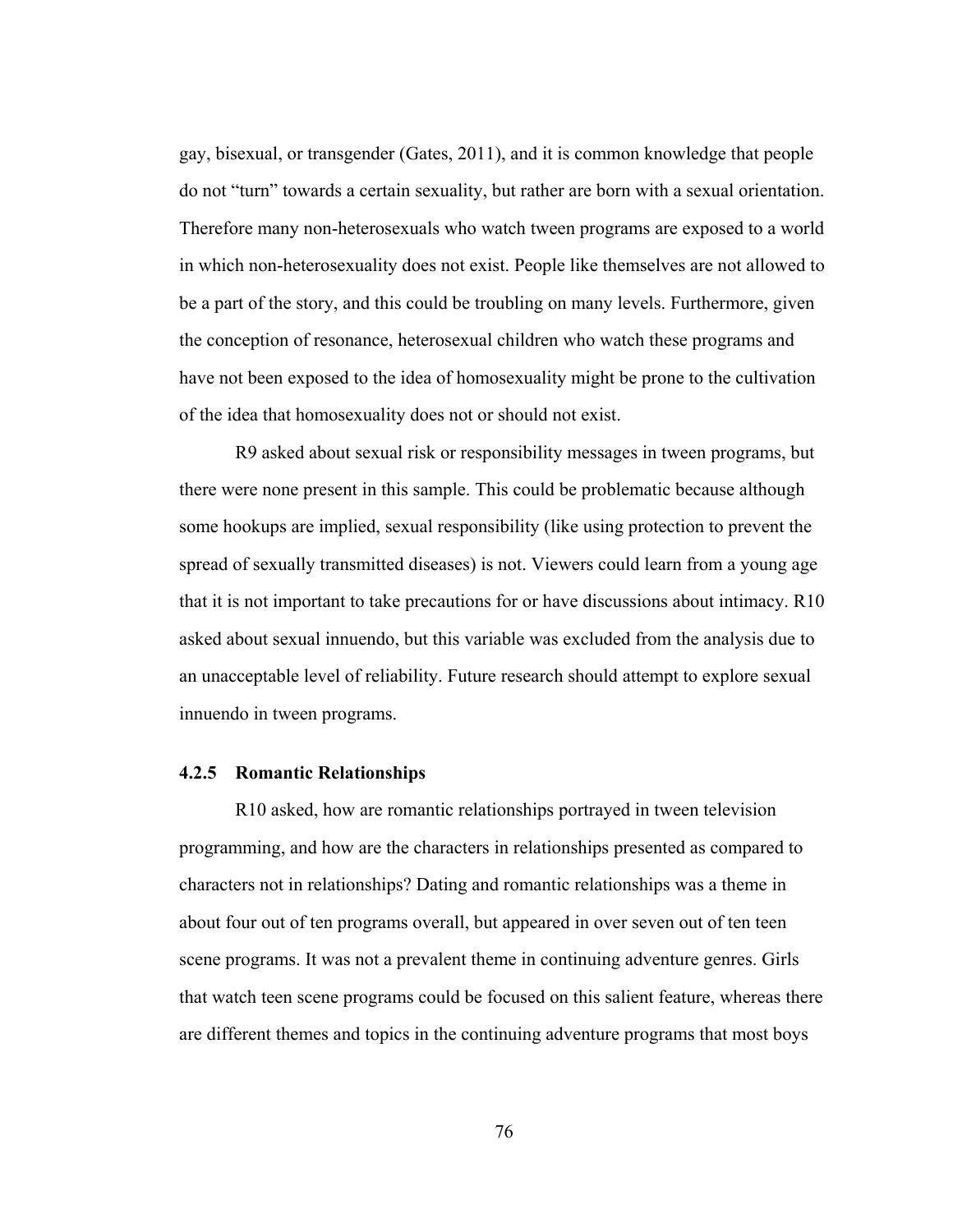would watch. In other words, if we look at this from an agenda setting perspective, the media do not tell us what to think but what to think about; girls that watch teen scene programs will likely be thinking about relationships and boys that watch adventure programs will likely be concerned with achieving a goal, going on an adventure, or involvement with violence.

In some ways characters in a relationship were portrayed differently than characters not in a relationship. Females in relationships were portrayed as more intelligent and were more likely to primp to keep up their appearances than females not in relationships. Males who were in relationships were portrayed as a little less intelligent than males that were not in relationships. This is interesting because it could suggest that females are smart to be in a relationship, while males are smart to stay single. Viewers could form the conception that all types of boys can be in a relationship, including less intelligent and less attractive boys, but that girls must be intelligent and attractive to be in a relationship. Since relationships are a salient feature in the teen scene shows it is likely that the girls that view these shows will be thinking about relationships, and since many of the characters in relationships may be attractive models for the viewers, the girls who watch these programs may be thinking about how they could emulate their role models and attain a boyfriend. Social cognitive theory and cultivation theory suggest that viewers may model the behavior seen on television; female viewers could learn and model characters in relationships by realizing that in order to attain a boyfriend they must be concerned with their appearance. Furthermore, social cognitive theory suggests that viewers learn through a system of rewards and punishments; female viewers could learn that they will be rewarded for maintaining their appearance by acquiring a boyfriend.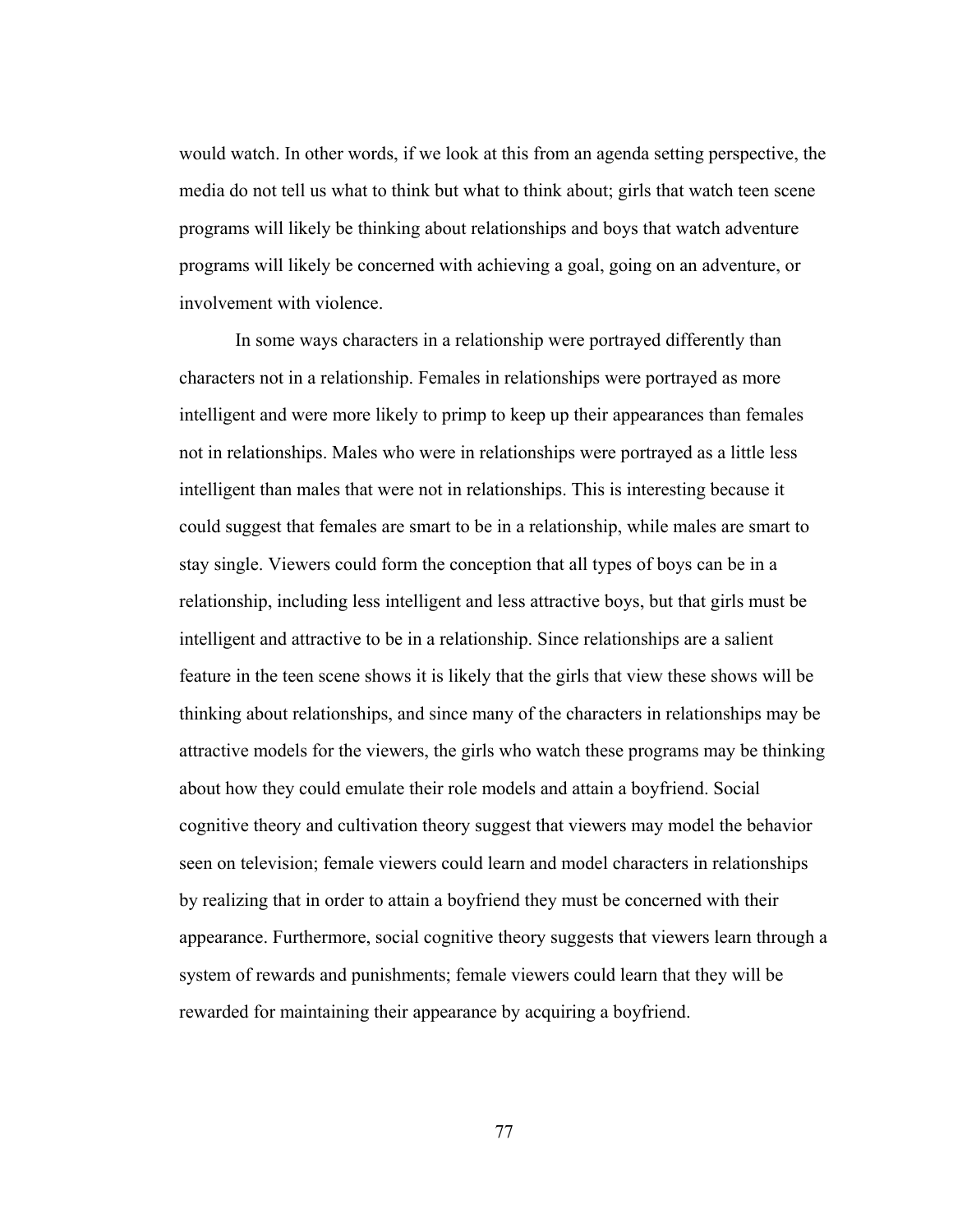R11 asked about conflict in romantic relationships. None of the characters in relationships portrayed any conflict. This could suggest to viewers the false view that relationships are easy to maintain and that romance is all happy feelings (de Souza & Sherry, 2006). The expectation that relationships are easy to maintain could lead to feelings of inadequacy and disappointment when viewers find that real life relationships often exhibit conflict.

#### **4.2.6 Violence**

On average, there were 9.47 acts of violence per program, and more than 9 out of 10 programs in the sample contained violence, thus H7 was supported. This is more violence than current prime time programming contains; a study of prime time programming in 2010 revealed that there were an average of 7.2 acts of violence, and that 77% of programs contained violence (Campbell & Gerding, 2011). It is concerning that programming created specifically for tweens contains more violence than programming created for the general pubic. R12 asked about the amount and context of violence in tween programming, and how it compares by genre. Continuing adventure programs were more violent than teen scene programs; they had over three times as many violent actions per program as teen scene programs. Furthermore no continuing adventure programs were violence free, and violence was an outstanding focus of the plot for many of these programs. On the other hand, violence was mostly incidental in teen scene programs. Violence is a stable feature in adventure programs, and is a salient issue for tweens (Van Evra, 1998). Tweens watching these programs could learn to fear the world at a young age as cultivation theorists would suggest (Gerbner, et al. 1980), or may learn violence is a viable option in a given situation, as social cognitive theory would suggest (Bandura, 2009).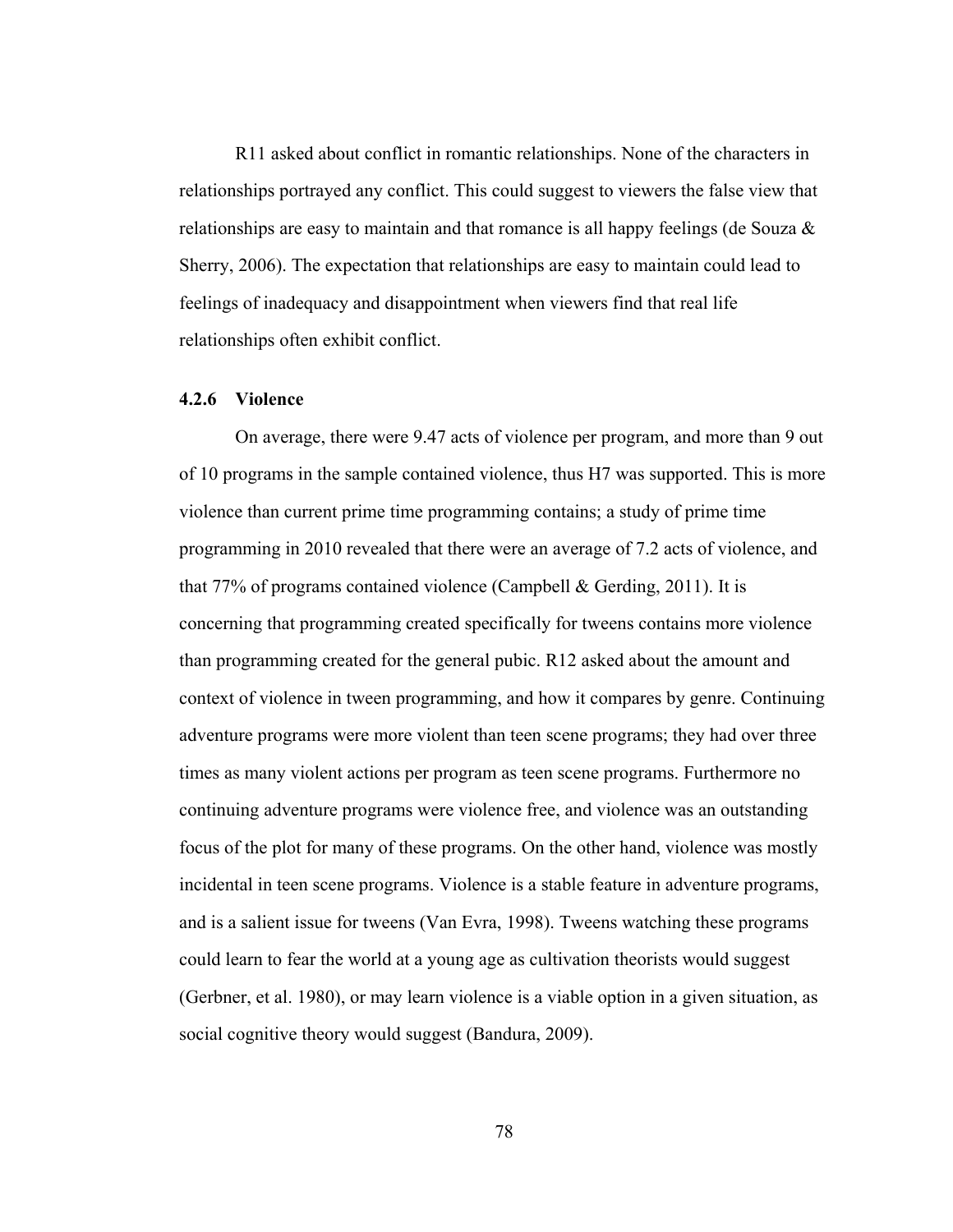Most programs, particularly teen scene programs, portrayed violence as humorous or comical rather than real or serious. This humorous portrayal of violence could be problematic as violence is rarely comical in real life. Many characters were involved in violence; over half of the characters in the sample committed violence and over half were victimized. There were also few consequences of violence. When there were consequences, characters were more likely to be rewarded for violence rather than punished. As Potter and Smith (2000) suggest, a victim suffering realistic amounts of pain could have prosocial effects, whereas humorous violence with few consequences could have deleterious effects.

H8 predicted that violence would be portrayed as context-less, and was not supported. There were some contexts for violence, albeit only a few; sometimes there were consequences of violence, and violence was not always incidental to the plot. This is encouraging since violence has been portrayed as context-less in the past (Signorielli, 2003). However, the contexts offered were not necessarily positive. Although there were some consequences for violence, most violent behavior was rewarded rather than punished. For example, characters were more likely to be congratulated for saving the day by defeating the villain than reprimanded or arrested by authorities for committing violence. This is especially important because social cognitive theory suggests that humans are motivated by a system of rewards and punishments. When engaging in symbolic modeling of the characters in these programs, viewers could be motivated to participate in violence because more characters are usually rewarded or congratulated for their violent actions rather than punished.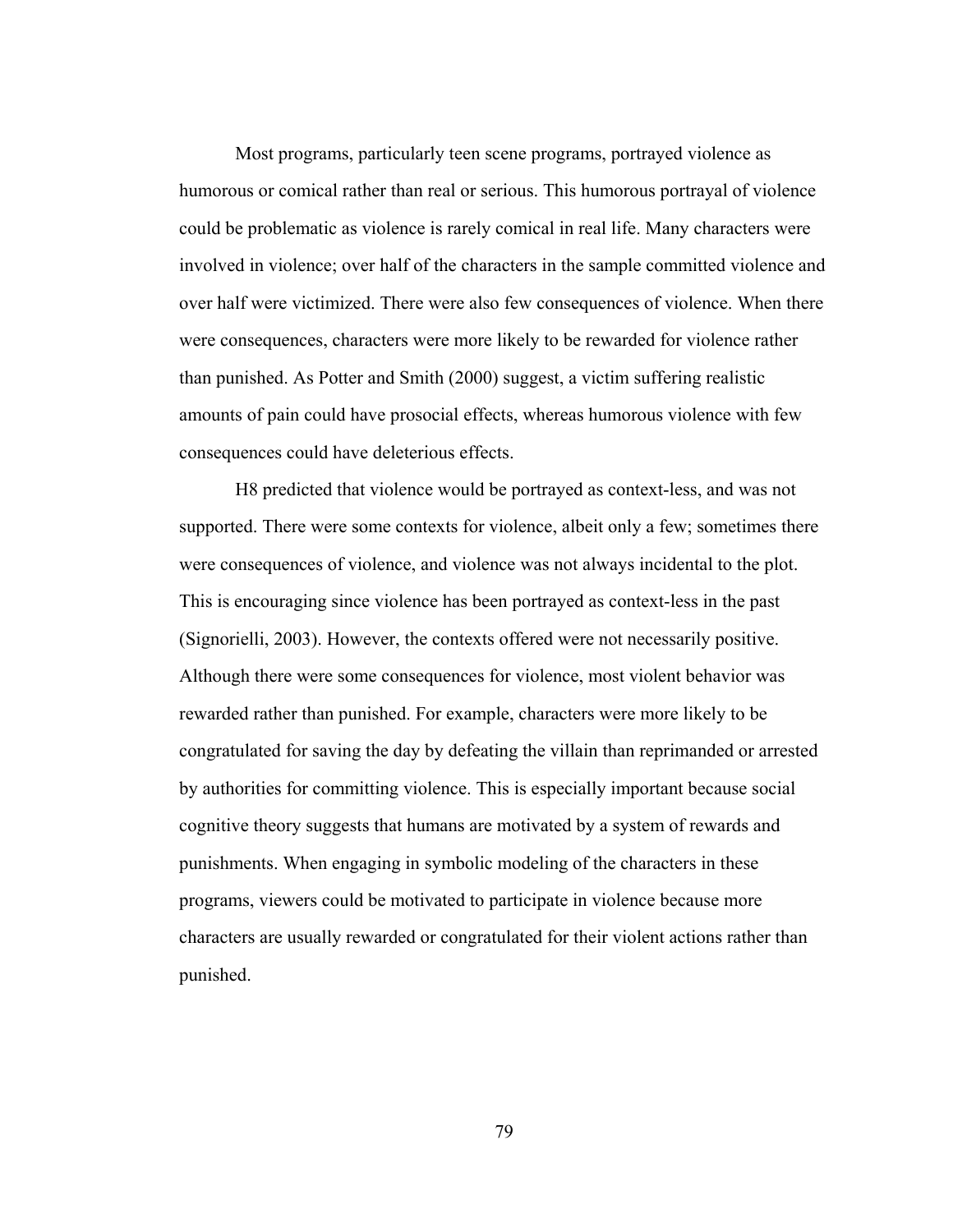R13 asked about how gender involvement in violence was portrayed. H9 was supported - overall, males were more likely to commit violence than females, and more than two-thirds of the perpetrators of violence were male. H10 was also supported: Males were more likely to be victims of violence than females and, in fact, more than two-thirds of the victims were males. From a cultivation standpoint, violence on television can provide lessons about power (Signorielli, 2003). Specifically, cultivation theorist Nancy Signorielli contends that "violence shows who's on top and who's on the bottom, who gets hurt and who does the hurting" (p. 42). In this sample of programming, males are on the top and the bottom, so to speak. From one point of view, males could be shown as having more power because they are involved in every aspect of violence. From another view, the sexes might be seen on par in terms of power because males are committing the violence, but they are also the victims of violence. These results are also somewhat encouraging because in past studies females were likely to be shown as victims of violence. The composition of violence in terms of gender is that males exercise power over other males. However, it is interesting to note that females were more likely to be killed than males in adventure programs (there were no fatalities in teen scene programs), and taking someone's life could be considered the ultimate demonstration of power – it erases the character completely from the story. This is one area where males have power over females.

### **4.3 Limitations**

There are several limitations of this study that must be addressed. First, this study was a content analysis, not an effects study. As such, the implications discussed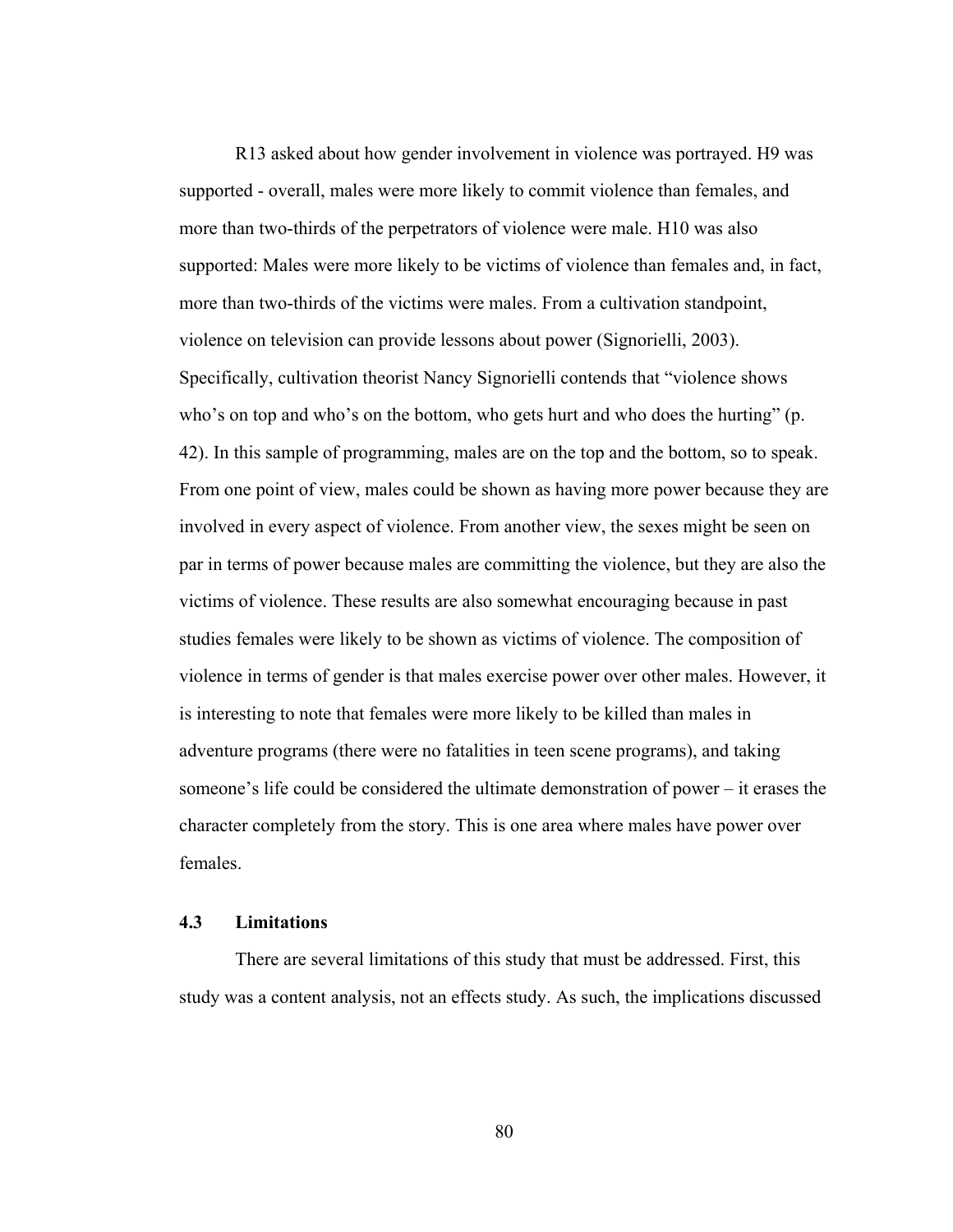are purely speculative. The actual effects of viewing tween television programs can only be identified with a study of effects.

A second limitation of this study is the sample size. Time constraints limited the sample to 49 episodes of tween programming. Although this is an acceptable number of programs from which to draw initial conclusions, future research using a larger sample of programs and duplicates of the same programs (additional episodes of each program) would give more strength to the findings.

Another limitation of this study is that several variables were excluded from the analysis due to poor levels of reliability. Specifically, the sexual innuendo variable could not be analyzed and consequently R9 could not be answered. For this particular variable, the low alpha level was likely due to a poor definition or understanding of the variable. Coding for innuendo is inherently difficult because this type of content is not overt, therefore it is not always noticed even when one is critically viewing television. However, inadequate coder training may have resulted in other variables with low levels of inter-coder reliability. Future research should include more rigorous coder training, and give clearer definitions and directions for coding all variables.

Time constraints allowed the parameters of this study to reach only so far. Only some aspects of tween programming were analyzed; the researcher chose areas that were believed to be the most prominent in tween programming and/or most salient to the audience. The chosen areas included a sufficient number of variables to yield a surface level understanding of these content areas. Moreover, the categories devised for each variable were very broadly conceived. In short, this study is a broad preliminary look at a currently popular population of television programs. More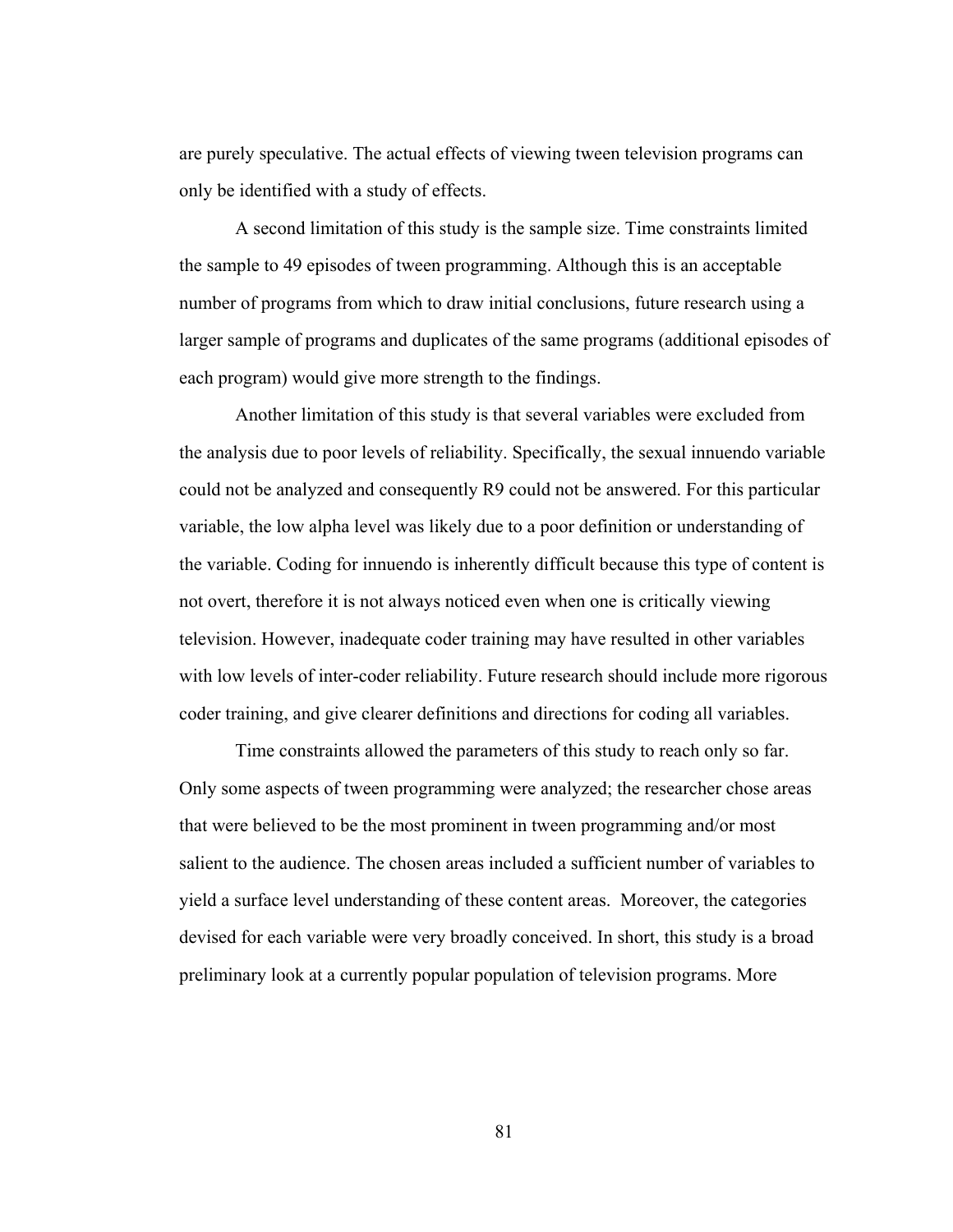research is needed to better ascertain the underlying structure of tween programming as a whole, and to understand the intricacies of the characters in these programs.

### **4.4 Directions for Future Research**

This study only begins to uncover the composition of gender, sexuality and romantic involvement, and violence in tween television programming. Future research should delve deeper into other areas by taking a more meticulous approach while creating the recording instrument. For example, the interactions of characters in romantic relationships could be analyzed to provide an understanding of the relationship dynamics present in these programs. Additionally, other roles for gender such as whether the character emphasizes romantic relationships or whether the character asks questions or is asked a question, and other contexts for violence such as whether or not violence is justified or whether the character showed remorse for their violent actions could be analyzed.

There are also additional areas of tween television programming that should be explored. It would be interesting to see an analysis of same and opposite sex friendships, particularly friendships between two females. It would also be interesting and important to uncover how race is portrayed in tween television programming – whether characters of various races are portrayed differently, or if they are portrayed stereotypically. As cultivation theory and social cognitive theory would suggest, the way that friendships and race are portrayed in these programs could serve as models for viewers' friendships and future interactions with people from various racial backgrounds. Finally, it may be important to examine how adults are portrayed in tween programming. It seems that adults are portrayed as having a low level of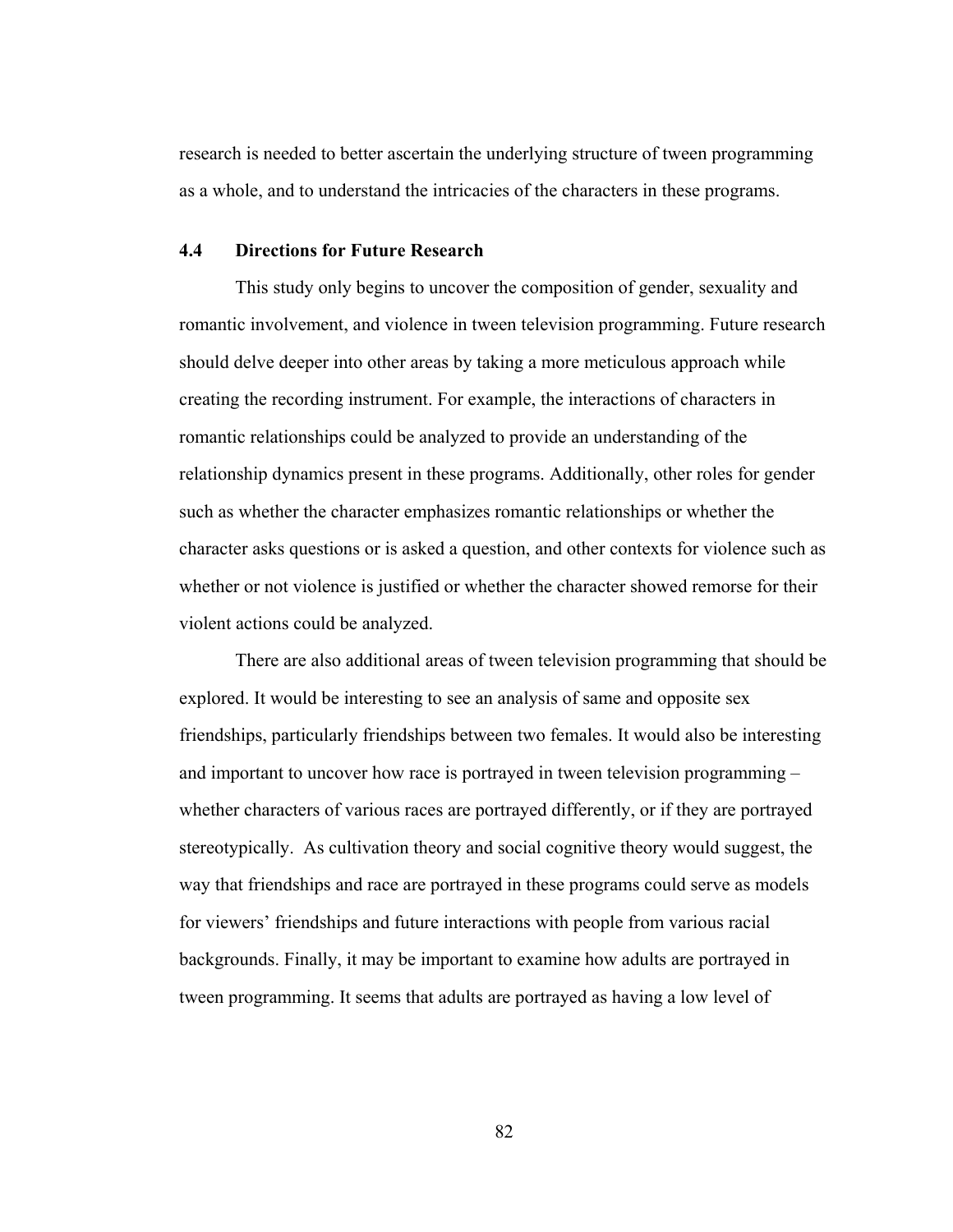intelligence and as highly immature, and there could be implications for how tween viewers may interact with or conceive of adults in the real world.

A natural next step in this line of research would be to conduct a cultivation analysis. This would entail surveying viewers of tween television programming with varying levels of exposure to television about their conceptions of the issues seen in these programs, particularly concerning gender, sexuality and romantic relationships, and violence. This would measure if viewers learn and cultivate the realities presented in tween programming. Some of the ideas and realities presented in these shows are concerning, as previously discussed, but until a cultivation analysis is conducted the actual effects of these programs are unknown. Additionally, an effects study using an experimental method might provide more immediate effects of viewing these programs For example, tween subjects could view different types of tween programming and the control group could view a nature documentary or some other neutral stimulus. The researcher could test to see if the subjects were primed to be concerned about a certain issue, or if the subjects felt better or worse about themselves after potentially comparing themselves to the characters in the programs.

### **4.5 Conclusion**

This study begins to uncover the prevalent messages and features of tween television programming, specifically messages about gender, sexuality and romantic relationships, and violence. This contribution is significant because television is a socializing agent, and it is important that we understand the television programming that most young people consistently watch and that help define young Americans' conceptions of reality.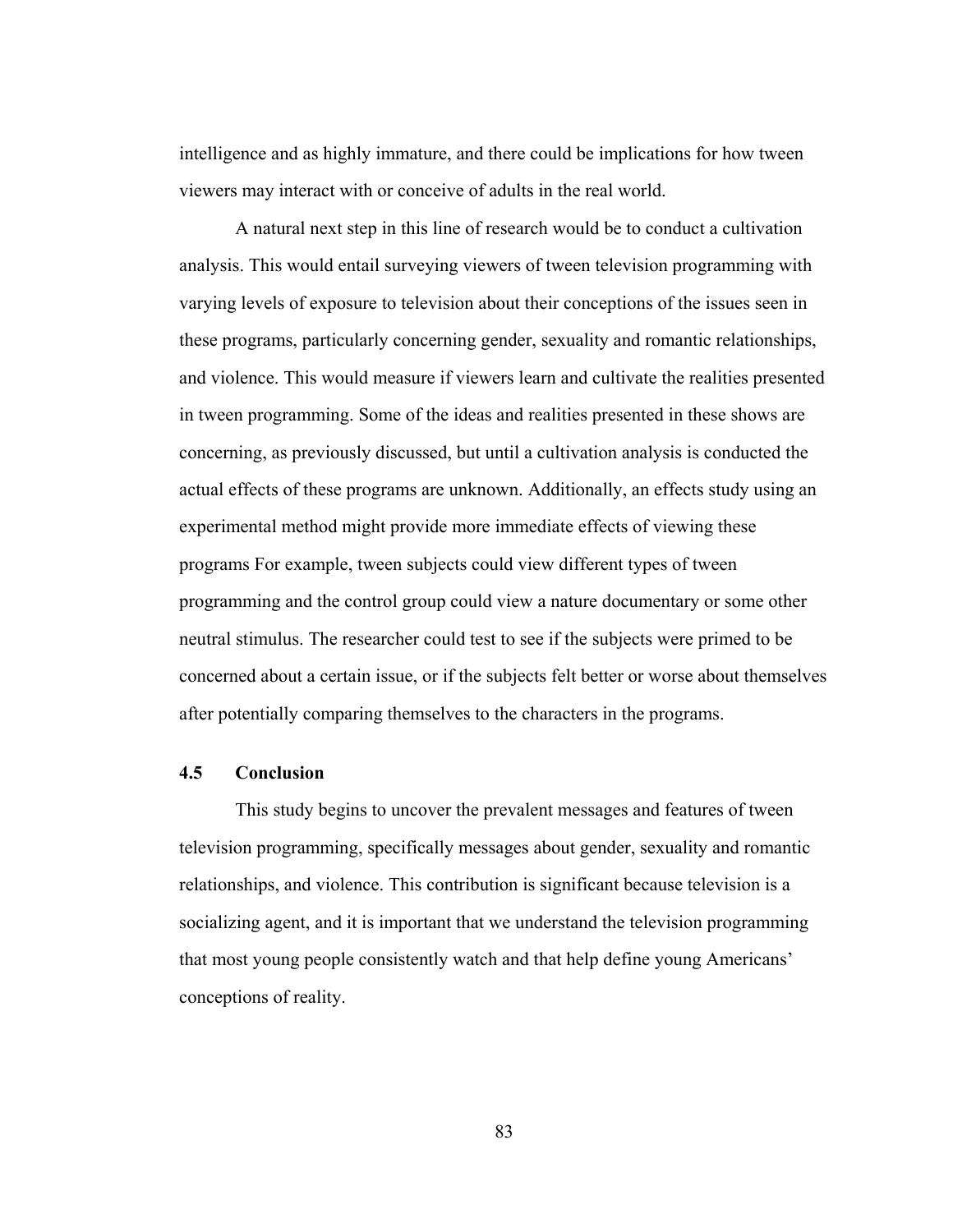Although males still somewhat outnumbered females in these programs, it is encouraging that viewers of teen scene programs may experience a world where females and males fulfill many of the same roles. There were few gender role stereotypes in these programs, and males and females were portrayed as having similar personality traits. Males and females were also portrayed as participating in the same communication activities and behaviors. However, females were also portrayed as more attractive and more concerned about their appearance than males. In fact, no females with unattractive faces were allowed into the teen scene world, but males of all levels of attractiveness were characters in these programs. Furthermore, females in relationships were even more likely to keep up their appearance by primping than females not in relationships. Romantic relationships were a prevalent feature of these programs. The message is clear: females can participate in all of the same things that males can, but they should be attractive and should work to keep up this attractiveness. Another message is that females who want to be in a relationship must go above and beyond by primping even more than other females; they must diligently maintain their looks. Moreover, these programs send the message that the female viewers should think about and be concerned with romantic relationships, because romantic relationships are an outstanding feature of these programs that are geared towards tween girls. Finally, characters in teen scene programs were less intelligent than characters in continuing adventure programs. It is apparently not as important for the characters in the teen scene programs to be portrayed as intelligent, which might be a throw back to the stereotype that females, in particular, cannot let on that they are smart.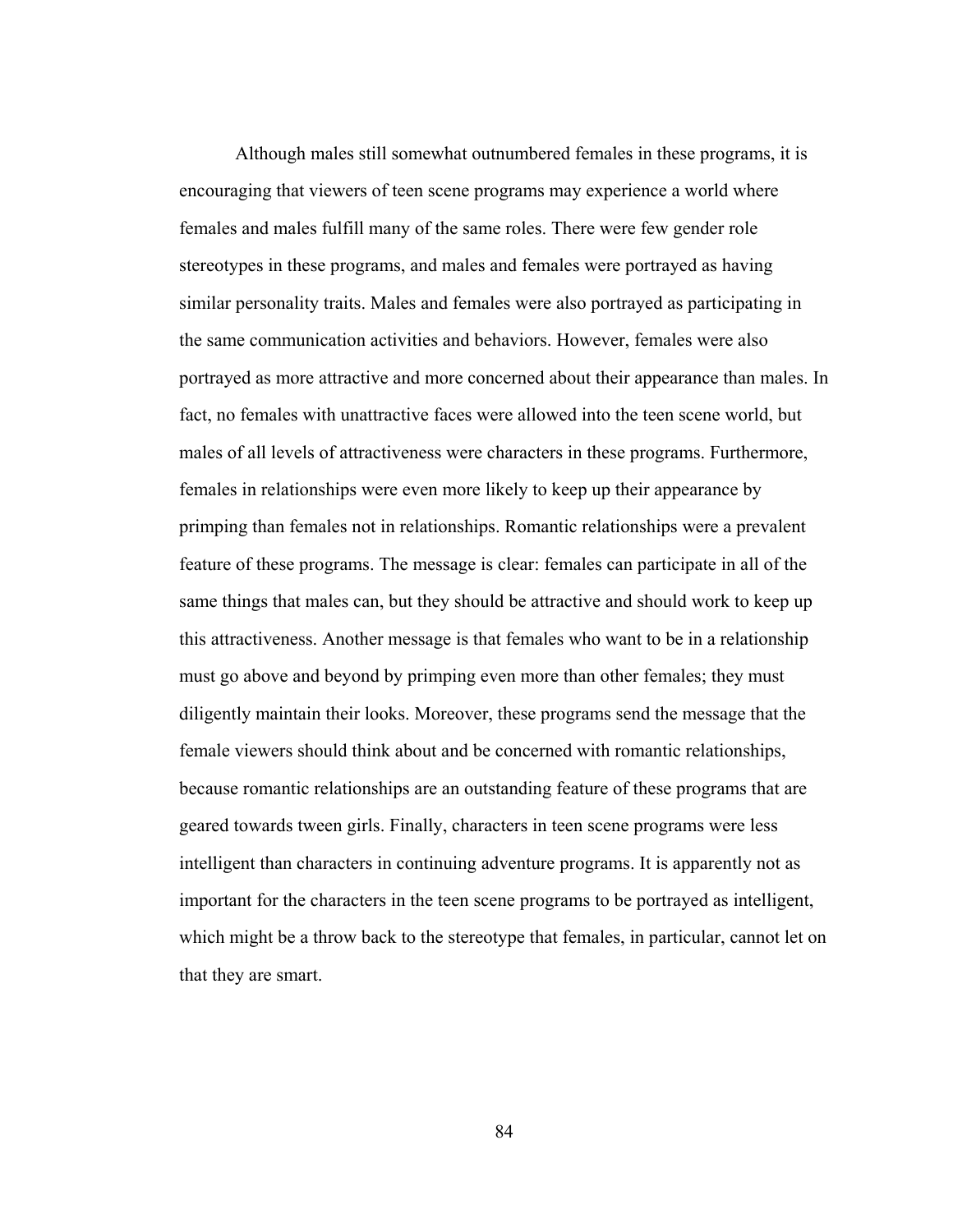Viewers of programs in the continuing adventure genre experience a world considerably different than world presented in teen scene programs. Similar to the teen scene genre, although there were many more male than female characters in there were few gender role differences. Yet, females were overall more attractive than males. However, all characters in continuing adventure programs were portrayed as more attractive and more provocatively dressed than the characters in teen scene programs. Characters in the adventure programs were also portrayed as more intelligent compared to those in teen scene programs. This is important because these characters could serve as role models, and the viewers of these programs would then be exposed to attractive models that exhibit intelligence. Unlike teen scene programs, the theme of romantic relationships was not prevalent in continuing adventure programs. Rather, consistent with previous studies, violence was a strong and stable feature of these continuing action-adventure programs. Males were more likely to be involved in violence than females, and characters were more likely to be rewarded or commended for violence than punished. The messages inherent in these programs are that males and females mostly participate in and do the same things. Having a high level of intelligence is important, and violence is a viable option for solving a problem or achieving a goal.

As discussed, there are several implications for the messages communicated in tween programming. Viewers could learn and model behaviors as cultivation theory and social learning theory would suggest, but the actual effects of these programs cannot be determined until an effects study is conducted.

Producers of these programs work aggressively to entertain and keep the tween audience watching, in order to turn a profit by selling advertising space and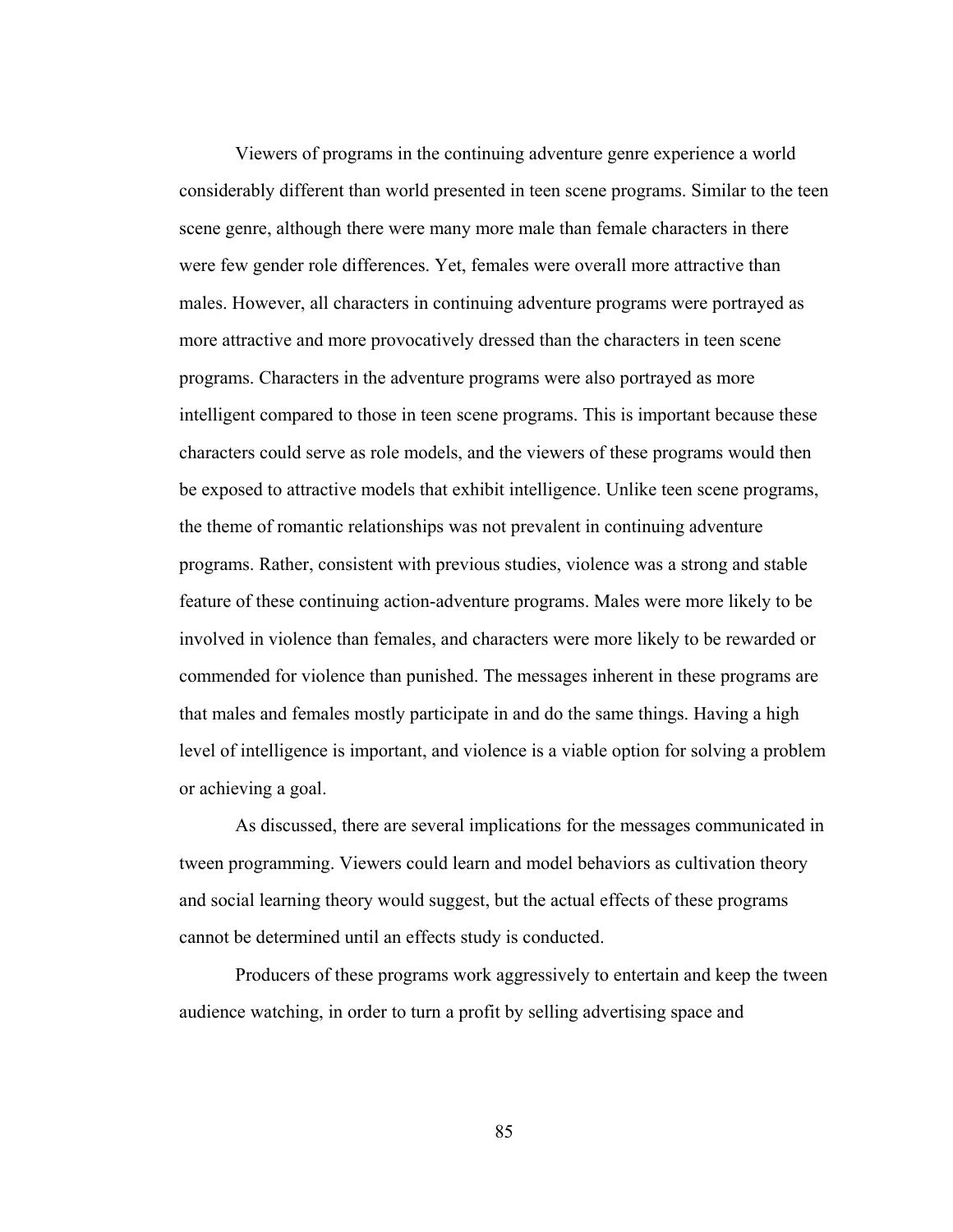merchandise associated with these programs. To make the programs attractive and entertaining, many elements of life are exaggerated. As entertaining as these programs may be, viewers are at risk for developing false conceptions of the world that may be dangerous or limiting. Media literacy programs would be an ideal and somewhat realistic solution to help mitigate some of these potential deleterious effects. Such programs would encourage viewers to critically evaluate these tween programs by helping them to understand the intentions of the producers and by fostering discussion about the differences in the genres and the portrayal of characters. Parents, policy makers, and school officials should fight to get literacy programs instated in schools, because children spend over half of their waking hours with media but are not formally taught how to process or properly use media. Finally, there is considerable research that suggests that parental mediation can be instrumental in reducing the potential negative impact of television, and can actually enhance the positive aspects of television viewing (Corder-Bolz, 1980; Nathanson, 1999; Vandewater, Park, Huang, and Wartella, 2005; Strasburger, et al., 2009). Talking to children about television, setting rules about television, and co-viewing television with children are all viable ways to reduce negative impacts and enhance positive aspects of television viewing.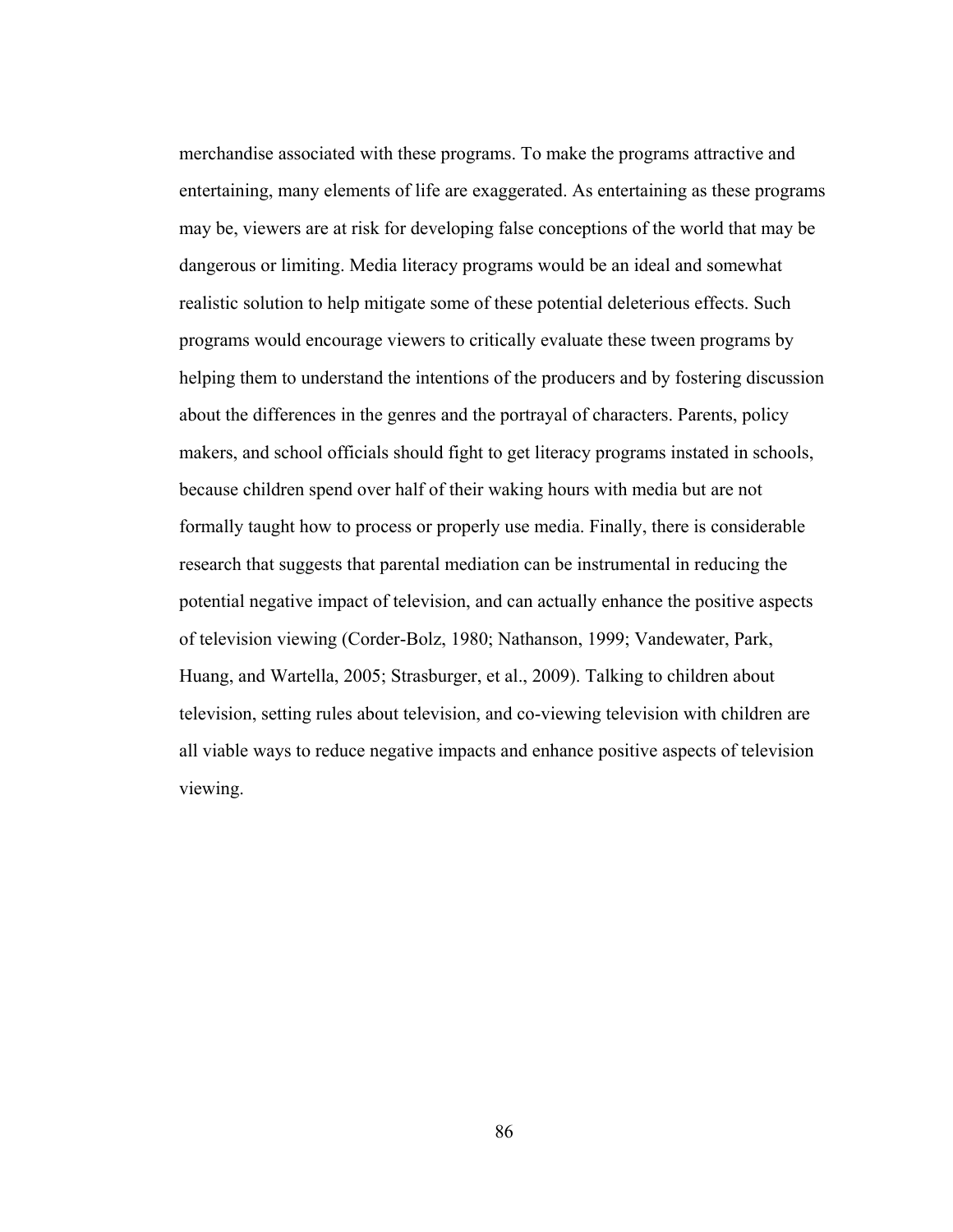### **REFERENCES**

- Aubrey, J. (2004) Sex and punishment: an examination of sexual consequence and the sexual double standard in teen programming. *Sex Roles, 50*, 505-514.
- Aubrey, J. & Harrison, K. (2004) The gender-role content of children's favorite television programs and its links to their gender-related perceptions. *Media Psychology, 6,* 111-146.
- Baker, K., & Raney, A. (2007). Equally super?: gender-role stereotyping of superheroes in children's animated programs. *Mass Communication & Society*, *10*(1), 25-41.
- Bandura, A. (2009) Social cognitive theory of mass communication. In J. Bryant & M. B. Oliver, *Media effects: advances in theory and research* (Vol. 3) (pp. 94 – 124). New York: Routledge.
- Banet-Weiser, S. (2004) Girls rule!: gender, feminism, and nickelodeon. *Critical Studies in Media Communication, 21*(2), 119-139.
- Becker, A. (2004). Three-way war over tweens. *Broadcasting & Cable*, *134*(38), 6.
- Briggs, S. R. & Cheek, J. M. (1986) The role of factor analysis in the evaluation of personality scales. *Journal of Personality, 54,* 106 – 148.
- Brown, J. (2002) Mass media influences on sexuality. *The Journal of Sex Research, 39*(1), 42 – 45.
- Brown, J., Halpern, C. T., & L'Engle, K. L. (2005) Mass media as a sexual super peer for early maturing girls. *Journal of Adolescent Health, 36,* 420 – 427.
- Brown, J., L'Engle, K., Pardun, C., Guo, G., Kenneavy, K., & Jackson, C. (2006) Sexy media matter: exposure to sexual content in music, movies, television, and magazines predicts black and white adolescents' sexual behavior. *Pediatrics, 117*(4), 1018 – 1027.
- Bussey, K. & Bandura, A. (1999) Social cognitive theory of gender development and differentiation. *Psychological Review, 206*(4), 676-713.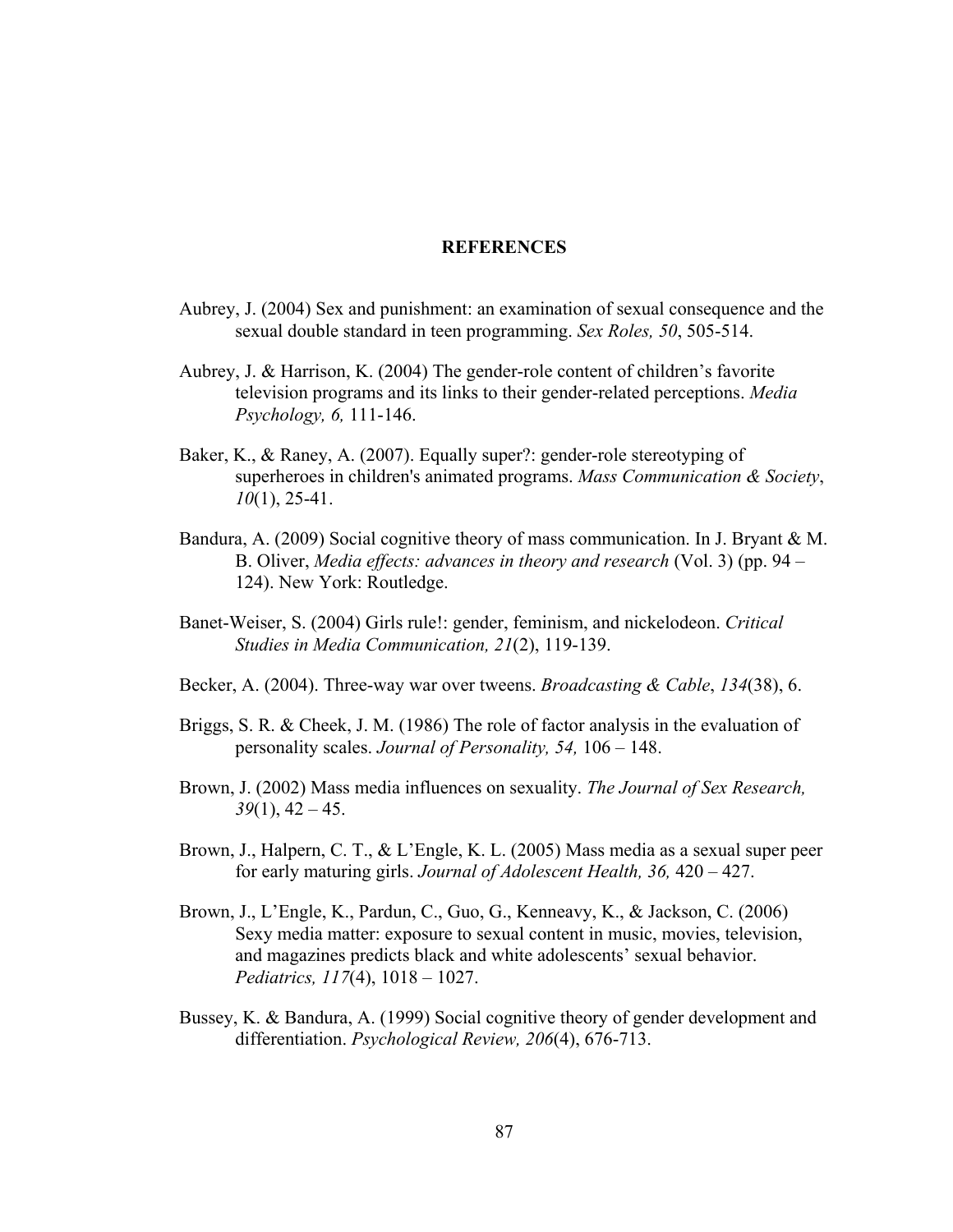- Campbell, A. & Gerding, A. (May, 2011) Violence in prime time: Demonstration of power. Paper presented at the annual conference of the Eastern Communication Association. Alexandria, Virginia.
- Children Now. (2004) *Fall colors, 2003-2004: Prime time diversity report.* Oakland, CA: Children Now.
- Clark, C. (1972). Race, identification, and television violence. In G. A. Comstock, E. A. Rubinstein, and J. P. Murray (Eds.), *Television and social behavior. Vol 5. Television's effects: Further Explorations.* Washington, DC: U.S. Government Printing Office.
- Collins, R., Elliot, M., Berry, S., Kanouse, D., Kunkel, D., Hunter, S., & Miu, A. (2004) Watching sex on television predicts adolescents initiation of sexual behavior. *Pediatrics, 114*(3), 280- 289.
- Corder-Bolz, C. (1980) Mediation: The role of significant others. *Journal of Communication, 30*(3), 106‐118.
- De Souza, R. T., & Sherry, J. L. (2006). Portrayals of romantic relationships on adolescent television: a content analysis. *Media Report to Women, 34*(1), 13- 21.
- Eyal, K., Kunkel, D., Biely, E., & Finnerty, K. (2007). Sexual Socialization Messages on Television Programs Most Popular Among Teens. *Journal of Broadcasting & Electronic Media*, *51*(2), 316-336.
- Fisher, D.A., Hill, D.L., Grube, J.W., & Gruber, E.L. (2007). Gay, lesbian, and bisexual content on television: A quantitative analysis across two seasons. *Journal of Homosexuality, 52*(3-4), 167-188.
- Frederickson, B. & Roberts, T. (1997) Objectification theory: toward understanding women's lived experiences and mental health risks. *Psychology of Women Quarterly, 21*, 173-206.
- Frith, K. T. & Mueller, B. (2010). Advertising and societies: Global Issues (2nd ed.). NewYork: Peter Lang Publishing, Inc.
- Gantz, W., Schwartz, N., Angelini, J. R., & Rideout, V. (2007) *Food for thought: television food advertising to children in the United States.* Menlo Park, CA: Henry J.Kaiser Family Foundation.
- Gates, G. J. (2011) *How many people are lesbian, gay, bisexual and transgender?* Los Angeles, CA: The Williams Institute.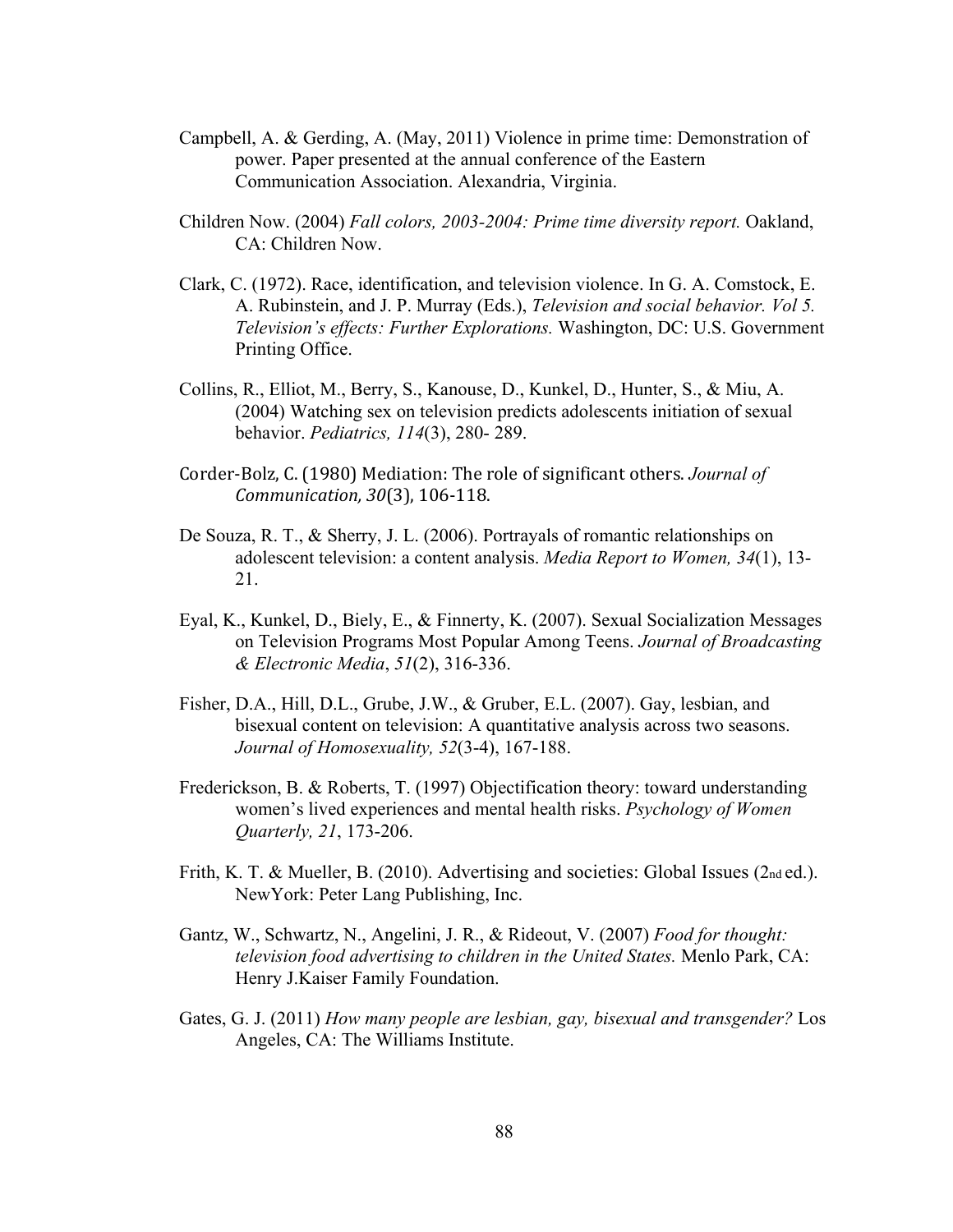- Gerbner, G. (1973) Cultural indicators: the third voice. In G. Gerbner, L. Gross, & W.H. Melody (Eds.), *Communications Technology and Social Policy.* New York: Wiley.
- Gerbner, G. (1998) Cultivation analysis: and overview. *Mass Communication & Society, 1(*3/4), 175.
- Gerbner, G., Gross, L. Morgan, M. & Signorielli, N. (1980). The "mainstreaming" of America: Violence profile no. 11. *Journal of Communication, 30*(3), 10.
- Glascock, J. (2003). Gender, race, and aggression in newer tv networks' primetime programming. *Communication Quarterly, 51*(1), 90.
- Greenberg, B. S., & Brand, J. E. (1993) Cultural diversity on Saturday morning television. In G. Berry & J. K. Asamen (Eds.), Children and television: Images in a changing sociocultural world (pp. 132-142). Newbury Park, CA: Sage.
- Greenberg, B. S., & Mastro, D. E. (2008) Children, race, ethnicity, and media. In S. L. Calvert, & B. J. Wilson (Eds.), *The handbook of children, media, and development. Handbooks in communication and media.* (pp. 74-97). Malden: Blackwell Publishing.
- Hetsroni, A. (2007) Four decades of violent content on prime-time network programming: A longitudinal meta-analytic review. *Journal of Communication, 57*, 759.
- Joy, L. A., Kimball, M. M., & Zabrack, M. L. (1986). Television and children's aggressive behavior. In T. M. Williams (Ed.), *The impact of television: A natural experiment in three communities* (pp. 303-360). New York, NY: Academic Press.
- Klein, H. & Shiffman, K. S. (2009) Underrepresentation and symbolic annihilation of socially disenfranchised groups ("out groups") in animated cartoons. *Howard Journal of Communications, 20*(1), 55-72.
- Krippendorf, K. (1980) *Content Analysis.* Beverly Hills, CA: Sage Publications.
- Kunkel, D., & Wilson, B. (1995). Measuring television violence: the importance of context. *Journal of Broadcasting and Electronic Media, 39*(2) 284.
- Leaper, C., Breed, L., Hoffman, L., & Perlman, C. (2002) Variations in the genderstereotyped content of children's television cartoons across genres. *Journal of Applied Social Psychology, 32*(8), 1653-1662.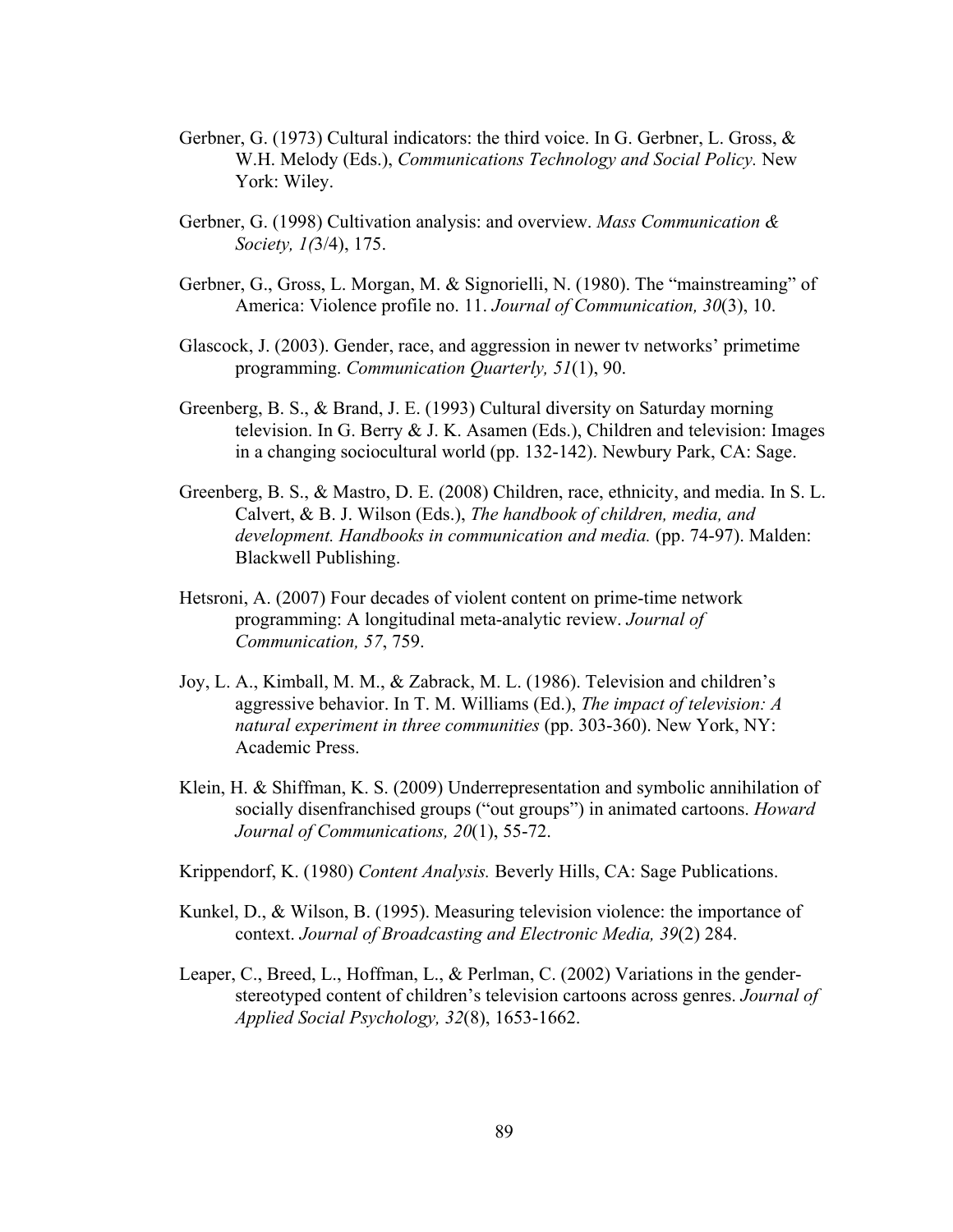- Lichter, R. S. & Amundson, D. (1992) A day of television violence. Washington, DC: Center for Media and Public Affairs.
- L'Engle, K. L., Brown, J. D., & Kenneavy, K. (2006) The mass media are an important context for adolescents' sexual behavior. *Journal of Adolescent Health, 38,* 186-192.
- Martin, C. & Ruble, D. (2004) Children's search for gender cues: cognitive perspectives on gender development. *Current Directions in Psychological Science, 13*(2), 67 – 70.
- Mastro, D. E. & Greenberg, B. S. (2000) The portrayal of racial minorities on prime time television. *Journal of Broadcasting and Electronic Media, 44*(4), 690 – 703.
- Morgan, M. (1982) Television and adolescents' sex role stereotypes: a longitudinal study. *Journal of Personality and Social Psychology. 43*(5), 947-955.
- Morgan, M. (1987) Television, sex-role attitudes, and sex-role behavior. *Journal of Early Adolescence, 7*(3), 269-282.
- Morgan, M., Shanahan, J., & Signorielli, N. (2009). Growing up With Television: Cultivation Processes In Bryant,J.,&Oliver,M.B. (Eds.). (2009).*Media effects: Advances in theory and research* (3rd) (pp. 34-49). Hillsdale, NJ: Erlbaum.
- Nathanson, A. (1999) Identifying and explaining the relationship between parental mediation and children's aggression. *Communication Research, 26*(2), 124-14.
- Northrup, T. & Liebler, C. (2010) The good, the bad, and the beautiful. *Journal of Children and Media, 4*(3), 265-282.
- Olson, B. (1994) Sex and the soaps: A comparative content analysis of health issues. *Journalism Quarterly, 71,* 840-850.
- Perse, E. *Media effects and society.* Mahwah, NJ: Lawrence Erlbaum Associates, 2001.
- Potter, W.J., & Smith, S. (2000). The context of graphic portrayals of television violence. *Journal of Broadcasting and Electronic Media, 44*(2), 301.
- Potter, W. J. & Warren, R. (1998). Humor as camouflage of televised violence. *Journal of Communication, 48*(2), 40.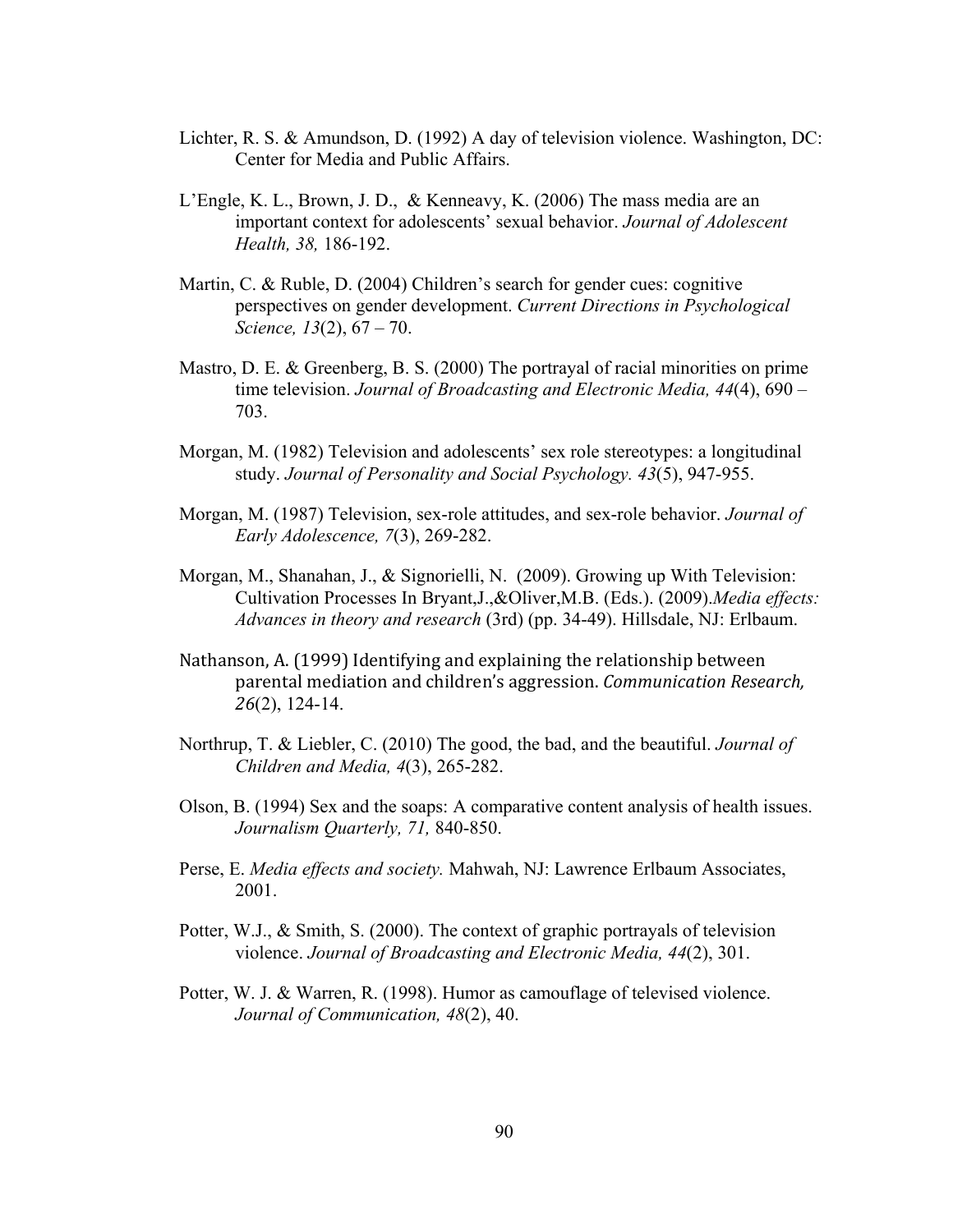- Rideout, V. J., Foeher, U. G., & Roberts, D. F. (2010) *Generation M<sup>2</sup> : Media in the lives of 8-18 year olds.* Menlo Park, CA: Henry J.Kaiser Family Foundation.
- Roberts, D. F., Foehr, U. G., & Rideout, V. R. (2005) *Generation M: Media in the lives of 8-18 year olds*. Menlo Park, CA: Henry J. Kaiser Family Foundation.
- Romano, A. (2004, April 19). Tween and mean: Nick and Disney slug it out to score with the lucrative 9-14 demographic. *Broadcasting & Cable.* P. 17.
- Signorielli, N. (2003). Prime-time violence 1993-2001: has the picture really changed? *Journal of Broadcasting & Electronic Media, 47*(1), 36.
- Signorielli & Bacue (1999) Recognition and respect: a content analysis of prime-time television characters across three decades. *Sex roles, 40*(7/8), 527 – 544.
- Silverman, T., Sprafkin, J. N., & Rubinstein, E. A. (1978). Sex on television: A content analysis of the 1977-78 prime-time programs. Applied Studies in the Mental Health Sciences.
- Smith, S.L., Nathanson, A., & Wilson, B.J. (2002). Prime-time television: assessing violence during the most popular viewing hours. *Journal of Communication*, *52*(1), 84.
- Spigel, L. (1992) *Make room for tv: Television and the family ideal in postwar America.* The University if Chicago Press.
- Sprafkin, J.N. & Silverman, L.T. (1981) Update: Physically intimate and sexual behavior on prime-time TV, 1978-1979. *Journal of Communication, 31*, 34-40.
- Sternglanz, S. & Serbin, L. (1974) Sex role stereotyping in children's television programs. *Developmental Psychology, 10*(5), 710-715.
- Strasburger, V. (2005) Adolescents, sex, and the media: Ooooo, baby, baby a Q  $\&$ A. *Adolescent Medicine Clinics, 16,* 269-288.
- Strasburger, V., Wilson, B. J, & Jordan, A. (2009) *Children, Adolescents, and the Media*, 2<sup>nd</sup> edition. Los Angeles, CA: Sage Publications.
- Thompson, T. & Zerbinos, E. (1995) Gender roles in animated cartoons: has the picture changed in 20 years? *Sex Roles, 32,* 651-673.
- Thompson, T. & Zerbinos, E. (1997) Television cartoons: do children notice it's a boys world? *Sex Roles, 37*, 415 – 432.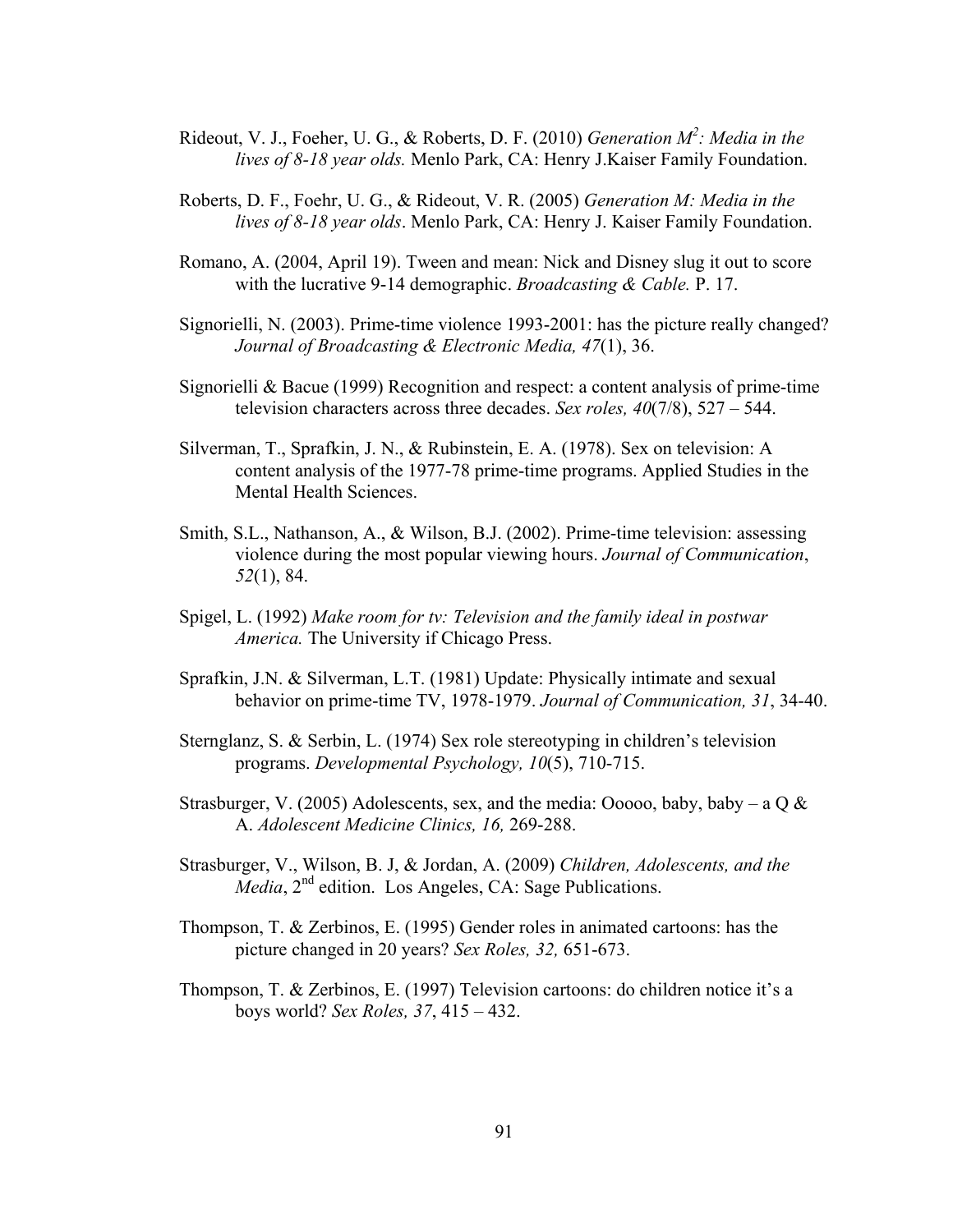- Tuchman, G. (1978) The symbolic annihilation of women by the mass media. In G. Tuchman, A. K. Daniels, & J. Benet (Eds.), *Hearth and Home: Images of women in the mass media* (pp. 3-38). New York: Oxford University Press.
- Umstead, T. (2009, February 9). Where the boys are: Rebranded action net Disney XD takes aim at tween males. *Multichannel News,* p. 6.
- University of Pittsburgh Office of Child Development. (1997) Mass media violence: it's a mean world, stay tuned (Report # 4). *Children, Youth, and Family*. University of Pittsburgh Office of Child Development.
- U.S. Census Bureau (2000). *Statistical abstract of the United States*. Washington, DC: U.S. Government Printing Office.
- Van Evra, J. (1998) *Television and child development* (2<sup>nd</sup> ed.) Mahwah, NJ: Lawrence Erlbaum Associates, Inc.
- Vandewater, E., Park, S., Huang, X. & Wartella, E. (2005) "No-you can't watch that." *American Behavioral Scientist, 48*(5), 608-623.
- Ward, M. (1995) Talking about sex: common themes about sexuality in the primetime television programs children and adolescents view most. *Journal of Youth and Adolescence, 24*(5), 595-615.
- Ward, M. (2003) Understanding the role of entertainment media in the sexual socialization of American youth: a review of empirical research. *Developmental Review, 23,* 347 – 388.
- Ward, M. & Friedman, K. (2006) Using tv as a guide: associations between television viewing and adolescents' sexual attitudes and behavior. *Journal of Research on Adolescence, 16*(1), 133-156.
- Wilson, B.J., Colvin, C.M., Smith, S. L. (2002). Engaging in violence on American television: a comparison of child, teen, and adult perpetrators. *Journal of Communication, 52*(1), 36.
- Zucker, K.J. & Bradley, S.J. (1995) *Gender identity disorder and psychosexual problems in children and adolescents*. New York: The Guilford Press.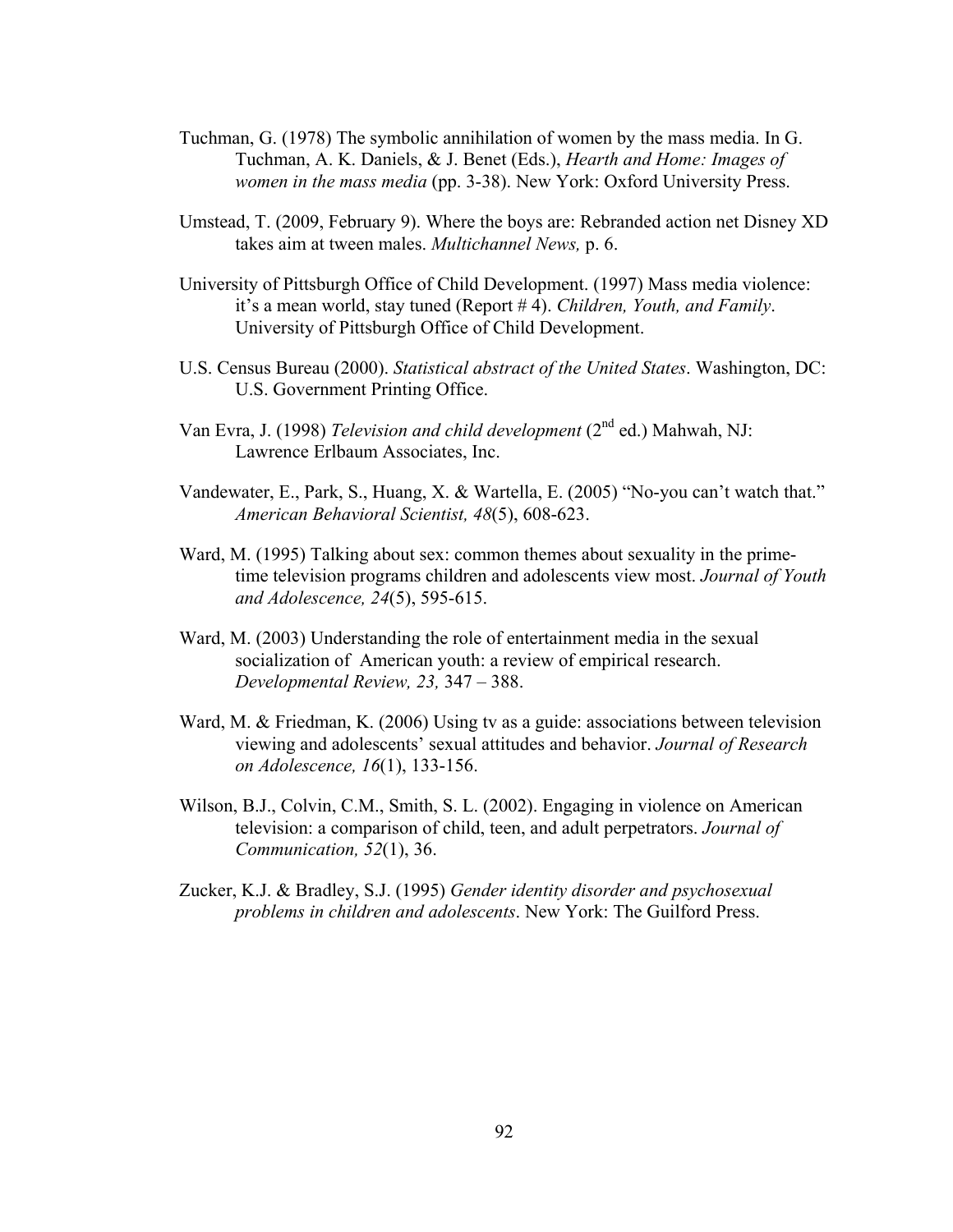# **Appendix A**

# **RECORDING INSTRUMENT – PROGRAMS**

# **UNITS OF ANALYSIS**: There are two units – the Program and the Leading/Supporting Character

**GENERAL VIEWING AND RECORDING PROCEDURE**: During the coding process, it is likely that you will need to view the program, or select parts of it, multiple times. The following procedure is suggested for efficiency:

On the first viewing, which should be done relatively uninterrupted, it helps to take notes on scratch paper and to compile these lists:

- 1. list the possible major/leading and supporting characters
- 2. keep a running list of possible themes
- 3. keep a running list of the number of violent actions, including rapes, fights, murders, shootings, terrorists acts, etc. Try to note where they occur in the program to facilitate rescreening.
- 4. keep a list of romantic actions/innuendos

After you have seen the entire program and complete the lists, finalize your selection of leading/major and supporting characters. Now proceed to code, beginning with Section A, the instrument for the program as a whole.

- **1 PROGRAM ID NUMBER**
- **2 CODER ID NUMBER**

# **3 DATE ORIGINALLY AIRED**

- **4 SEASON** (how long has the show been on the air? Is the episode from the  $1<sup>st</sup>$ ,  $4<sup>th</sup>$ , season?)
- **5 EPISODE**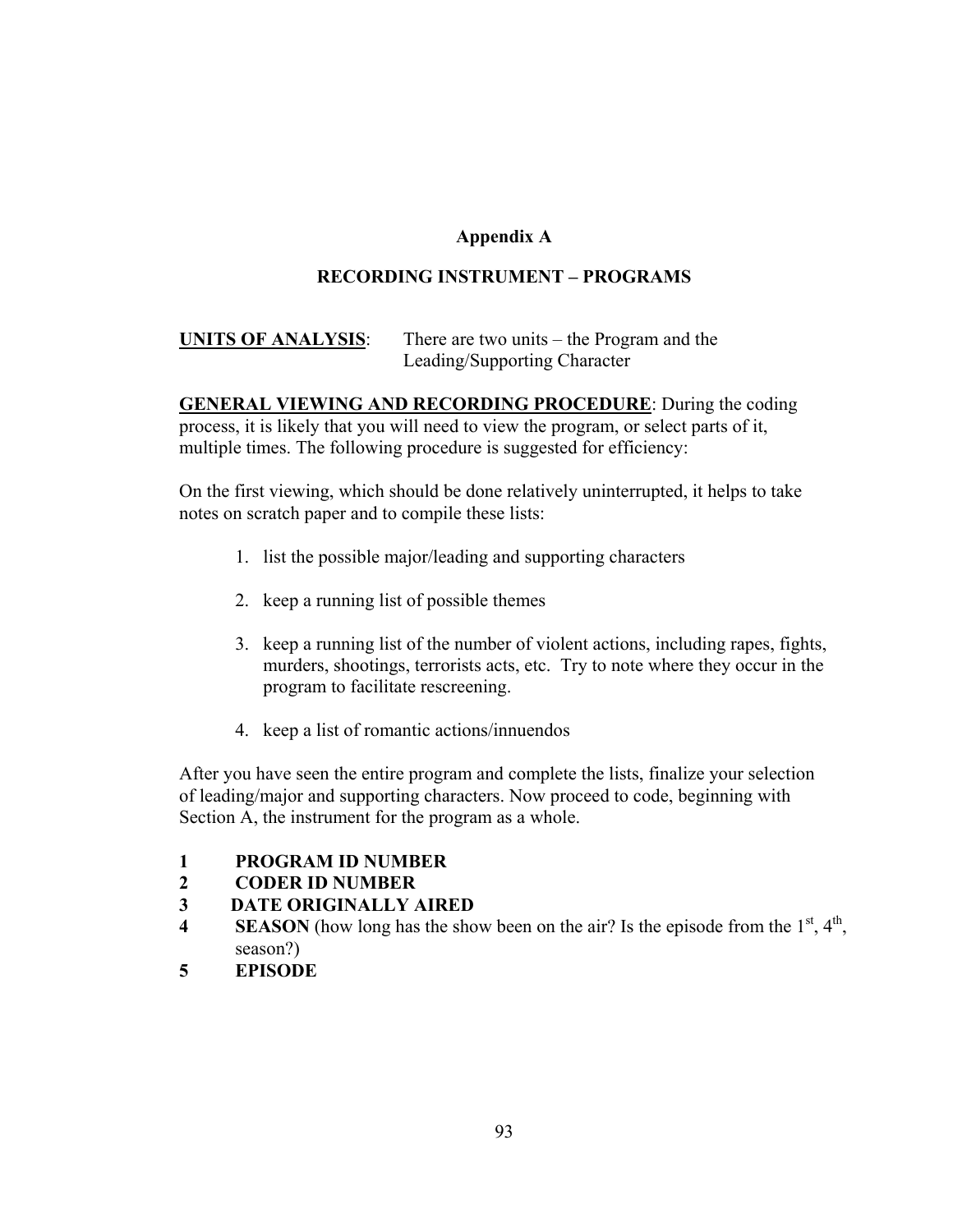## **6 NETWORK**

- $1 =$  Disney Channel
- $2 =$ Disney XD
- 3 = Nickelodeon
- $4$  = Cartoon Network

## **7 TV PARENTAL GUIDELINES**

- $0 =$  not rated
- $1 = TVG$  (general audience)
- $2 = TVPG$  (parental guidance suggested)
- $3 = TV14$  (parents strongly cautioned)
- $4 = TVM$  (mature audiences only)
- $5 = TVY$  (all children)
- $6 = TVY7$  (older children)
- 7 = TV-Y7-FV (children fantasy violence)

### **8 FORMAT**

- $0 =$  cannot code
- $1 =$  cartoon
- $2 = TV$  play
- $3$  = other

### **9 GENRE**

- $0 =$  cannot code
- $1 =$ crime
- $2 =$  action adventure
- $3 = \text{drama}$
- $4 =$  science fiction/horror
- $5 =$  situation comedy
- $6 =$  comedy, not sitcom or variety skits
- $7 =$  reality
- $8 =$  other

## **10 TYPE OF PROGRAM**

- $0 =$  cannot code
- $1 =$  chase and pratfall (eg. Road Runner)
- $2 =$  continuing adventure (eg. Turtles)
- 3 = teachy-preachy (eg. Veggie Tales)
- 4 = teen scene (eg. Hannah Montanna)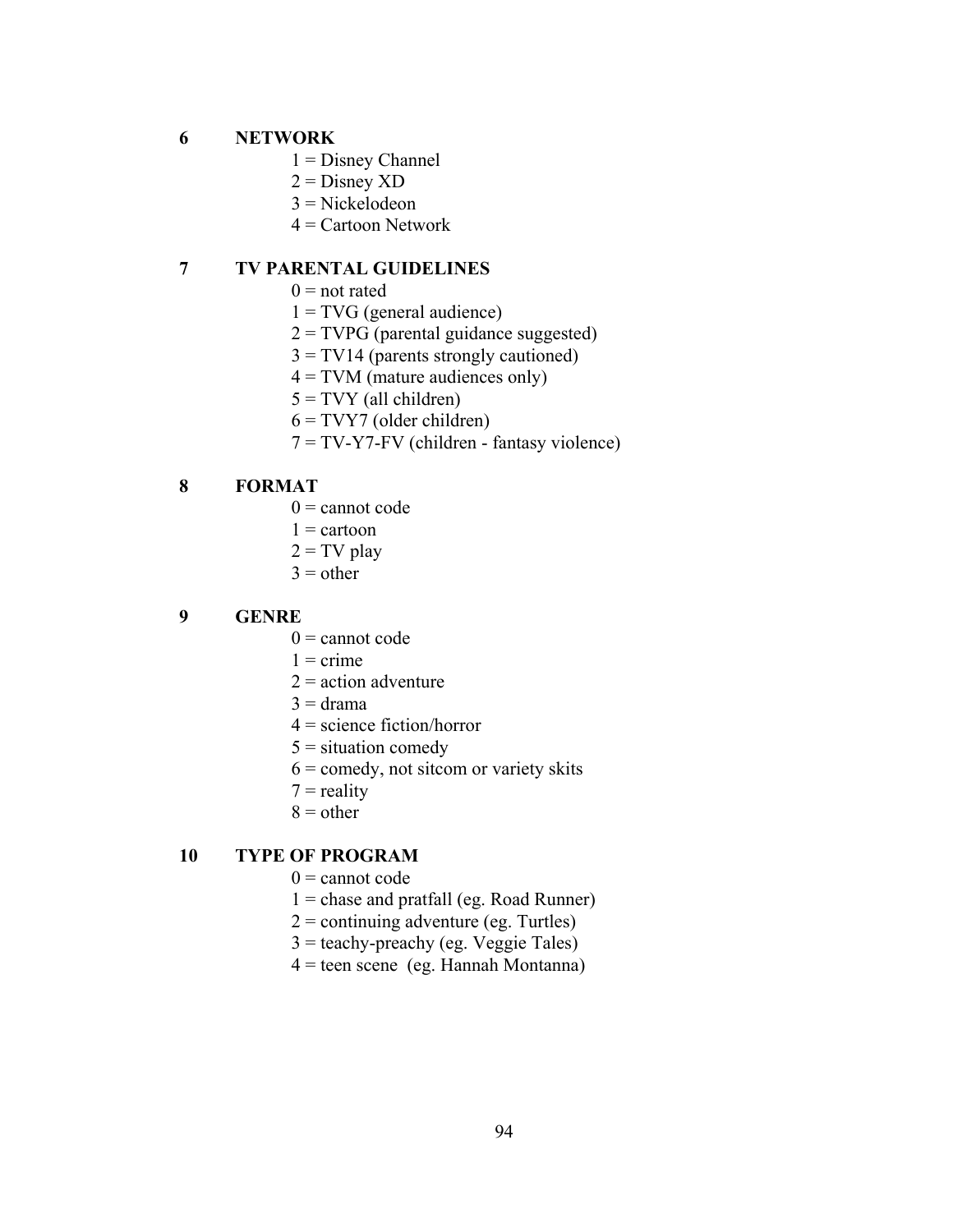## **11 PROGRAM TONE**

- $0 =$  cannot code
- $1 = \text{mostly comic, humorous}$
- $2 =$  mixed, both
- $3 =$  mostly serious, even if in comedy

### **12 CAST: RACE**

- $0 =$  cannot code
- $1 =$  all white
- $2 =$  mostly white (some minorities appear)
- $3 =$  mixed
- $4 =$  mostly minority (some whites appear)
- $5 =$ all minority

### **13– 26 THEMES AND APSECTS OF LIFE – EMPHASIS**

- $0 =$  no attention paid to theme
- $1 =$  theme is a minor part of the plot
- $2$  = theme is significant to plot
- $3$  = theme is an outstanding focus of plot
- **13 LAW ENFORCEMENT** and the administration of justice; police, other agents and agencies of law, courts, trials, prisons
- **14 CRIME**; corruption, illegality, gross (criminal) behavior
- **15 FAMILY**, marriage, children, family relationships
- **16 ENVIRONMENT**, global warming, recycling, environmental issues
- **17 SCIENCE,** chemistry, medical, etc.
- **18 TECHNOLOGY**, social networking, technology use.
- **19 HEALTH PORTRAYALS**, includes the discussion or depiction of illness, disease, or injury. Includes discussion by those suffering or medical professionals treating it.
- **20 MENTAL ILLNESS,** serious emotional disorder requiring therapy; cure for mental illness

NOTE: Do not consider off-hand remarks, such as "you must be crazy," "you're nuts," etc. unless the statement or phrase is actually directed at a character's mental health or statements that refer to mental health in general (such as psychotic, neurotic, etc.).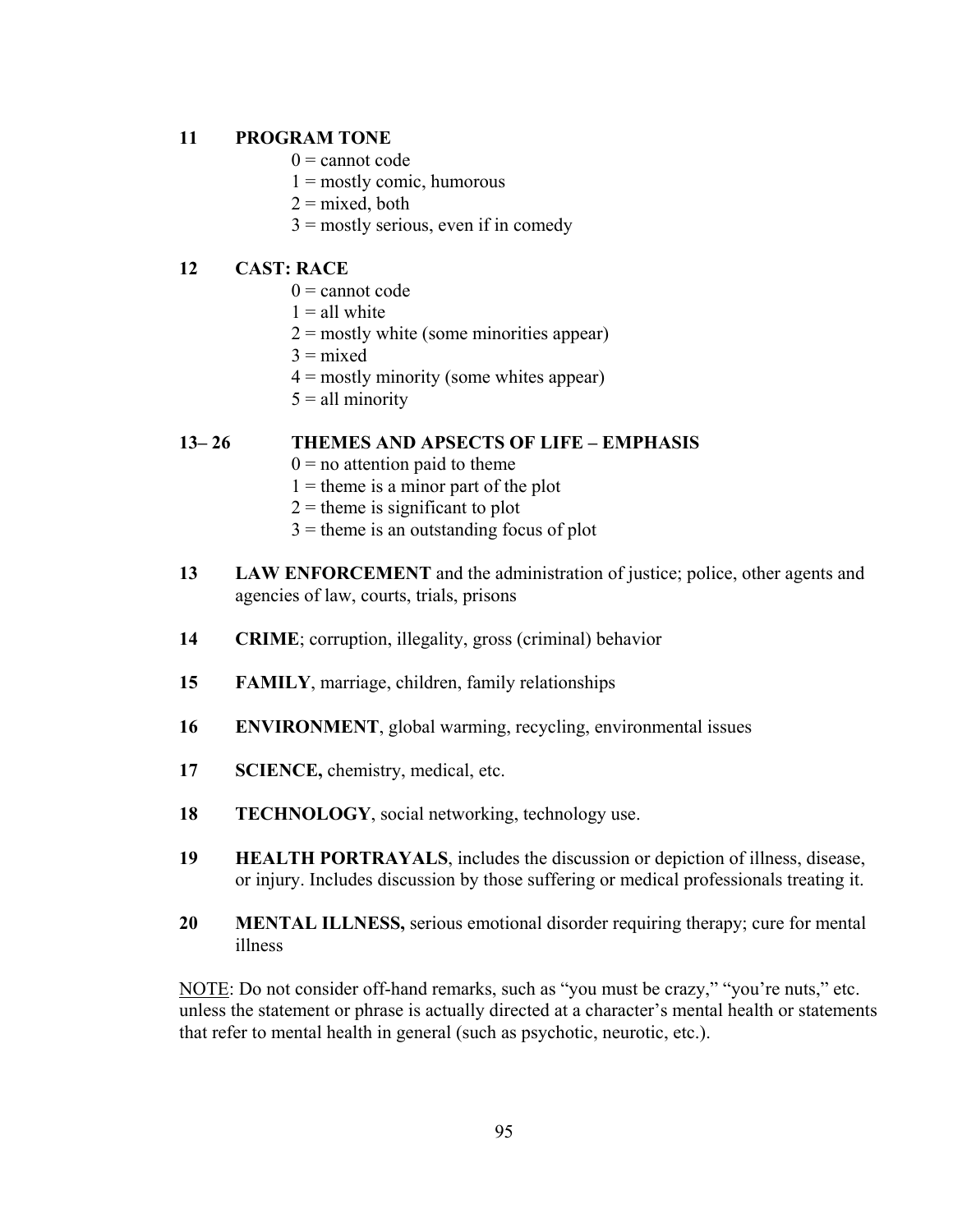**21 PHYSICAL ILLNESS**, injury (bodily wound, gunshot, broken leg, etc.) requiring therapy, treatment, medicine, or cure.

NOTE : minor illnesses or injuries do not count unless some course of treatment is prescribed, taken or considered (ice pack, bandages, aspirin).

- **22 PHYSICAL HANDICAP**, or disability.
- **23 DATING/RELATIONSHIPS**, dating, flirting, discussion about the like.
- **24 FAME**; celebrities, becoming famous, being famous, etc.
- **25 MORALITY**; is there a moral to the story, a lesson to be learned

## **26 LIST ANY ADDITIONAL MAJOR THEMES ON THE DATA SHEET**

- **27 SOCIAL MEDIA USE** (facebook, twitter, blogging, etc.)
	- $0 =$  no social media use
	- $1 =$  infrequent social media use
	- $2$  = frequent social media use

## **28 CELL PHONE USE** (talking, texting)

- $0 =$  no cell phone use
- $1 =$  infrequent cell phone use
- $2$  = frequent cell phone use

## **29 OFFENSIVE/EXPLICIT LANGUAGE**

- $0 =$  no offensive language
- $1 =$  infrequent offensive language
- $2 =$  moderate use of offensive language
- $3$  = frequent use of offensive language

NOTE: Look at characters reactions to see if they are offended by something someone has said. Does not necessarily have to be curse words that are offensive, but any language that seems to reasonably offend another character.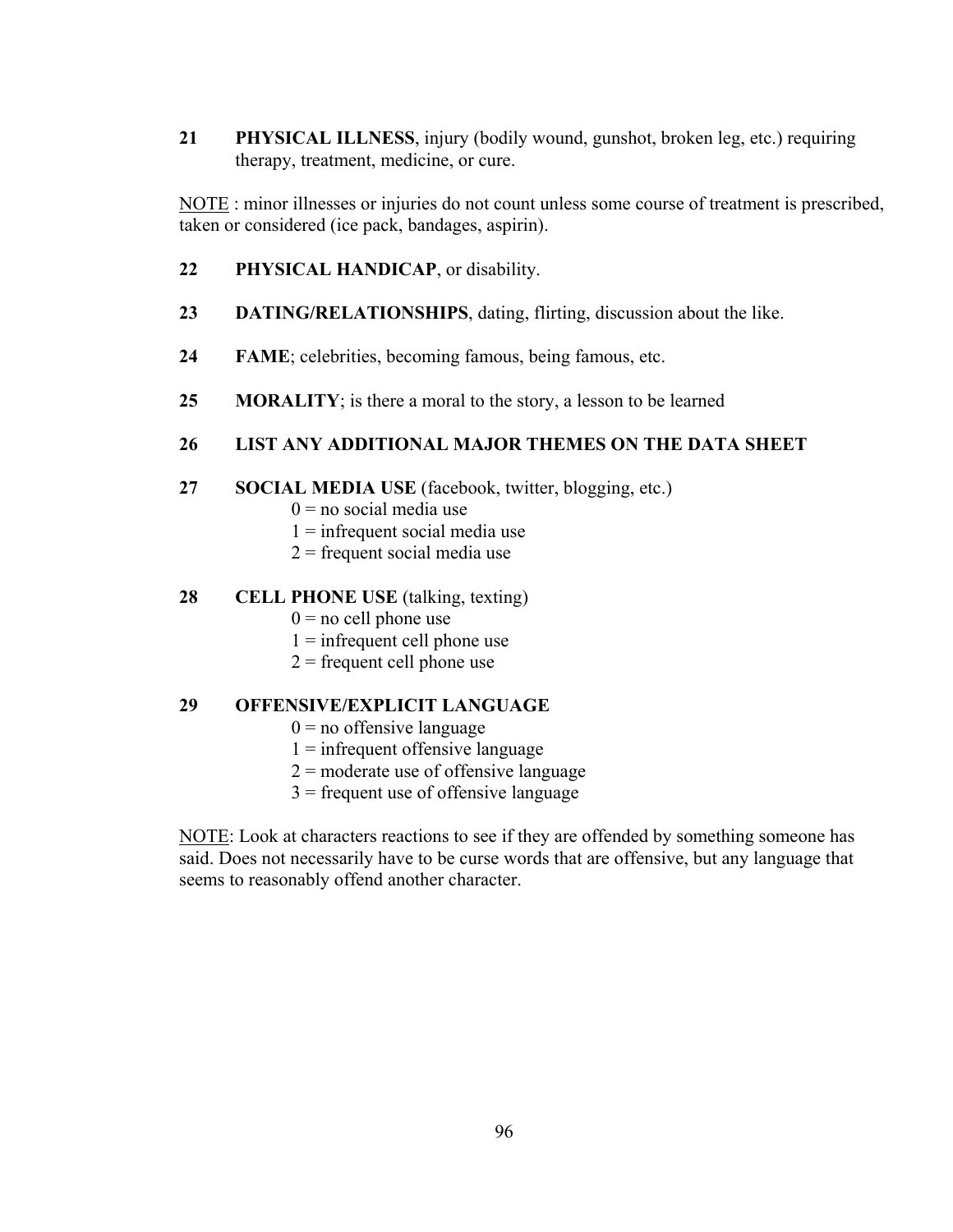- **30 ADULT REFERENCES:** this includes any references made to "adult" life that seem inappropriate for tween-aged children to know about. Ex: "You should have seen it, it was the brawl of the century! It was like boys gone wild!" (Reference to Girls Gone Wild, the adult film series).
	- $0 =$  no adult references made
	- $1 =$  infrequent adult references made
	- $2 =$  moderate use of adult references
	- $3$  = frequent use of adult references
- **31 BULLYING**; actual face to face, cyber bullying, or discussion of bullying,
	- $0$  = none exists
	- $1 =$  face to face, personal, one on one
	- $2 =$  face to face group bullying one person
	- $3 =$  cyber bullying, personal, one on one
	- $4 =$  cyber bullying, group bullying one person
	- $5 =$  both, face to face and cyber bullying. one on one
	- $6 =$  both, face to face and cyber bullying, group bullying one person  $7=$  other

## **SEXUALITY & ROMANTIC INVOLVEMENT**

Adapted from: Silverman, 1978; Tamara de Souza & Sherry, 2006; Kunkel, et al., 2001; Signorielli

Includes the or depiction of kissing, hugging, affectionate touching, flirting, intercourse, suggestive innuendo, dating/relationships, and relationship conflict.

- 1. Each separate instance of a behavior should be recorded.
- 2. Several behaviors occurring simultaneously should each be recorded. (Ex: A woman embraces a man and they kiss. Record as both a hug and a kiss).
- 3. If a codable behavior extends over a long time, the behavior should be noted only once, even if the camera pans away or cuts to another scene and then returns to the same behavior.
- 4. It should be noted that certain contacts are repetitive in nature (tapping someone's shoulder to gain that person's attention). Such activities should be grouped and coded as a single instance.
- 5. Only behaviors romantic in nature should be recorded. Platonic kisses (between a parent and child, for example, unless kiss implies an incest relationship) should not be recorded.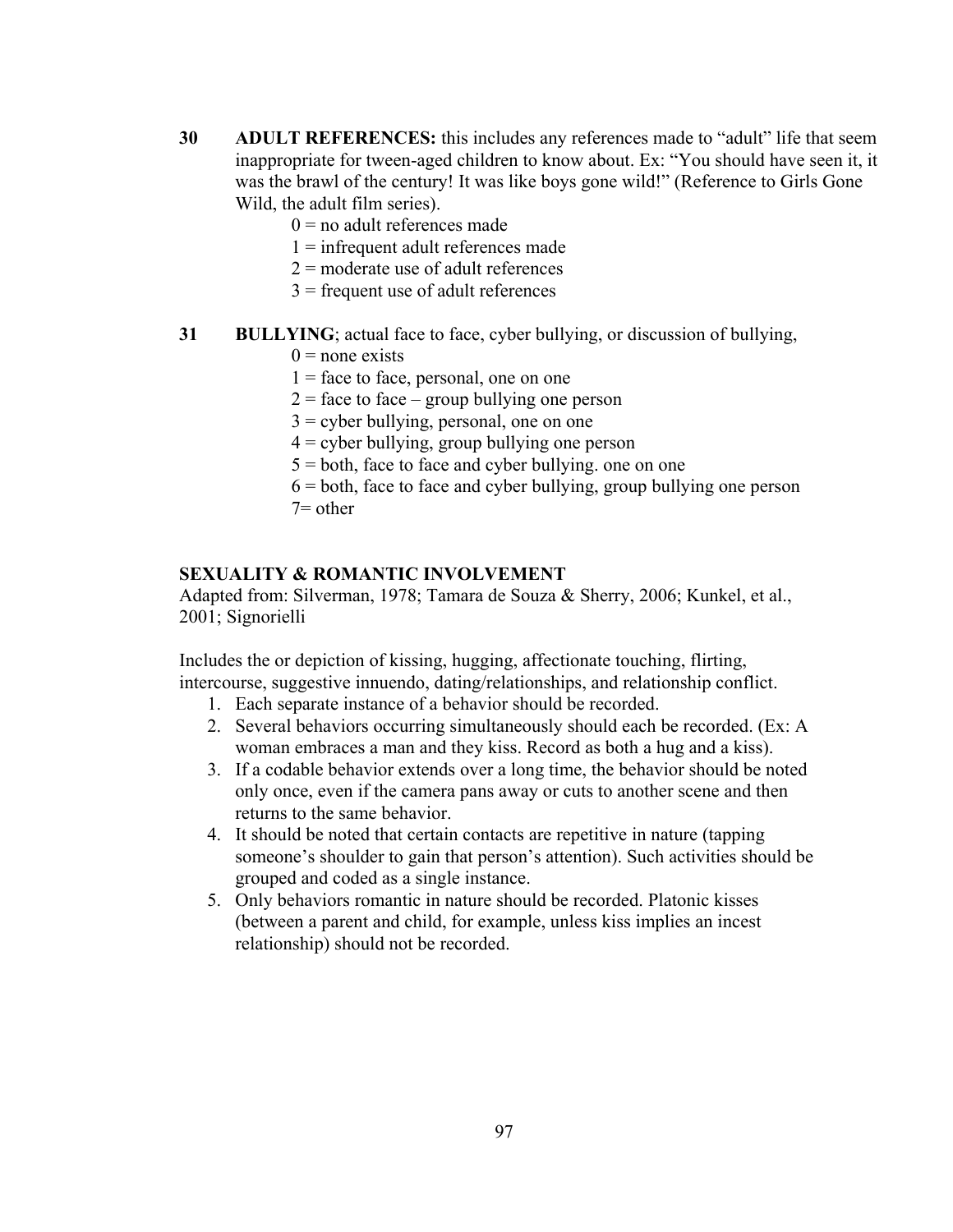**Kiss**: Kissing any part of another person's body, throwing a kiss to another, with or without use of own hand, or kissing an object acting as a representative of an individual (i.e. photograph of a person or an article of clothing habitually worn by the person).

Examples:

- 1. Person kisses own hand and then blows the kiss in the direction of another person.
- 2. Man kisses cheek of his girlfriend, looks at her, then kisses her lips. (2 kisses)
- 3. Man and woman press lips together. (1 kiss)
- 4. Woman kisses photograph of her absent husband.
- 5. Man kisses the hand of a lady.

**Hug**: Encircling another person's body with one's arms and/or drawing that person toward one's own chest region; or doing the same to some article currently representing an absent individual – (e.g., woman hugs photograph of missing husband while repeating his name). Some form of upper torso contact is necessary to the hug so such points of contact as an arm resting across a shoulder or back, a hand lying on a shoulder, neck or chest, or a face touching a chest or face should not be tallied separately if occurring within the broader context of a hug. On the other hand, certain behaviors can occur simultaneously with a hug but not necessarily be components of it (such as a kiss, or massaging the back). These behaviors should be tallied separately. Examples:

- 1. Man and woman embrace each other.
- 2. A man picks up his bride and carries her over the threshold; the female encircles his neck with her arms. (Note: Her chest need not be completely facing his).

**Affectionate Interpersonal Touching**: This category includes other touching not codable under kissing or hugging, which demonstrates positive feelings for another person. Do not code touches under this category just because two people have affection for each other. Ask yourself if there is another function to the touch – such as a person helping an elder person across the street, a doctor touching the face of a patient as he/she looks down their throat, or a person bumping into another person – even if those two are in a relationship. If so, do not code. Touching done out of sympathy or to provide emotional support should be coded here.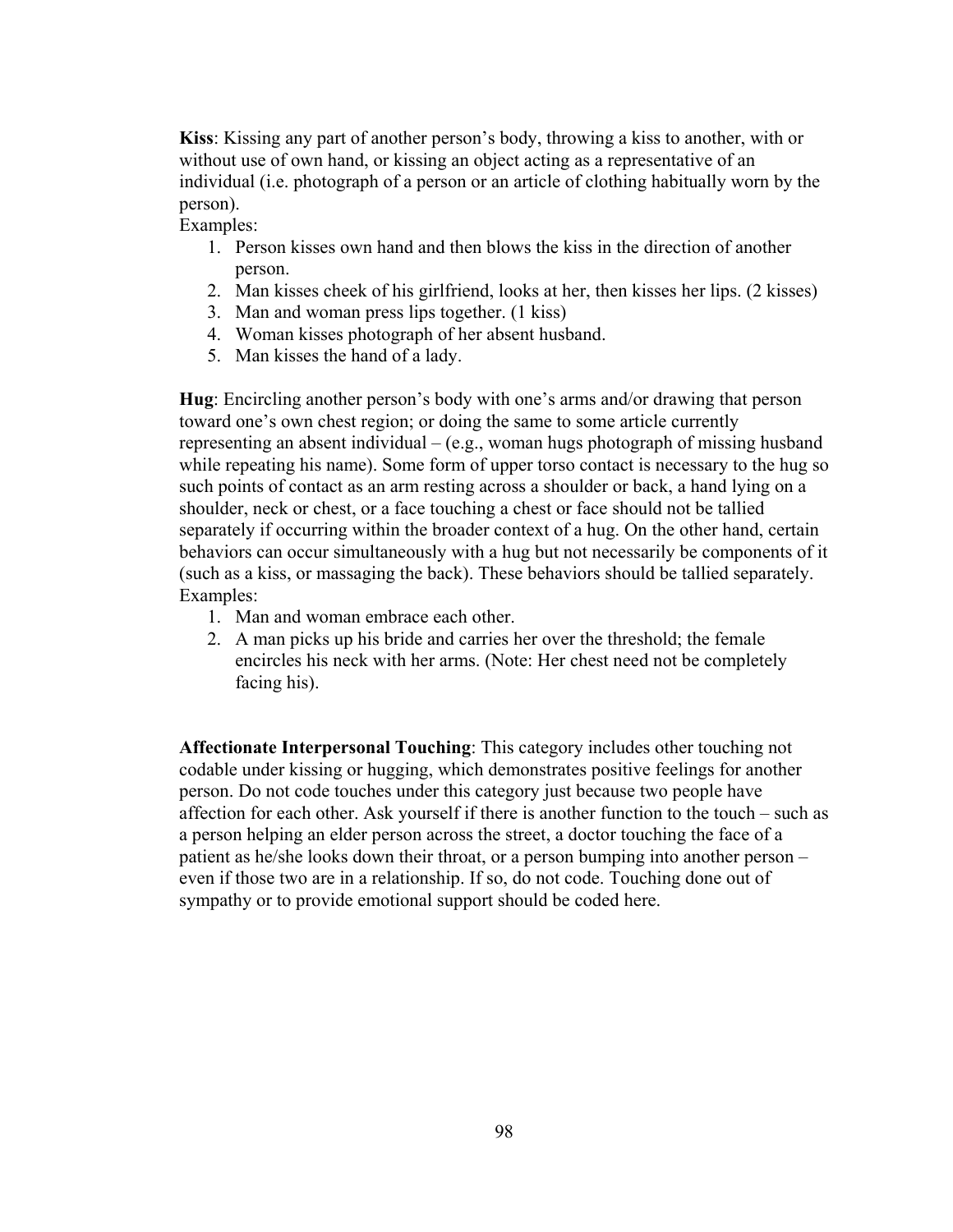Examples:

- 1. A couple walk along with one of each of their arms across the other's back.
- 2. A man caresses an part of his wife's body.
- 3. A man affectionately pinches his date's behind.
- 4. A couple embrace, kiss, and caress one another's back and arms. (Record under hug, kiss, and affectionate interpersonal touching).
- 5. Two people get into a flirtatious tickling match.

**Sexual Innuendo**: This category includes verbal activity signaling sexual interest in another individual. This can range from comments and references to an individual's sexual attractiveness to innuendo about sexual behavior; that is, *indirect* verbal allusion to sexual acts. This category also includes references to characters' physical attractiveness, sexual innuendos, and references to sexual behavior that cannot be coded under specific categories.

Examples:

- 1. "She sure is sexy."
- 2. "He turns me on."
- 3. "He changed my tire and then expected me to be his reward."
- 4. "It's been awhile." (when phrase seems to imply sex or a hookup)

**Sexual Suggestiveness:** This category includes non-verbal activity signaling sexual interest in another individual. This category includes all behavioral signs of attraction to another person, to the person himself/herself (flirt with self in mirror), or to a representation of a person (photograph).

Examples:

- 1. Tongue on lips
- 2. Swaying of hips
- 3. Head and shoulder flirtation movements sexual in nature
- 4. Beckoning seductively
- 5. Touching oneself suggestively
- 6. Touching partner suggestively
- 7. A sexy walk meant to get the attention of another character.

**Flirting:** This category includes verbal and non-verbal flirtatious behavior, that signals attraction to or interest in another individual; flirting that does not include sexual innuendo or sexual suggestiveness.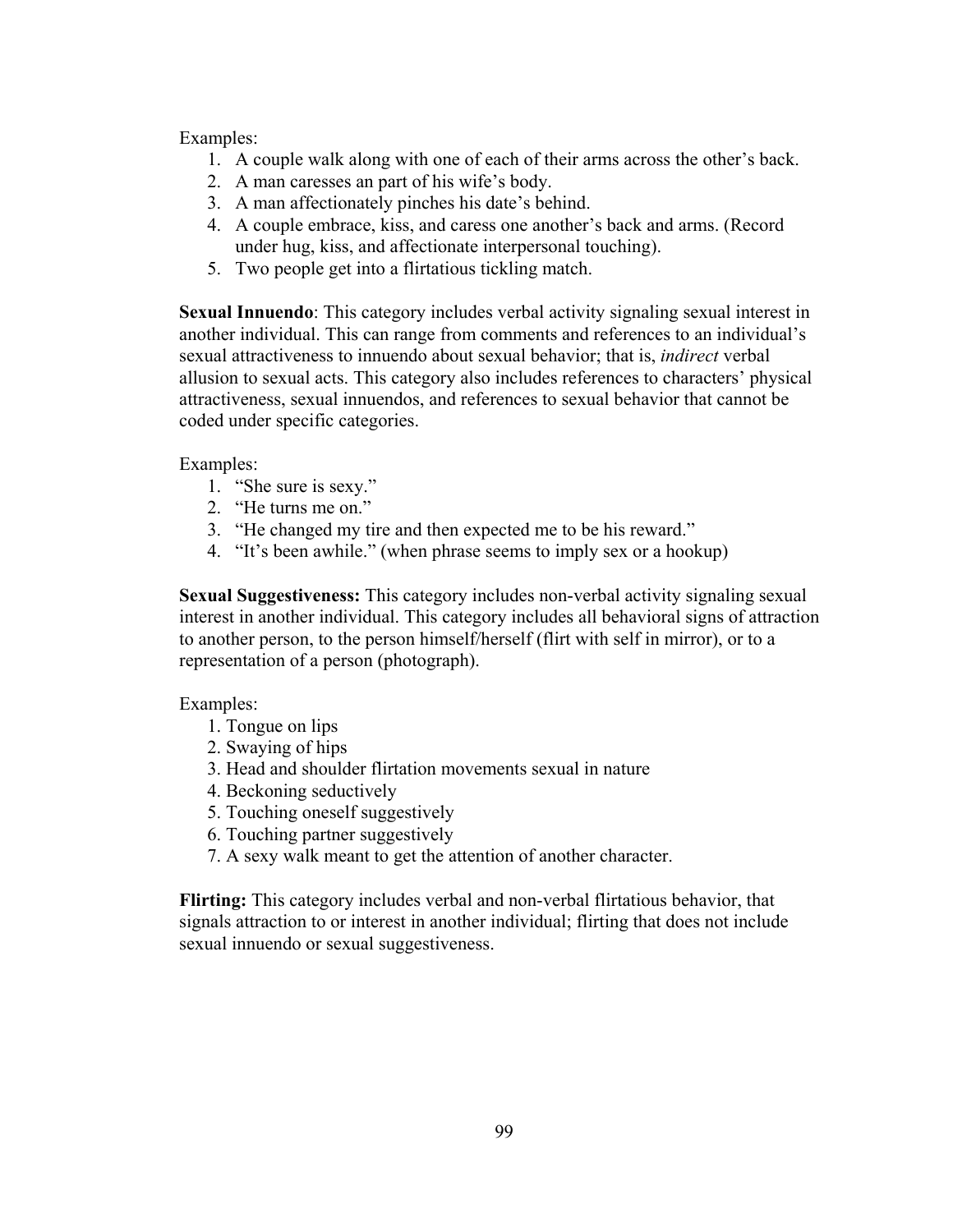- 1. Batting eyelashes, winking
- 2. Lip puckering
- 3. Head and shoulder flirtation movement not sexual in nature
- 4. "You are so cute!"

**Homosexuality:** Involved both implicit sex (sexual innuendoes and physical suggestiveness) and explicit sex (kissing, heavy kissing, sexual embraces and hugs, sexual caressing or touching, sexual intercourse). Do not code non-intimate touching (nonsexual greetings and chaste farewell/hello kisses).

**Homosexual References:** Mention of homosexuality. Are characters openly presented as homosexual/lesbian and/or having a homosexual/lesbian relationship?

**Implied Heterosexual Intercourse**: Portrayals of sexual intercourse between opposite sex partners. Such direct portrayals are unlikely to be seen on tween television programs; however, scenes in which it is unambiguously implied that intercourse has just or will take place are to be coded in this category.

**Sexual Risks or Responsibilities:** Does the program include any mention or depiction of sexual risks or responsibilities? This refers to such concerns as unwanted pregnancy or sexually transmitted diseases, using protection, or mention or depiction of abstinence or waiting for sex.

**Dating/Romantic Relationships:** Does the program include depictions of two people dating, or two people involved in a romantic relationship?

**Conflict Present:** Portrayal of romantic relationship conflict. This can be conceptualized as those social interactions of two people in a relationship who hold incompatible goals and interference from each other in achieving these goals. Conflict may be overt or covert and have minimal impact on the people involved.

**32 KISS** 

 $0 = no$  $99$  = cannot code  $=$  if yes, number of instances

#### **33 HUG**

 $0 = no$  $99$  = cannot code  $=$  if yes, number of instances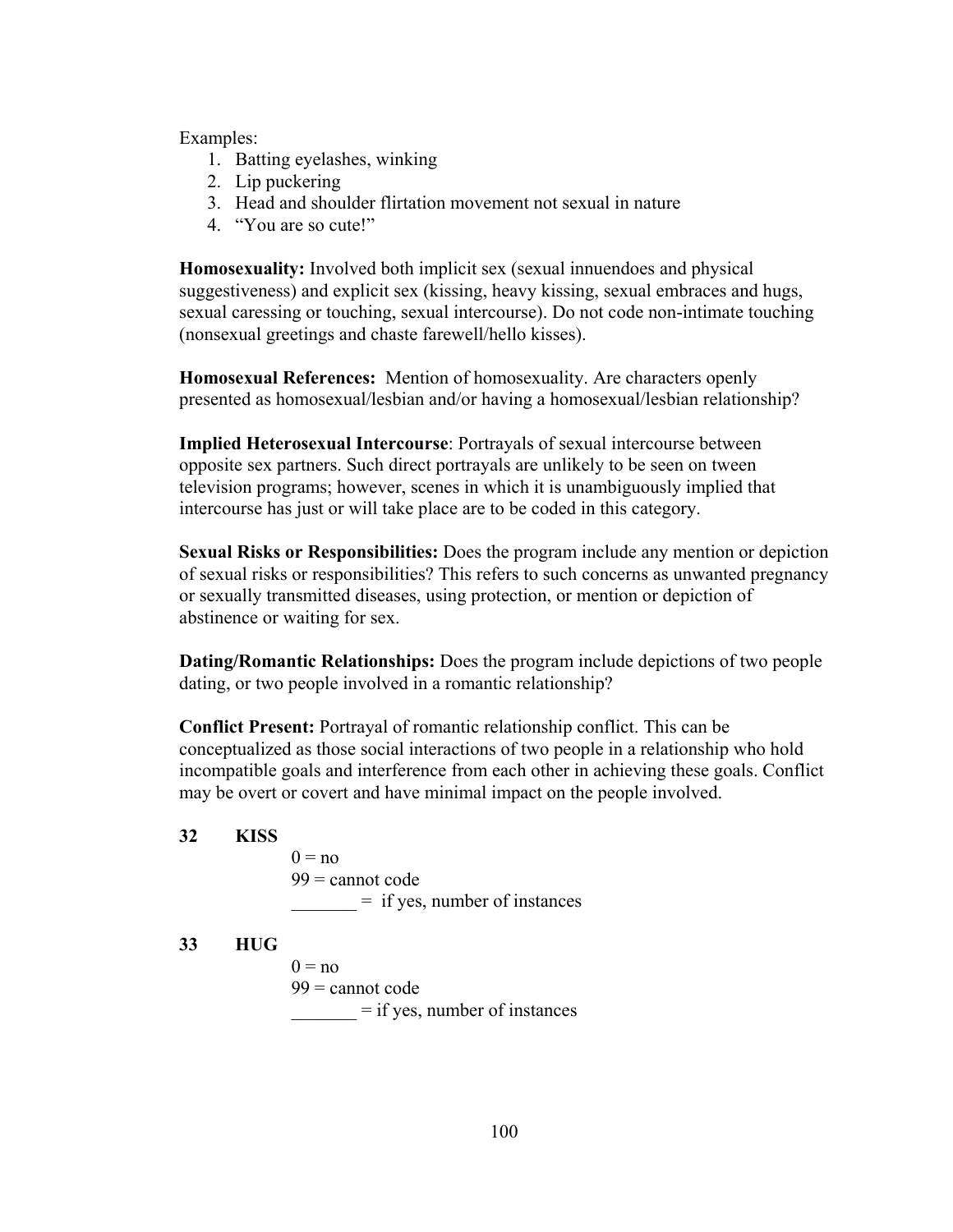### **34 INTERPERSONAL AFFECTIONATE TOUCHING**

 $0 = no$ 

 $99$  = cannot code

 $\frac{1}{\sqrt{1 - \frac{1}{\sqrt{1 - \frac{1}{\sqrt{1 - \frac{1}{\sqrt{1 - \frac{1}{\sqrt{1 - \frac{1}{\sqrt{1 - \frac{1}{\sqrt{1 - \frac{1}{\sqrt{1 - \frac{1}{\sqrt{1 - \frac{1}{\sqrt{1 - \frac{1}{\sqrt{1 - \frac{1}{\sqrt{1 - \frac{1}{\sqrt{1 - \frac{1}{\sqrt{1 - \frac{1}{\sqrt{1 - \frac{1}{\sqrt{1 - \frac{1}{\sqrt{1 - \frac{1}{\sqrt{1 - \frac{1}{\sqrt{1 - \frac{1}{\sqrt{1 - \frac{1}{\sqrt{1 - \frac{1}{\sqrt{1 -$ 

#### **35 SEXUAL INNUENDO**

 $0 = no$ 

99 = cannot code

 $=$  if yes, number of instances

#### **36 SEXUAL SUGGESTIVENESS**

 $0 = no$ 

 $99$  = cannot code

 $=$  if yes, number of instances

### **37 FLIRTING**

 $0 = no$ 

99 = cannot code

 $\frac{\ }{\ }$  = if yes, number o

#### **38 HOMOSEXUALITY**

 $0 = no$ 

#### $1 = yes$

 $9$  = cannot code

#### **39 HOMOSEXUAL REFERENCES**

- $0 = no$
- $9$  = cannot code

 $=$  if yes, number of instances

#### **40 HUMOROUS REFERENCES TO HOMOSEXUALS**

 $0 = no$ 

 $9$  = cannot code

 $\frac{1}{\sqrt{1 - \frac{1}{\sqrt{1 - \frac{1}{\sqrt{1 - \frac{1}{\sqrt{1 - \frac{1}{\sqrt{1 - \frac{1}{\sqrt{1 - \frac{1}{\sqrt{1 - \frac{1}{\sqrt{1 - \frac{1}{\sqrt{1 - \frac{1}{\sqrt{1 - \frac{1}{\sqrt{1 - \frac{1}{\sqrt{1 - \frac{1}{\sqrt{1 - \frac{1}{\sqrt{1 - \frac{1}{\sqrt{1 - \frac{1}{\sqrt{1 - \frac{1}{\sqrt{1 - \frac{1}{\sqrt{1 - \frac{1}{\sqrt{1 - \frac{1}{\sqrt{1 - \frac{1}{\sqrt{1 - \frac{1}{\sqrt{1 -$ 

#### **41 HETEROSEXUAL INTERCOURSE**

 $0 = no$ 

 $9 =$  cannot code

 $\frac{1}{\sqrt{1 - \frac{1}{\sqrt{1 - \frac{1}{\sqrt{1 - \frac{1}{\sqrt{1 - \frac{1}{\sqrt{1 - \frac{1}{\sqrt{1 - \frac{1}{\sqrt{1 - \frac{1}{\sqrt{1 - \frac{1}{\sqrt{1 - \frac{1}{\sqrt{1 - \frac{1}{\sqrt{1 - \frac{1}{\sqrt{1 - \frac{1}{\sqrt{1 - \frac{1}{\sqrt{1 - \frac{1}{\sqrt{1 - \frac{1}{\sqrt{1 - \frac{1}{\sqrt{1 - \frac{1}{\sqrt{1 - \frac{1}{\sqrt{1 - \frac{1}{\sqrt{1 - \frac{1}{\sqrt{1 - \frac{1}{\sqrt{1 -$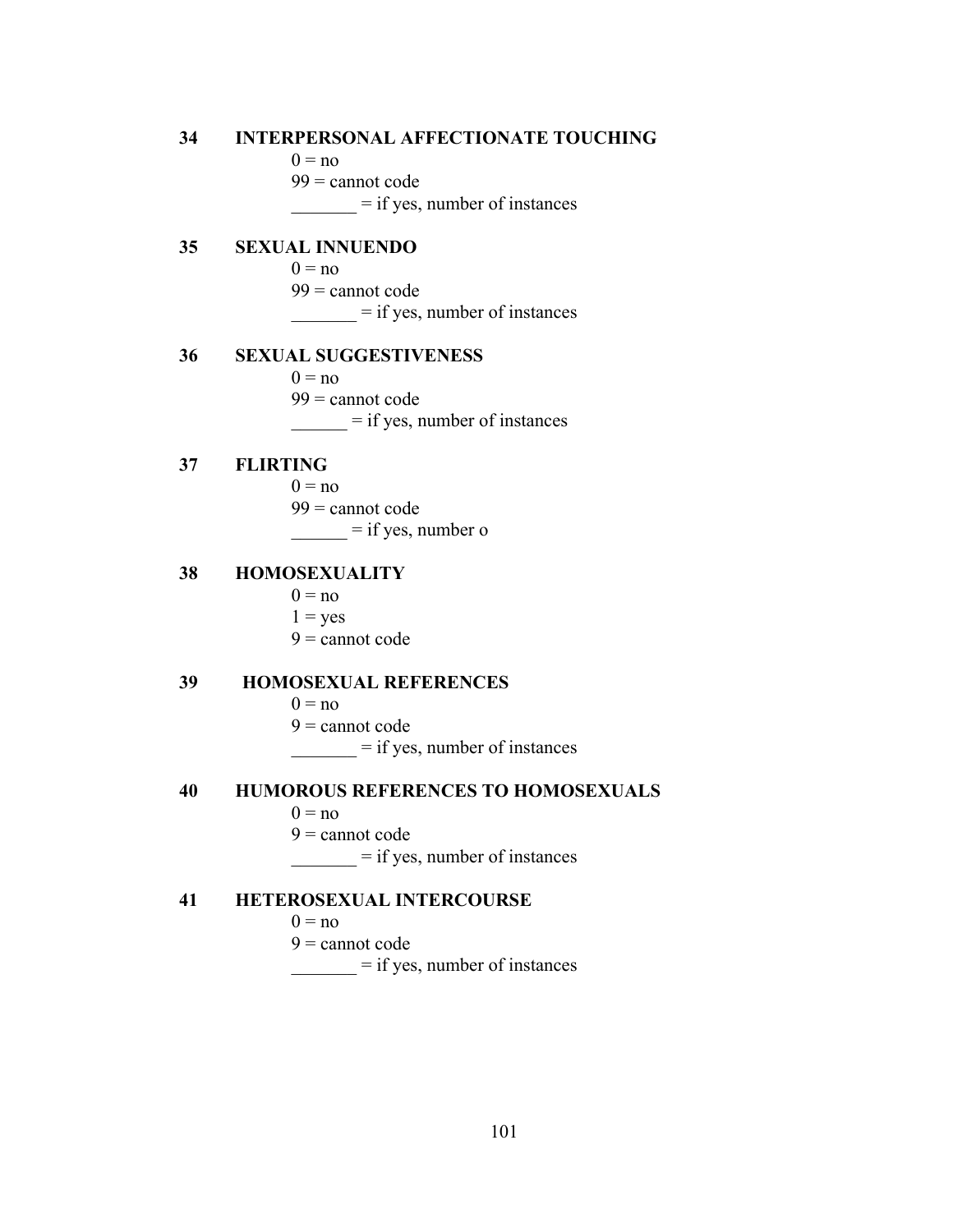#### **42 SEXUAL RISKS OR RESPONSIBILITIES**

- $0 = no$
- $9 =$  cannot code

 $=$  if yes, number of instances

#### **43 DATING/ROMANTIC RELATIONSHIPS**

- $0 = no$
- $1 = yes$
- 99 = cannot code
	- \_\_\_\_\_\_\_ = number of dating or relationship situations

### **44 CONFLICT PRESENT** – conflict in a romantic relationship

- $0 =$  no relationships
- $1 = no$  conflict
- $2 = ves$

 $99$  = cannot code

#### **VIOLENCE**

The overt expression of physical force (with or without a weapon, against self or other) compelling action against one's will on pain of being hurt or killed, or actually hurting or killing. It must be plausible and credible; no idle threats, verbal abuse, or gestures with no credible violent consequence. May be intentional or accidental; violent accidents, catastrophes, and acts of nature are included.

#### **45 SERIOUSNESS (**or potential seriousness) **OF VIOLENCE,** regardless of style or format

- $0 = no$  violence
- $1 =$  strictly humorous, comical
- $2 =$  partly humorous; ambivalent
- $3 =$  mostly real, serious violence, even if in cartoon or comedy

#### **46 SIGNIFICANCE OF VIOLENCE** to the plot and main characters

- $0 = no$  violence
- $1 =$ some violence, incidental to plot
- 2 = violence is significant to plot, it matters considerably for story and major characters
- 3 = violence is the major outstanding feature or climax, highlight, or resolution of the plot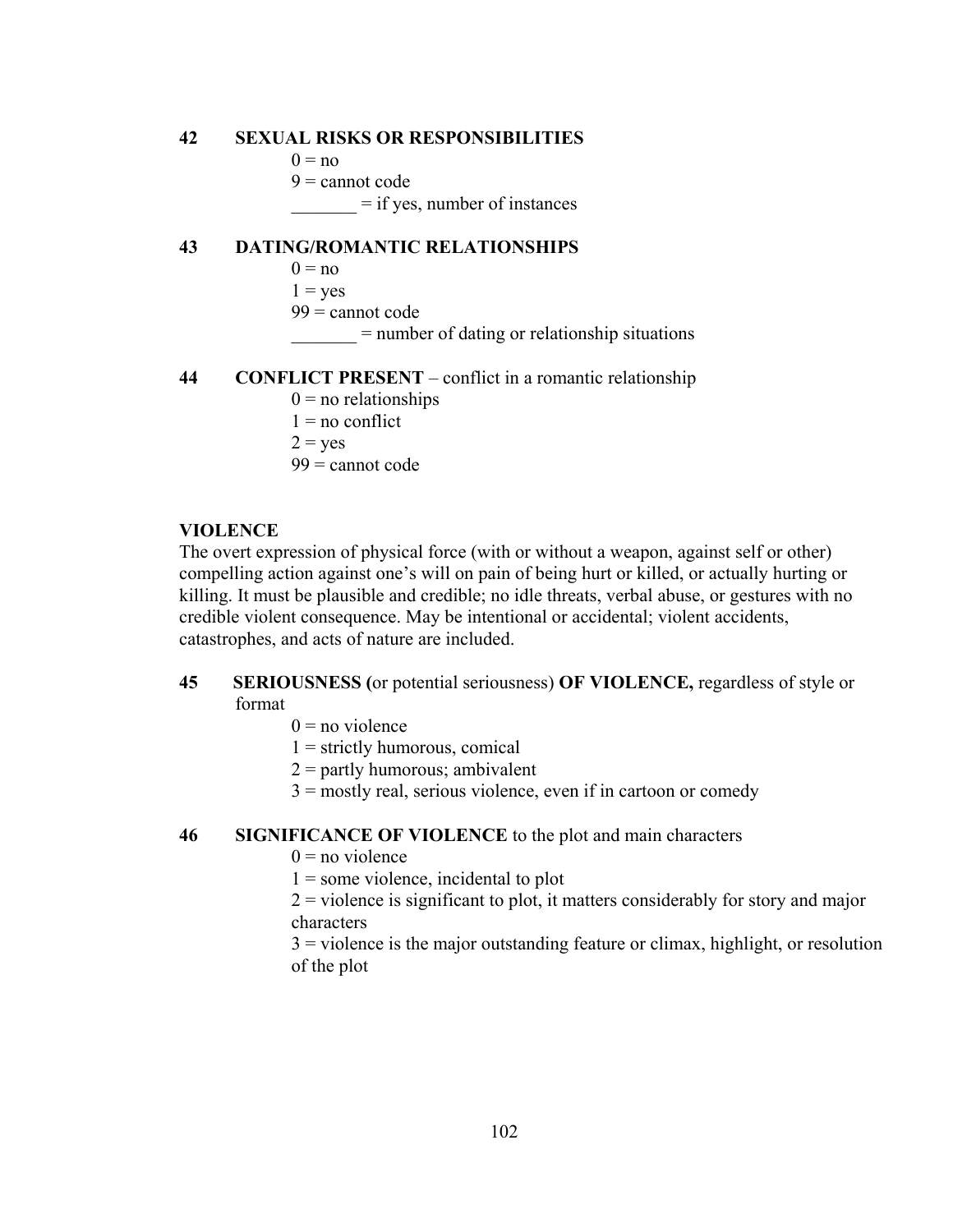#### **47 PHYSICAL CONSEQUENCES OF VIOLENCE**

- $0 = no$  violence
- $1 = no$  consequences presented
- $2 =$  consequences, minimal focus
- 3 = consequences, moderate focus
- $4$  = consequences, serious focus
- **48 IMMORAL VIOLENCE:** Violence clearly and explicitly intended, within the story, to be seen as destructive, negative, evil.
	- $0 = no$  violence
	- $1$  = no immoral violence
	- 2 = some immoral violence, incidental
	- $3 =$  significant immoral violence
	- $4$  = violence is totally immoral
- **49 NUMBER OF VIOLENT ACTIONS** fully describe and count the number of separate violent actions

**NOTE: A VIOLENT ACTION** is a scene of some violence confined to the same agents. Even if the scene is interrupted by a flashback, etc., as long as it continues in "real time" it is the same act. However, if new agent(s) enter the scene it becomes another act.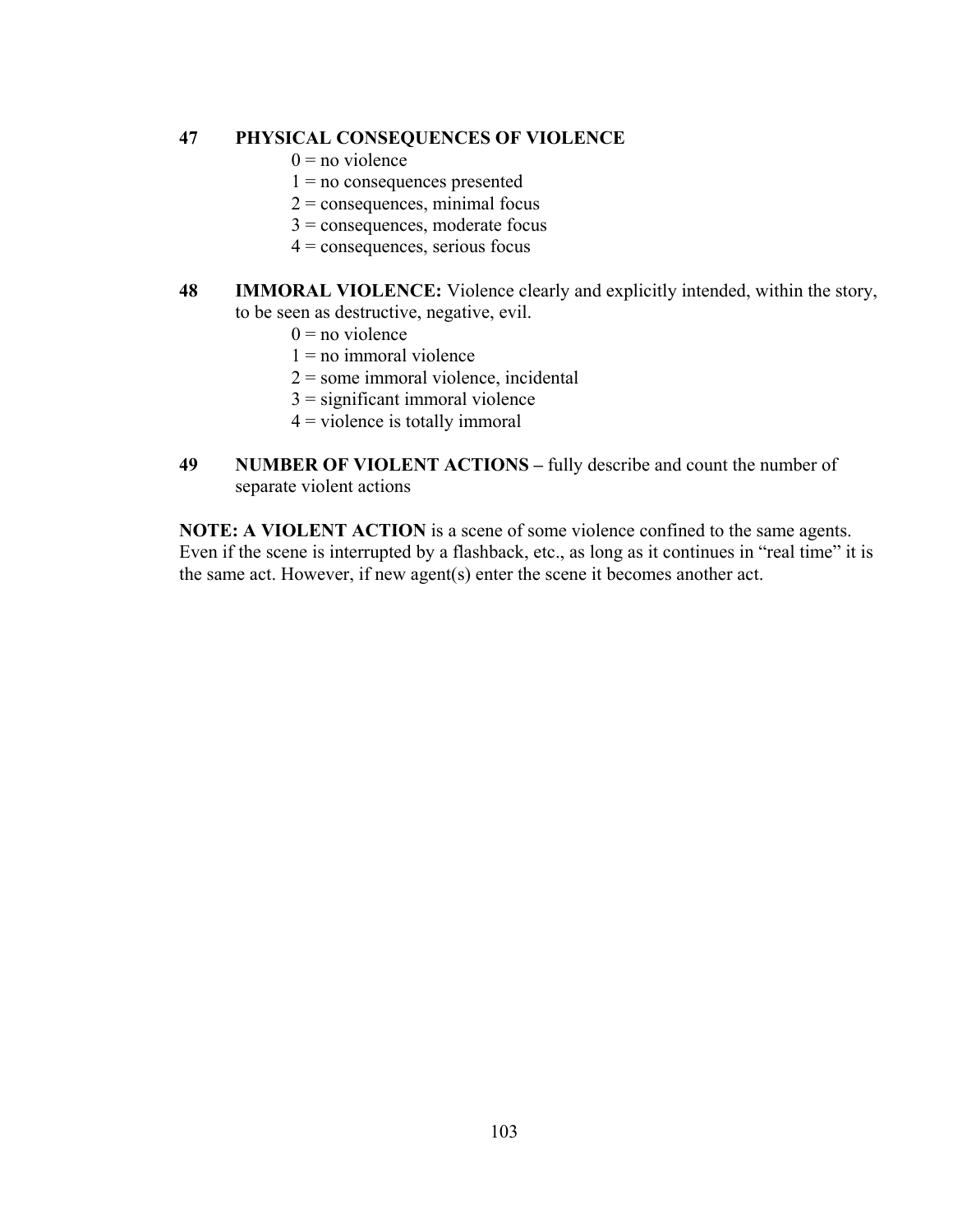# **Appendix B**

# **RECORDING INSTRUMENT – CHARACTERS**

Analyze all characters who play leading roles representing the principal types essential to the story and those in essential supporting roles.

Write in the character's full name and/or anything that may help identify the character without a proper name.

Describe the character's occupation as precisely as possible. Avoid overly broad labels, e.g. driver, clerk.

- **1 PROGRAM ID NUMBER**
- **2 CHARACTER ID NUMBER (leave blank for now)**
- **3 CODER ID NUMBER**
- **4 DATE ORIGINALLY AIRED**
- **5 SEASON**
- **6 EPISODE**
- **7 NETWORK** 
	- 1 = Disney Channel
	- 2 = Disney XD
	- 3 = Nickelodeon
	- 4 = Cartoon Network

## **8 TV PARENTAL GUIDELINES**

- $0 = not$  rated
- 1 = TVG (general audience)
- 2 = TVPG (parental guidance suggested)
- 3 = TV14 (parents strongly cautioned)
- 4 = TVM (mature audiences only)
- 5 = TVY (all children)
- 6 = TVY7 (older children)
- 7 = TV-Y7-FV (children fantasy violence)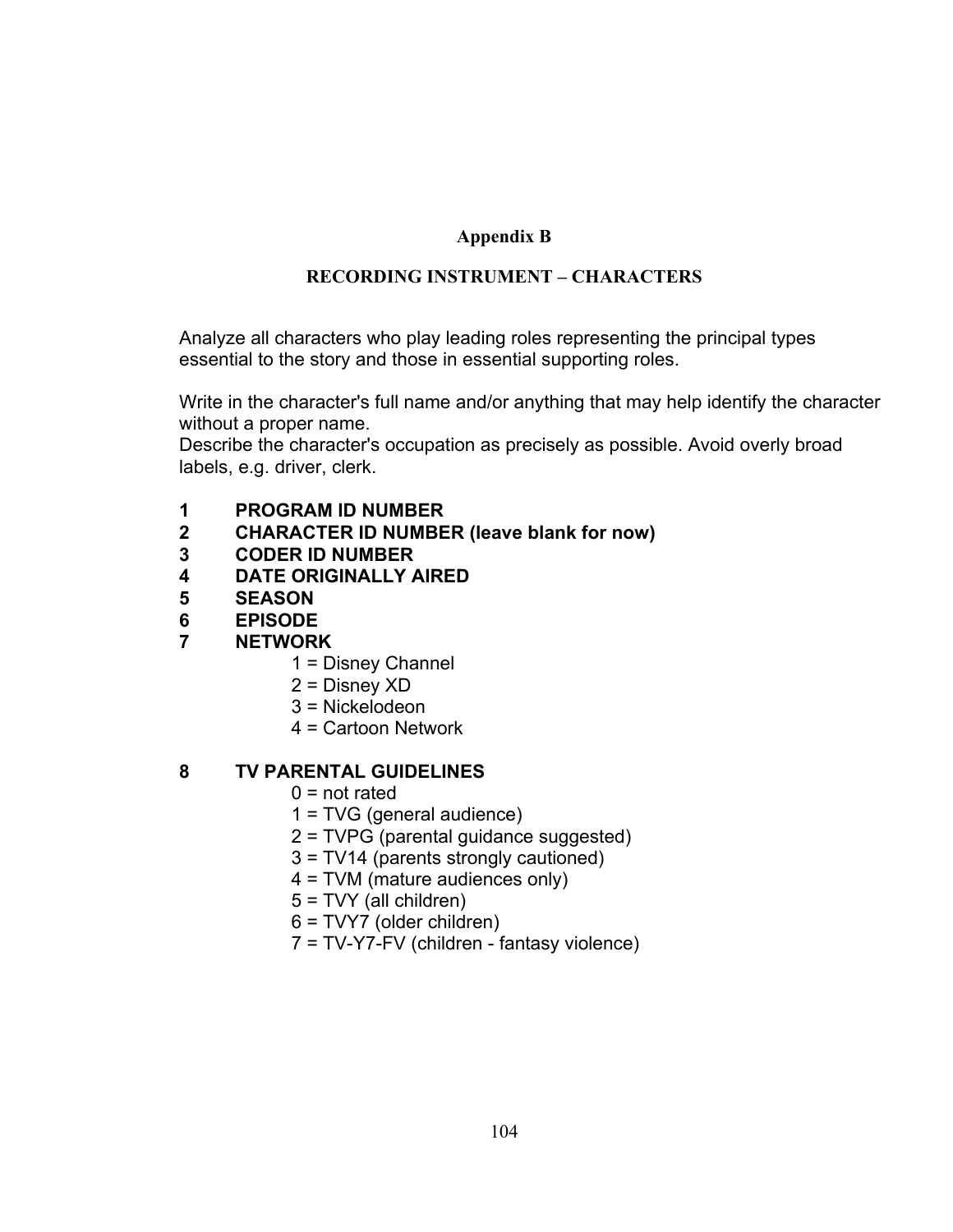## **9 FORMAT**

- 0 = cannot code
- $1 =$  cartoon
- $2 = TV$  play
- $3 = other$

## **10 GENRE**

- 0 = cannot code
- $1 =$  crime
- 2 = action adventure
- $3 = \text{drama}$
- 4 = science fiction/horror
- 5 = situation comedy
- 6 = comedy, not sitcom or variety skits
- $7$  = reality
- $8 =$  other

## **11 PROGRAM TYPE**

- 0 = cannot code
- 1 = chase and pratfall (eg.Road Runner)
- 2 = continuing adventure (eg. Turtles)
- 3 = teachy-preachy (eg. Veggie Tales)
- 4 = teen scene (eg Hannah Montannah)

### **12 PROGRAM TONE**

- 0 = cannot code
- 1 = mostly comic, humorous
- $2 =$  mixed, both
- 3 = mostly serious, even if in comedy

### **13 CAST: RACE**

- 0 = cannot code
- $1$  = all white
- 2 = mostly white (some minorities appear)
- 3 = mixed
- 4 = mostly minority (some whites appear)
- 5 = all minority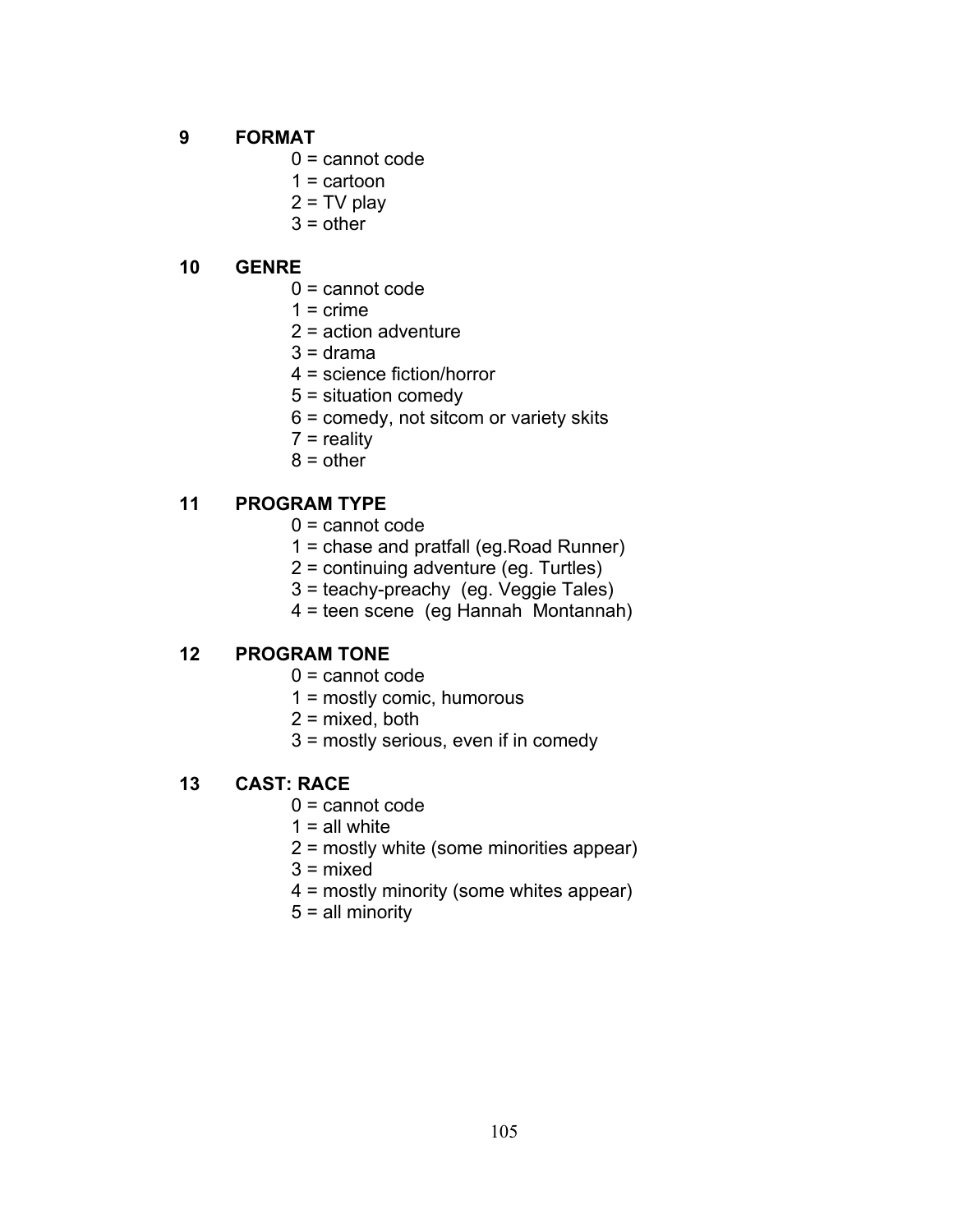### **CHARACTER DESCRIPTIVES**

- **14 SEX**
- $0 =$  cannot code
- $1 = male$
- $2 =$  female

#### **15 HUMANITY**

- 0 = cannot code
- $1 =$ human
- 2 = animal, human-like
- $3 =$ animal
- 4 = machine, robot human like
- 5 = machine, robot
- $6 = other$

### **16 RACE OF CHARACTER**

- $0 =$  cannot code
- $1 =$  white
- $2 = **black**$
- $3$  = Asian
- 4 = Native American
- 5 = Hispanic Latino
- $6 = other$
- **17 CHRONOLOGICAL AGE** (Record chronological age as known or estimated-- 01 to 98, cannot code = 99)

#### **18 SOCIAL AGE**

- 0 = cannot code
- $1 =$  child (birth to 7)
- $2 =$  tween  $(8 \text{ to } 12)$
- $3$  = early adolescent  $(13$  to 15)
- $4$  = late adolescent (16 to 19)
- 5 = young adult (few or no family responsibilities; can be from late teens to mid-thirties
- 6 = settled adult (family, established career)
- 7 = elderly, old
- **19 GRADE IN SCHOOL (**Record as 01 12, 99 for cannot code/not in school)  **\_\_\_\_\_\_\_\_\_\_\_ (**ESTIMATE**)**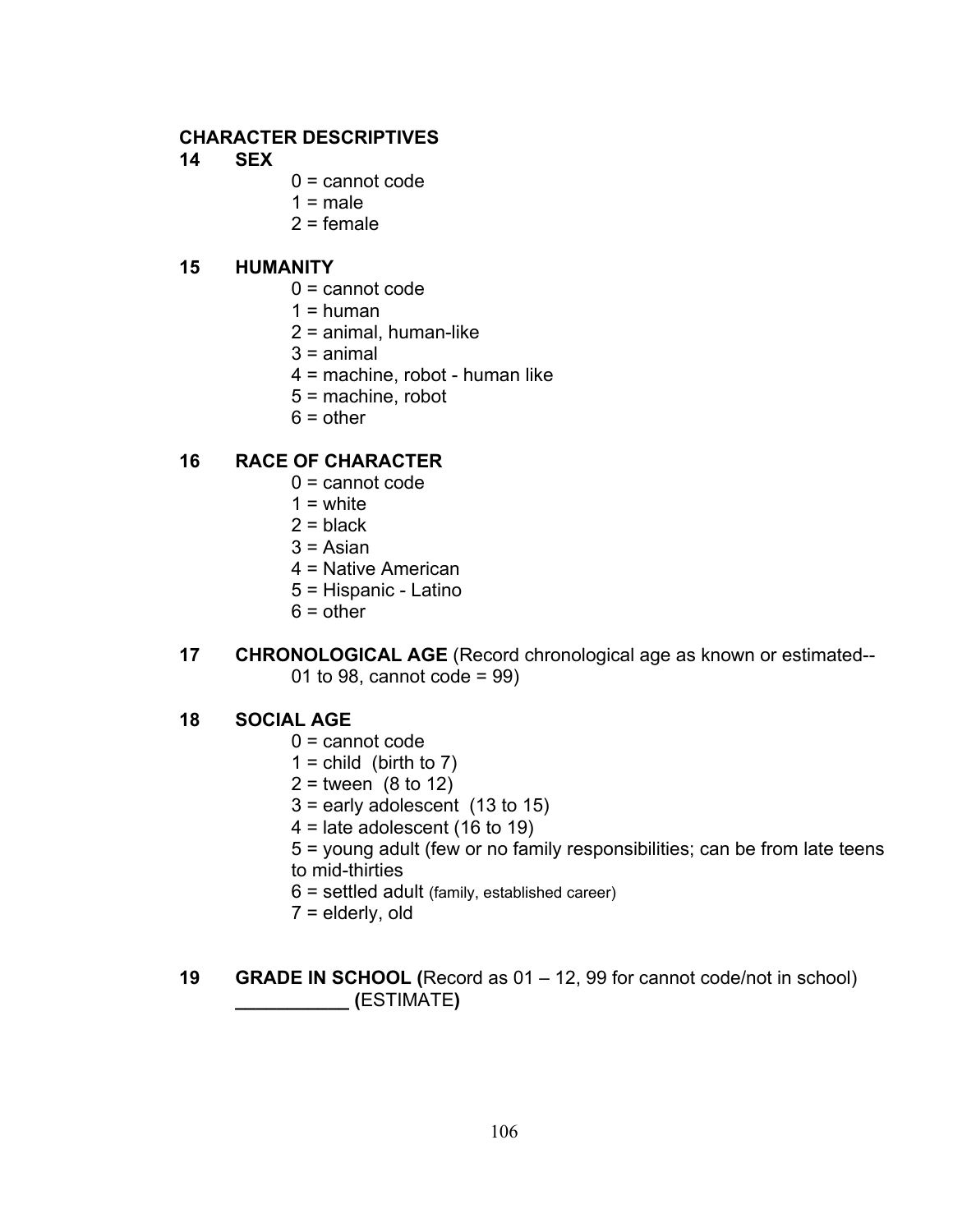# **20 LEVEL OF EDUCATION (**code highest degree)

- 0 = cannot code
- 1 = some grade school (grades k-5)
- 2 = some middle school (grades 6-8)
- 3 = some high school (grades 9-12)
- 4 = high school completed
- 5 = some college
- 6 = college degree

### **21 HAIR COLOR**

- $0 =$  cannot code
- $1 =$  blonde
- $2 = red/auburn$
- 3 = light brown
- $4 =$  brown
- $5 =$  black
- $6 =$  bald balding
- $7 = \text{grey}$
- $8 = other$

#### **22 BODY WEIGHT**

- 0 = cannot code
- $1 = thin$
- 2 = toned/fit/average
- 3 = slightly overweight
- $4$  = very overweight obese
- **23 BODY ATTRACTIVENESS:** In relation to the ideal in bodily appearance. Includes but not limited to legs, butt, hips, stomach/abdomen, chest, shoulders, muscle tone and thighs.
	- 0 = cannot code
	- 1 = not very attractive
	- 2 = average, typical attractiveness
	- 3 = very attractive
- **24 FACIAL ATTRACTIVENESS**: In relation to the ideal in facial appearance. Includes but not limited to mouth, smile, nose, cheeks, teeth, eyes, expression, ears, complexion, and makeup.
	- 0 = cannot code
	- 1 = not very attractive
	- 2 = average, typical attractiveness
	- 3 = very attractive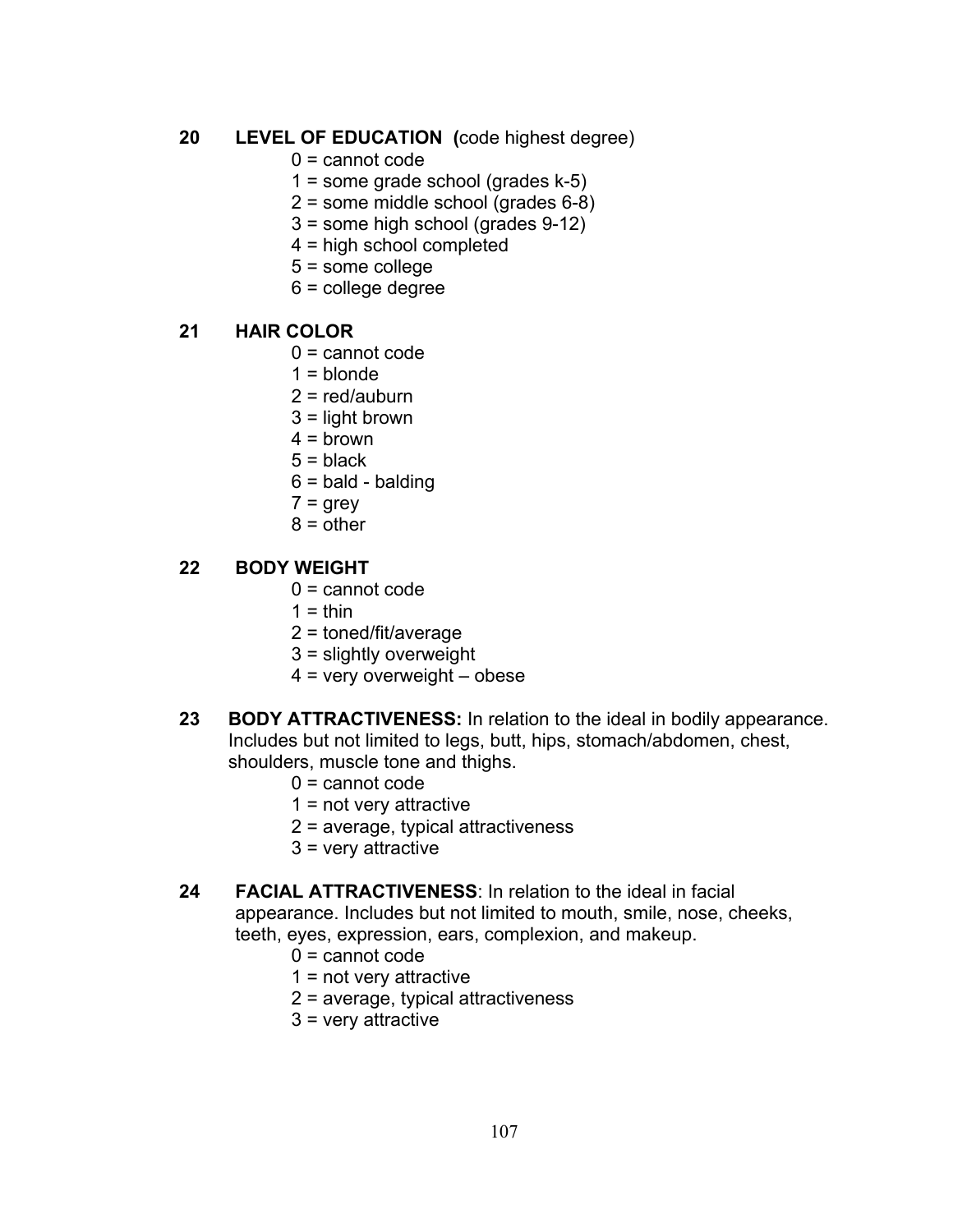### **25 PROVOCATIVE CLOTHING** (sexy, revealing, etc.)

- 0 = character does not appear in provocative clothing
- 1 = occasionally appears in somewhat provocative clothing
- 2 = occasionally appears in very provocative clothing
- 3 = frequently appears in somewhat provocative
- 4 = frequently appears in very provocative clothing

## **26 ROLE OF THE CHARACTER**

- $0 =$  cannot code
- 1 = mostly light, comic
- 2 = neither light nor serious, mixed, unclear
- 3 = mostly serious

### **27 CHARACTER TYPE**

- 0 = cannot code
- 1 = "good" protagonist, hero type
- $2 =$  mixed
- 3 = "bad" antagonist, villain type

### **28 ADVICE**

- $0 =$  cannot code
- 1 = asks for advice
- 2 = gives advice
- $3 =$  both
- $4$  = neither

#### **29 ACADEMIC INTELLIGENCE** (book smarts)

- $0 =$  cannot code
- 1 = below average intelligence
- 2 = average intelligence
- 3 = highly intelligent

#### **30 PRACTICAL INTELLIGENCE** (street smarts)

- 0 = cannot code
- 1 = below average intelligence
- 2 = average intelligence
- 3 = highly intelligent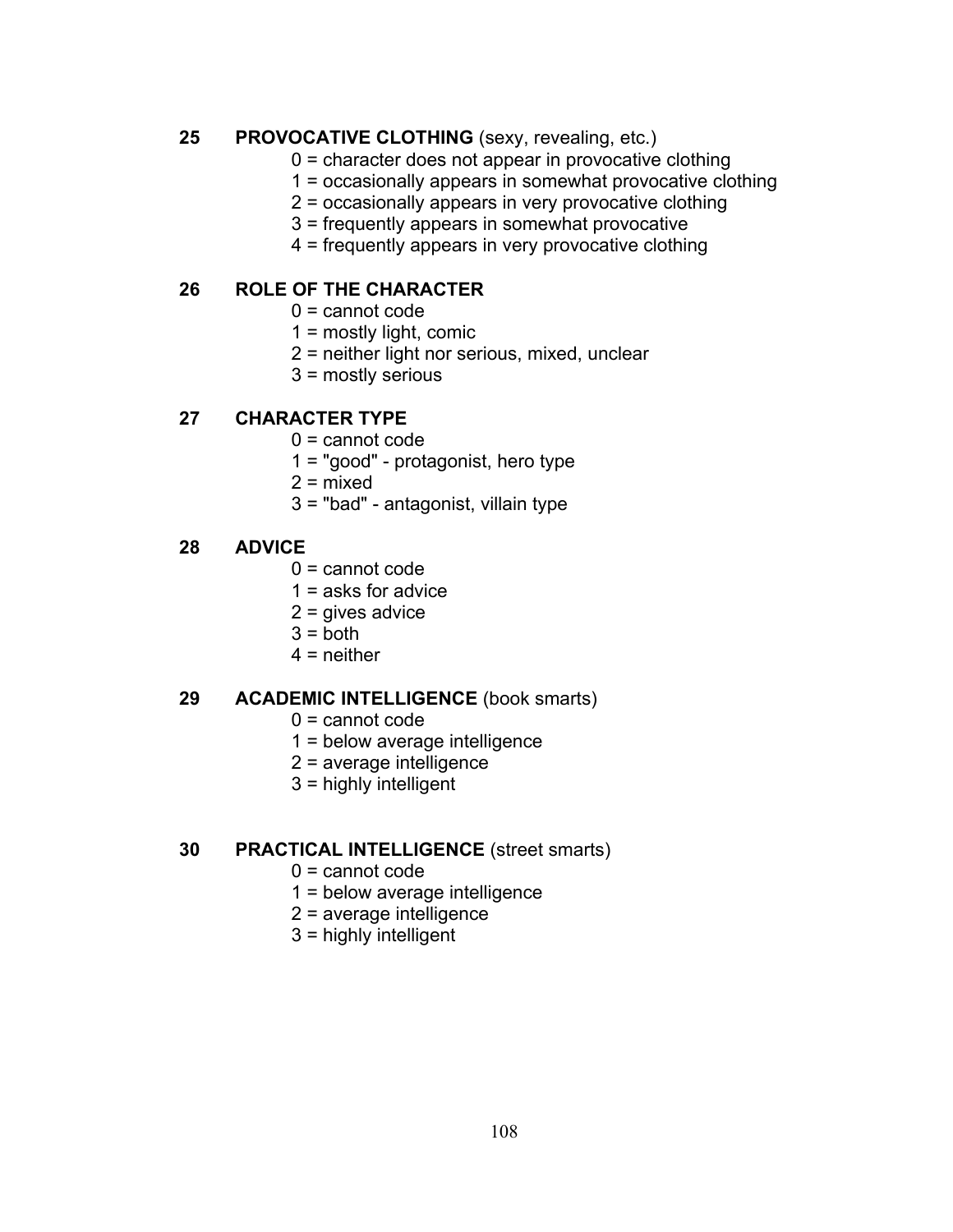## **SEXUALITY & ROMANTIC INVOLVEMENT**

(Adapted from: Silverman, 1978; Tamara de Souza & Sherry, 2006; Kunkel, et al., 2001; Signorielli)

Includes the or depiction of kissing, hugging, affectionate touching, flirting, intercourse, suggestive innuendo, dating/relationships, and relationship conflict.

- 1. Each separate instance of a behavior should be recorded.
- 2. Several behaviors occurring simultaneously should each be recorded. (Ex: A woman embraces a man and they kiss. Record as both a hug and a kiss).
- 3. If a codable behavior extends over a long time, the behavior should be noted only once, even if the camera pans away or cuts to another scene and then returns to the same behavior.
- 4. It should be noted that certain contacts are repetitive in nature (tapping someone's shoulder to gain that person's attention). Such activities should be grouped and coded as a single instance.
- 5. Only behaviors/communication romantic in nature should be recorded. Platonic kisses (between a parent and child, for example, unless kiss implies an incest relationship) should not be recorded.
- 6. Any act should be noted for all characters involved. So for example, if a boy kisses a girl, it should be coded on each character sheet (so long as these characters are identified as main or leading characters and are included in the coding).

**Kiss**: Kissing any part of another person's body, throwing a kiss to another, with or without use of own hand, or kissing an object acting as a representative of an individual (i.e. photograph of a person or an article of clothing habitually worn by the person).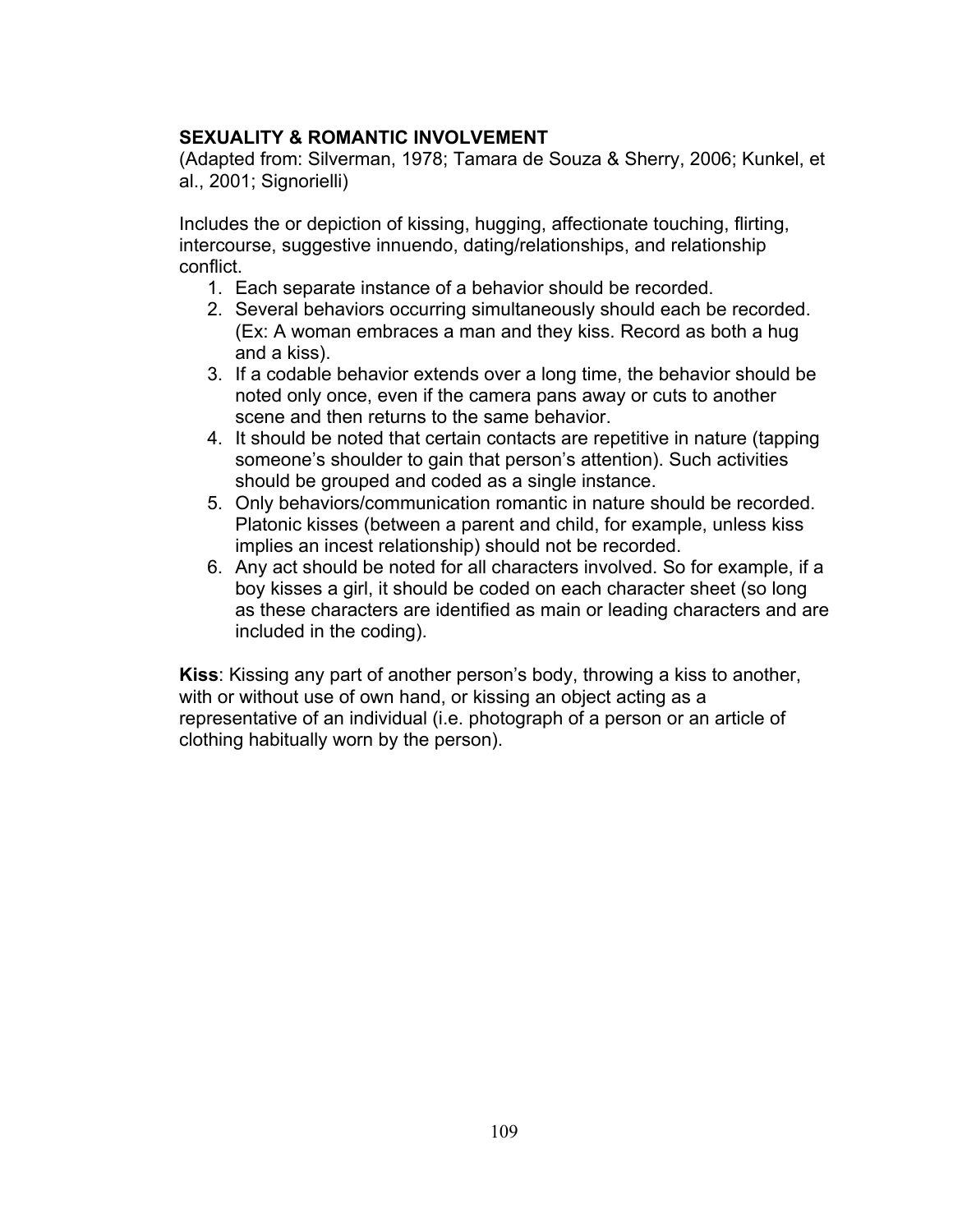- 1. Person kisses own hand and then blows the kiss in the direction of another person.
- 2. Man kisses cheek of his girlfriend, looks at her, then kisses her lips. (2 kisses)
- 3. Man and woman press lips together. (1 kiss)
- 4. Woman kisses photograph of her absent husband.
- 5. Man kisses the hand of a lady.

**Hug**: Encircling another person's body with one's arms and/or drawing that person toward one's own chest region; or doing the same to some article currently representing an absent individual – (e.g., woman hugs photograph of missing husband while repeating his name). Some form of upper torso contact is necessary to the hug so such points of contact as an arm resting across a shoulder or back, a hand lying on a shoulder, neck or chest, or a face touching a chest or face should not be tallied separately if occurring within the broader context of a hug. On the other hand, certain behaviors can occur simultaneously with a hug but not necessarily be components of it (such as a kiss, or massaging the back). These behaviors should be tallied separately.

### Examples:

- 1. Man and woman embrace each other.
- 2. A man picks up his bride and carries her over the threshold; the female encircles his neck with her arms. (Note: Her chest need not be completely facing his).

**Affectionate Interpersonal Touching**: This category includes other touching not codable under kissing or hugging, which demonstrates positive feelings for another person. Do not code touches under this category just because two people have affection for each other. Ask yourself if there is another function to the touch – such as a person helping an elder person across the street, a doctor touching the face of a patient as he/she looks down their throat, or a person bumping into another person – even if those two are in a relationship. If so, do not code. Touching done out of sympathy or to provide emotional support should be coded here. Code fore the person that touches, not for the person that is touched, unless the two individuals are touching each other.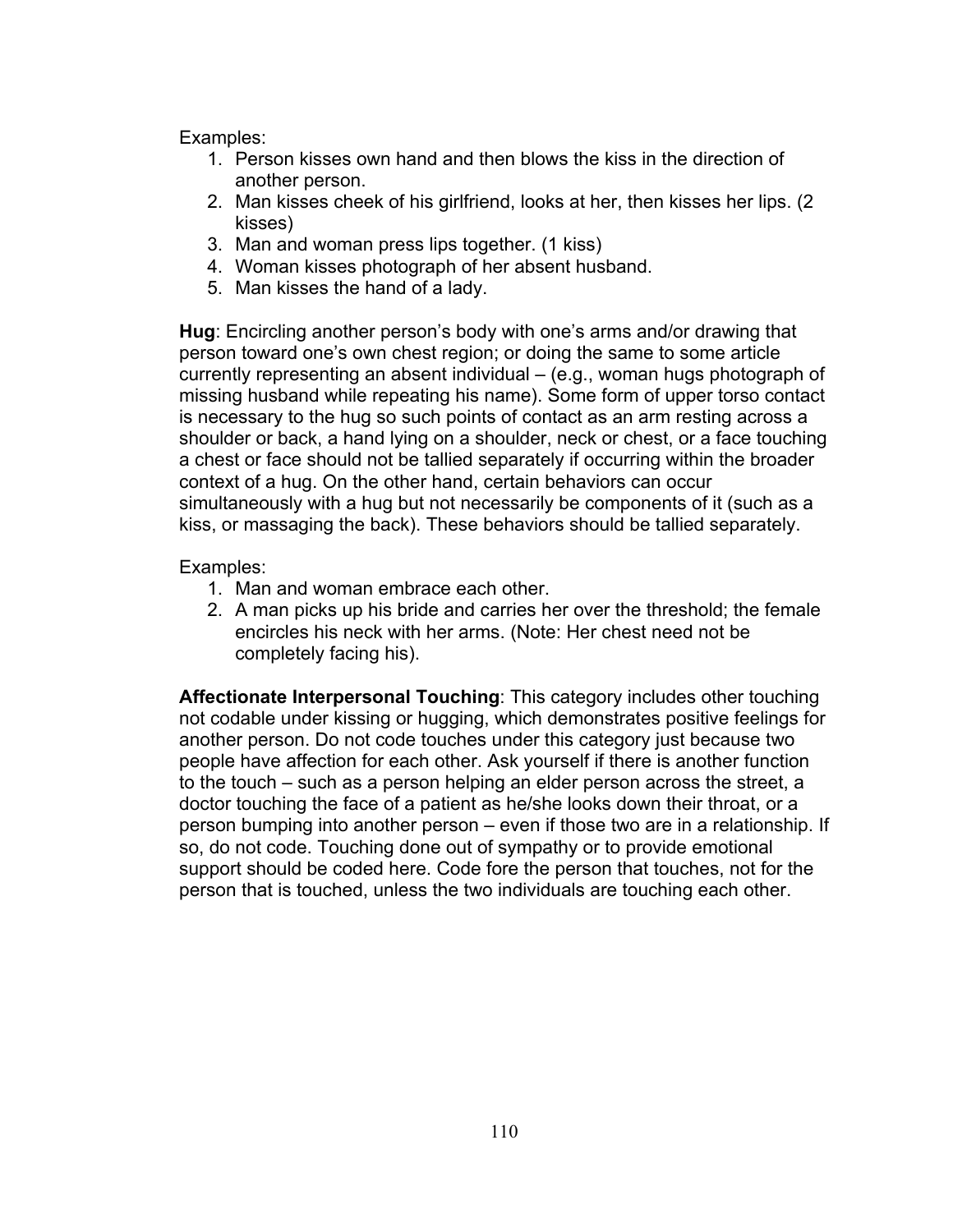- 1. A couple walk along with one of each of their arms across the other's back.
- 2. A man caresses an part of his wife's body.
- 3. A man affectionately pinches his date's behind.
- 4. A couple embrace, kiss, and caress one another's back and arms. (Record under hug, kiss, and affectionate interpersonal touching).
- 5. Two people get into a flirtatious tickling match.

**Sexual Innuendo**: This category includes verbal activity signaling sexual interest in another individual. This can range from comments and references to an individual's sexual attractiveness to innuendo about sexual behavior; that is, *indirect* verbal allusion to sexual acts. This category also includes references to characters' physical attractiveness, sexual innuendos, and references to sexual behavior that cannot be coded under specific categories.

# Examples:

- 5. "She sure is sexy."
- 6. "He turns me on."
- 7. "He changed my tire and then expected me to be his reward."
- 8. "It's been awhile." (when phrase seems to imply sex or a hookup)

**Sexual Suggestiveness:** This category includes non-verbal activity signaling sexual interest in another individual. This category includes all behavioral signs of attraction to another person, to the person himself/herself (flirt with self in mirror), or to a representation of a person (photograph).

# Examples:

- 1. Tongue on lips
- 2. Swaying of hips
- 3. Head and shoulder flirtation movements sexual in nature
- 4. Beckoning seductively
- 5. Touching oneself suggestively
- 6. Touching partner suggestively
- 7. A sexy walk meant to get the attention of another character.

**Flirting:** This category includes verbal and non-verbal flirtatious behavior, that signals attraction to or interest in another individual; flirting that does not include sexual innuendo or sexual suggestiveness.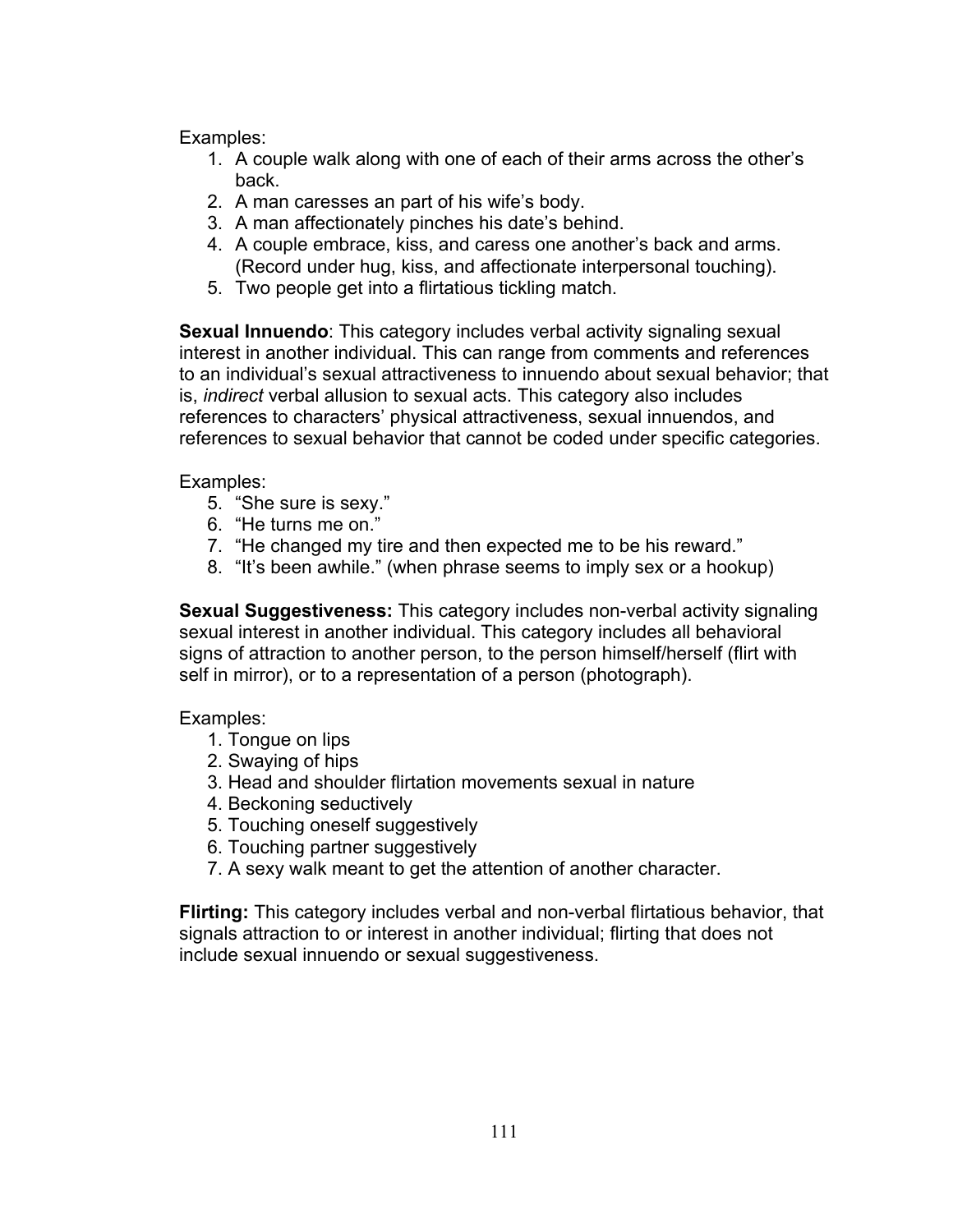- 5. Batting eyelashes, winking
- 6. Lip puckering
- 7. Head and shoulder flirtation movement not sexual in nature
- 8. "You are so cute!"

**Homosexuality:** Involved both implicit sex (sexual innuendoes and physical suggestiveness) and explicit sex (kissing, heavy kissing, sexual embraces and hugs, sexual caressing or touching, sexual intercourse). Do not code nonintimate touching (nonsexual greetings and chaste farewell/hello kisses).

**Implied Heterosexual Intercourse**: Portrayals of sexual intercourse between opposite sex partners. Such direct portrayals are unlikely to be seen on tween television programs; however, scenes in which it is unambiguously implied that intercourse has just or will take place are to be coded in this category.

**Sexual Risks or Responsibilities:** Does the character mention or depict any sexual risks or responsibilities? This refers to such concerns as unwanted pregnancy or sexually transmitted diseases, using protection, or mention or depiction of abstinence or waiting for sex.

**Dating/Romantic Relationships:** Is the character involved in any form of dating or a romantic relationship?

**Conflict Present:** Portrayal of romantic relationship conflict. This can be conceptualized as those social interactions of two people in a relationship who hold incompatible goals and interference from each other in achieving these goals. Conflict may be overt or covert and have minimal impact on the people involved.

**Conflict Role:** If conflict is present, the character should be coded as either the initiator of the interaction or the respondent to the interaction. The initiator would be the first person to overtly refer to the conflict, either verbally or nonverbally. The respondent would be the partner of the initiator.

### **31 KISS**

 $0 = no$ 99= cannot code **Example 2** = if yes, number of instances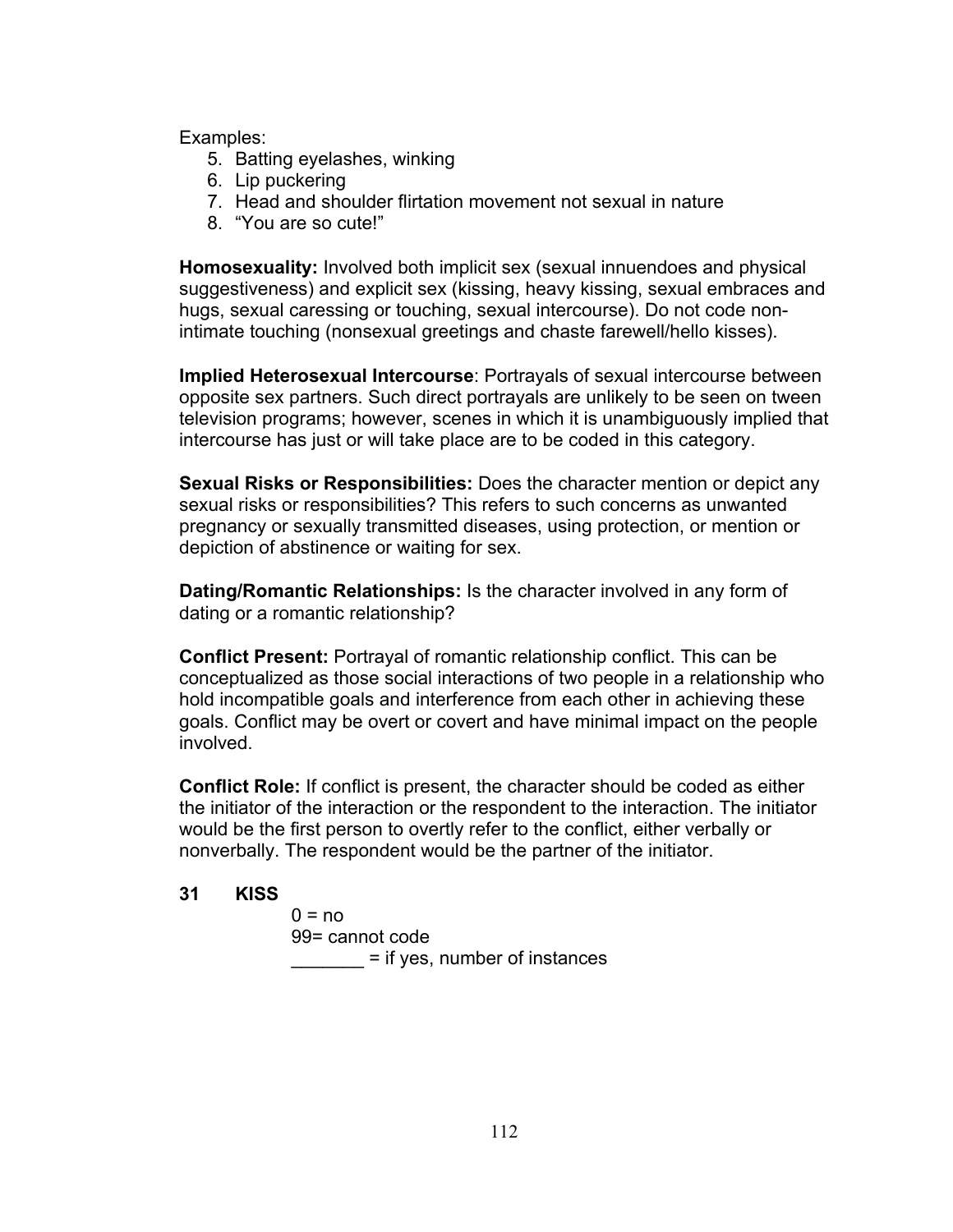#### **32 HUG**

 $0 = no$ 99 = cannot code \_\_\_\_\_\_\_ = if yes, number of instances

#### **33 INTERPERSONAL/AFFECTIONATE TOUCHING**

- $0 = no$
- 99 = cannot code

\_\_\_\_\_\_\_\_ = if yes, number of instances

### **34 SEXUAL INNUENDO**

- $0 = no$
- 99 = cannot code

\_\_\_\_\_\_\_ = if yes, number of instances

#### **35 SEXUAL SUGGESTIVENESS**

 $0 = no$ 

99 = cannot code

\_\_\_\_\_\_\_ = if yes, number of instances

#### **36 FLIRTING**

 $0 = no$ 

99 = cannot code

\_\_\_\_\_\_\_\_ = if yes, number of instances

### **37 SEXUAL ORIENTATION**

- 1 = straight
- 2 = bi-sexual
- 3 = homosexual/lesbian
- 9 = cannot code

### **38 INVOLVED IN A RELATIONSHIP**

- $0 = no$
- $1 = yes$
- $2$  = mixed (was, then broke up; wasn't, and then in a new
- relationship)
- 9 = cannot code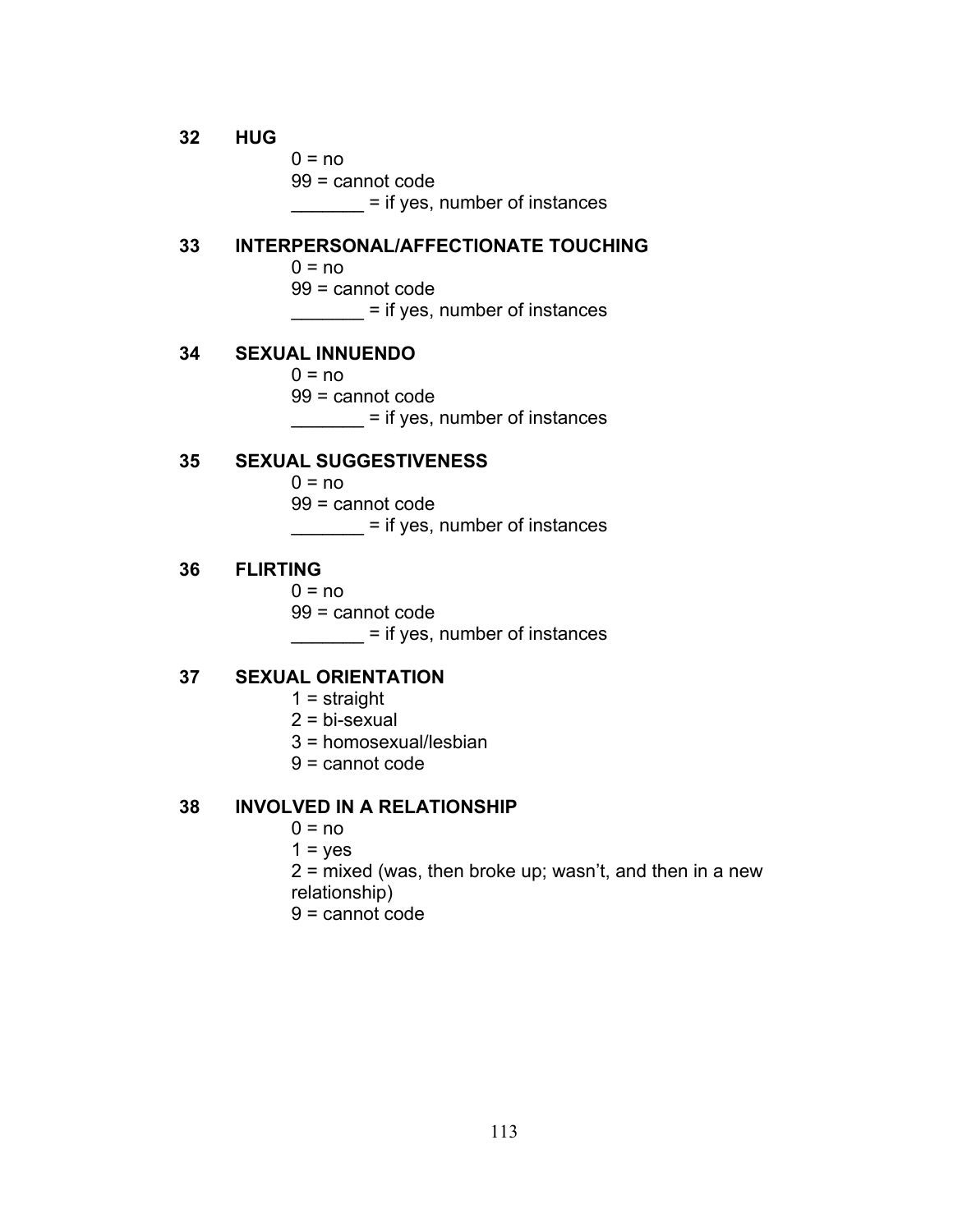### **39 CONFLICT PRESENT**

- $0 =$  character not in a relationship
- $1 = no$
- $2 = yes$
- 9 = cannot code

### **40 CONFLICT ROLE**

- $0 =$  character not in a relationship
- $1 = no$  conflict
- 2 = initiator
- 3 = respondent
- $4 =$  both
- 9 = cannot code

## **VIOLENCE**

The overt expression of physical force (with or without a weapon, against self or other) compelling action against one's will on pain of being hurt or killed, or actually hurting or killing. It must be plausible and credible; no idle threats, verbal abuse, or gestures with no credible violent consequence. May be intentional or accidental; violent accidents, catastrophes, and acts of nature are included.

# **41 VIOLENCE COMMITTED BY CHARACTER** (Does the character

commit any violence? Code highest degree).

0 = does not commit violence

1 = commits non-fatal violence; hurts but does not appear to kill anyone

2 = commits fatal violence; kills or appears to kill; fatal consequences indicated

### **42 VIOLENCE SUFFERED BY CHARACTER; VICTIMIZATION** (Is the

character subjected to any violence? Code highest degree),

0 = not subjected to violence

1 = suffers non-fatal violence; hurt but recovers or recovery indicated

2 = suffers fatal violence; dies violent death, or fatal result is indicated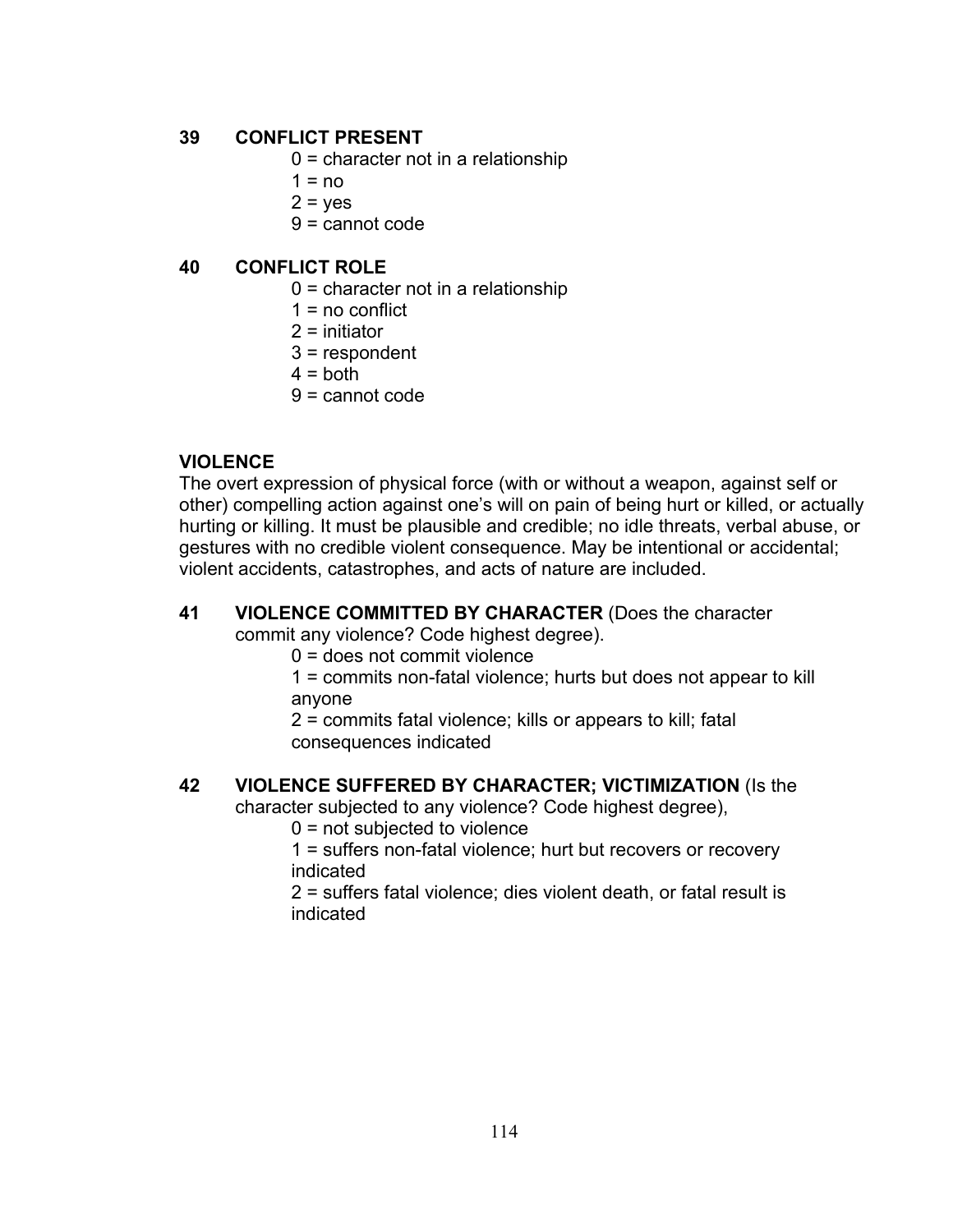## **43 CONSEQUENCES OF VIOLENT BEHAVIOR**

- 0 = character does not engage in violent behavior
- 1 = character's violent behavior is neither rewarded nor punished
- 2 = character's violent behavior is mostly rewarded (character uses violence for reward)

3 = character's violent behavior is mostly punished (violence gets the character in trouble)

4 = character's violent behavior is both rewarded and punished

## **PERSONALITY CHARACTERISTICS**

(Aubrey & Harrison, 2004; Signorielli; Thompson & Zerbinos, 1995) This part of the Recording Instrument aims to assess personality characteristics of different characters.

Rank on a scale of one to five how each character is portrayed overall during the program that you viewed.

(Rank 1,2,3,4,5)

| 44 | <b>DEPENDENT</b>     |               | <b>INDEPENDENT</b>       |
|----|----------------------|---------------|--------------------------|
| 45 | <b>NON-ASSERTIVE</b> | $\frac{1}{2}$ | <b>ASSERTIVE</b>         |
| 46 | <b>NOT IMPORTANT</b> |               | <b>IMPORTANT TO PLOT</b> |
| 47 | <b>REPULSIVE</b>     | ______        | <b>ATTRACTIVE</b>        |
| 48 | <b>INSENSITIVE</b>   | $\frac{1}{2}$ | <b>SENSITIVE</b>         |
| 49 | <b>FRAIL</b>         |               | <b>HARDY</b>             |
| 50 | <b>IRRESPONSIBLE</b> | $\frac{1}{2}$ | <b>RESPONSIBLE</b>       |
| 51 | <b>FEMININE</b>      |               | <b>MASCULINE</b>         |
| 52 | <b>UN-EMOTIONAL</b>  |               | <b>EMOTIONAL</b>         |
| 53 | <b>UN-ATHLETIC</b>   |               | <b>ATHLETIC</b>          |
| 54 | <b>UN-TECHNICAL</b>  | -----         | <b>TECHNICAL</b>         |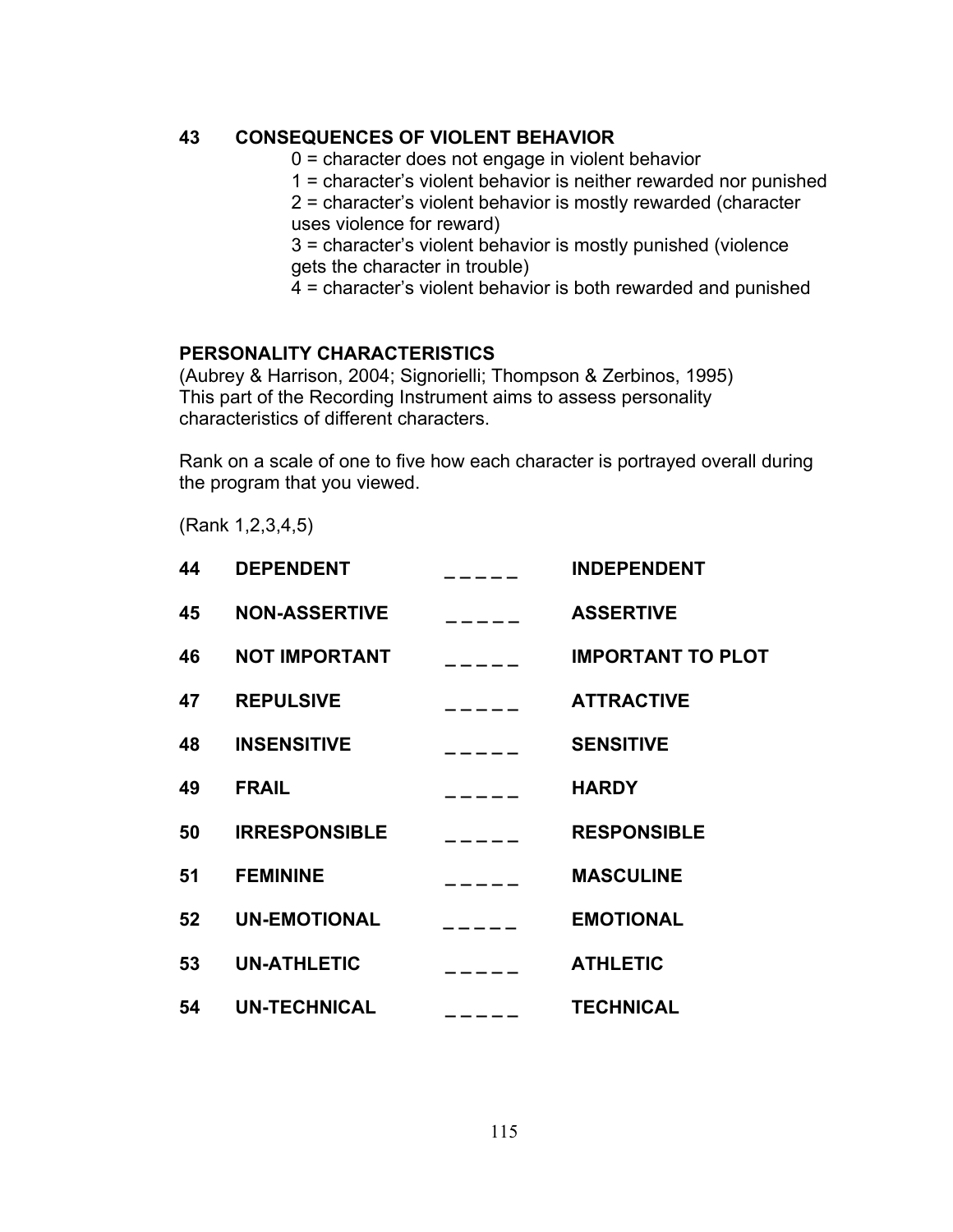| 55 | <b>IMMATURE</b>        | <b>MATURE</b>        |
|----|------------------------|----------------------|
| 56 | <b>FOLLOWER</b>        | <b>LEADER</b>        |
| 57 | <b>SAD/NOT CONTENT</b> | <b>HAPPY/CONTENT</b> |
| 58 | <b>UNINTELLIGENT</b>   | <b>INTELLIGENT</b>   |

## **COMMUNICATION ACTIVITIES**

(Aubrey & Harrison, 2004) Does the character engage in the following communication activities? Code yes or no.

### **59 ANSWER INTELLIGIBLE QUESTIONS**

- $0 = no$
- $1 = yes$
- 9 = cannot code

### **60 EXPRESS OPINIONS**

- $0 = no$
- $1 = yes$
- 9 = cannot code

## **61 LAUGH AT OTHERS**

- $0 = no$
- $1 = yes$
- 9 = cannot code

### **62 BRAG**

- $0 = no$
- $1 = yes$
- 9 = cannot code

### **63 BOSS/ORDER OTHERS**

- $0 = no$
- $1 = yes$
- 9 = cannot code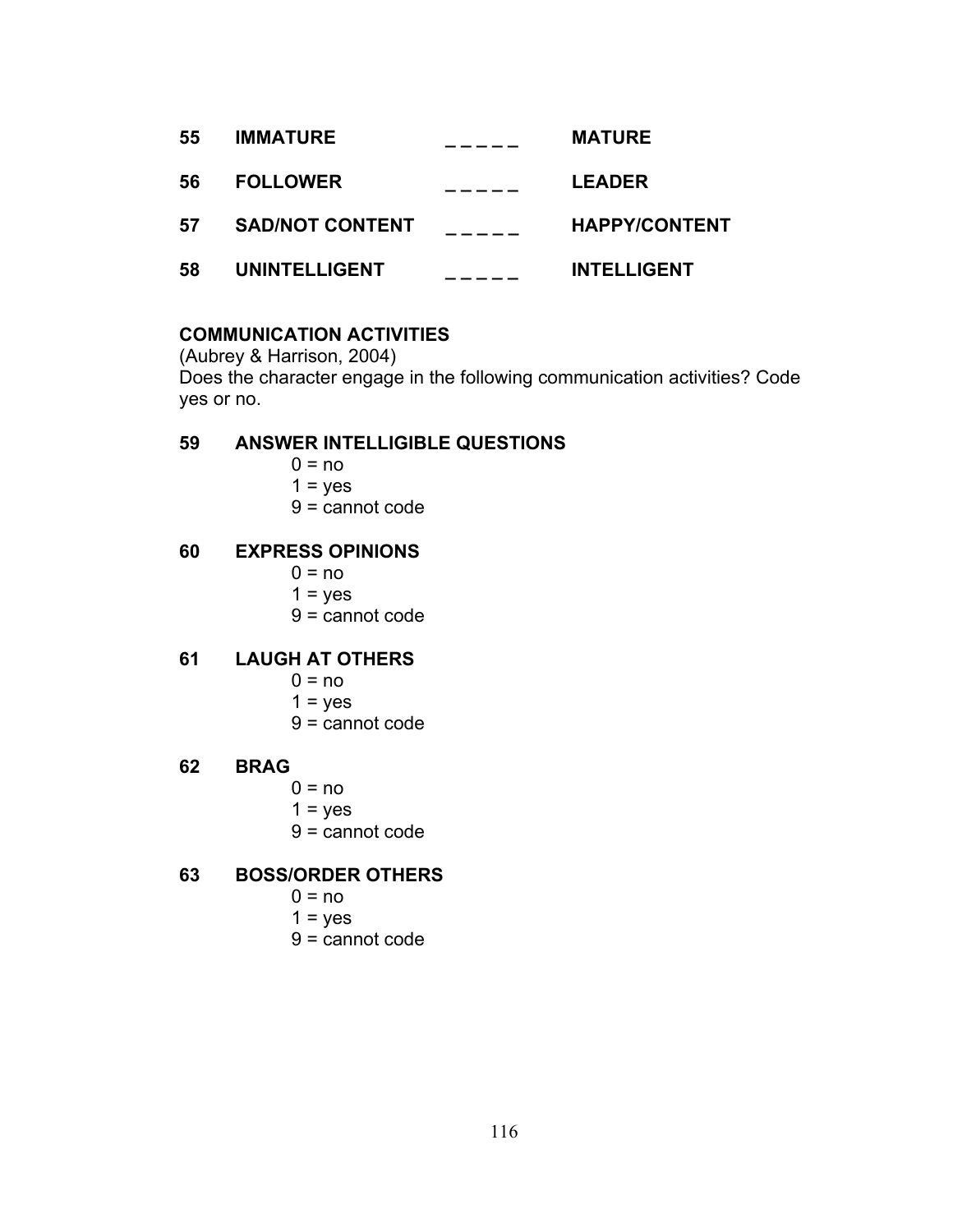### **64 INSULT OTHERS**

- $0 = no$
- $1 = yes$
- 9 = cannot code

### **65 THREATEN OTHERS**

- $0 = no$
- $1 = yes$
- 9 = cannot code

### **66 EXPRESS ANGER**

- $0 = no$
- $1 = yes$
- 9 = cannot code

### **67 RECEIVE COMMENT ABOUT BODY/BEAUTY**

- $0 = no$
- $1 = yes$
- 9 = cannot code

### **68 MAKE COMMENT ABOUT MALE'S BODY/BEAUTY**

- $0 = no$
- $1 = yes$
- 9 = cannot code

# **68 MAKE COMMENT ABOUT A FEMALES BODY/BEAUTY**

- $0 = no$
- $1 = yes$
- 9 = cannot code

### **69 EXPRESS VERBAL AFFECTION**

- $0 = no$
- $1 = yes$
- 9 = cannot code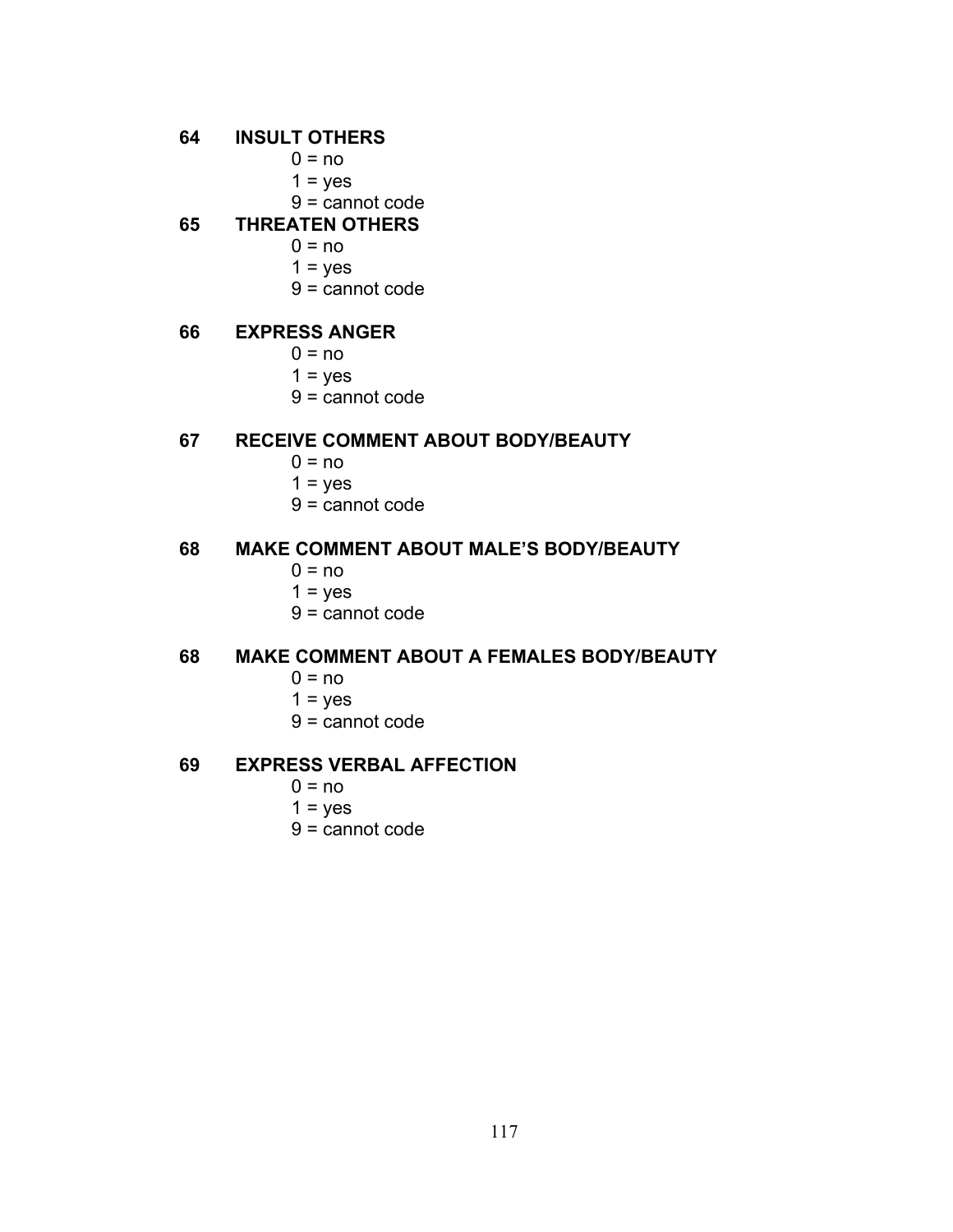# **BEHAVIORS**

(Aubrey & Harrison, 2004) Does the character show these behaviors?

## **70 FACEBOOK USE**

- 0 = does not appear
- $1 =$  infrequent
- $2$  = frequent

# **71 TWITTER USE**

- 0 = does not appear
- $1 =$  infrequent
- 2 = frequent

# **72 BLOGGING**

- 0 = does not appear
- $1 =$  infrequent
- 2 = frequent

## **73 TALKING ON CELLPHONE**

- 0 = does not appear
- $1 =$  infrequent
- 2 = frequent

# **74 TEXTING**

- 0 = does not appear
- $1 =$  infrequent
- $2$  = frequent

### **75 SHOW INGENUITY**

- $0 = no$
- $1 = yes$
- 9 = cannot code

### **76 DEMONSTRATE PHYSICAL AGGRESSION**

- $0 = no$
- $1 = yes$
- 9 = cannot code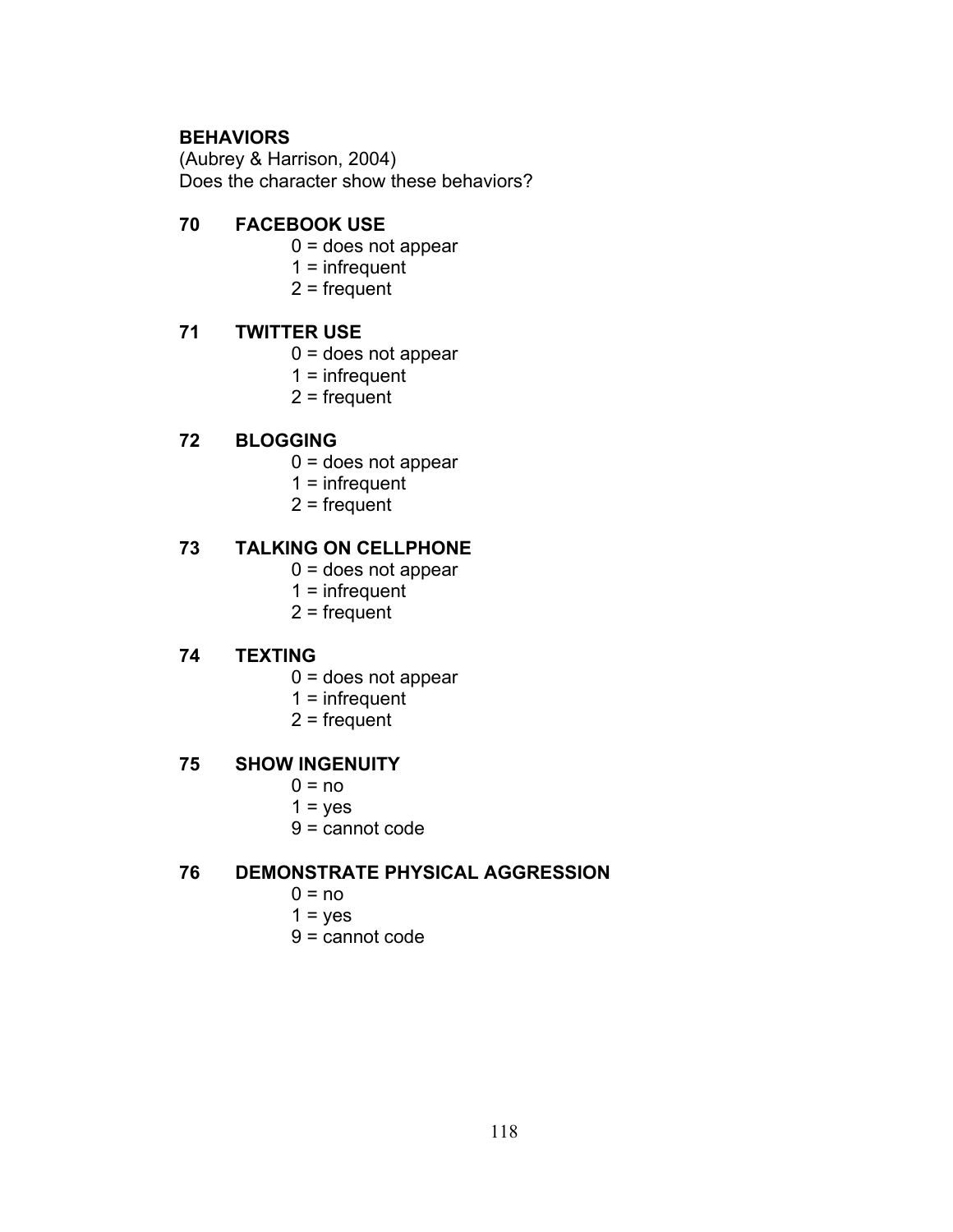### **77 DEMOSTRATE VERBAL AGGRESSION**

- $0 = no$
- $1 = yes$
- 9 = cannot code

### **78 SHOW LEADERSHIP**

- $0 = no$
- $1 = yes$
- 9 = cannot code

# **79 BRAVERY/RESCUE**

- $0 = no$
- $1 = yes$
- 9 = cannot code

### **80 FOLLOW OTHERS**

- $0 = no$ 
	- $1 = yes$
- 9 = cannot code

## **81 ACHIEVE A GOAL**

- $0 = no$
- $1 = yes$
- 9 = cannot code

# **82 FAIL AT A GOAL**

- $0 = no$
- $1 = yes$
- 9 = cannot code

#### **83 SHOW PHYSICAL AFFECTION**

- $0 = no$
- $1 = yes$
- 9 = cannot code

#### **84 PRIMP**

- $0 = no$
- $1 = yes$
- 9 = cannot code